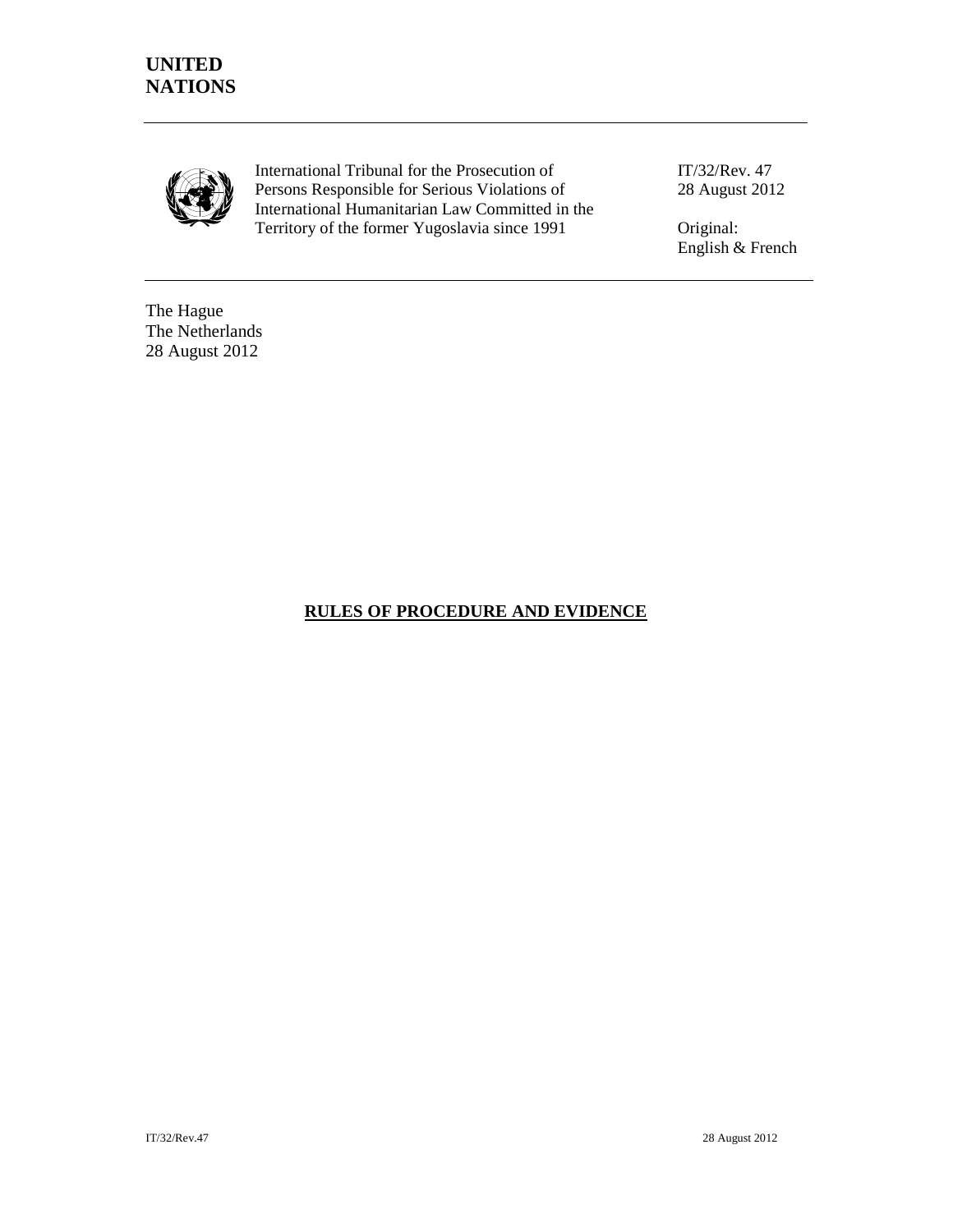#### **RULES OF PROCEDURE AND EVIDENCE**

(Adopted On 11 February 1994) (As Amended 5 May 1994) (As Further Amended 4 October 1994) (As Amended 30 January 1995) (As Amended 3 May 1995) (As Further Amended 15 June 1995) (As Amended 6 October 1995) (As Further Amended 18 January 1996) (As Amended 23 April 1996) (As Amended 25 June and 5 July 1996) (As Amended 3 December 1996) (As Further Amended 25 July 1997) (As Amended 12 November 1997) (As Amended 10 July 1998) (As Amended 4 December 1998) (As Amended 25 February 1999) (As Amended 2 July 1999) (As Amended 17 November 1999) (As Amended 14 July 2000) (As Amended 1 and 13 December 2000) (As Amended 12 April 2001) (As Amended 12 July 2001) (As Amended 13 December 2001) (Incorporating IT/32/Rev. 22/Corr.1) (As Amended 23 April 2002) (As Amended 12 July 2002) (As Amended 10 October 2002) (As Amended 12 December 2002) (As Amended 24 June 2003) (As Amended 17 July 2003) (As Amended 12 December 2003) (As Amended 6 April 2004) (As Amended 10 June 2004) (As Amended 28 July 2004) (As Amended 8 December 2004) (As Amended 11 February 2005) (As Amended 11 March 2005) (As Amended 21 July 2005) (As Amended 29 March 2006) (As Amended 30 May 2006) (As Amended 13 September 2006) (As Amended 12 July 2007) (As Amended 28 February 2008) (As Amended 4 November 2008) (As Amended 22 July 2009)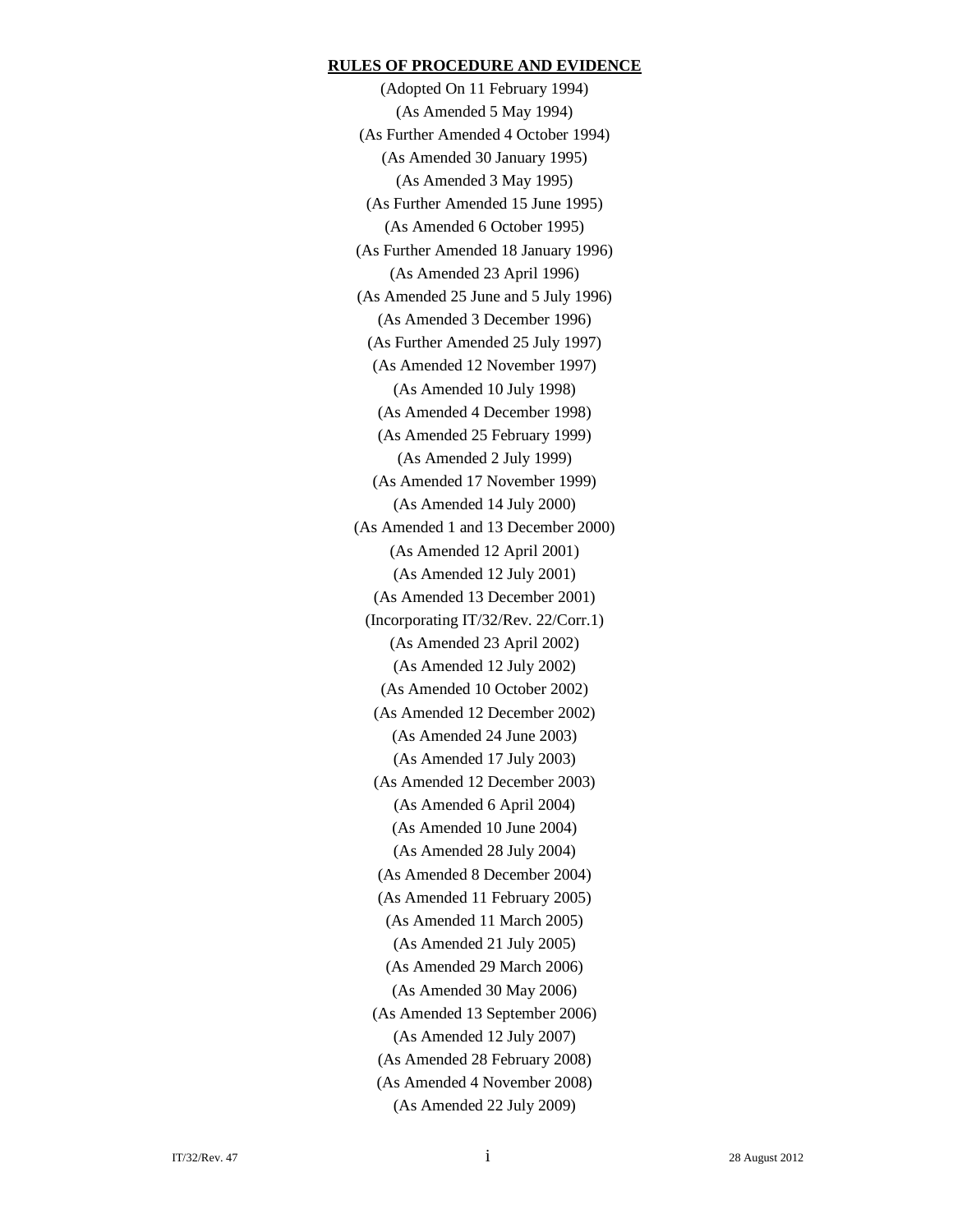(As Amended 10 December 2009) (As Amended 8 December 2010) (As Amended 20 October 2011) (As Amended 28 August 2012)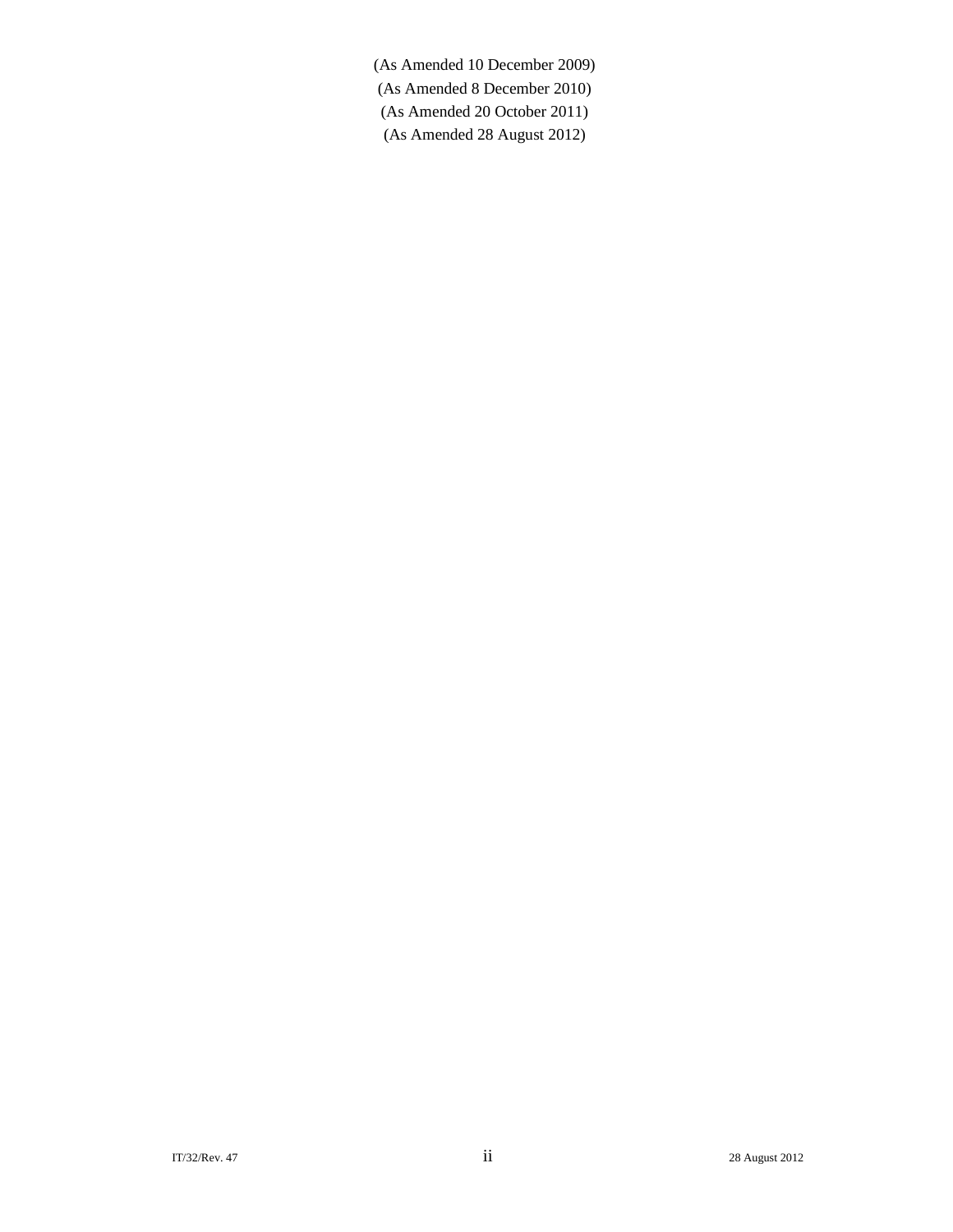## **C O N T E N T S**

**PART ONE GENERAL PROVISIONS** 1

#### **CHAPTER Page**

# Rule 1 Entry into Force ........................................................................1 Rule 2 Definitions ................................................................................1 Rule 3 Languages.................................................................................3 Rule 4 Meetings away from the Seat of the Tribunal ...............................4 Rule 5 Non-compliance with Rules ......................................................4 Rule 6 Amendment of the Rules...........................................................5 Rule 7 Authentic Texts.........................................................................5

# **PART TWO PRIMACY OF THE TRIBUNAL 6**

| Rule 7 bis  |  |
|-------------|--|
| Rule 8      |  |
| Rule 9      |  |
| Rule 10     |  |
| Rule 11     |  |
| Rule 11 bis |  |
| Rule 12     |  |
| Rule 13     |  |
|             |  |

# **PART THREE** ORGANIZATION OF THE TRIBUNAL 11

| <b>Section 1</b>   |  |
|--------------------|--|
| Rule 14            |  |
| Rule 15            |  |
| Rule 15 <i>bis</i> |  |
| Rule 15 ter        |  |
| Rule 16            |  |
| Rule 17            |  |
| <b>Section 2</b>   |  |
| Rule 18            |  |
| Rule 19            |  |
| Rule 20            |  |
| Rule 21            |  |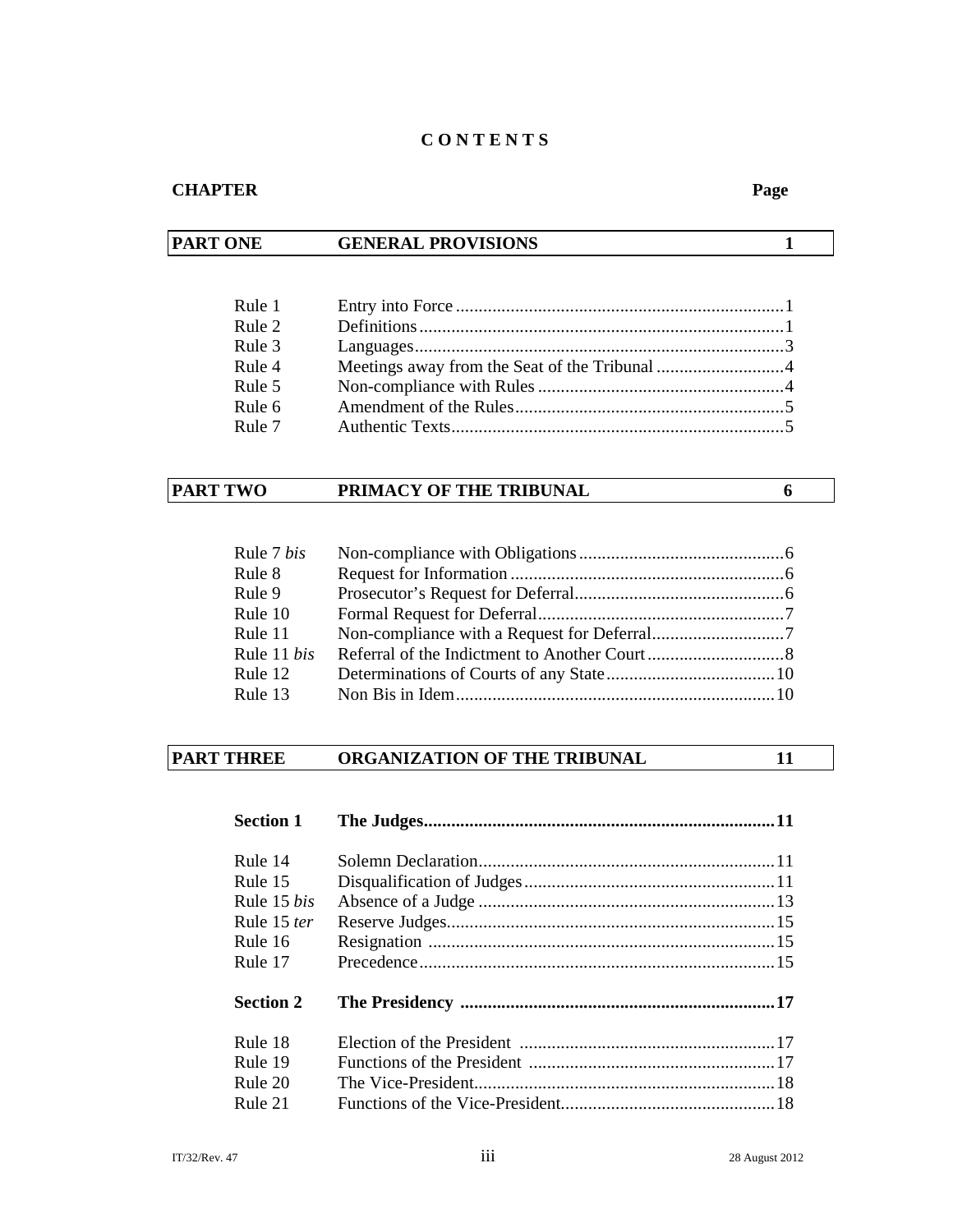| Rule 22          |                                                           |  |
|------------------|-----------------------------------------------------------|--|
| <b>Section 3</b> |                                                           |  |
| Rule 23          |                                                           |  |
| Rule 23 bis      |                                                           |  |
| Rule 23 ter      |                                                           |  |
| Rule 24          |                                                           |  |
| Rule 25          |                                                           |  |
| Rule 26          |                                                           |  |
| <b>Section 4</b> |                                                           |  |
| Rule 27          |                                                           |  |
| Rule 28          |                                                           |  |
| Rule 29          |                                                           |  |
| <b>Section 5</b> |                                                           |  |
| Rule 30          |                                                           |  |
| Rule 31          | Appointment of the Deputy Registrar and Registry Staff 25 |  |
| Rule 32          |                                                           |  |
| Rule 33          |                                                           |  |
| Rule 33 bis      |                                                           |  |
| Rule 34          |                                                           |  |
| Rule 35          |                                                           |  |
| Rule 36          |                                                           |  |
| <b>Section 6</b> |                                                           |  |
| Rule 37          |                                                           |  |
|                  |                                                           |  |
| Rule 38          |                                                           |  |

# **PART FOUR INVESTIGATIONS AND RIGHTS 30 OF SUSPECTS**

| <b>Section 1</b> |                                                      |  |
|------------------|------------------------------------------------------|--|
| Rule 39          |                                                      |  |
| Rule 40          |                                                      |  |
| Rule 40 bis      | Transfer and Provisional Detention of Suspects 31    |  |
| Rule 41          |                                                      |  |
| Rule 42          |                                                      |  |
| Rule 43          |                                                      |  |
| <b>Section 2</b> |                                                      |  |
| Rule 44          | Appointment, Qualifications and Duties of Counsel 35 |  |
| Rule 45          |                                                      |  |
| Rule 45 bis      |                                                      |  |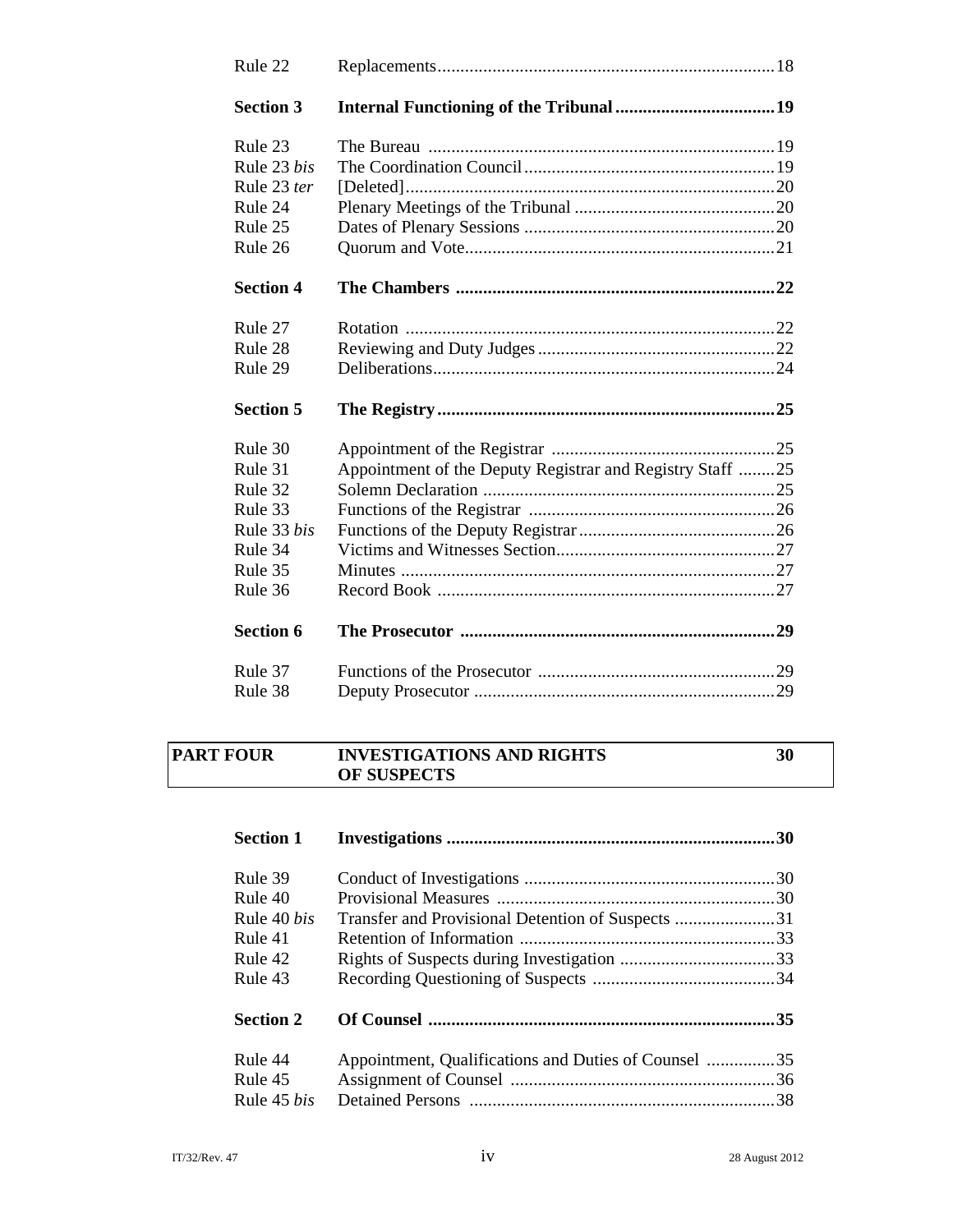| Rule 46 |  |
|---------|--|

# **PART FIVE PRE-TRIAL PROCEEDINGS** 39

| Rule 47<br>Submission of Indictment by the Prosecutor39<br>Rule 48<br>Rule 49<br>Rule 50<br>Rule 51<br>Rule 52<br>Rule 53<br>Rule 53 bis<br><b>Section 2</b><br>Rule 54<br>Orders Directed to States for the Production of Documents 44<br>Rule 54 bis<br>Rule 55<br>Rule 56<br>Rule 57<br>Rule 58<br>Rule 59<br>Rule 59 bis<br>Rule 60<br>Rule 61<br>Procedure in Case of Failure to Execute a Warrant 50<br><b>Section 3</b><br>Rule 62<br>Rule 62 bis<br>Rule 62 ter |  |
|-------------------------------------------------------------------------------------------------------------------------------------------------------------------------------------------------------------------------------------------------------------------------------------------------------------------------------------------------------------------------------------------------------------------------------------------------------------------------|--|
|                                                                                                                                                                                                                                                                                                                                                                                                                                                                         |  |
|                                                                                                                                                                                                                                                                                                                                                                                                                                                                         |  |
|                                                                                                                                                                                                                                                                                                                                                                                                                                                                         |  |
|                                                                                                                                                                                                                                                                                                                                                                                                                                                                         |  |
|                                                                                                                                                                                                                                                                                                                                                                                                                                                                         |  |
|                                                                                                                                                                                                                                                                                                                                                                                                                                                                         |  |
|                                                                                                                                                                                                                                                                                                                                                                                                                                                                         |  |
|                                                                                                                                                                                                                                                                                                                                                                                                                                                                         |  |
|                                                                                                                                                                                                                                                                                                                                                                                                                                                                         |  |
|                                                                                                                                                                                                                                                                                                                                                                                                                                                                         |  |
|                                                                                                                                                                                                                                                                                                                                                                                                                                                                         |  |
|                                                                                                                                                                                                                                                                                                                                                                                                                                                                         |  |
|                                                                                                                                                                                                                                                                                                                                                                                                                                                                         |  |
|                                                                                                                                                                                                                                                                                                                                                                                                                                                                         |  |
|                                                                                                                                                                                                                                                                                                                                                                                                                                                                         |  |
|                                                                                                                                                                                                                                                                                                                                                                                                                                                                         |  |
|                                                                                                                                                                                                                                                                                                                                                                                                                                                                         |  |
|                                                                                                                                                                                                                                                                                                                                                                                                                                                                         |  |
|                                                                                                                                                                                                                                                                                                                                                                                                                                                                         |  |
|                                                                                                                                                                                                                                                                                                                                                                                                                                                                         |  |
|                                                                                                                                                                                                                                                                                                                                                                                                                                                                         |  |
|                                                                                                                                                                                                                                                                                                                                                                                                                                                                         |  |
|                                                                                                                                                                                                                                                                                                                                                                                                                                                                         |  |
| Rule 63                                                                                                                                                                                                                                                                                                                                                                                                                                                                 |  |
| Rule 64                                                                                                                                                                                                                                                                                                                                                                                                                                                                 |  |
| Rule 65                                                                                                                                                                                                                                                                                                                                                                                                                                                                 |  |
| Rule 65 bis                                                                                                                                                                                                                                                                                                                                                                                                                                                             |  |
| Rule 65 ter                                                                                                                                                                                                                                                                                                                                                                                                                                                             |  |
| <b>Section 4</b>                                                                                                                                                                                                                                                                                                                                                                                                                                                        |  |
| Rule 66                                                                                                                                                                                                                                                                                                                                                                                                                                                                 |  |
| Rule 67                                                                                                                                                                                                                                                                                                                                                                                                                                                                 |  |
| Disclosure of Exculpatory and Other Relevant Material  65<br>Rule 68                                                                                                                                                                                                                                                                                                                                                                                                    |  |
| Rule 68 bis                                                                                                                                                                                                                                                                                                                                                                                                                                                             |  |
| Rule 69                                                                                                                                                                                                                                                                                                                                                                                                                                                                 |  |
| Rule 70                                                                                                                                                                                                                                                                                                                                                                                                                                                                 |  |
| <b>Section 5</b>                                                                                                                                                                                                                                                                                                                                                                                                                                                        |  |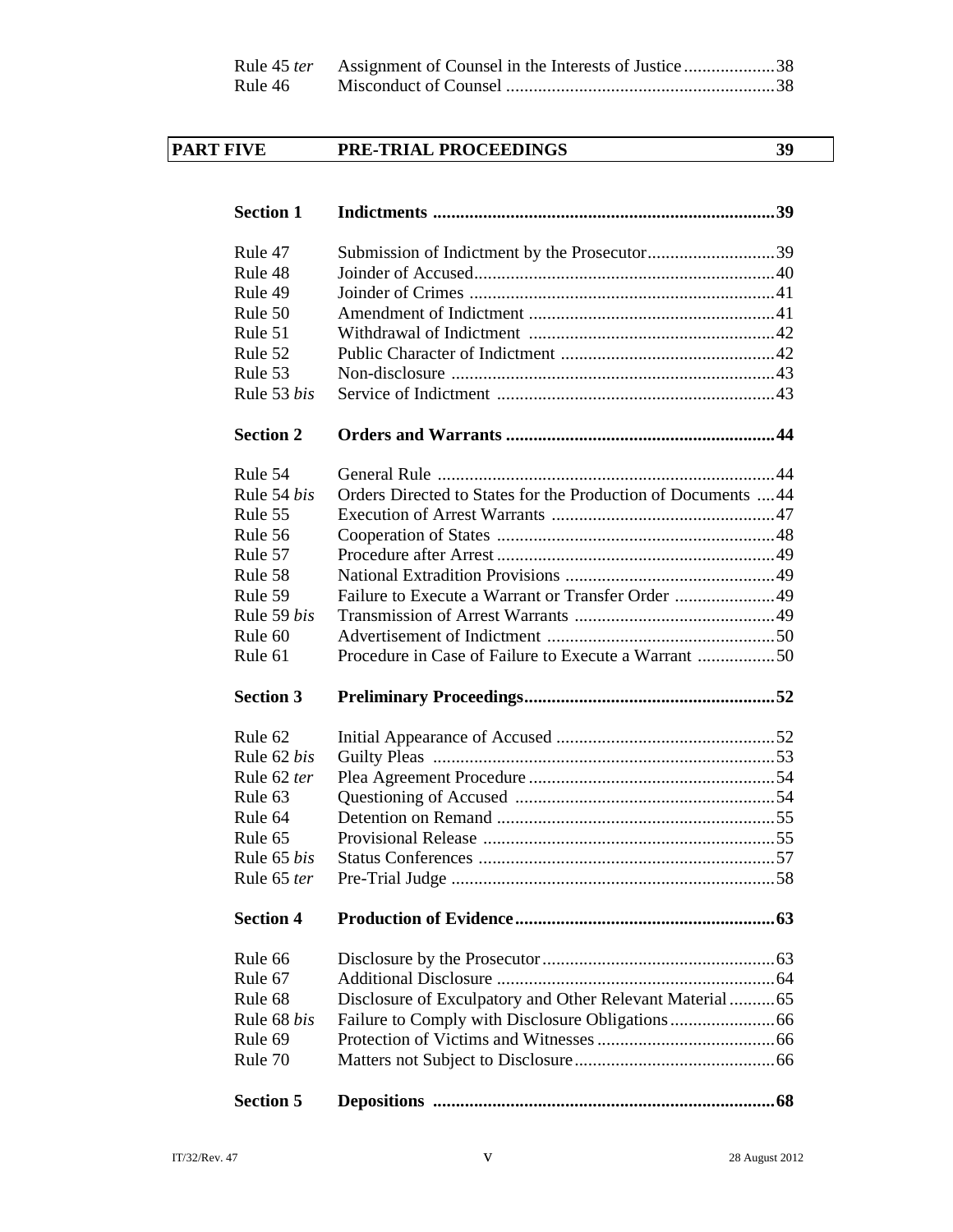| Rule 71<br>Rule 71 bis |  |
|------------------------|--|
| <b>Section 6</b>       |  |
| Rule 72<br>Rule 73     |  |
| <b>Section 7</b>       |  |
| Rule 73 <i>bis</i>     |  |

# **PART SIX PROCEEDINGS BEFORE TRIAL 74 CHAMBERS**

| <b>Section 1</b> |                                                         |  |
|------------------|---------------------------------------------------------|--|
| Rule 74          |                                                         |  |
| Rule 74 bis      |                                                         |  |
| Rule 75          | Measures for the Protection of Victims and Witnesses 74 |  |
| Rule 75 bis      | Requests for Assistance of the Tribunal in              |  |
|                  |                                                         |  |
| Rule 75 ter      | Transfer of Persons for the Purpose of Testimony in     |  |
|                  |                                                         |  |
| Rule 76          | Solemn Declaration by Interpreters and Translators  80  |  |
| Rule 77          |                                                         |  |
| Rule 77 bis      |                                                         |  |
| Rule 78          |                                                         |  |
| Rule 79          |                                                         |  |
| Rule 80          |                                                         |  |
| Rule 81          |                                                         |  |
| Rule 81 bis      |                                                         |  |
| <b>Section 2</b> |                                                         |  |
| Rule 82          |                                                         |  |
| Rule 83          |                                                         |  |
| Rule 84          |                                                         |  |
| Rule 84 bis      |                                                         |  |
| Rule 85          |                                                         |  |
| Rule 86          |                                                         |  |
| Rule 87          |                                                         |  |
| Rule 88          |                                                         |  |
| Rule 88 bis      |                                                         |  |
| <b>Section 3</b> |                                                         |  |
| Rule 89          |                                                         |  |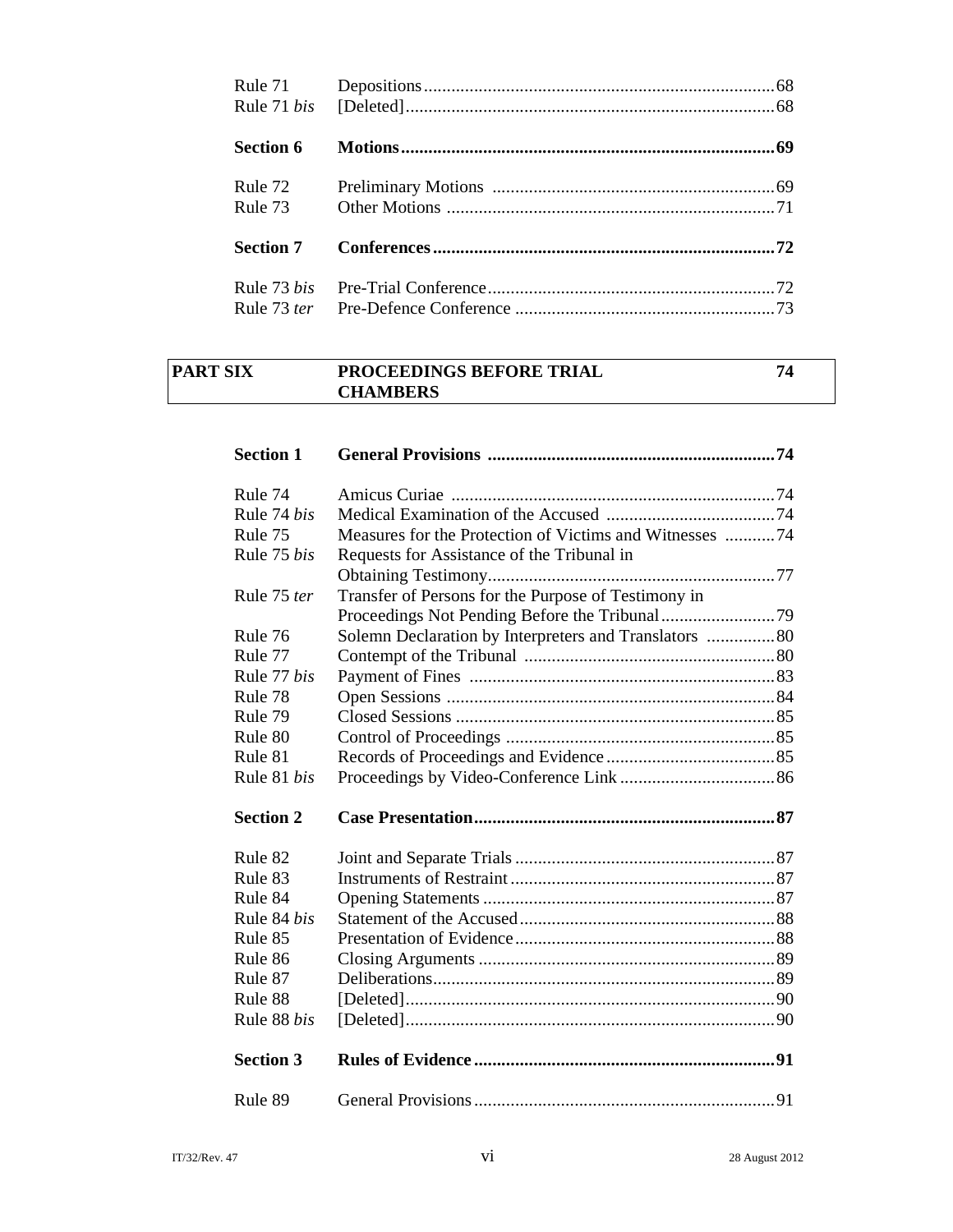| Rule 90                     |                                                                      |  |
|-----------------------------|----------------------------------------------------------------------|--|
| Rule 90 bis                 |                                                                      |  |
| Rule 91                     |                                                                      |  |
| Rule 92                     |                                                                      |  |
| Rule 92 bis                 | Admission of Written Statements and Transcripts                      |  |
|                             |                                                                      |  |
| Rule 92 ter                 | Other Admission of Written Statements and Transcripts  98            |  |
|                             |                                                                      |  |
|                             | Rule 92 quinquies Admission of Statements and Transcripts of Persons |  |
|                             |                                                                      |  |
| Rule 93                     | Evidence of Consistent Pattern of Conduct 100                        |  |
| Rule 94                     |                                                                      |  |
| Rule 94 bis                 |                                                                      |  |
| Rule 94 ter                 |                                                                      |  |
| Rule 95                     |                                                                      |  |
| Rule 96                     |                                                                      |  |
| Rule 97                     |                                                                      |  |
| Rule 98                     | Power of Chambers to Order Production of                             |  |
|                             |                                                                      |  |
|                             |                                                                      |  |
|                             |                                                                      |  |
| <b>Section 4</b>            |                                                                      |  |
| Rule 98 bis                 |                                                                      |  |
| Rule 98 ter                 |                                                                      |  |
| Rule 99                     |                                                                      |  |
|                             |                                                                      |  |
| <b>Section 5</b>            |                                                                      |  |
|                             |                                                                      |  |
| Rule 100                    |                                                                      |  |
| Rule 101                    |                                                                      |  |
| Rule 102                    |                                                                      |  |
| Rule 103                    |                                                                      |  |
| Rule 104                    |                                                                      |  |
| Rule 105<br><b>Rule 106</b> |                                                                      |  |

# **PART SEVEN APPELLATE PROCEEDINGS 109**

| Rule 116 bis |  |
|--------------|--|
|              |  |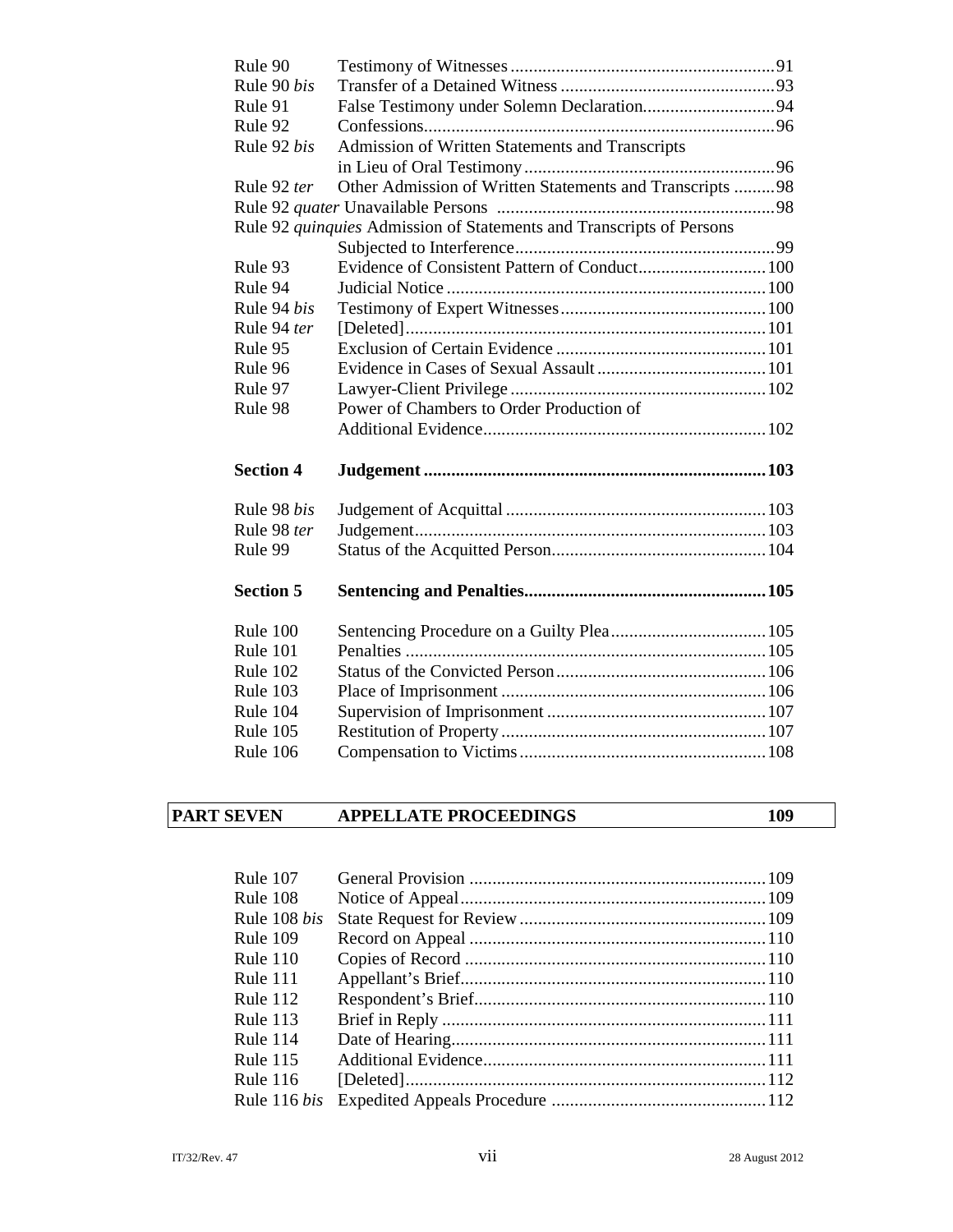| Rule $117$ |  |
|------------|--|
| Rule 118   |  |

# **PART EIGHT REVIEW PROCEEDINGS** 114

# **PART NINE PARDON AND COMMUTATION 116 OF SENTENCE**

| Rule $123$      |                                                          |  |
|-----------------|----------------------------------------------------------|--|
| Rule 124        |                                                          |  |
| <b>Rule 125</b> | General Standards for Granting Pardon or Commutation 116 |  |

# **PART TEN TIME** 117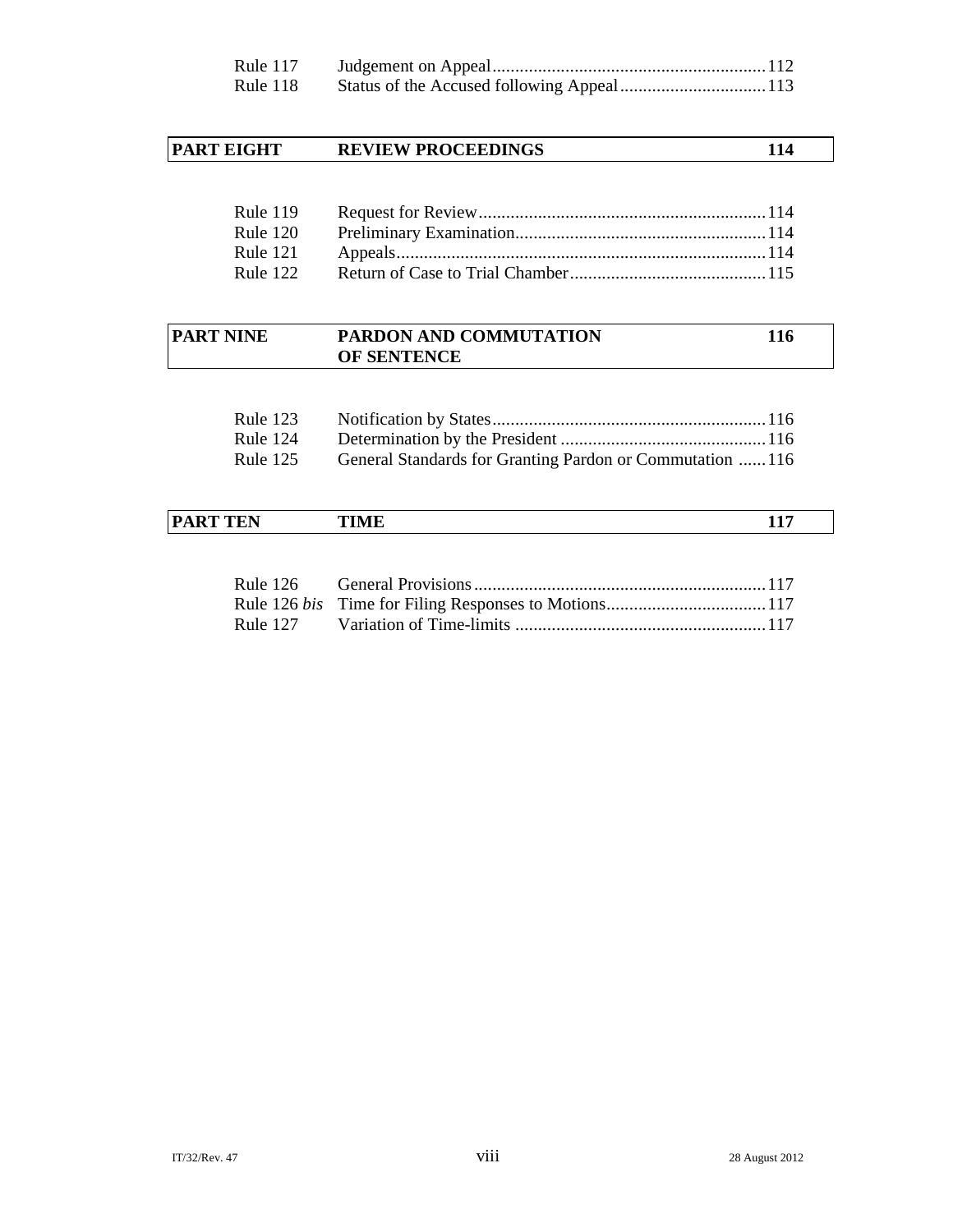# **PART ONE GENERAL PROVISIONS**

# **Rule 1 Entry into Force**  (Adopted 11 Feb 1994)

These Rules of Procedure and Evidence, adopted pursuant to Article 15 of the Statute of the Tribunal, shall come into force on 14 March 1994.

# **Rule 2**

# **Definitions**

# (Adopted 11 Feb 1994)

(A) In the Rules, unless the context otherwise requires, the following terms shall mean:

| Rules:    | The Rules of Procedure and Evidence in force;<br>(Amended 25 July 1997)                                                                                                                                                                                                      |
|-----------|------------------------------------------------------------------------------------------------------------------------------------------------------------------------------------------------------------------------------------------------------------------------------|
| Statute:  | The Statute of the Tribunal adopted by Security Council<br>resolution 827 of 25 May 1993;                                                                                                                                                                                    |
| Tribunal: | The International Tribunal for the Prosecution of<br>Persons Responsible for Serious Violations of<br>International Humanitarian Law Committed in the<br>Territory of the Former Yugoslavia since 1991,<br>established by Security Council resolution 827 of 25<br>May 1993. |

\* \* \*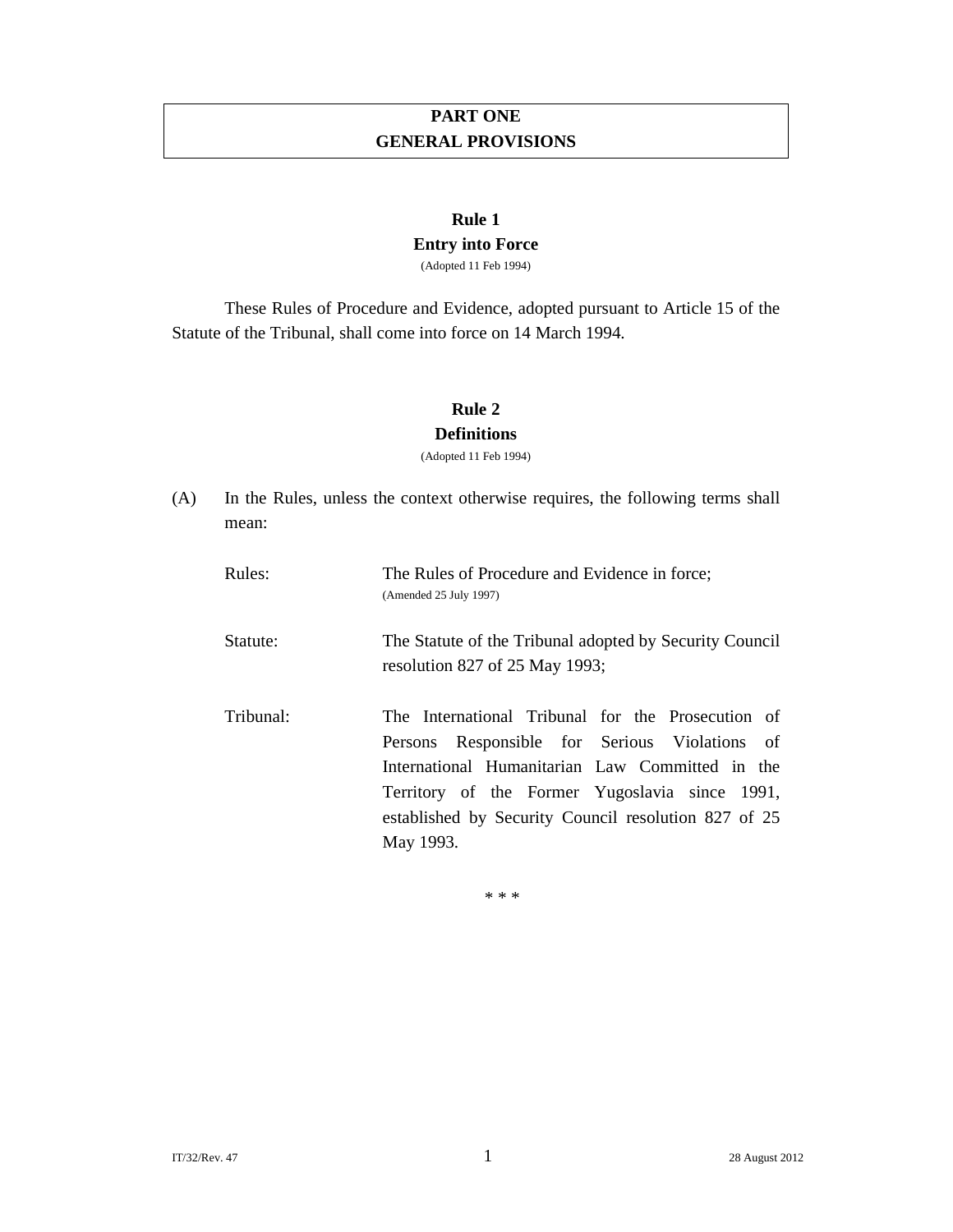| Accused:         | A person against whom one or more counts in an<br>indictment have been confirmed in accordance with<br>Rule 47; (Amended 25 July 1997)                                                                          |
|------------------|-----------------------------------------------------------------------------------------------------------------------------------------------------------------------------------------------------------------|
| Ad litem Judge:  | A Judge appointed pursuant to Article 13 ter of the<br>Statute; (Amended 12 Apr 2001)                                                                                                                           |
| Arrest:          | The act of taking a suspect or an accused into custody<br>pursuant to a warrant of arrest or under Rule 40;<br>(Amended 25 July 1997)                                                                           |
| Bureau:          | A body composed of the President, the Vice-President<br>and the Presiding Judges of the Trial Chambers;                                                                                                         |
| Defence:         | The accused, and/or the accused's counsel;<br>(Amended 17 Nov 1999)                                                                                                                                             |
| Investigation:   | All activities undertaken by the Prosecutor under the<br>Statute and the Rules for the collection of information<br>and evidence, whether before or after an indictment is<br>confirmed; (Amended 25 July 1997) |
| Parties:         | The Prosecutor and the Defence; (Amended 17 Nov 1999)                                                                                                                                                           |
| Permanent Judge: | A Judge elected or appointed pursuant to Article 13 bis<br>of the Statute; (Amended 12 Apr 2001)                                                                                                                |
| President:       | The President of the Tribunal;                                                                                                                                                                                  |
| Prosecutor:      | The Prosecutor appointed pursuant to Article 16 of the<br>Statute;                                                                                                                                              |
| Regulations:     | The provisions framed by the Prosecutor pursuant to<br>Rule $37(A)$ for the purpose of directing the functions of<br>the Office of the Prosecutor; (Amended 30 Jan 1995, amended 12<br>Nov 1997)                |
| State:           | (i) A State Member or non-Member of the United<br>Nations;                                                                                                                                                      |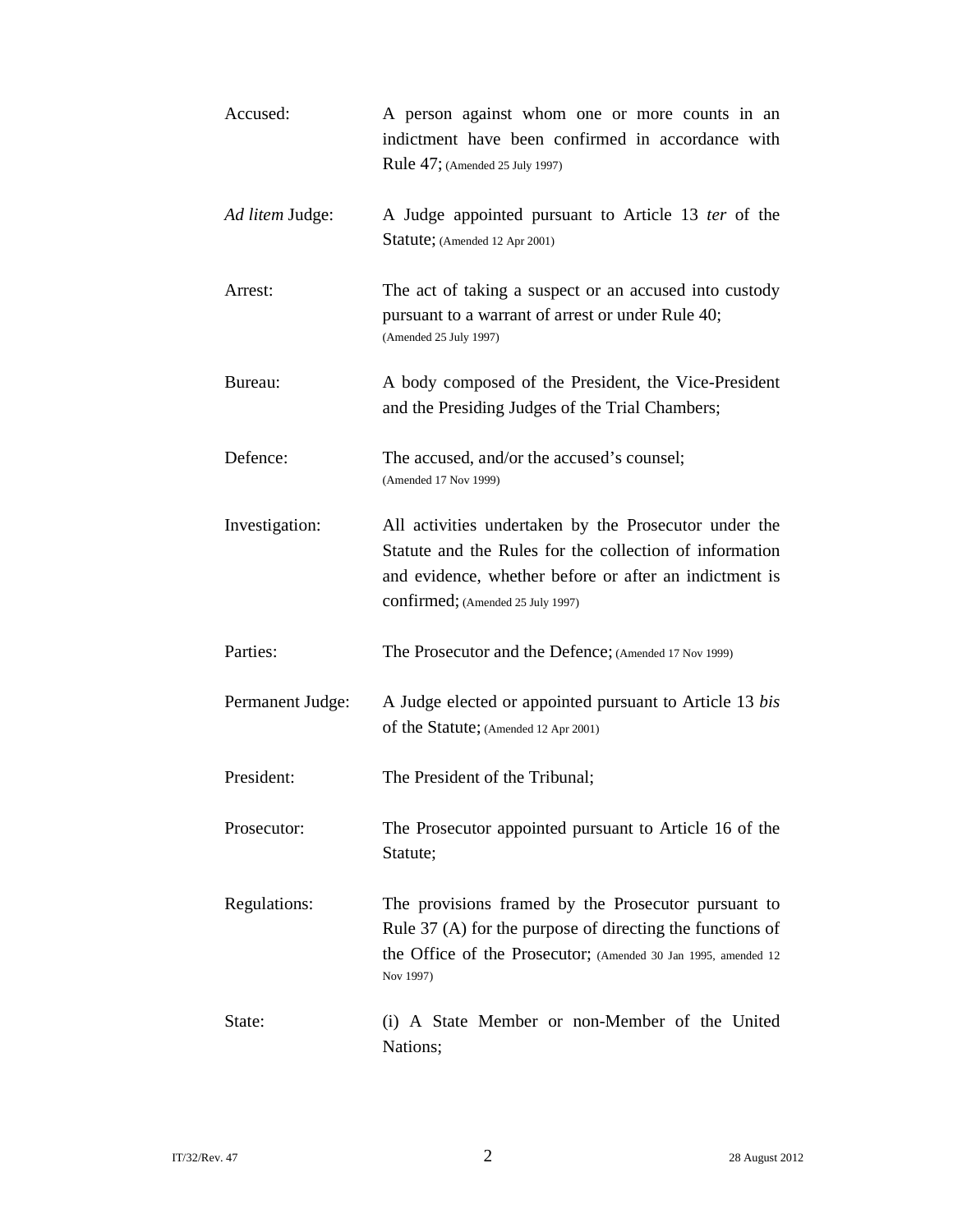(ii) an entity recognised by the constitution of Bosnia and Herzegovina, namely, the Federation of Bosnia and Herzegovina and the Republic Srpska; or

 (iii) a self-proclaimed entity de facto exercising governmental functions, whether recognised as a State or not;

(Amended 30 Jan 1995, amended 12 Dec 2002)

| Suspect:     | A person concerning whom the Prosecutor possesses<br>reliable information which tends to show that the person<br>may have committed a crime over which the Tribunal<br>has jurisdiction; (Amended 30 Jan 1995, amended 12 Nov 1997) |
|--------------|-------------------------------------------------------------------------------------------------------------------------------------------------------------------------------------------------------------------------------------|
| Transaction: | A number of acts or omissions whether occurring as one<br>event or a number of events, at the same or different<br>locations and being part of a common scheme, strategy<br>or plan;                                                |
| Victim:      | A person against whom a crime over which the Tribunal<br>has jurisdiction has allegedly been committed.                                                                                                                             |

(B) In the Rules, the masculine shall include the feminine and the singular the plural, and vice-versa.

#### **Rule 3**

#### **Languages**

(Adopted 11 Feb 1994)

- (A) The working languages of the Tribunal shall be English and French.
- (B) An accused shall have the right to use his or her own language. (Amended 12 Nov 1997)
- (C) Other persons appearing before the Tribunal, other than as counsel, who do not have sufficient knowledge of either of the two working languages, may use their own language. (Amended 30 Jan 1995, amended 12 Nov 1997)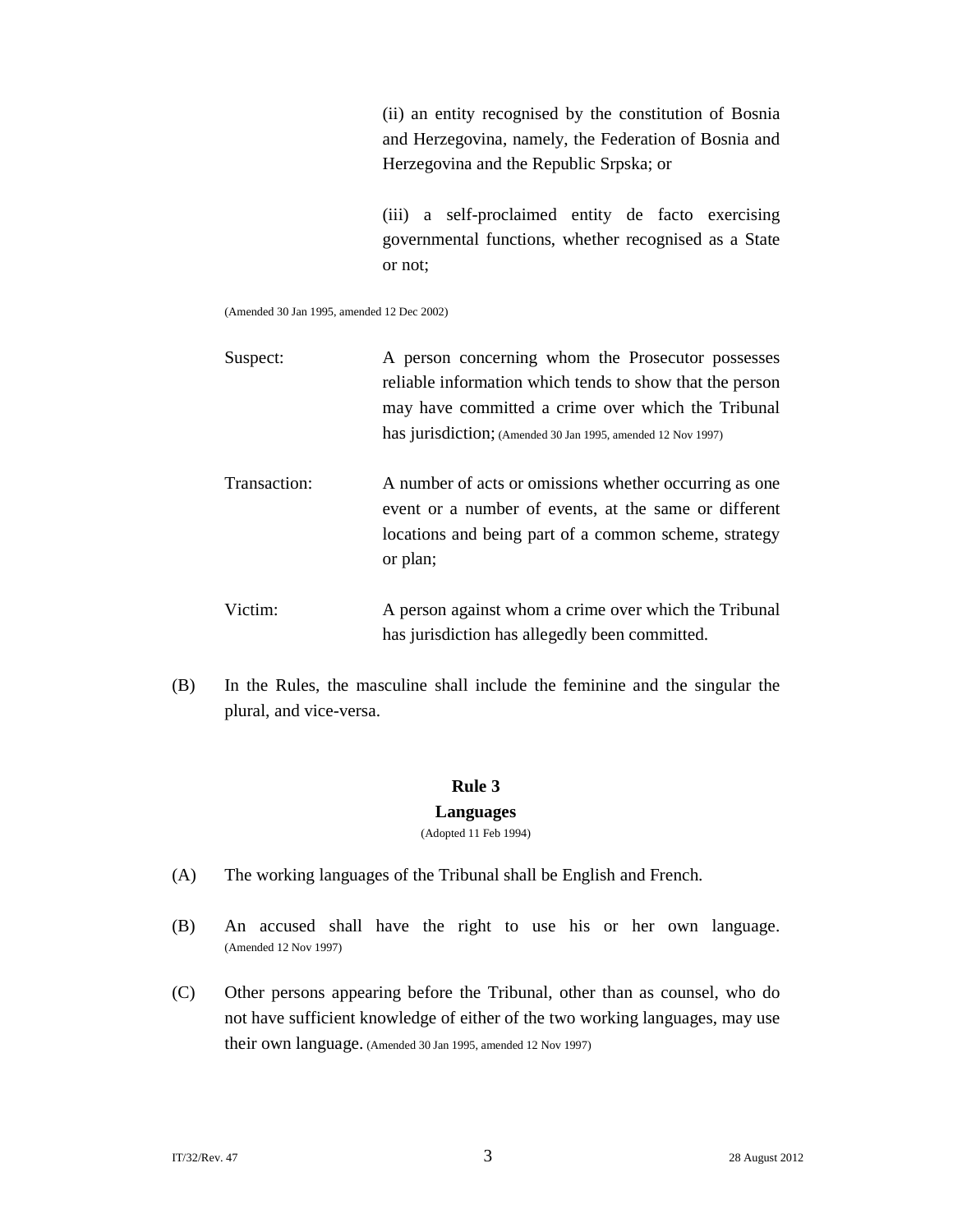- (D) Counsel for an accused may apply to the Presiding Judge of a Chamber for leave to use a language other than the two working ones or the language of the accused. If such leave is granted, the expenses of interpretation and translation shall be borne by the Tribunal to the extent, if any, determined by the President, taking into account the rights of the defence and the interests of justice.
- (E) The Registrar shall make any necessary arrangements for interpretation and translation into and from the working languages.
- $(F)$  If:
	- (i) a party is required to take any action within a specified time after the filing or service of a document by another party; and
	- (ii) pursuant to the Rules, that document is filed in a language other than one of the working languages of the Tribunal,

time shall not run until the party required to take action has received from the Registrar a translation of the document into one of the working languages of the Tribunal. (Amended 25 July 1997)

## **Rule 4 Meetings away from the Seat of the Tribunal**  (Adopted 11 Feb 1994)

 A Chamber may exercise its functions at a place other than the seat of the Tribunal, if so authorised by the President in the interests of justice.

# **Rule 5 Non-compliance with Rules**

(Adopted 11 Feb 1994, amended 30 Jan 1995)

(A) Where an objection on the ground of non-compliance with the Rules or Regulations is raised by a party at the earliest opportunity, the Trial Chamber shall grant relief if it finds that the alleged non-compliance is proved and that it has caused material prejudice to that party. (Amended 12 Nov 1997)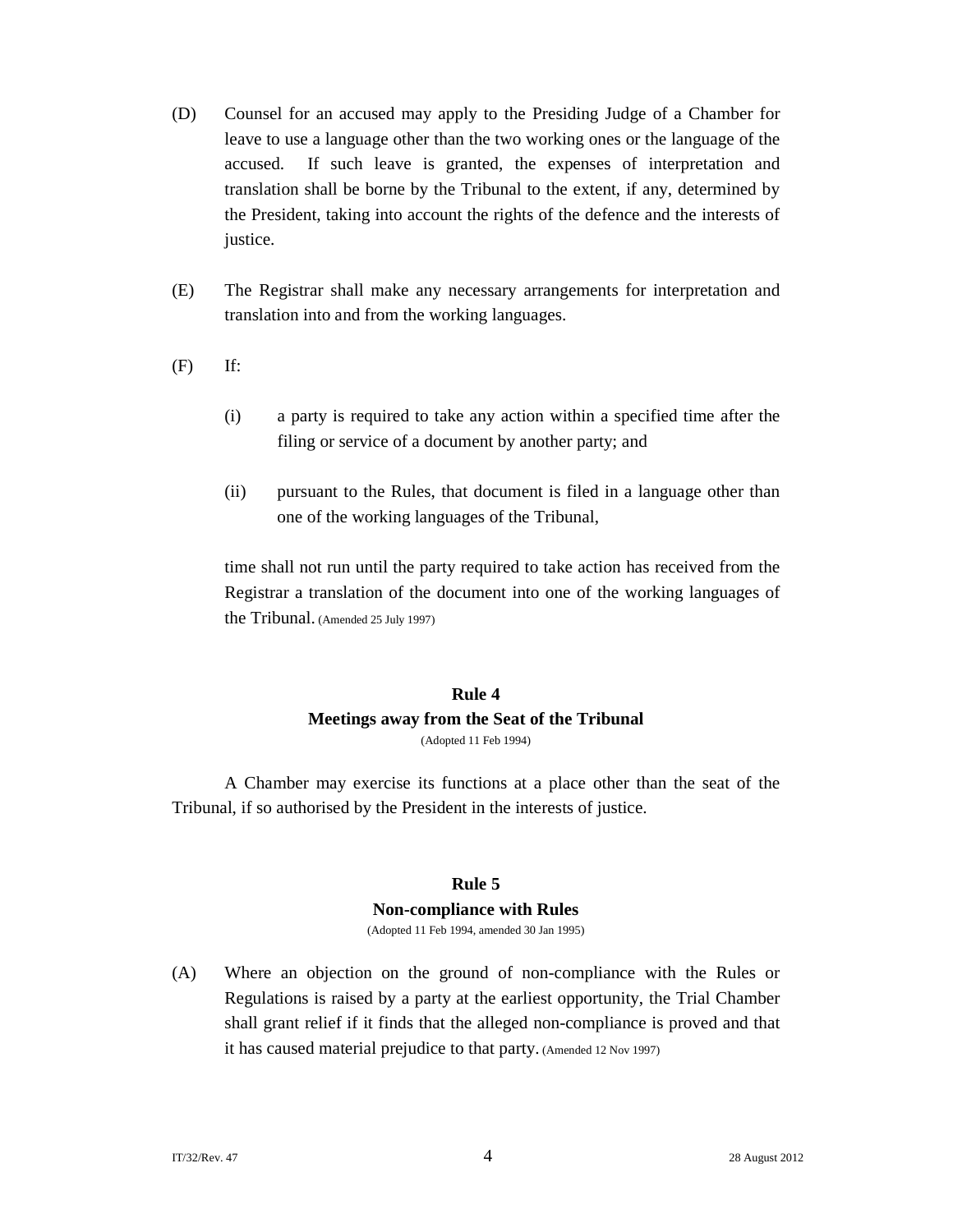- (B) Where such an objection is raised otherwise than at the earliest opportunity, the Trial Chamber may in its discretion grant relief if it finds that the alleged non-compliance is proved and that it has caused material prejudice to the objecting party. (Amended 12 Nov 1997)
- (C) The relief granted by a Trial Chamber under this Rule shall be such remedy as the Trial Chamber considers appropriate to ensure consistency with the fundamental principles of fairness. (Amended 12 Nov 1997)

# **Rule 6 Amendment of the Rules**  (Adopted 11 Feb 1994)

- (A) Proposals for amendment of the Rules may be made by a Judge, the Prosecutor or the Registrar and shall be adopted if agreed to by not less than ten permanent Judges at a plenary meeting of the Tribunal convened with notice of the proposal addressed to all Judges. (Amended 4 Dec 1998, amended 12 Apr 2001)
- (B) An amendment to the Rules may be otherwise adopted, provided it is unanimously approved by the permanent Judges. (Amended 12 Apr 2001)
- (C) Proposals for amendment of the Rules may otherwise be made in accordance with the Practice Direction issued by the President. (Amended 4 Dec 1998)
- (D) An amendment shall enter into force seven days after the date of issue of an official Tribunal document containing the amendment, but shall not operate to prejudice the rights of the accused or of a convicted or acquitted person in any pending case. (Amended 4 Dec 1998, amended 1 Dec 2000, amended 13 Dec 2000)

# **Rule 7 Authentic Texts**

(Adopted 11 Feb 1994)

 The English and French texts of the Rules shall be equally authentic. In case of discrepancy, the version which is more consonant with the spirit of the Statute and the Rules shall prevail.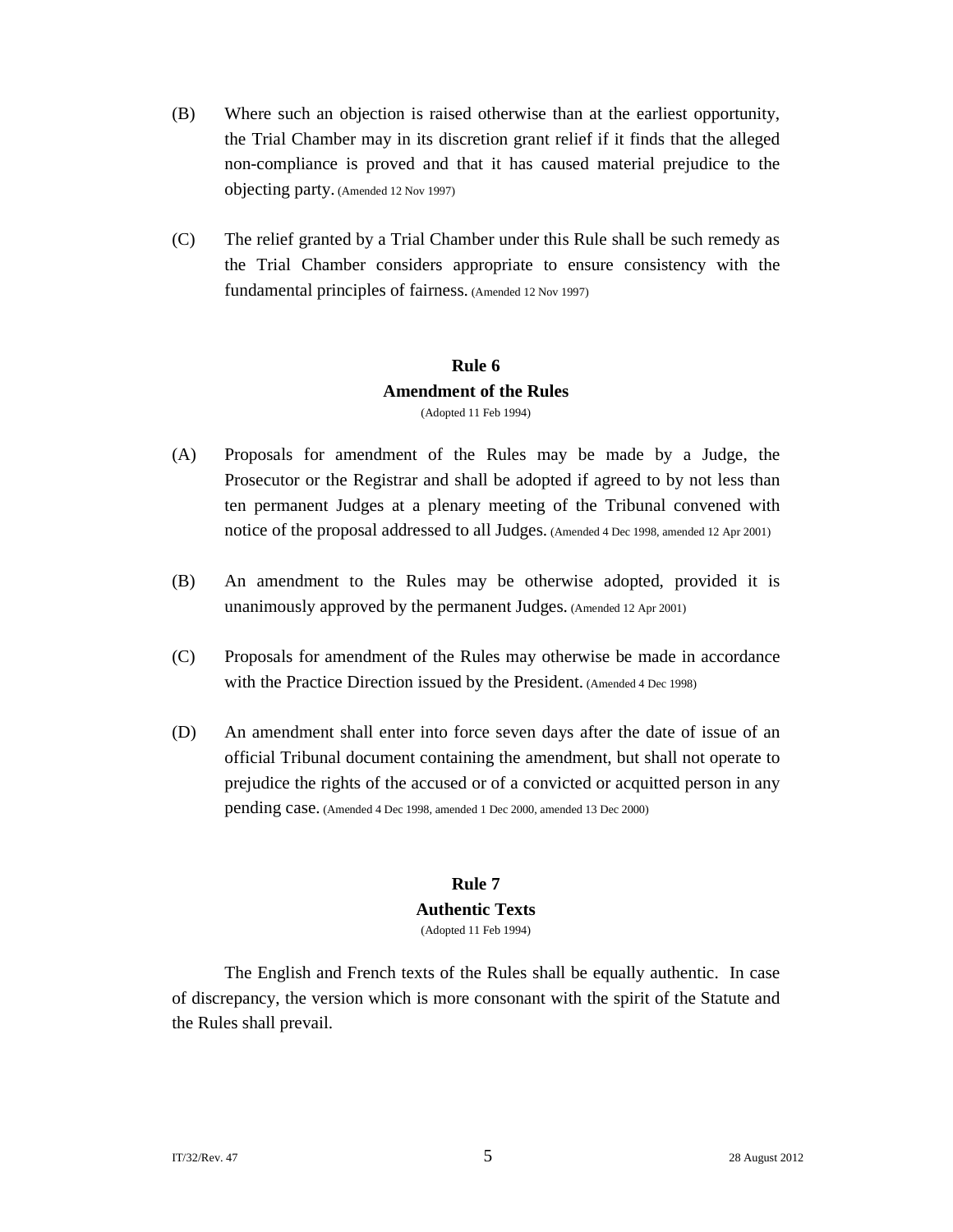# **PART TWO PRIMACY OF THE TRIBUNAL**

# **Rule 7** *bis* **Non-compliance with Obligations**

(Adopted 25 July 1997)

- (A) In addition to cases to which Rule 11, Rule 13, Rule 59 or Rule 61 applies, where a Trial Chamber or a permanent Judge is satisfied that a State has failed to comply with an obligation under Article 29 of the Statute which relates to any proceedings before that Chamber or Judge, the Chamber or Judge may advise the President, who shall report the matter to the Security Council. (Amended 12 Apr 2001)
- (B) If the Prosecutor satisfies the President that a State has failed to comply with an obligation under Article 29 of the Statute in respect of a request by the Prosecutor under Rule 8, Rule 39 or Rule 40, the President shall notify the Security Council thereof.

# **Rule 8 Request for Information**

(Adopted 11 Feb 1994, amended 30 Jan 1995, amended 12 Nov 1997)

 Where it appears to the Prosecutor that a crime within the jurisdiction of the Tribunal is or has been the subject of investigations or criminal proceedings instituted in the courts of any State, the Prosecutor may request the State to forward all relevant information in that respect, and the State shall transmit such information to the Prosecutor forthwith in accordance with Article 29 of the Statute.

#### **Rule 9**

#### **Prosecutor's Request for Deferral**

(Adopted 11 Feb 1994)

 Where it appears to the Prosecutor that in any such investigations or criminal proceedings instituted in the courts of any State:

(i) the act being investigated or which is the subject of those proceedings is characterized as an ordinary crime;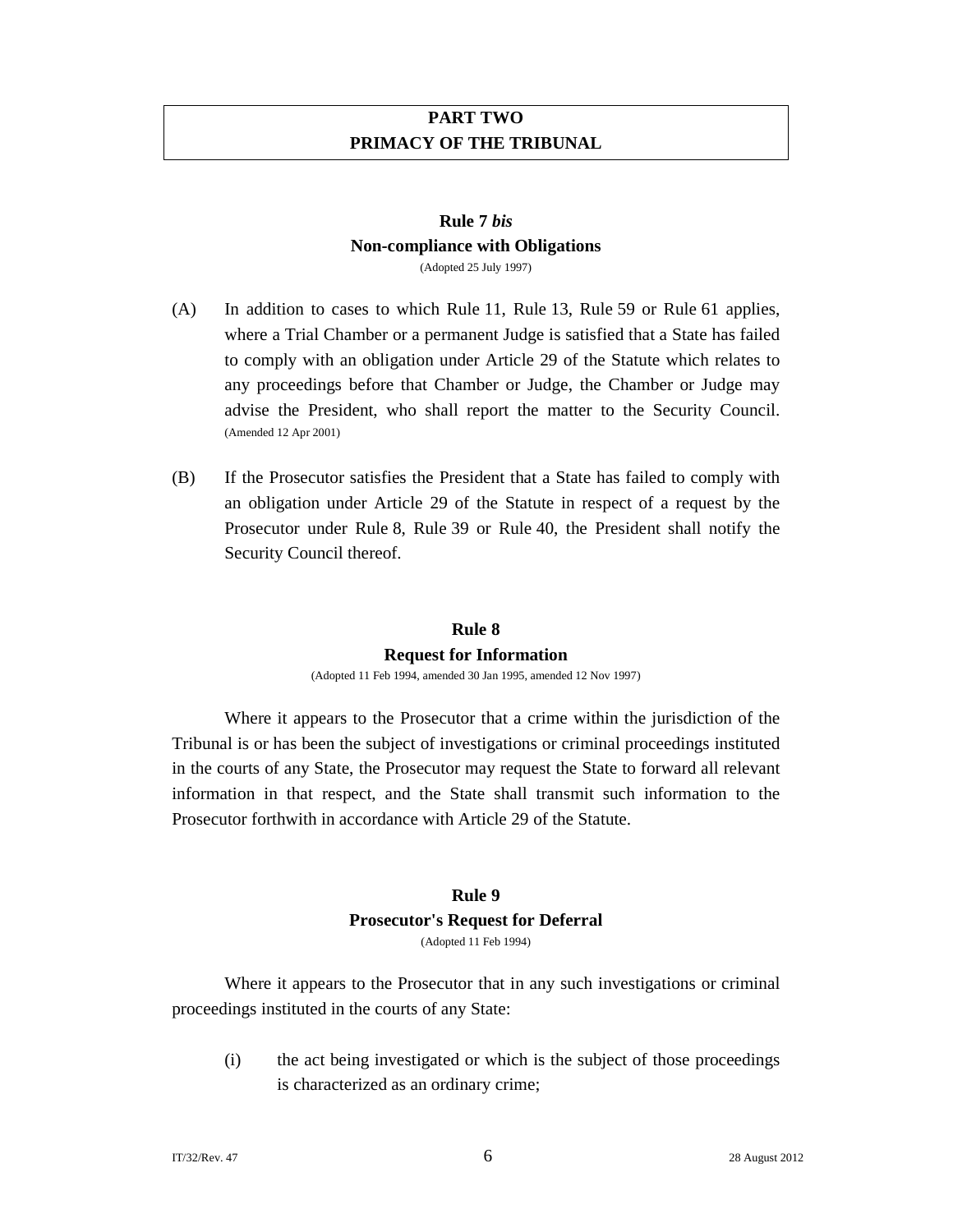- (ii) there is a lack of impartiality or independence, or the investigations or proceedings are designed to shield the accused from international criminal responsibility, or the case is not diligently prosecuted; or
- (iii) what is in issue is closely related to, or otherwise involves, significant factual or legal questions which may have implications for investigations or prosecutions before the Tribunal,

the Prosecutor may propose to the Trial Chamber designated by the President that a formal request be made that such court defer to the competence of the Tribunal. (Amended 30 Jan 1995)

## **Rule 10 Formal Request for Deferral**  (Adopted 11 Feb 1994)

- (A) If it appears to the Trial Chamber seised of a proposal for deferral that, on any of the grounds specified in Rule 9, deferral is appropriate, the Trial Chamber may issue a formal request to the State concerned that its court defer to the competence of the Tribunal. (Amended 30 Jan 1995)
- (B) A request for deferral shall include a request that the results of the investigation and a copy of the court's records and the judgement, if already delivered, be forwarded to the Tribunal.
- (C) Where deferral to the Tribunal has been requested by a Trial Chamber, any subsequent trial shall be held before another Trial Chamber. (Amended 3 May 1995, amended 17 Nov 1999)

# **Rule 11 Non-compliance with a Request for Deferral**

(Adopted 11 Feb 1994, amended 25 July 1997)

 If, within sixty days after a request for deferral has been notified by the Registrar to the State under whose jurisdiction the investigations or criminal proceedings have been instituted, the State fails to file a response which satisfies the Trial Chamber that the State has taken or is taking adequate steps to comply with the request, the Trial Chamber may request the President to report the matter to the Security Council.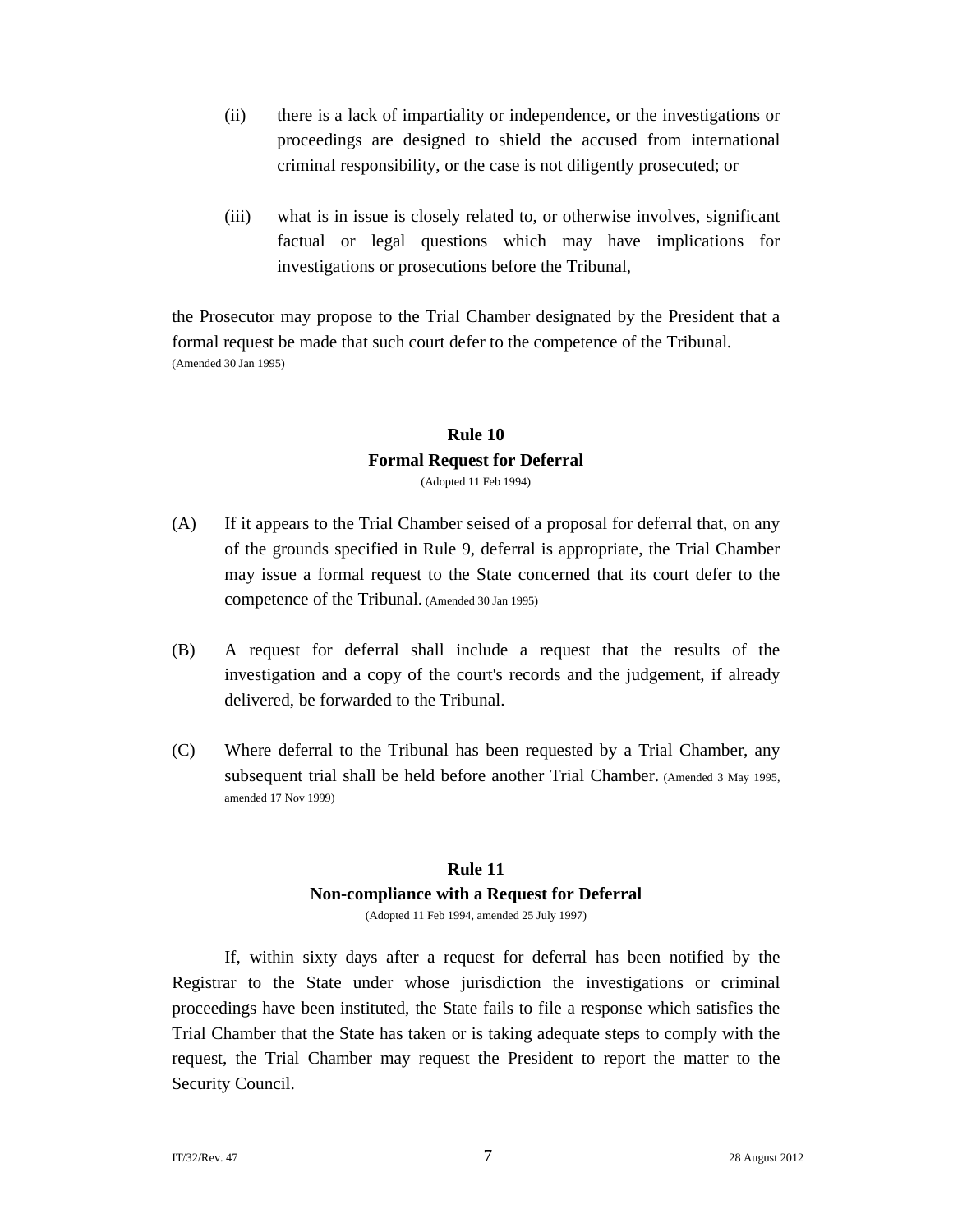# **Rule 11** *bis* **Referral of the Indictment to Another Court**

(Adopted 12 Nov 1997, amended 30 Sept 2002)

- (A) After an indictment has been confirmed and prior to the commencement of trial, irrespective of whether or not the accused is in the custody of the Tribunal, the President may appoint a bench of three Permanent Judges selected from the Trial Chambers (hereinafter referred to as the "Referral Bench"), which solely and exclusively shall determine whether the case should be referred to the authorities of a State:
	- (i) in whose territory the crime was committed; or
	- (ii) in which the accused was arrested; or (Amended 10 June 2004)
	- (iii) having jurisdiction and being willing and adequately prepared to accept such a case, (Amended 10 June 2004)

so that those authorities should forthwith refer the case to the appropriate court for trial within that State. (Amended 30 Sept 2002, amended 11 Feb 2005)

- (B) The Referral Bench may order such referral *proprio motu* or at the request of the Prosecutor, after having given to the Prosecutor and, where applicable, the accused, the opportunity to be heard and after being satisfied that the accused will receive a fair trial and that the death penalty will not be imposed or carried out. (Amended 30 Sept 2002, amended 10 June 2004, amended 11 Feb 2005)
- (C) In determining whether to refer the case in accordance with paragraph (A), the Referral Bench shall, in accordance with Security Council resolution 1534  $(2004)^1$ , consider the gravity of the crimes charged and the level of responsibility of the accused. (Amended 30 Sept 2002, amended 28 July 2004, amended 11 Feb 2005)
- (D) Where an order is issued pursuant to this Rule:
	- (i) the accused, if in the custody of the Tribunal, shall be handed over to the authorities of the State concerned;

<sup>-</sup><sup>1</sup> U.N. Doc. S/RES/1534 (2004).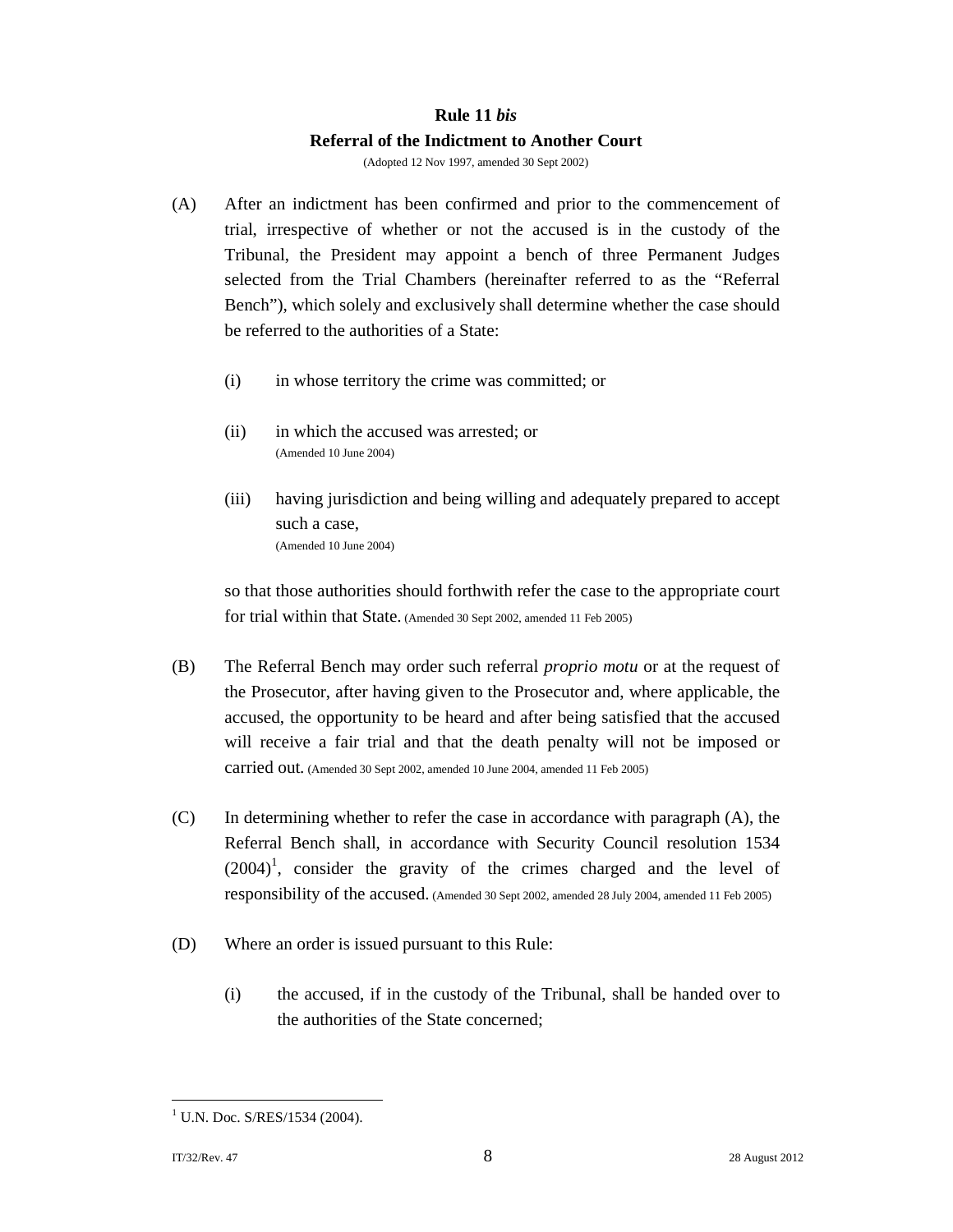- (ii) the Referral Bench may order that protective measures for certain witnesses or victims remain in force; (Amended 11 Feb 2005)
- (iii) the Prosecutor shall provide to the authorities of the State concerned all of the information relating to the case which the Prosecutor considers appropriate and, in particular, the material supporting the indictment;
- (iv) the Prosecutor may send observers to monitor the proceedings in the national courts on her behalf.

(Amended 30 Sept 2002)

- (E) The Referral Bench may issue a warrant for the arrest of the accused, which shall specify the State to which he is to be transferred to trial. (Amended 30 Sept 2002, amended 11 Feb 2005)
- (F) At any time after an order has been issued pursuant to this Rule and before the accused is found guilty or acquitted by a national court, the Referral Bench may, at the request of the Prosecutor and upon having given to the State authorities concerned the opportunity to be heard, revoke the order and make a formal request for deferral within the terms of Rule 10. (Amended 30 Sept 2002, amended 11 Feb 2005)
- (G) Where an order issued pursuant to this Rule is revoked by the Referral Bench, it may make a formal request to the State concerned to transfer the accused to the seat of the Tribunal and the State shall accede to such a request without delay in keeping with Article 29 of the Statute. The Referral Bench or a Judge may also issue a warrant for the arrest of the accused. (Amended 30 Sept 2002, amended 11 Feb 2005)
- (H) A Referral Bench shall have the powers of, and insofar as applicable shall follow the procedures laid down for, a Trial Chamber under the Rules. (Amended 11 Feb 2005)
- (I) An appeal by the accused or the Prosecutor shall lie as of right from a decision of the Referral Bench whether or not to refer a case. Notice of appeal shall be filed within fifteen days of the decision unless the accused was not present or represented when the decision was pronounced, in which case the time-limit shall run from the date on which the accused is notified of the decision. (Amended 11 Feb 2005)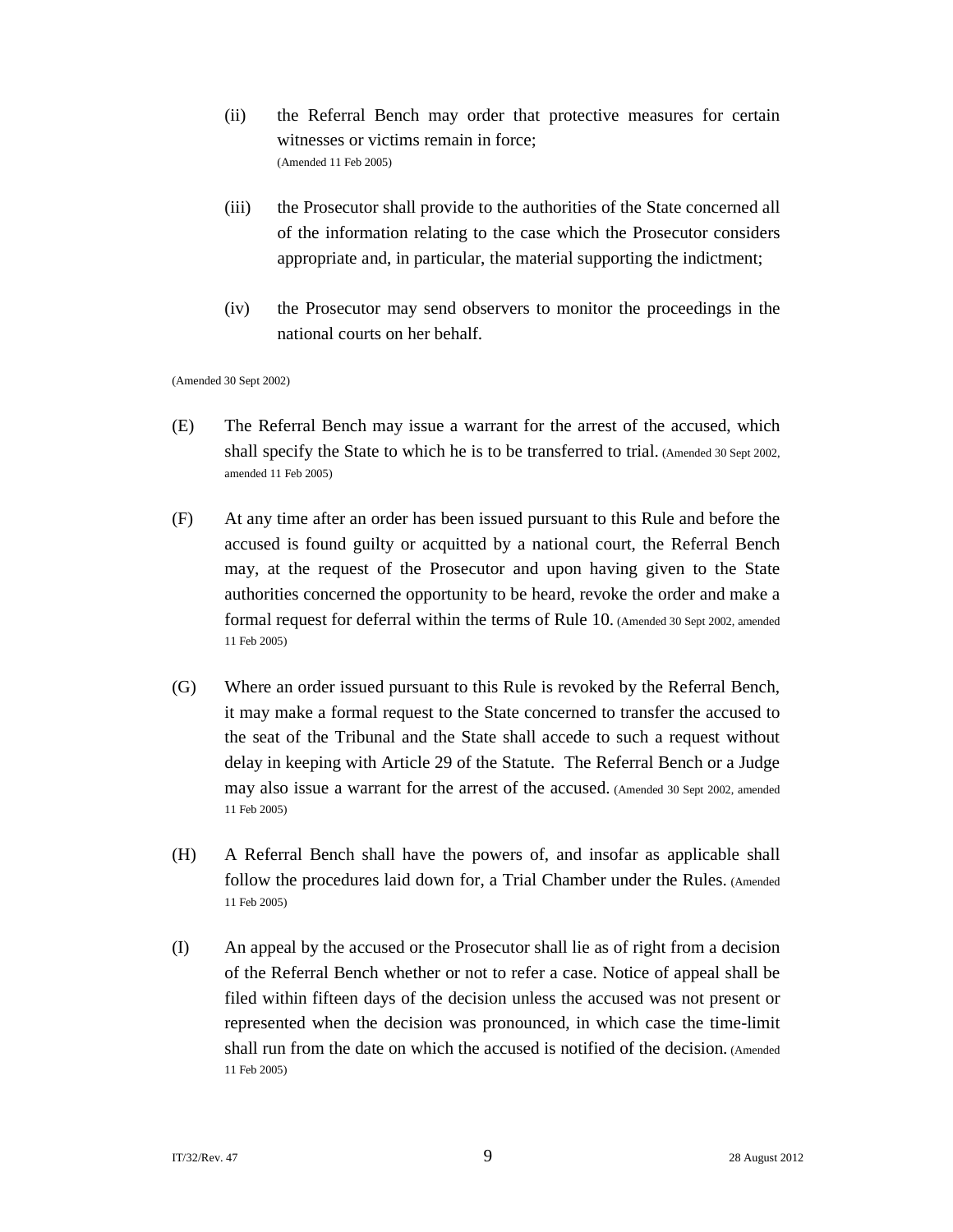#### **Rule 12**

#### **Determinations of Courts of any State**

(Adopted 11 Feb 1994, amended 30 Jan 1995, amended 10 July 1998)

 Subject to Article 10, paragraph 2, of the Statute, determinations of courts of any State are not binding on the Tribunal.

#### **Rule 13**

#### **Non Bis in Idem**

(Adopted 11 Feb 1994, amended 30 Jan 1995)

 When the President receives reliable information to show that criminal proceedings have been instituted against a person before a court of any State for a crime for which that person has already been tried by the Tribunal, a Trial Chamber shall, following *mutatis mutandis* the procedure provided in Rule 10, issue a reasoned order requesting that court permanently to discontinue its proceedings. If that court fails to do so, the President may report the matter to the Security Council.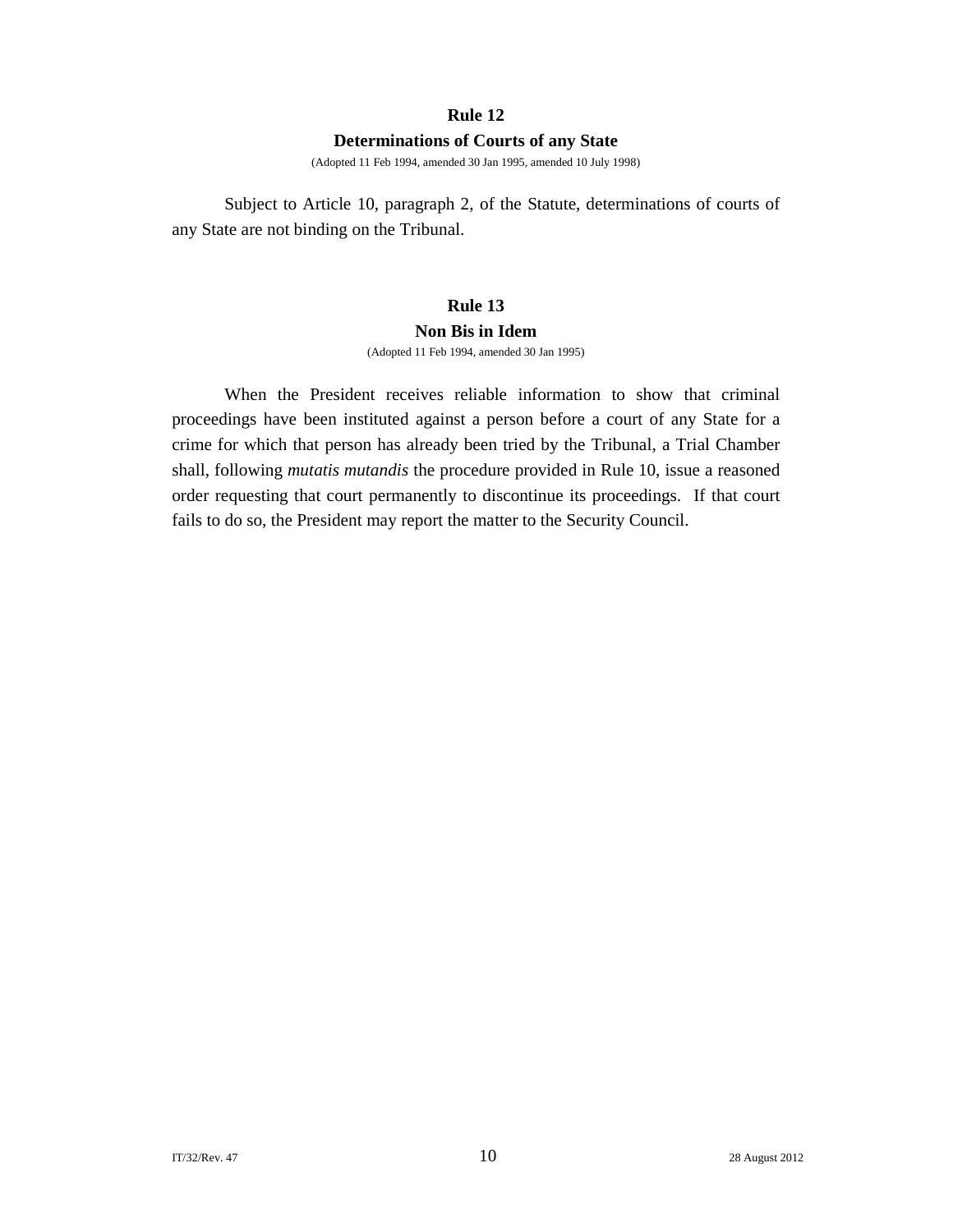# **PART THREE ORGANIZATION OF THE TRIBUNAL**

#### **Section 1: The Judges**

# **Rule 14 Solemn Declaration**

(Adopted 11 Feb 1994)

(A) Before taking up duties each Judge shall make the following solemn declaration:

"I solemnly declare that I will perform my duties and exercise my powers as a Judge of the International Tribunal for the Prosecution of Persons Responsible for Serious Violations of International Humanitarian Law Committed in the Territory of the Former Yugoslavia since 1991 honourably, faithfully, impartially and conscientiously". (Amended 12 Nov 1997)

- (B) The declaration shall be signed by the Judge and witnessed by, or by a representative of, the Secretary-General of the United Nations. The declaration shall be kept in the records of the Tribunal. (Amended 12 Nov 1997)
- (C) A Judge whose service continues without interruption after expiry of a previous period of service shall not make a new declaration. (Amended 12 Nov 1997)

#### **Rule 15**

#### **Disqualification of Judges**

(Adopted 11 Feb 1994, amended 15 June 1995, amended 25 June 1996, amended 5 July 1996, amended 25 July 1997, amended 17 Nov 1999)

- (A) A Judge may not sit on a trial or appeal in any case in which the Judge has a personal interest or concerning which the Judge has or has had any association which might affect his or her impartiality. The Judge shall in any such circumstance withdraw, and the President shall assign another Judge to the case.
- (B) (i) Any party may apply to the Presiding Judge of a Chamber for the disqualification and withdrawal of a Judge of that Chamber from a trial or appeal upon the above grounds. The Presiding Judge shall confer with the Judge in question and report to the President. (Amended 30 Jan 1995)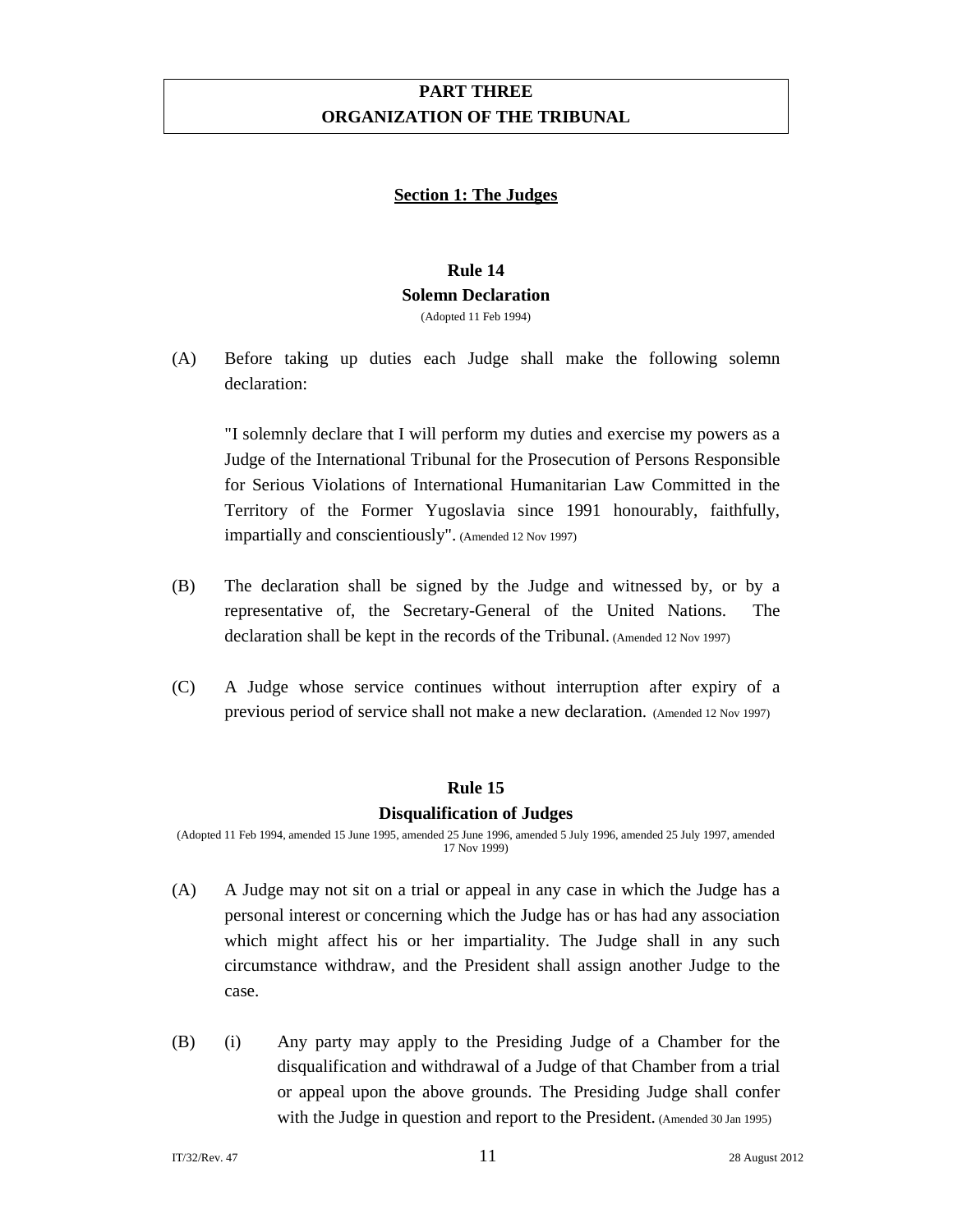- (ii) Following the report of the Presiding Judge, the President shall, if necessary, appoint a panel of three Judges drawn from other Chambers to report to him its decision on the merits of the application. If the decision is to uphold the application, the President shall assign another Judge to sit in the place of the Judge in question.
- (iii) The decision of the panel of three Judges shall not be subject to interlocutory appeal.
- (iv) If the Judge in question is the President, the responsibility of the President in accordance with this paragraph shall be assumed by the Vice-President or, if he or she is not able to act in the application, by the permanent Judge most senior in precedence who is able to act.

(Amended 21 July 2005)

- (C) The Judge of the Trial Chamber who reviews an indictment against an accused, pursuant to Article 19 of the Statute and Rules 47 or 61, shall not be disqualified for sitting as a member of the Trial Chamber for the trial of that accused. Such a Judge shall also not be disqualified for sitting as a member of the Appeals Chamber to hear any appeal in that case. (Amended 6 Oct 1995, amended 2 July 1999, amended 17 Nov 1999, amended 1 Dec 2000, amended 13 Dec 2000, amended 12 Dec 2002, amended 21 July 2005)
- (D) (i) No Judge shall sit on any appeal in a case in which that Judge sat as a member of the Trial Chamber. (Amended 10 July 1998, amended 4 Dec 1998, amended 1 Dec 2000, amended 13 Dec 2000, amended 12 Dec 2002, amended 21 July 2005)
	- (ii) No Judge shall sit on any State Request for Review pursuant to Rule 108 *bis* in a matter in which that Judge sat as a member of the Trial Chamber whose decision is to be reviewed. (Amended 10 July 1998)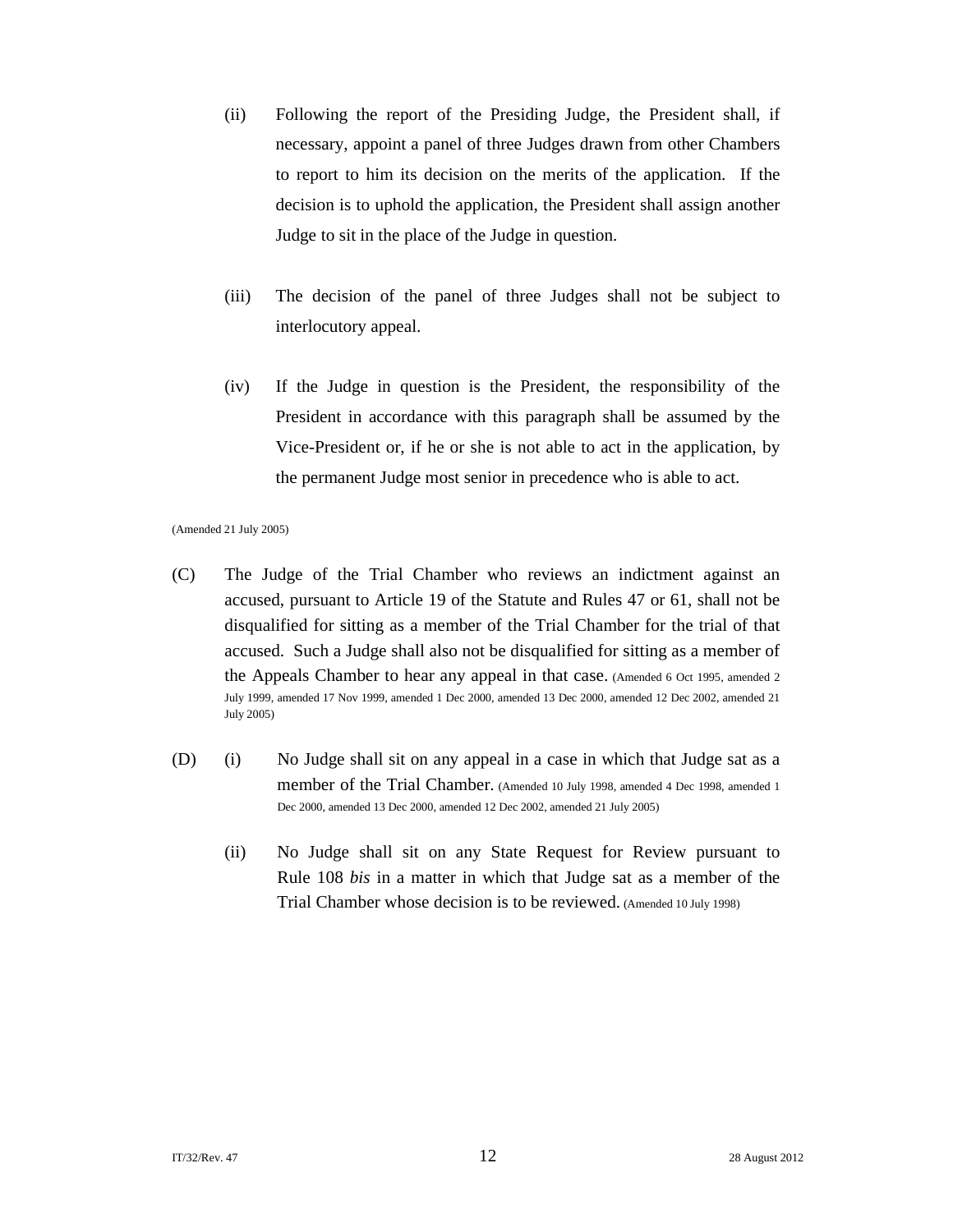# **Rule 15** *bis* **Absence of a Judge**

(Adopted 17 Nov 1999)

 $(A)$  If

- (i) a Judge is, for illness or other urgent personal reasons, or for reasons of authorised Tribunal business, unable to continue sitting in a part-heard case for a period which is likely to be of short duration, and (Amended 1 Dec 2000, amended 13 Dec 2000)
- (ii) the remaining Judges of the Chamber are satisfied that it is in the interests of justice to do so,

those remaining Judges of the Chamber may order that the hearing of the case continue in the absence of that Judge for a period of not more than five working days. (Amended 12 Dec 2002)

 $(B)$  If

- (i) a Judge is, for illness or urgent personal reasons, or for reasons of authorised Tribunal business, unable to continue sitting in a part-heard case for a period which is likely to be of short duration, and (Amended 1 Dec 2000, amended 13 Dec 2000)
- (ii) the remaining Judges of the Chamber are not satisfied that it is in the interests of justice to order that the hearing of the case continue in the absence of that Judge, then
	- (a) those remaining Judges of the Chamber may nevertheless conduct those matters which they are satisfied it is in the interests of justice that they be disposed of notwithstanding the absence of that Judge, and
	- (b) the remaining Judges of the Chamber may adjourn the proceedings.

(Amended 29 Mar 2006)

(C) If a Judge is, for any reason, unable to continue sitting in a part-heard case for a period which is likely to be longer than of a short duration, the remaining Judges of the Chamber shall report to the President who may assign another Judge to the case and order either a rehearing or continuation of the proceedings from that point. However, after the opening statements provided for in Rule 84, or the beginning of the presentation of evidence pursuant to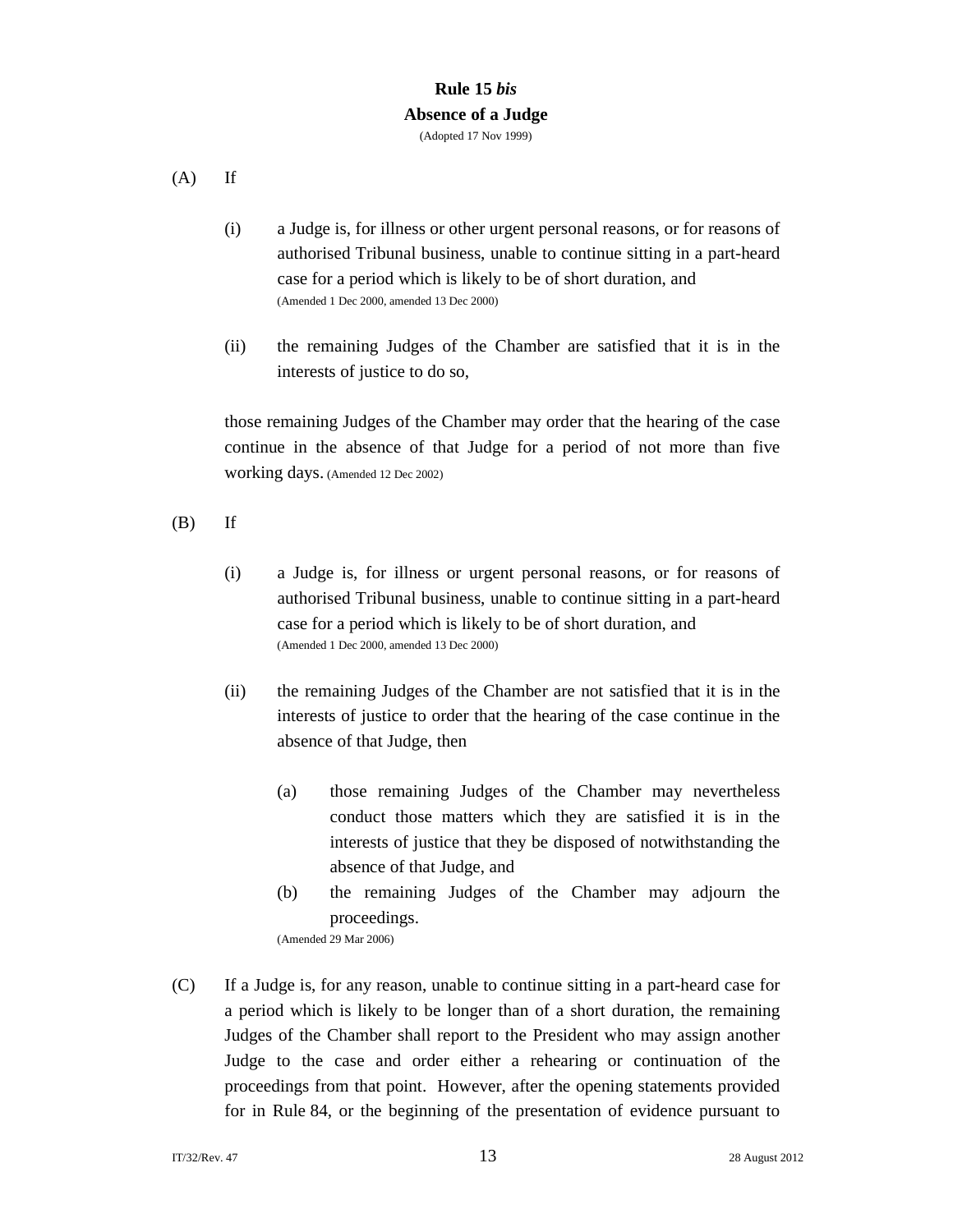Rule 85, the continuation of the proceedings can only be ordered with the consent of all the accused, except as provided for in paragraphs (D) and (G). (Amended 12 Dec 2002, amended 29 Mar 2006)

- (D) If, in the circumstances mentioned in the last sentence of paragraph (C), an accused withholds his consent, the remaining Judges may nonetheless decide whether or not to continue the proceedings before a Trial Chamber with a substitute Judge if, taking all the circumstances into account, they determine unanimously that doing so would serve the interests of justice. This decision is subject to appeal directly to a full bench of the Appeals Chamber by either party. If no appeal is taken from the decision to continue proceedings with a substitute Judge or the Appeals Chamber affirms that decision, the President shall assign to the existing bench a Judge, who, however, can join the bench only after he or she has certified that he or she has familiarised himself or herself with the record of the proceedings. Only one substitution under this paragraph may be made. (Amended 12 Dec 2002, amended 29 Mar 2006)
- (E) For the purposes of paragraphs (C) and (D), due consideration shall be given to paragraph 6 of Article 12 of the Statute. (Amended 29 Mar 2006)
- (F) Appeals under paragraph (D) shall be filed within seven days of filing of the impugned decision. When such decision is rendered orally, this time-limit shall run from the date of the oral decision, unless
	- (i) the party challenging the decision was not present or represented when the decision was pronounced, in which case the time-limit shall run from the date on which the challenging party is notified of the oral decision; or
	- (ii) the Trial Chamber has indicated that a written decision will follow, in which case, the time-limit shall run from the filing of the written decision. (Amended 29 Mar 2006)

- (G) If, in a trial where a reserve Judge has been assigned in accordance with Rule 15 *ter*, a Judge is unable to continue sitting and a substitute Judge is not assigned pursuant to paragraphs (C) or (D), the trial shall continue with the reserve Judge replacing the Judge who is unable to continue sitting. (Amended 29 Mar 2006)
- (H) In case of illness or an unfilled vacancy or in any other similar circumstances, the President may, if satisfied that it is in the interests of justice to do so,

<sup>(</sup>Amended 12 Dec 2002)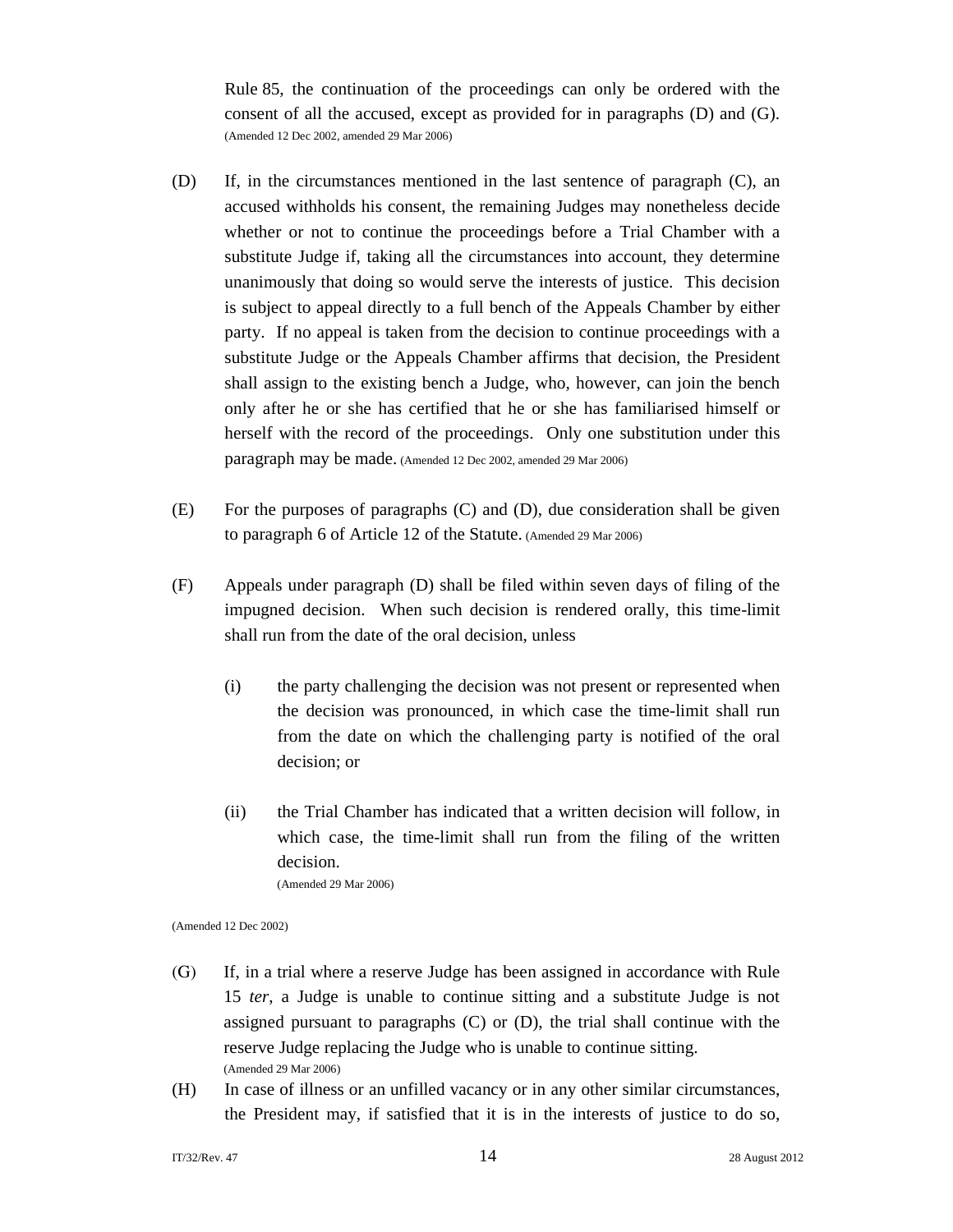authorise a Chamber to conduct routine matters, such as the delivery of decisions, in the absence of one or more of its members.

## **Rule 15** *ter* **Reserve Judges**  (Adopted 29 Mar 2006)

(A) The President may, in the interests of justice, assign a reserve Judge to sit with a Trial Chamber in a trial.

- (B) A reserve Judge shall be present at each stage of a trial to which that Judge has been assigned.
- (C) A reserve Judge may pose questions which are necessary to the reserve Judge's understanding of the trial. (Amended 8 Dec 2010)
- (D) A reserve Judge shall be present, but shall not vote, during any deliberations in a trial.

# **Rule 16**

#### **Resignation**

#### (Adopted 11 Feb 1994)

A Judge who decides to resign shall communicate the resignation in writing to the President who shall transmit it to the Secretary-General of the United Nations.

# **Rule 17**

# **Precedence**

(Adopted 11 Feb 1994)

- (A) All Judges are equal in the exercise of their judicial functions, regardless of dates of election, appointment, age or period of service.
- (B) The Presiding Judges of the Trial Chambers shall take precedence according to age after the President and the Vice-President.
- (C) Permanent Judges elected or appointed on different dates shall take precedence according to the dates of their election or appointment; Judges elected or appointed on the same date shall take precedence according to age. (Amended 12 Apr 2001)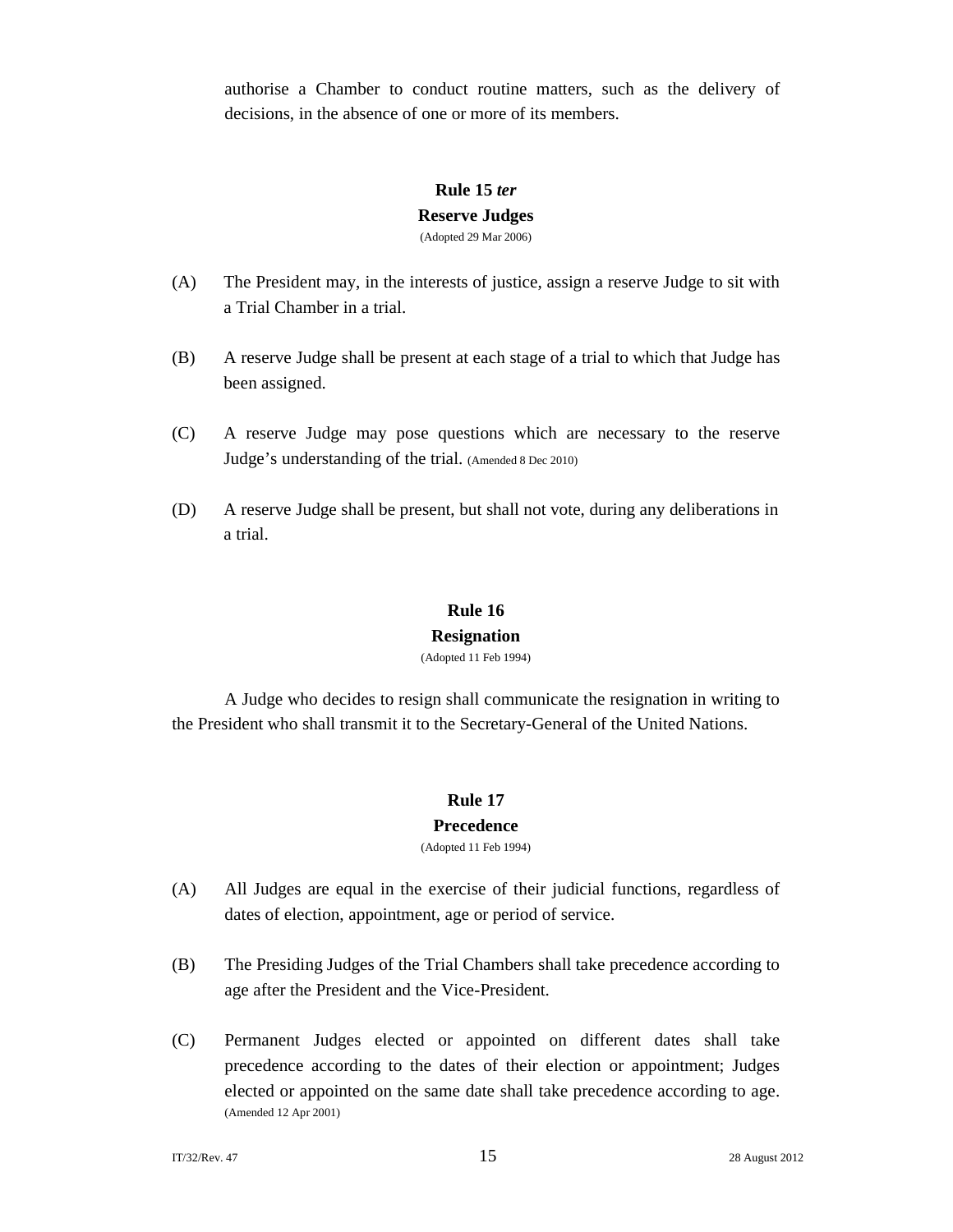- (D) In case of re-election, the total period of service as a Judge of the Tribunal shall be taken into account.
- (E) *Ad litem* Judges shall take precedence after the permanent Judges according to the dates of their appointment. *Ad litem* Judges appointed on the same date shall take precedence according to age. (Amended 12 Apr 2001)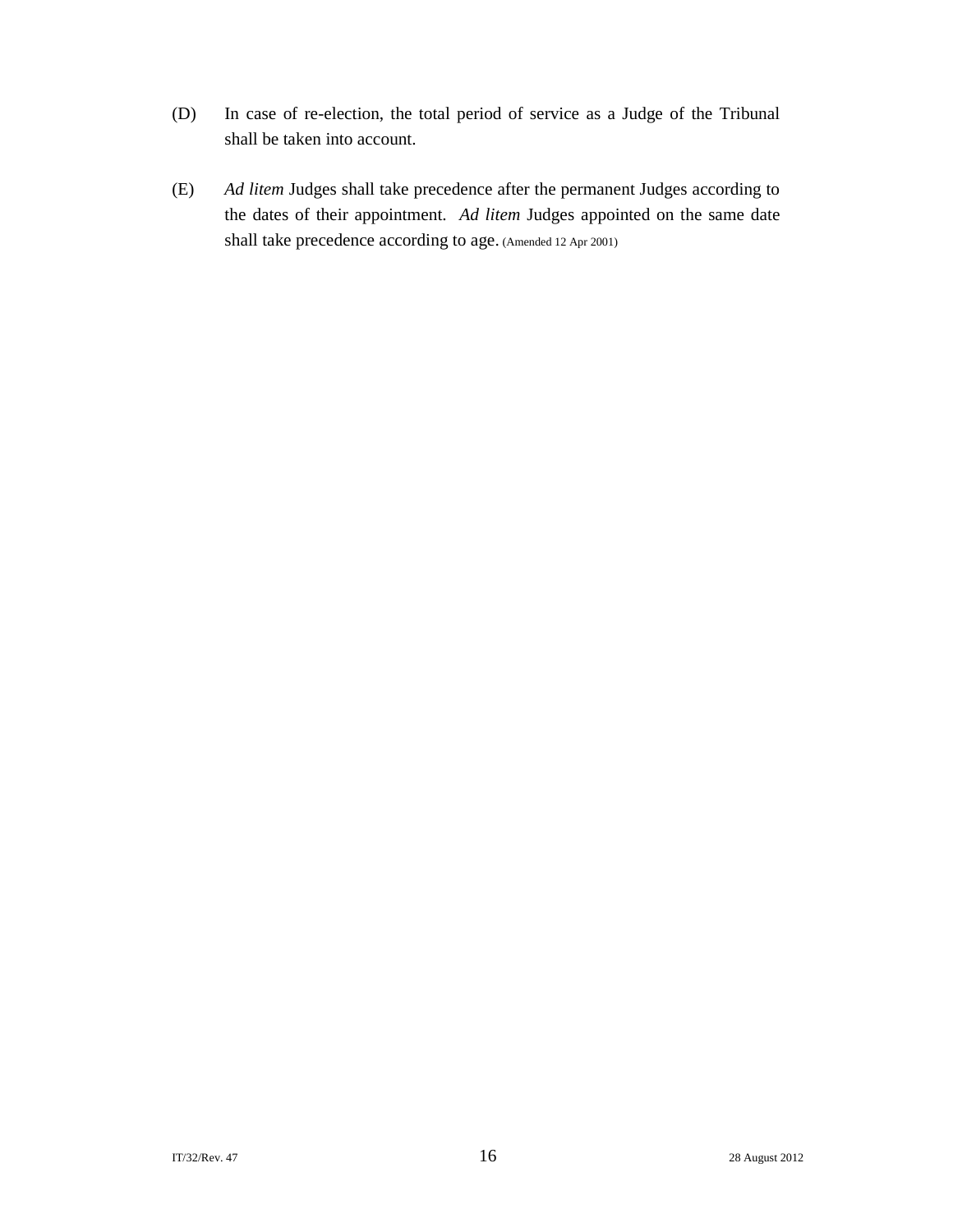## **Section 2: The Presidency**

# **Rule 18 Election of the President**

(Adopted 11 Feb 1994)

- (A) The President shall be elected for a term of two years, or such shorter term as shall coincide with the duration of his or her term of office as a Judge. The President may be re-elected once. (Amended 12 Nov 1997)
- (B) If the President ceases to be a member of the Tribunal or resigns from office before the expiration of his or her term, the permanent Judges shall elect from among their number a successor for the remainder of the term. (Amended 12 Nov 1997, amended 12 Apr 2001)
- (C) The President shall be elected by a majority of the votes of the permanent Judges composing the Tribunal. If no Judge obtains such a majority, the second ballot shall be limited to the two Judges who obtained the greatest number of votes on the first ballot. In the case of equality of votes on the second ballot, the Judge who takes precedence in accordance with Rule 17 shall be declared elected. (Amended 12 Apr 2001)

## **Rule 19 Functions of the President**  (Adopted 11 Feb 1994)

- (A) The President shall preside at all plenary meetings of the Tribunal. The President shall coordinate the work of the Chambers and supervise the activities of the Registry as well as exercise all the other functions conferred on the President by the Statute and the Rules. (Amended 12 Nov 1997)
- (B) The President may from time to time, and in consultation with the Bureau, the Registrar and the Prosecutor, issue Practice Directions, consistent with the Statute and the Rules, addressing detailed aspects of the conduct of proceedings before the Tribunal. (Amended 25 July 1997)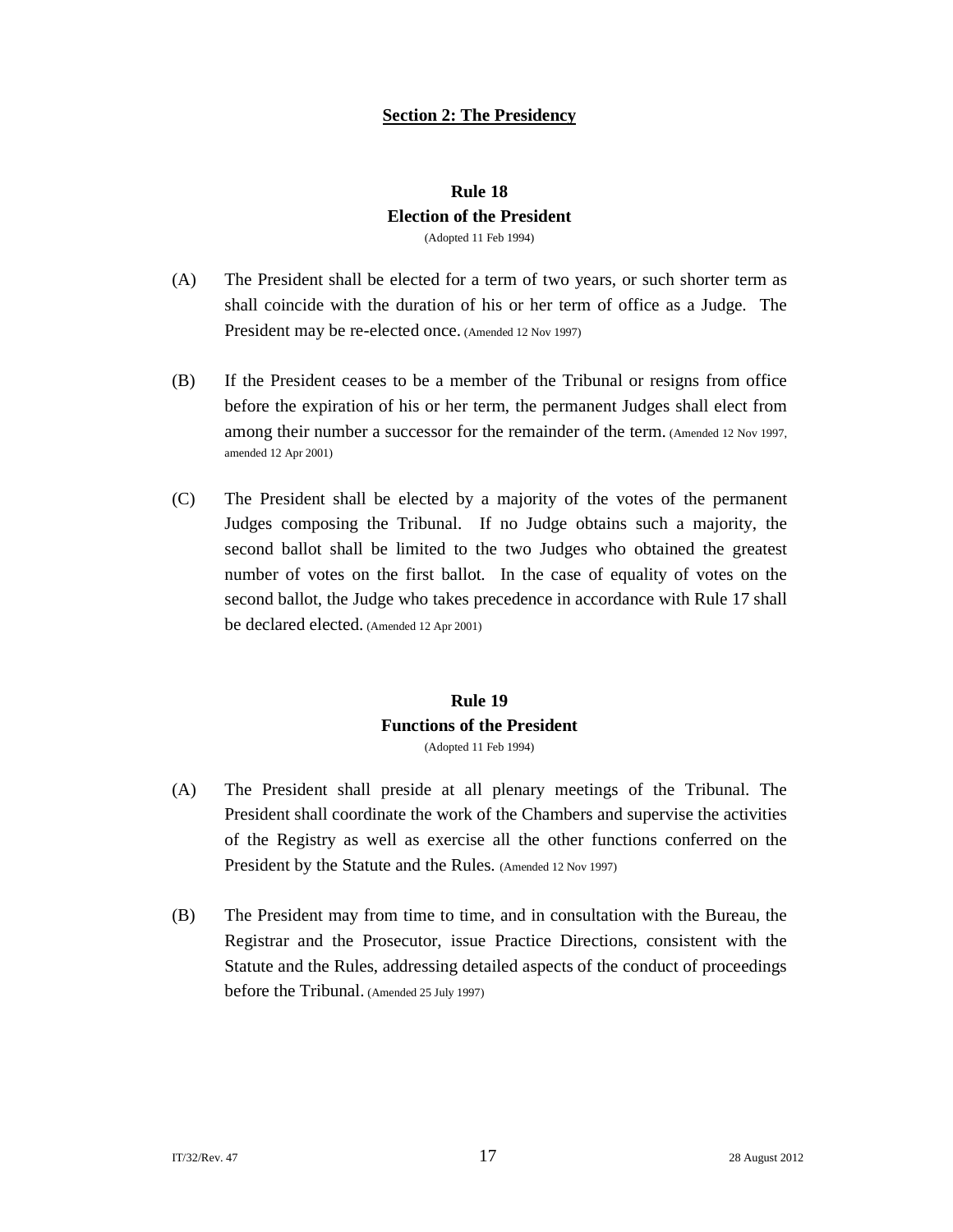# **Rule 20**

# **The Vice-President**

(Adopted 11 Feb 1994)

- (A) The Vice-President shall be elected for a term of two years, or such shorter term as shall coincide with the duration of his or her term of office as a permanent Judge. The Vice President may be re-elected once. (Amended 12 Nov 1997, amended 12 Apr 2001)
- (B) The Vice-President may sit as a member of a Trial Chamber or of the Appeals Chamber.
- (C) Rules 18 (B) and (C) shall apply *mutatis mutandis* to the Vice-President. (Amended 1 Dec 2000, amended 13 Dec 2000)

# **Rule 21**

#### **Functions of the Vice-President**

(Adopted 11 Feb 1994, amended 12 Nov 1997, amended 1 Dec 2000, amended 13 Dec 2000)

Subject to Rule 22 (B), the Vice-President shall exercise the functions of the President in case of the latter's absence or inability to act.

# **Rule 22**

#### **Replacements**

#### (Adopted 11 Feb 1994)

- (A) If neither the President nor the Vice-President remains in office or is able to carry out the functions of the President, these shall be assumed by the senior permanent Judge, determined in accordance with Rule 17 (C). (Amended 12 Apr 2001, amended 12 July 2001)
- (B) If the President is unable to exercise the functions of Presiding Judge of the Appeals Chamber, that Chamber shall elect a Presiding Judge from among its number. (Amended 12 Nov 1997)
- (C) The President and the Vice-President, if still permanent Judges, shall continue to discharge their functions after the expiration of their terms until the election of the President and the Vice-President has taken place. (Amended 12 July 2001)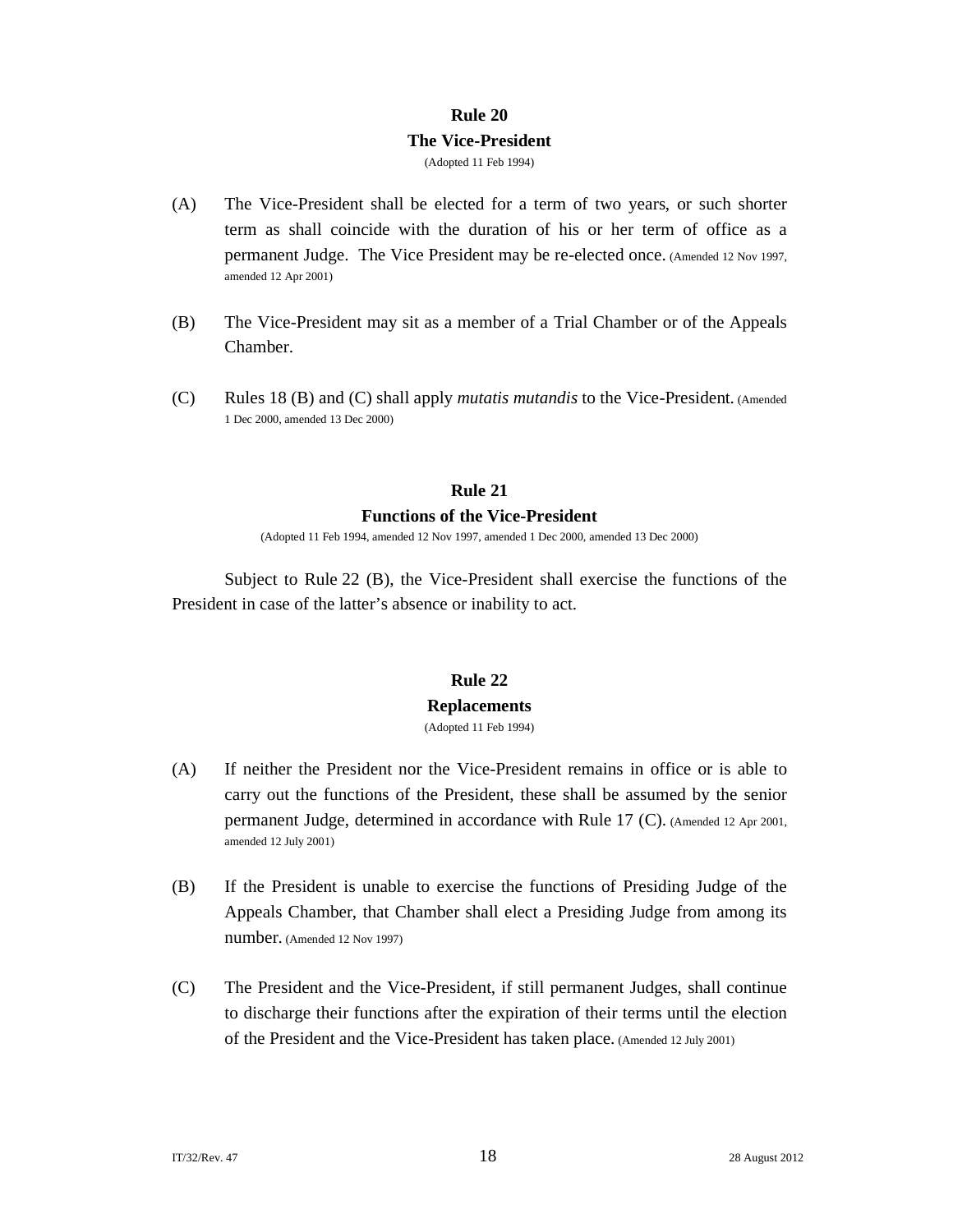## **Section 3: Internal Functioning of the Tribunal**

#### **Rule 23**

#### **The Bureau**

(Adopted 11 Feb 1994)

- (A) The Bureau shall be composed of the President, the Vice-President and the Presiding Judges of the Trial Chambers.
- (B) The President shall consult the other members of the Bureau on all major questions relating to the functioning of the Tribunal.
- (C) The President may consult with the *ad litem* Judges on matters to be discussed in the Bureau and may invite a representative of the *ad litem* Judges to attend Bureau meetings. (Amended 12 Apr 2001)
- (D) A Judge may draw the attention of any member of the Bureau to issues that the Judge considers ought to be discussed by the Bureau or submitted to a plenary meeting of the Tribunal.
- (E) If any member of the Bureau is unable to carry out any of the functions of the Bureau, these shall be assumed by the senior available Judge determined in accordance with Rule 17. (Amended 25 Feb 1999)

# **Rule 23** *bis* **The Coordination Council**

(Adopted 1 Dec 2000, amended 13 Dec 2000)

- (A) The Coordination Council shall be composed of the President, the Prosecutor and the Registrar.
- (B) In order to achieve the mission of the Tribunal, as defined in the Statute, the Coordination Council ensures, having due regard for the responsibilities and the independence of any member, the coordination of the activities of the three organs of the Tribunal.
- (C) The Coordination Council shall meet once a month at the initiative of the President. A member may at any time request that additional meetings be held. The President shall chair the meetings.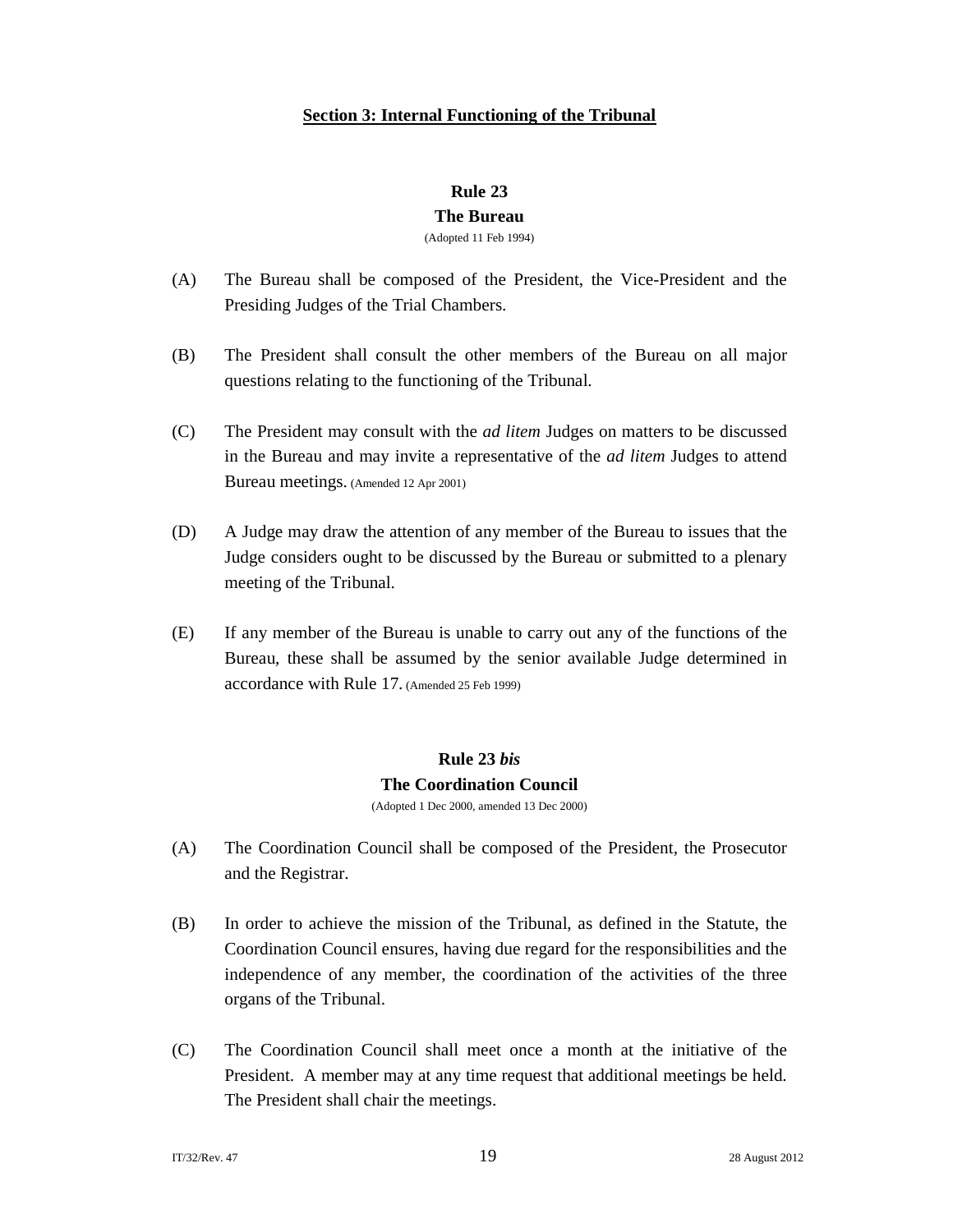(D) The Vice-President, the Deputy Prosecutor and the Deputy Registrar may *ex officio* represent respectively, the President, the Prosecutor and the Registrar.

#### **Rule 23** *ter*

#### **[Deleted]**

(Adopted 1 Dec 2000, amended 13 Dec 2000, deleted 8 Dec 2010)

#### **Rule 24**

#### **Plenary Meetings of the Tribunal**

(Adopted 11 Feb 1994)

 Subject to the restrictions on the voting rights of *ad litem* Judges set out in Article 13 *quater* of the Statute, the Judges shall meet in plenary to:

- (i) elect the President and Vice-President;
- (ii) adopt and amend the Rules;
- (iii) adopt the Annual Report provided for in Article 34 of the Statute;
- (iv) decide upon matters relating to the internal functioning of the Chambers and the Tribunal;
- (v) determine or supervise the conditions of detention;
- (vi) exercise any other functions provided for in the Statute or in the Rules.

(Amended 12 Apr 2001)

# **Rule 25 Dates of Plenary Sessions**

(Adopted 11 Feb 1994)

- (A) The dates of the plenary sessions of the Tribunal shall normally be agreed upon in July of each year for the following calendar year.
- (B) Other plenary meetings shall be convened by the President if so requested by at least nine permanent Judges, and may be convened whenever the exercise of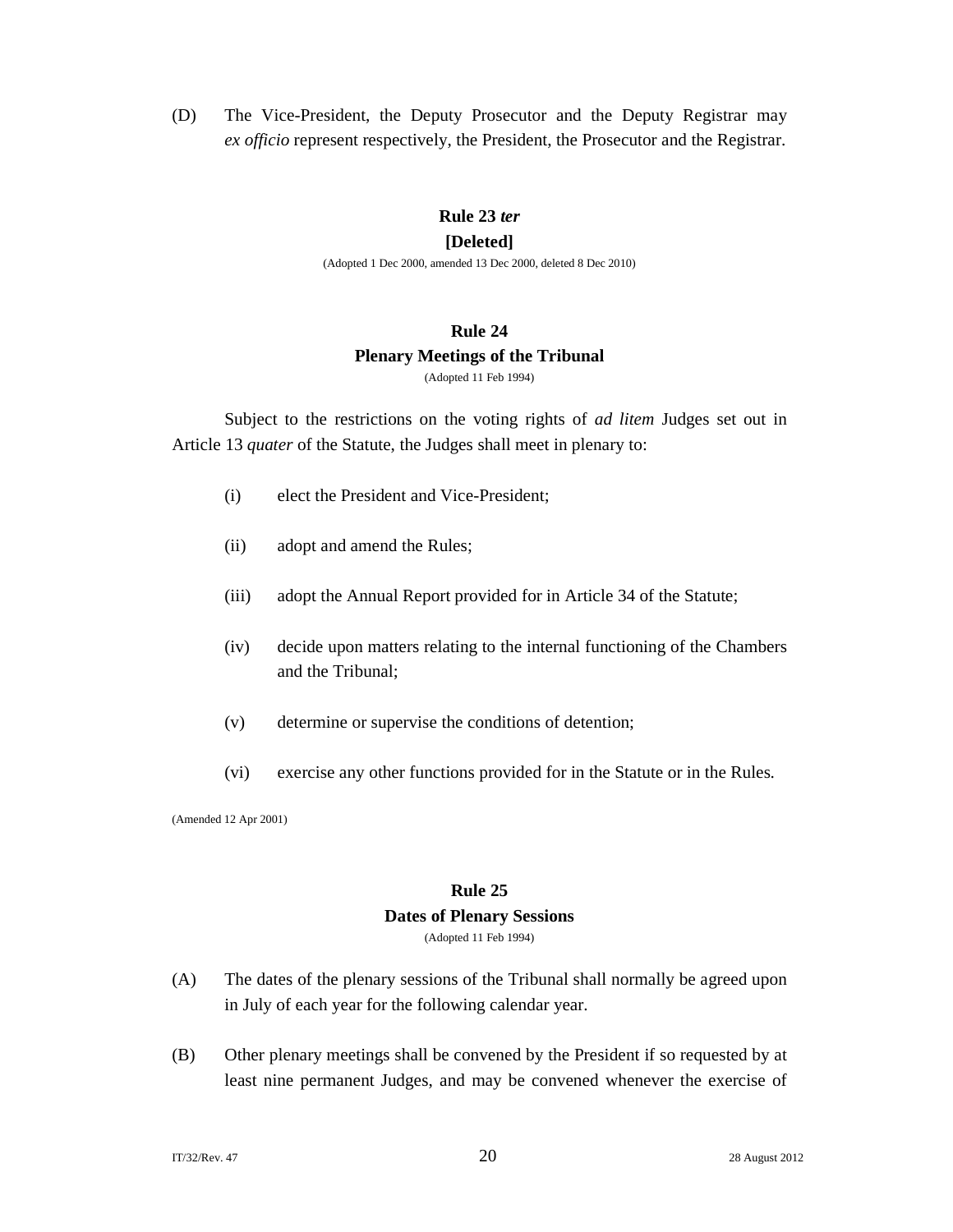the President's functions under the Statute or the Rules so requires. (Amended 12 Nov 1997, amended 4 Dec 1998, amended 12 Apr 2001)

#### **Rule 26**

## **Quorum and Vote**

(Adopted 11 Feb 1994)

- (A) The quorum for each plenary meeting of the Tribunal shall be ten permanent Judges. (Amended 4 Dec 1998, amended 12 Apr 2001)
- (B) Subject to Rules 6 (A), (B) and 18 (C), the decisions of the plenary meetings of the Tribunal shall be taken by the majority of the Judges present. In the event of an equality of votes, the President or the Judge acting in the place of the President shall have a casting vote. (Amended 12 Apr 2001)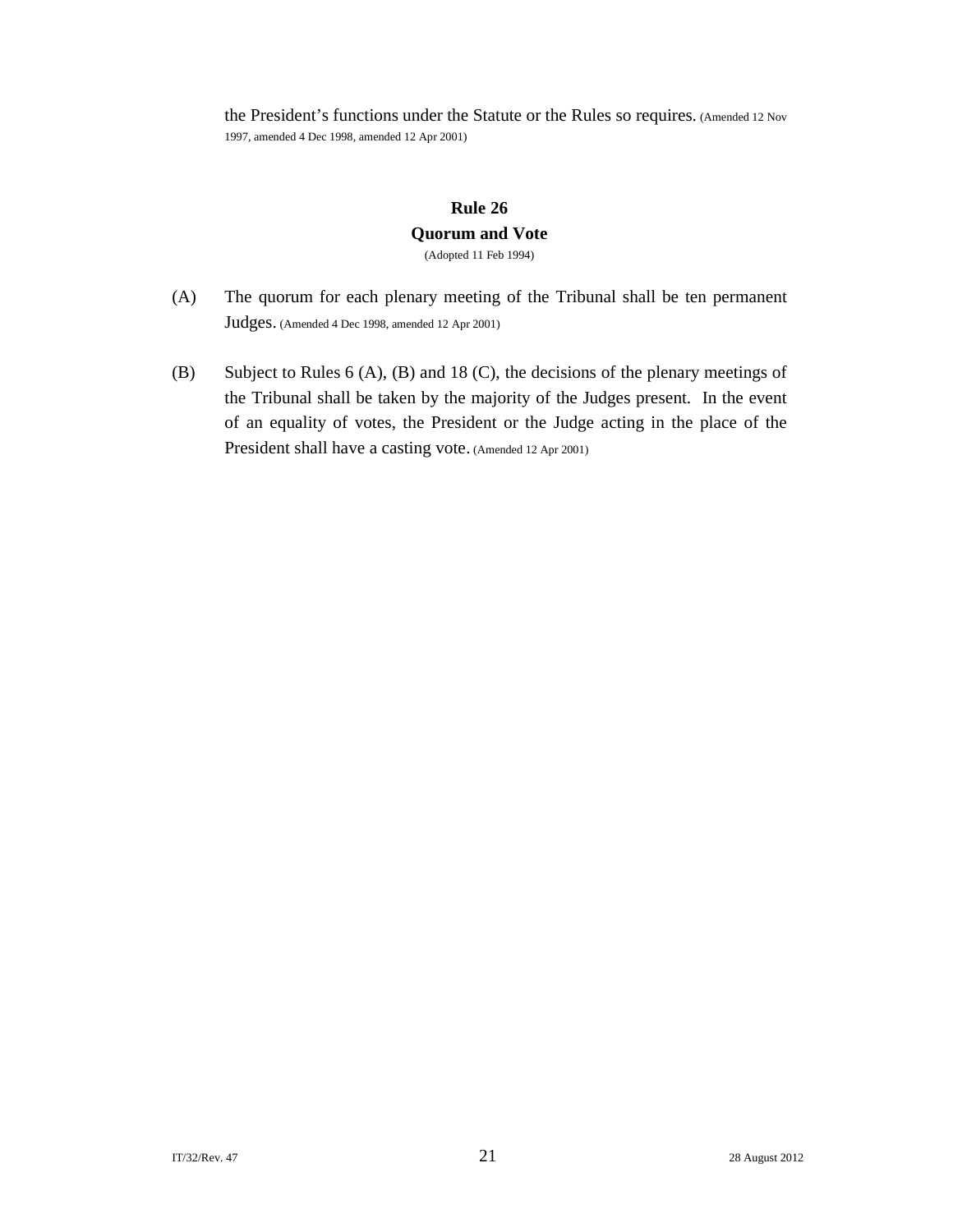## **Section 4: The Chambers**

#### **Rule 27**

#### **Rotation**

(Adopted 11 Feb 1994)

- (A) Permanent Judges shall rotate on a regular basis between the Trial Chambers and the Appeals Chamber. Rotation shall take into account the efficient disposal of cases. (Amended 12 Apr 2001)
- (B) The Judges shall take their places in their new Chamber as soon as the President thinks it convenient, having regard to the disposal of part-heard cases.
- (C) The President may at any time temporarily assign a member of a Trial Chamber or of the Appeals Chamber to another Chamber.

# **Rule 28 Reviewing and Duty Judges**

(Adopted 11 Feb 1994, amended 30 Jan 1995, amended 23 Apr 1996, amended 12 Nov 1997)

- (A) On receipt of an indictment for review from the Prosecutor, the Registrar shall consult with the President. The President shall refer the matter to the Bureau which shall determine whether the indictment, prima facie, concentrates on one or more of the most senior leaders suspected of being most responsible for crimes within the jurisdiction of the Tribunal. If the Bureau determines that the indictment meets this standard, the President shall designate one of the permanent Trial Chamber Judges for the review under Rule 47. If the Bureau determines that the indictment does not meet this standard, the President shall return the indictment to the Registrar to communicate this finding to the Prosecutor (Amended 17 Nov 1999, amended 12 Apr 2001, amended 6 Apr 2004)
- (B) The President, in consultation with the Judges, shall maintain a roster designating one Judge as duty Judge for the assigned period of seven days. The duty Judge shall be available at all times, including out of normal Registry hours, for dealing with applications pursuant to paragraphs (C) and (D) but may refuse to deal with any application out of normal Registry hours if not satisfied as to its urgency. The roster of duty Judges shall be published by the Registrar. (Amended 12 Nov 1997, amended 17 Nov 1999, amended 12 Apr 2001, amended 11 Mar 2005)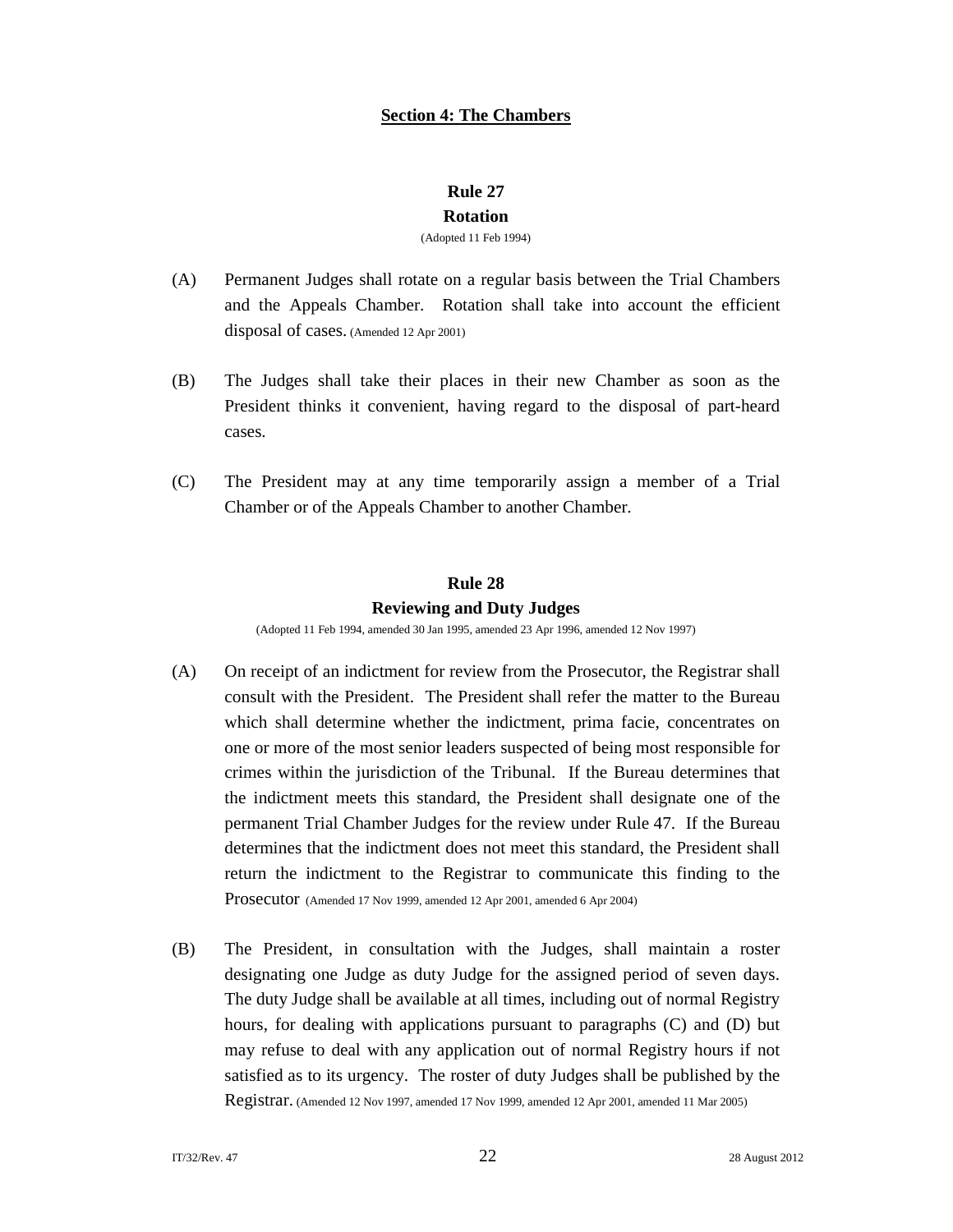- (C) All applications in a case not otherwise assigned to a Chamber, other than the review of indictments, shall be transmitted to the duty Judge. Where accused are jointly indicted, a submission relating only to an accused who is not in the custody of the Tribunal, other than an application to amend or withdraw part of the indictment pursuant to Rule 50 or Rule 51, shall be transmitted to the duty Judge, notwithstanding that the case has already been assigned to a Chamber in respect of some or all of the co-accused of that accused. The duty Judge shall act pursuant to Rule 54 in dealing with applications under this Rule. (Amended 17 Nov 1999, amended 21 Dec 2001)
- (D) Where a case has already been assigned to a Trial Chamber:
	- (i) where the application is made out of normal Registry hours, the application shall be dealt with by the duty Judge if satisfied as to its urgency;
	- (ii) where the application is made within the normal Registry hours and the Trial Chamber is unavailable, it shall be dealt with by the duty Judge if satisfied as to its urgency or that it is otherwise appropriate to do so in the absence of the Trial Chamber.

In such case, the Registry shall serve a copy of all orders or decisions issued by the duty Judge in connection therewith on the Chamber to which the matter is assigned. (Amended 17 Nov 1999, amended 21 Dec 2001)

- (E) During periods of court recess, regardless of the Chamber to which he or she is assigned, in addition to applications made pursuant to paragraph (D) above, the duty Judge may:
	- (i) take decisions on provisional detention pursuant to Rule 40 *bis*;
	- (ii) conduct the initial appearance of an accused pursuant to Rule 62.

The Registry shall serve a copy of all orders or decisions issued by the duty Judge in connection therewith on the Chamber to which the matter is assigned. (Amended 14 July 2000, amended 21 Dec 2001)

(F) The provisions of this Rule shall apply *mutatis mutandis* to applications before the Appeals Chamber. (Amended 21 Dec 2001)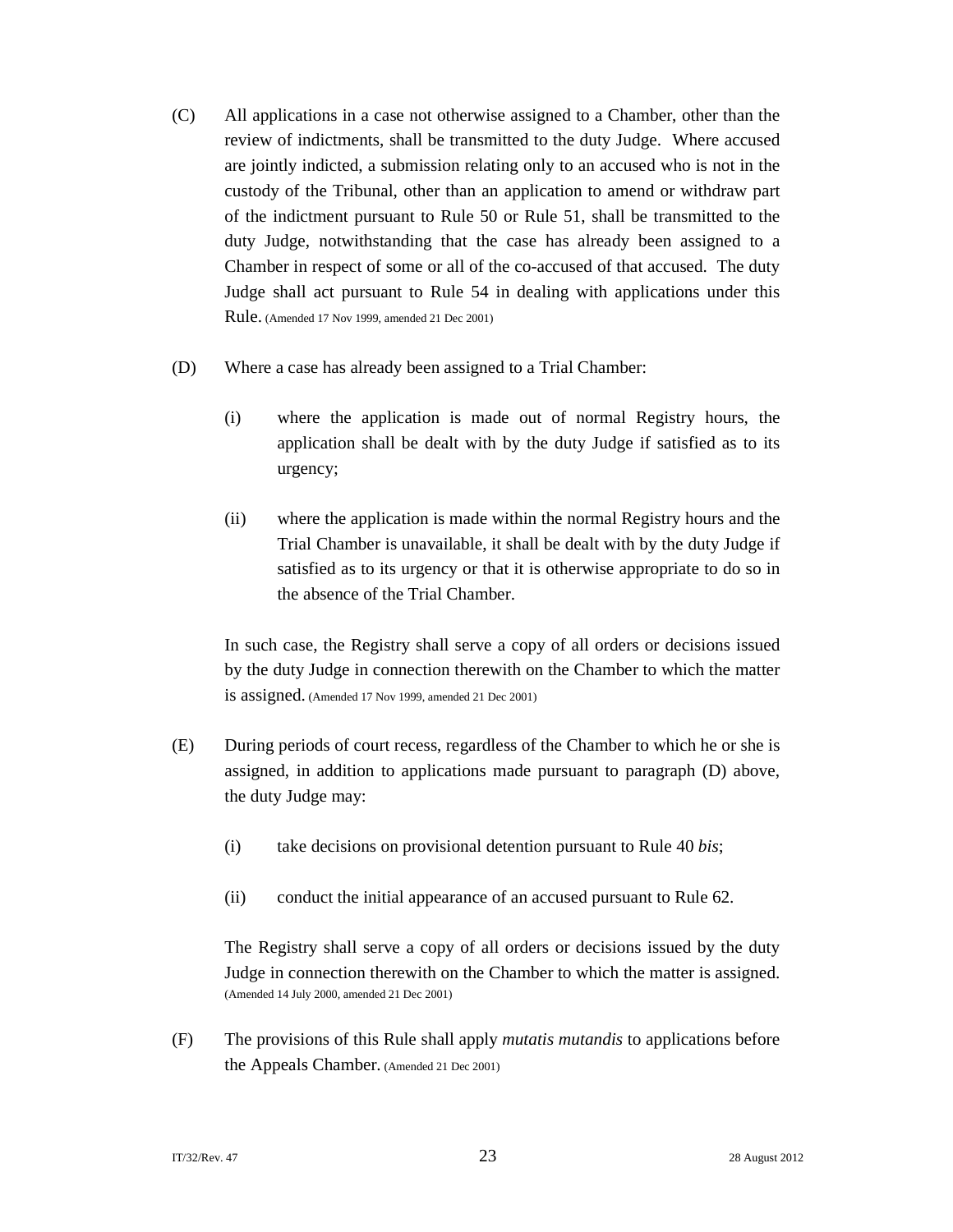# **Rule 29 Deliberations**

(Adopted 11 Feb 1994)

 The deliberations of the Chambers shall take place in private and remain secret.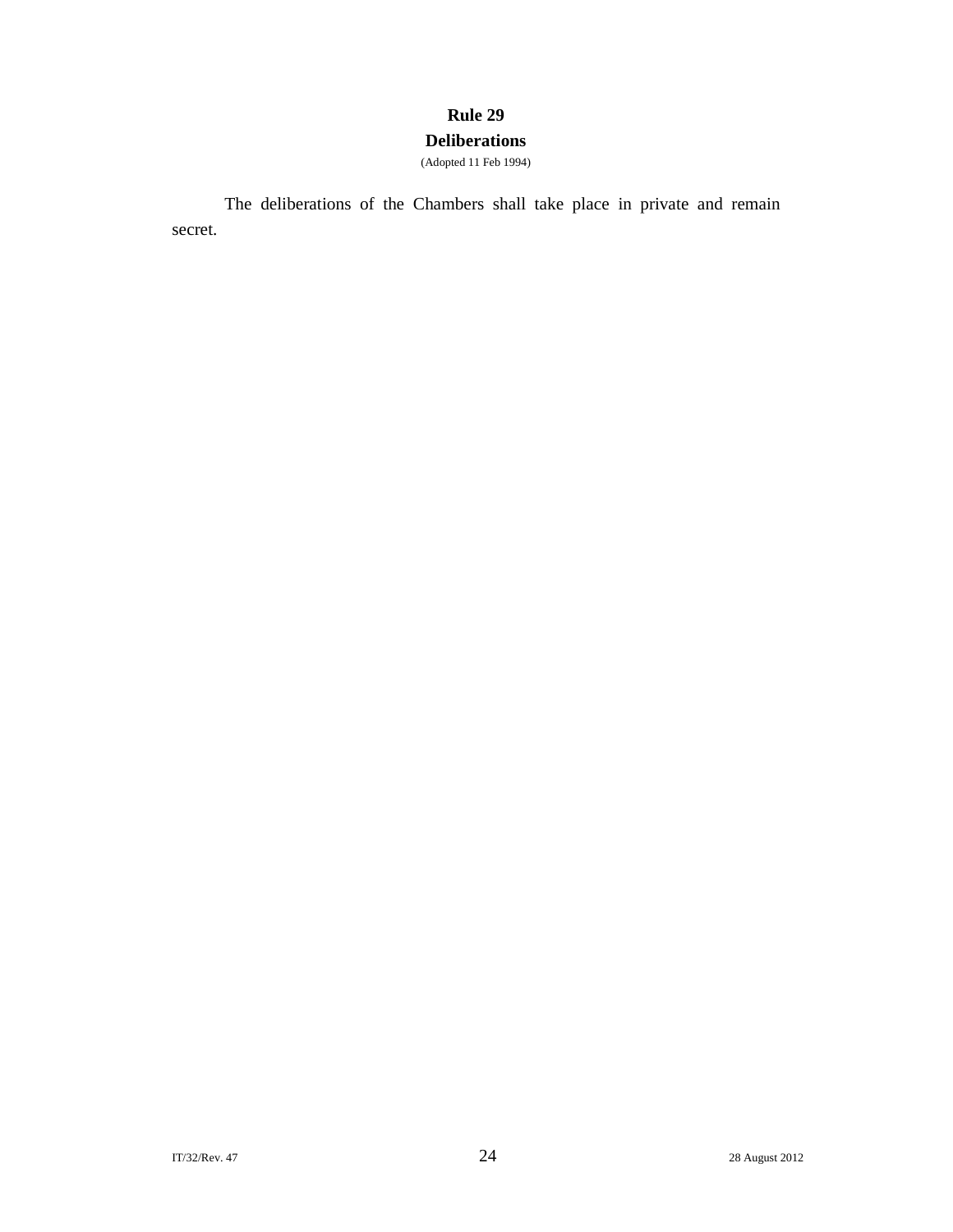#### **Section 5: The Registry**

#### **Rule 30**

#### **Appointment of the Registrar**

(Adopted 11 Feb 1994, amended 10 July 1998, amended 12 Apr 2001)

 The President shall seek the opinion of the permanent Judges on the candidates for the post of Registrar, before consulting with the Secretary-General of the United Nations pursuant to Article 17, paragraph 3, of the Statute.

# **Rule 31 Appointment of the Deputy Registrar and Registry Staff**  (Adopted 11 Feb 1994)

 The Registrar, after consultation with the Bureau, shall make recommendations to the Secretary-General of the United Nations for the appointment of the Deputy Registrar and other Registry staff.

#### **Rule 32**

#### **Solemn Declaration**

(Adopted 11 Feb 1994)

(A) Before taking up duties, the Registrar shall make the following declaration before the President:

> "I solemnly declare that I will perform the duties incumbent upon me as Registrar of the International Tribunal for the Prosecution of Persons Responsible for Serious Violations of International Humanitarian Law Committed in the Territory of the Former Yugoslavia since 1991 in all loyalty, discretion and good conscience and that I will faithfully observe all the provisions of the Statute and the Rules of Procedure and Evidence of the Tribunal".

(Amended 12 Nov 1997)

(B) Before taking up duties, the Deputy Registrar shall make a similar declaration before the President. (Amended 12 Nov 1997)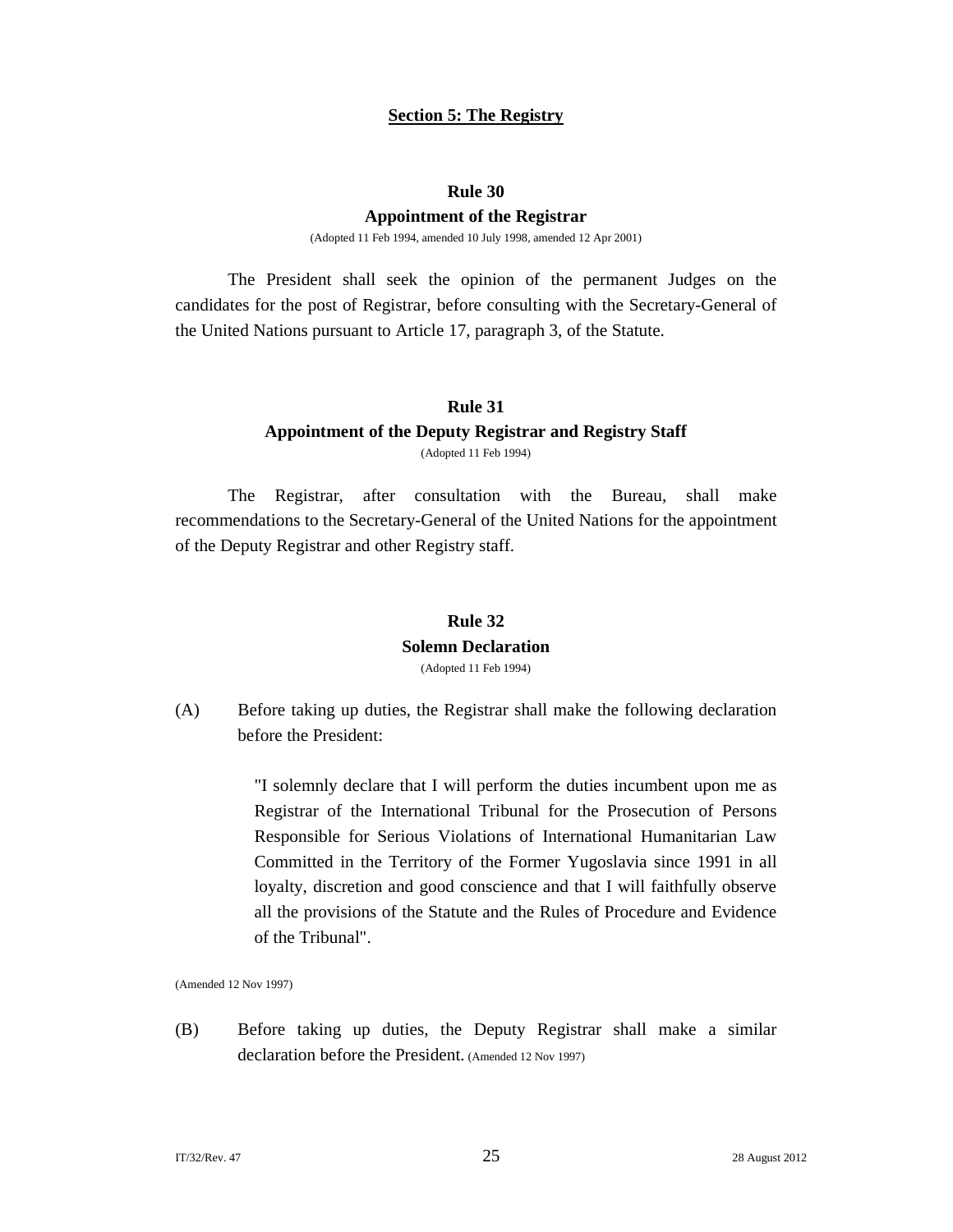(C) Every staff member of the Registry shall make a similar declaration before the Registrar.

# **Rule 33 Functions of the Registrar**

(Adopted 11 Feb 1994)

- (A) The Registrar shall assist the Chambers, the plenary meetings of the Tribunal, the Judges and the Prosecutor in the performance of their functions. Under the authority of the President, the Registrar shall be responsible for the administration and servicing of the Tribunal and shall serve as its channel of communication. (Amended 12 Nov 1997)
- (B) The Registrar, in the execution of his or her functions, may make oral and written representations to the President or Chambers on any issue arising in the context of a specific case which affects or may affect the discharge of such functions, including that of implementing judicial decisions, with notice to the parties where necessary. (Amended 17 Nov 1999, amended 1 Dec 2000, amended 13 Dec 2000)
- (C) The Registrar shall report regularly on his or her activities to the Judges meeting in plenary and to the Prosecutor. (Amended 1 Dec 2000, amended 13 Dec 2000)

# **Rule 33** *bis* **Functions of the Deputy Registrar**  (Adopted 1 Dec 2000, amended 13 Dec 2000)

- (A) The Deputy Registrar shall exercise the functions of the Registrar in the event of the latter's absence from duty or inability to act or upon the Registrar's delegation.
- (B) The Deputy Registrar, in consultation with the President, shall in particular:
	- (i) direct and administer the Chambers Legal Support Section; in particular, in conjunction with the administrative services of the Registry, the Deputy Registrar shall oversee the assignment of appropriate resources to the Chambers with a view to enabling them to accomplish their mission;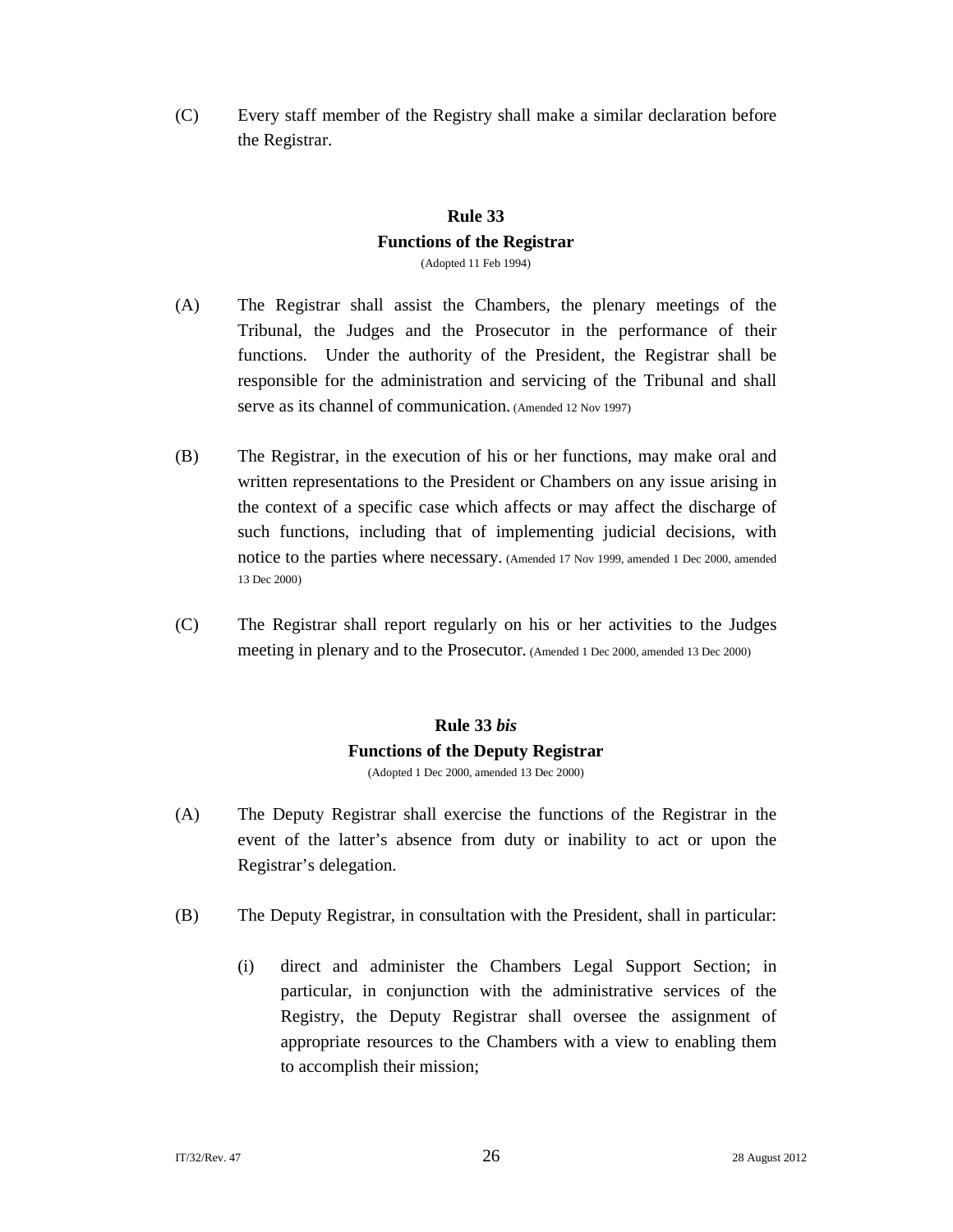- (ii) take all appropriate measures so that the decisions rendered by the Chambers and Judges are executed, especially sentences and penalties;
- (iii) make recommendations regarding the missions of the Registry which affect the judicial activity of the Tribunal.

## **Rule 34 Victims and Witnesses Section**  (Adopted 11 Feb 1994)

- (A) There shall be set up under the authority of the Registrar a Victims and Witnesses Section consisting of qualified staff to:
	- (i) recommend protective measures for victims and witnesses in accordance with Article 22 of the Statute; and
	- (ii) provide counselling and support for them, in particular in cases of rape and sexual assault.

(Amended 2 July 1999)

(B) Due consideration shall be given, in the appointment of staff, to the employment of qualified women.

#### **Rule 35**

#### **Minutes**

(Adopted 11 Feb 1994, amended 12 Nov 1997)

 Except where a full record is made under Rule 81, the Registrar, or Registry staff designated by the Registrar, shall take minutes of the plenary meetings of the Tribunal and of the sittings of the Chambers, other than private deliberations.

# **Rule 36**

# **Record Book**

(Adopted 11 Feb 1994, amended 30 Jan 1995, amended 12 Nov 1997)

 The Registrar shall keep a Record Book which shall list, subject to any Practice Direction under Rule 19 or any order of a Judge or Chamber providing for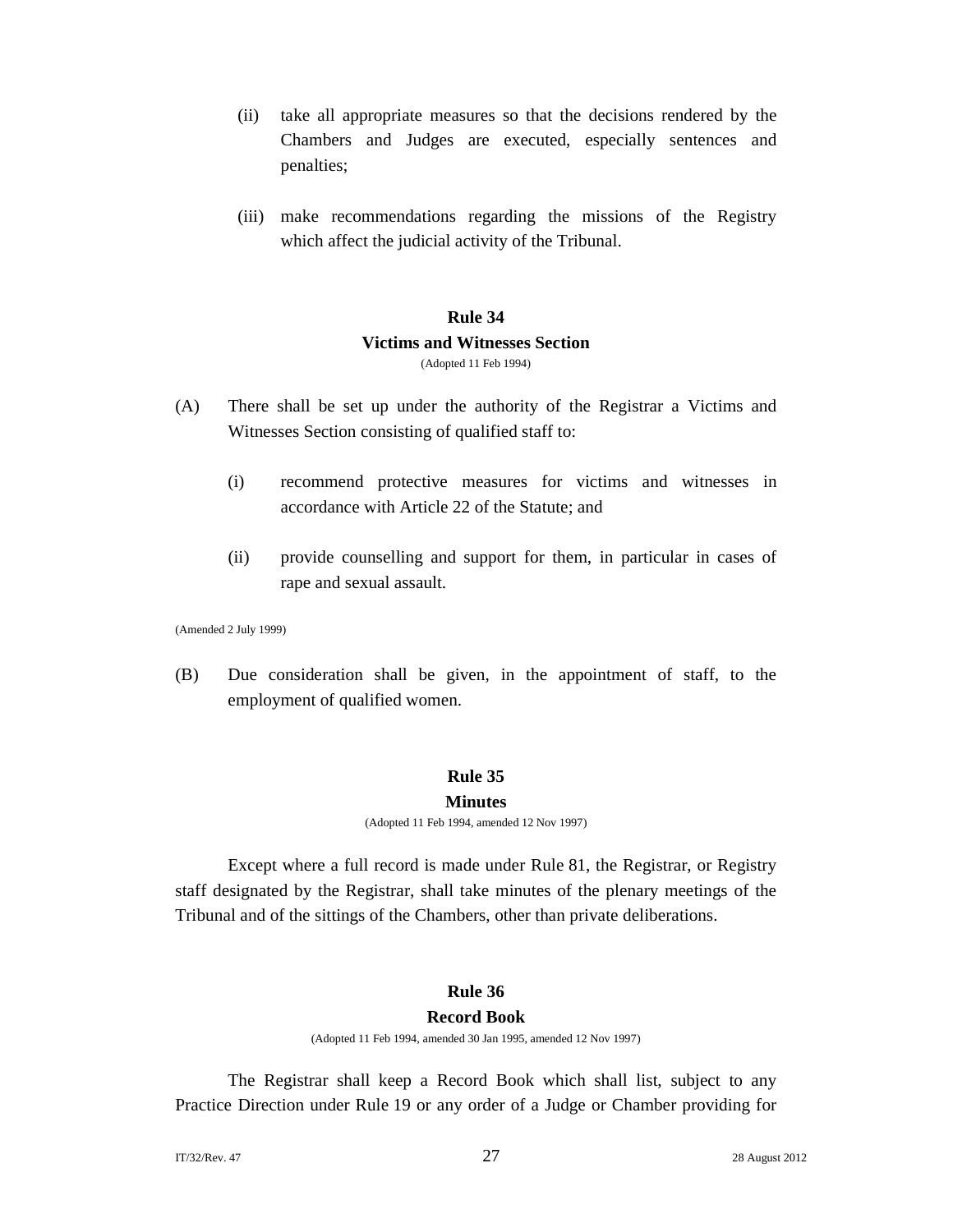the non-disclosure of any document or information, all the particulars of each case brought before the Tribunal. The Record Book shall be open to the public.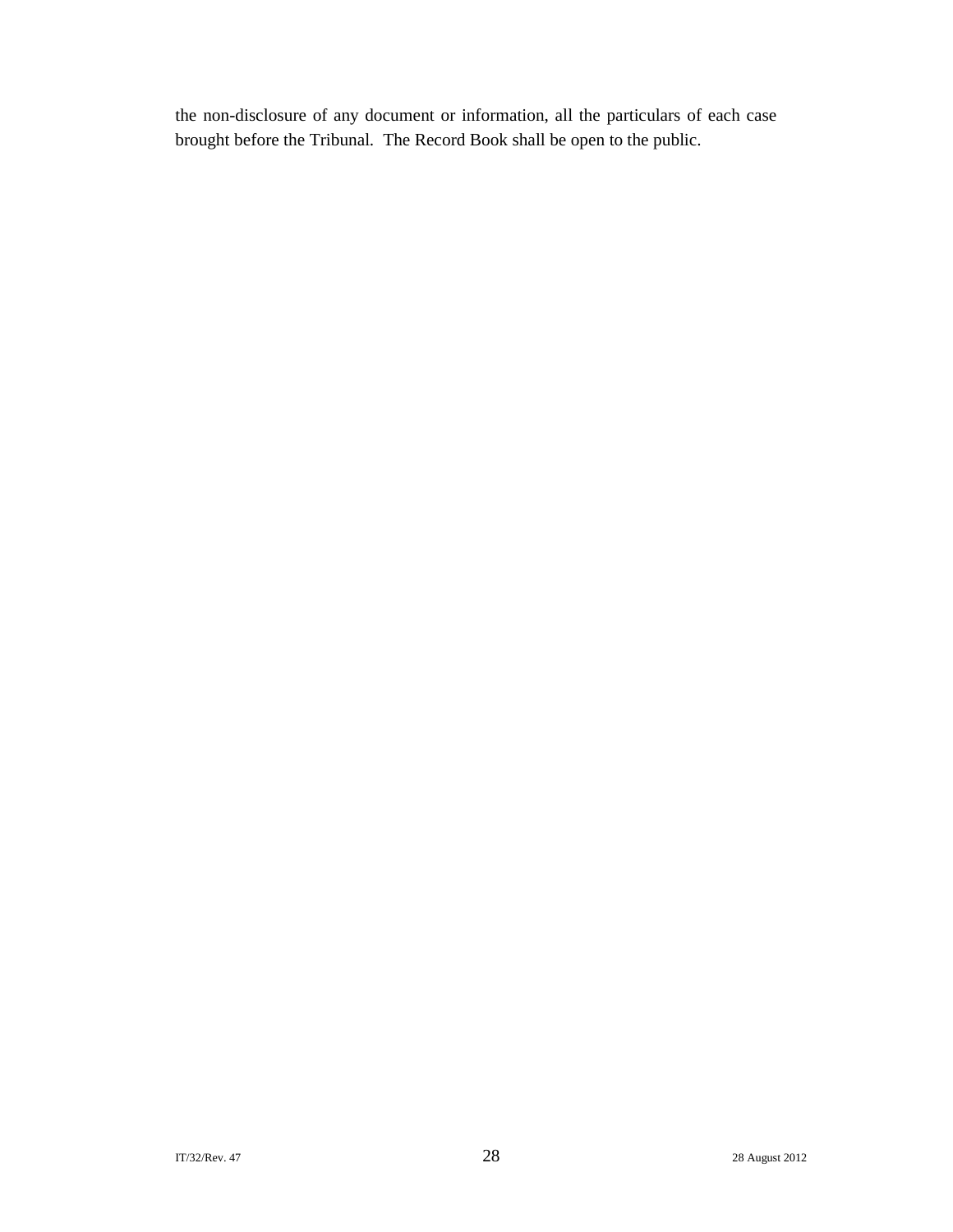### **Section 6: The Prosecutor**

## **Rule 37 Functions of the Prosecutor**

(Adopted 11 Feb 1994)

- (A) The Prosecutor shall perform all the functions provided by the Statute in accordance with the Rules and such Regulations, consistent with the Statute and the Rules, as may be framed by the Prosecutor. Any alleged inconsistency in the Regulations shall be brought to the attention of the Bureau to whose opinion the Prosecutor shall defer. (Amended 30 Jan 1995, amended 12 Nov 1997)
- (B) The Prosecutor's powers and duties under the Rules may be exercised by staff members of the Office of the Prosecutor authorised by the Prosecutor, or by any person acting under the Prosecutor's direction. (Amended 25 July 1997, amended 12 Nov 1997)

### **Rule 38 Deputy Prosecutor**  (Adopted 11 Feb 1994)

- (A) The Prosecutor shall make recommendations to the Secretary-General of the United Nations for the appointment of a Deputy Prosecutor. (Amended 12 Nov 1997)
- (B) The Deputy Prosecutor shall exercise the functions of the Prosecutor in the event of the latter's absence from duty or inability to act or upon the Prosecutor's express instructions. (Amended 25 July 1997, amended 12 Nov 1997)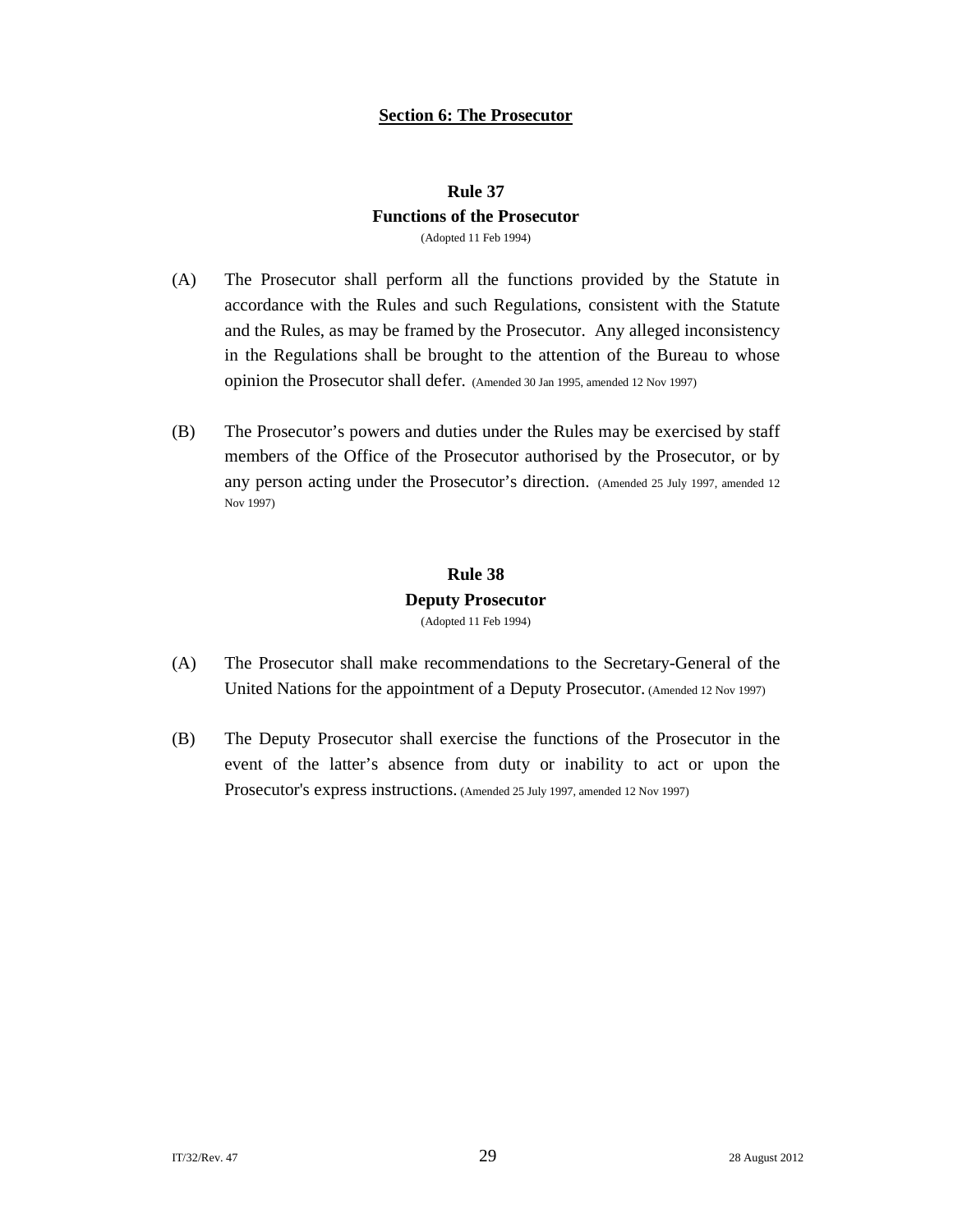## **PART FOUR INVESTIGATIONS AND RIGHTS OF SUSPECTS**

#### **Section 1: Investigations**

#### **Rule 39**

#### **Conduct of Investigations**

(Adopted 11 Feb 1994)

In the conduct of an investigation, the Prosecutor may:

- (i) summon and question suspects, victims and witnesses and record their statements, collect evidence and conduct on-site investigations;
- (ii) undertake such other matters as may appear necessary for completing the investigation and the preparation and conduct of the prosecution at the trial, including the taking of special measures to provide for the safety of potential witnesses and informants; (Amended 30 Jan 1995)
- (iii) seek, to that end, the assistance of any State authority concerned, as well as of any relevant international body including the International Criminal Police Organization (INTERPOL); and
- (iv) request such orders as may be necessary from a Trial Chamber or a Judge.

## **Rule 40 Provisional Measures**

(Adopted 11 Feb 1994)

In case of urgency, the Prosecutor may request any State:

- (i) to arrest a suspect or an accused provisionally; (Amended 4 Dec 1998)
- (ii) to seise physical evidence;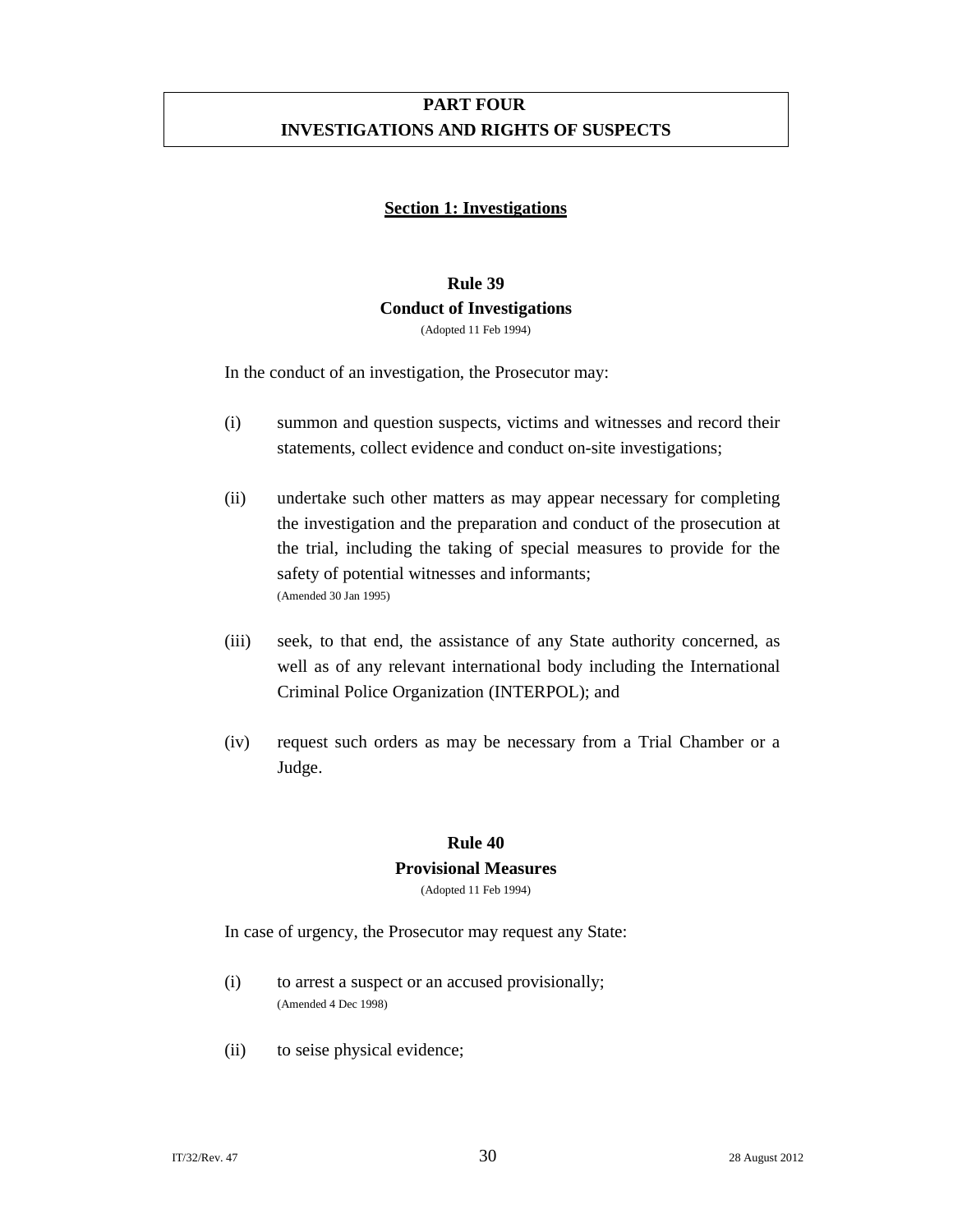(iii) to take all necessary measures to prevent the escape of a suspect or an accused, injury to or intimidation of a victim or witness, or the destruction of evidence.

The State concerned shall comply forthwith, in accordance with Article 29 of the Statute. (Amended 30 Jan 1995)

## **Rule 40** *bis* **Transfer and Provisional Detention of Suspects**  (Adopted 23 Apr 1996)

- (A) In the conduct of an investigation, the Prosecutor may transmit to the Registrar, for an order by a Judge assigned pursuant to Rule 28, a request for the transfer to and provisional detention of a suspect in the premises of the detention unit of the Tribunal. This request shall indicate the grounds upon which the request is made and, unless the Prosecutor wishes only to question the suspect, shall include a provisional charge and a summary of the material upon which the Prosecutor relies.
- (B) The Judge shall order the transfer and provisional detention of the suspect if the following conditions are met:
	- (i) the Prosecutor has requested a State to arrest the suspect provisionally, in accordance with Rule 40, or the suspect is otherwise detained by State authorities;
	- (ii) after hearing the Prosecutor, the Judge considers that there is a reliable and consistent body of material which tends to show that the suspect may have committed a crime over which the Tribunal has jurisdiction; and
	- (iii) the Judge considers provisional detention to be a necessary measure to prevent the escape of the suspect, injury to or intimidation of a victim or witness or the destruction of evidence, or to be otherwise necessary for the conduct of the investigation.
- (C) The order for the transfer and provisional detention of the suspect shall be signed by the Judge and bear the seal of the Tribunal. The order shall set forth the basis of the application made by the Prosecutor under paragraph (A), including the provisional charge, and shall state the Judge's grounds for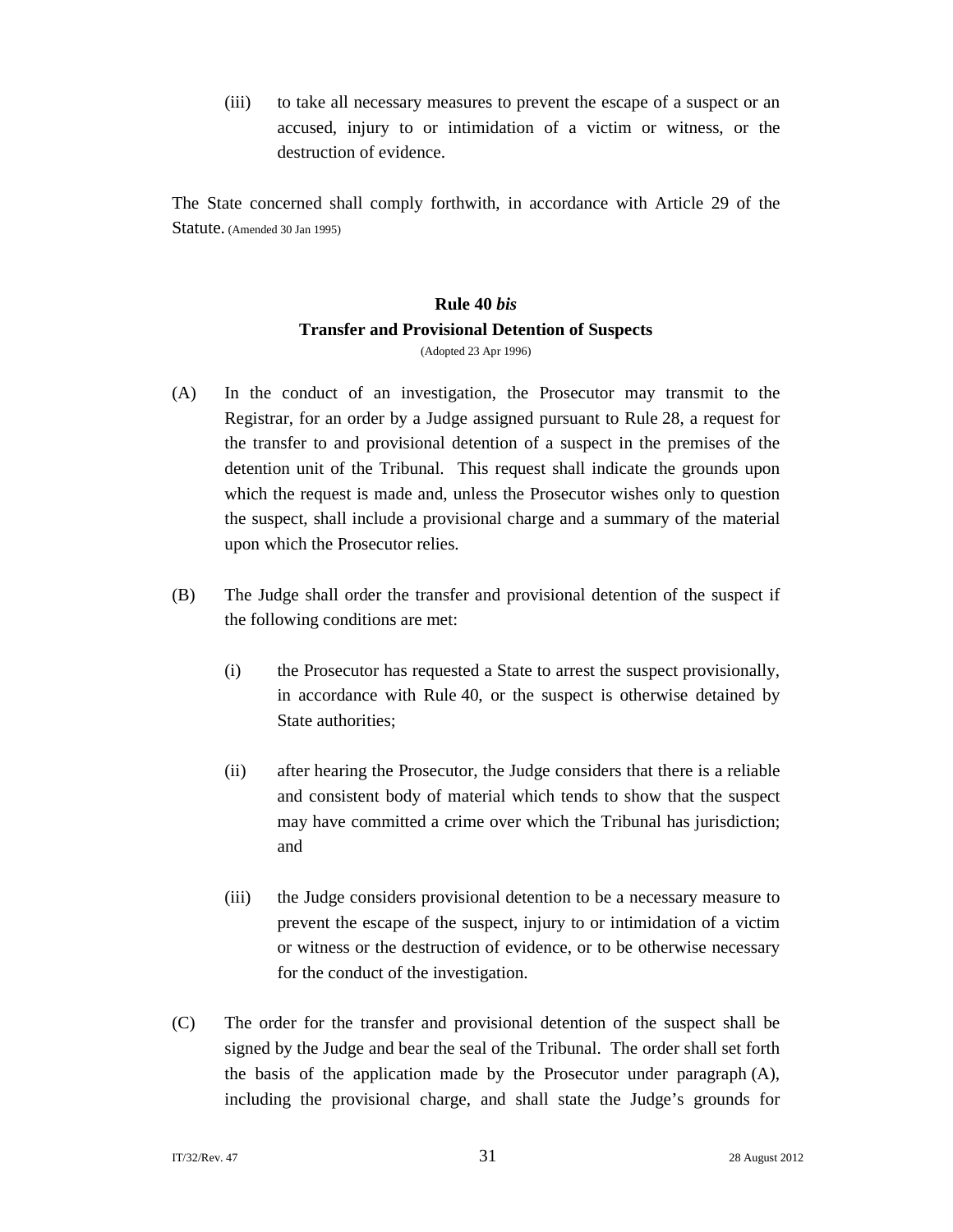making the order, having regard to paragraph (B). The order shall also specify the initial time-limit for the provisional detention of the suspect, and be accompanied by a statement of the rights of a suspect, as specified in this Rule and in Rules 42 and 43. (Amended 12 Apr 2001)

- (D) The provisional detention of a suspect shall be ordered for a period not exceeding thirty days from the date of the transfer of the suspect to the seat of the Tribunal. At the end of that period, at the Prosecutor's request, the Judge who made the order, or another permanent Judge of the same Trial Chamber, may decide, subsequent to an *inter partes* hearing of the Prosecutor and the suspect assisted by counsel, to extend the detention for a period not exceeding thirty days, if warranted by the needs of the investigation. At the end of that extension, at the Prosecutor's request, the Judge who made the order, or another permanent Judge of the same Trial Chamber, may decide, subsequent to an *inter partes* hearing of the Prosecutor and the suspect assisted by counsel, to extend the detention for a further period not exceeding thirty days, if warranted by special circumstances. The total period of detention shall in no case exceed ninety days, at the end of which, in the event the indictment has not been confirmed and an arrest warrant signed, the suspect shall be released or, if appropriate, be delivered to the authorities of the requested State. (Amended 25 July 1997, amended 12 Nov 1997, amended 1 Dec 2000, amended 13 Dec 2000, amended 12 Apr 2001)
- (E) The provisions in Rules 55 (B) to 59 *bis* shall apply *mutatis mutandis* to the execution of the transfer order and the provisional detention order relative to a suspect.
- (F) After being transferred to the seat of the Tribunal, the suspect, assisted by counsel, shall be brought, without delay, before the Judge who made the order, or another permanent Judge of the same Trial Chamber, who shall ensure that the rights of the suspect are respected. (Amended 12 Nov 1997, amended 12 Apr 2001)
- (G) During detention, the Prosecutor and the suspect or the suspect's counsel may submit to the Trial Chamber of which the Judge who made the order is a member, all applications relative to the propriety of provisional detention or to the suspect's release. (Amended 12 Nov 1997)
- (H) Without prejudice to paragraph (D), the Rules relating to the detention on remand of accused persons shall apply *mutatis mutandis* to the provisional detention of persons under this Rule. (Amended 1 Dec 2000, amended 13 Dec 2000)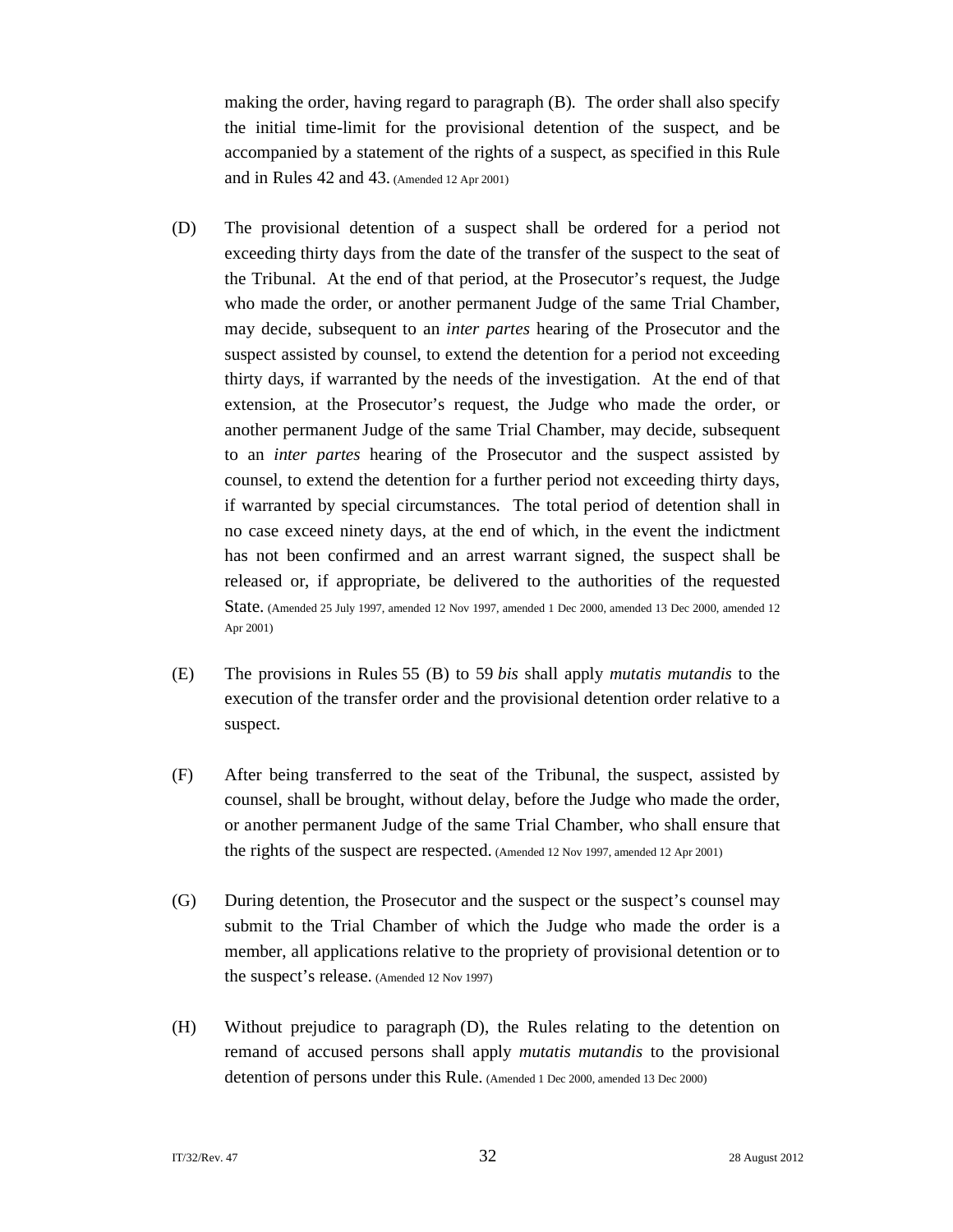#### **Retention of Information**

(Adopted 11 Feb 1994, amended 12 Nov 1997, amended 1 Dec 2000, amended 13 Dec 2000)

 Subject to Rule 81, the Prosecutor shall be responsible for the retention, storage and security of information and physical material obtained in the course of the Prosecutor's investigations until formally tendered into evidence.

## **Rule 42 Rights of Suspects during Investigation**  (Adopted 11 Feb 1994)

- (A) A suspect who is to be questioned by the Prosecutor shall have the following rights, of which the Prosecutor shall inform the suspect prior to questioning, in a language the suspect understands:
	- (i) the right to be assisted by counsel of the suspect's choice or to be assigned legal assistance without payment if the suspect does not have sufficient means to pay for it; (Amended 30 Jan 1995)
	- (ii) the right to have the free assistance of an interpreter if the suspect cannot understand or speak the language to be used for questioning; and (Amended 30 Jan 1995)
	- (iii) the right to remain silent, and to be cautioned that any statement the suspect makes shall be recorded and may be used in evidence. (Amended 30 Jan 1995)

(Amended 12 Nov 1997, amended 21 July 2005)

(B) Questioning of a suspect shall not proceed without the presence of counsel unless the suspect has voluntarily waived the right to counsel. In case of waiver, if the suspect subsequently expresses a desire to have counsel, questioning shall thereupon cease, and shall only resume when the suspect has obtained or has been assigned counsel. (Amended 12 Nov 1997)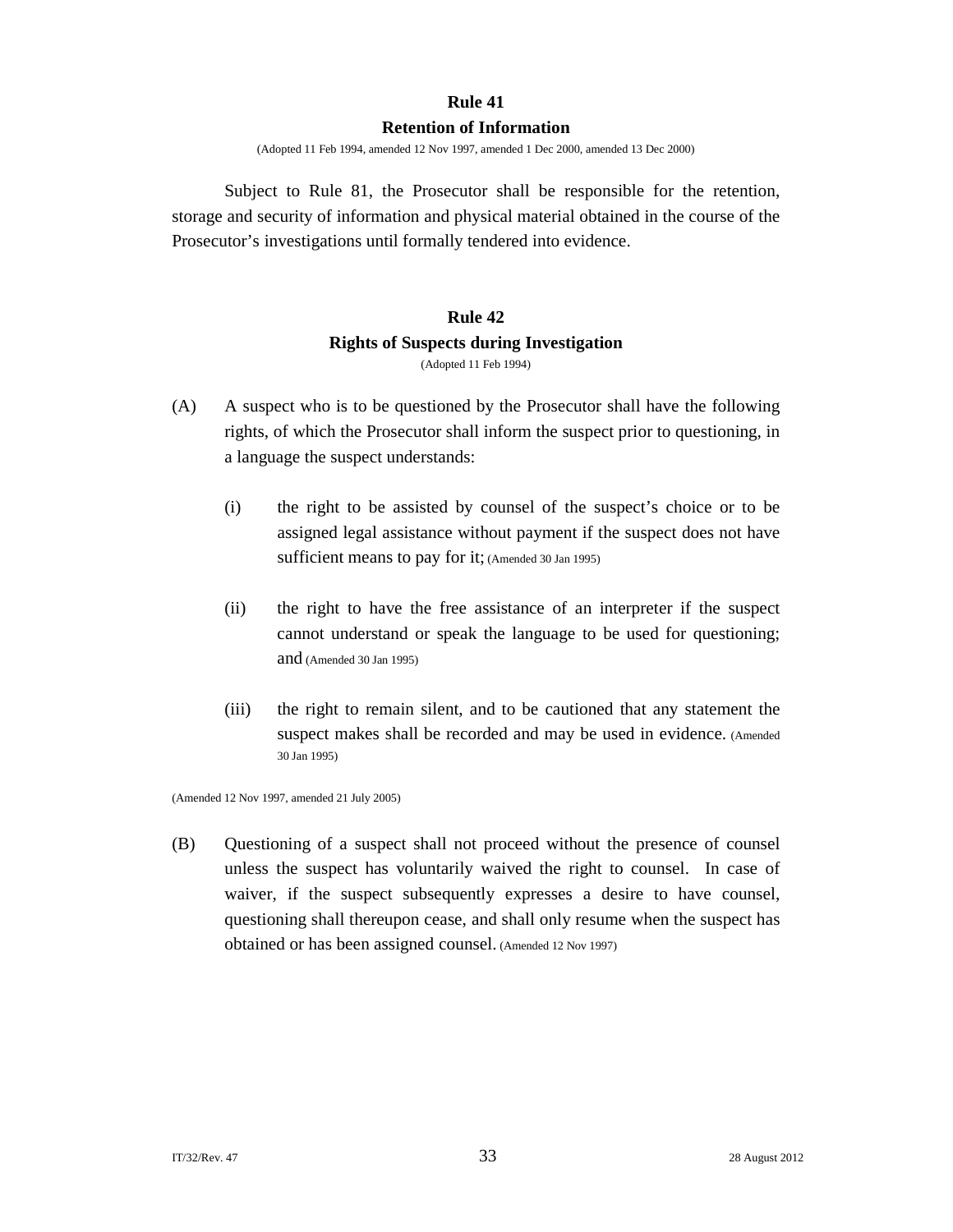# **Rule 43 Recording Questioning of Suspects**

(Adopted 11 Feb 1994)

 Whenever the Prosecutor questions a suspect, the questioning shall be audiorecorded or video-recorded, in accordance with the following procedure:

- (i) the suspect shall be informed in a language the suspect understands that the questioning is being audio-recorded or video-recorded; (Amended 6 Oct 1995, amended 12 Nov 1997, amended 21 July 2005)
- (ii) in the event of a break in the course of the questioning, the fact and the time of the break shall be recorded before audio-recording or videorecording ends and the time of resumption of the questioning shall also be recorded; (Amended 6 Oct 1995)
- (iii) at the conclusion of the questioning the suspect shall be offered the opportunity to clarify anything the suspect has said, and to add anything the suspect may wish, and the time of conclusion shall be recorded; (Amended 12 Nov 1997)
- (iv) a copy of the recorded tape will be supplied to the suspect or, if multiple recording apparatus was used, one of the original recorded tapes; (Amended 30 Jan 1995, amended 12 Dec 2002)
- (v) after a copy has been made, if necessary, of the recorded tape, the original recorded tape or one of the original tapes shall be sealed in the presence of the suspect under the signature of the Prosecutor and the suspect; and (Amended 12 Dec 2002)
- (vi) the tape shall be transcribed if the suspect becomes an accused. (Amended 12 Dec 2002)

(Amended 6 Oct 1995)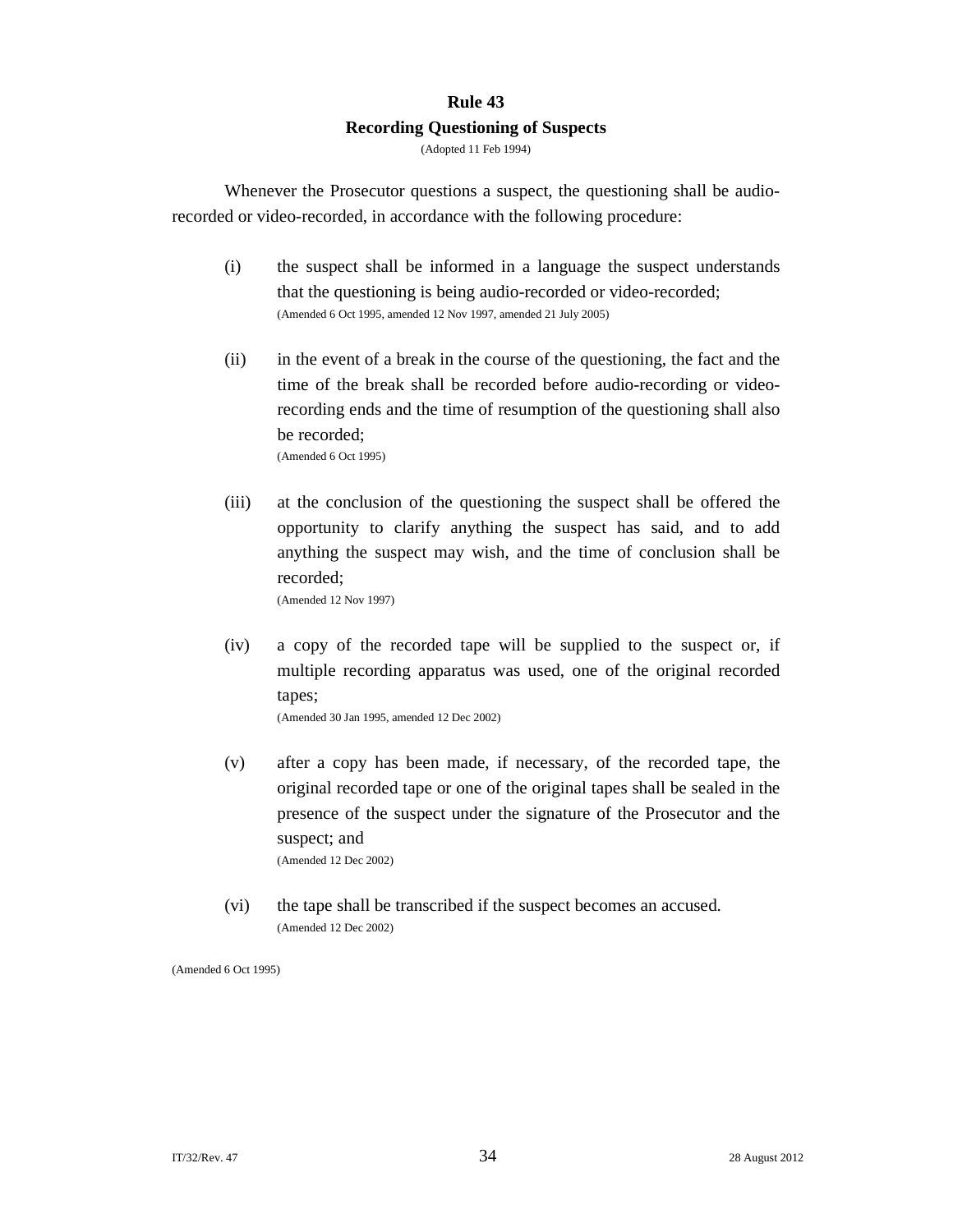### **Section 2: Of Counsel**

#### **Rule 44**

#### **Appointment, Qualifications and Duties of Counsel**

(Adopted 11 Feb 1994, amended 25 July 1997)

- (A) Counsel engaged by a suspect or an accused shall file a power of attorney with the Registrar at the earliest opportunity. Subject to any determination by a Chamber pursuant to Rule 46 or 77*,* a counsel shall be considered qualified to represent a suspect or accused if the counsel satisfies the Registrar that he or she:
	- (i) is admitted to the practice of law in a State, or is a university professor of law;
	- (ii) has written and oral proficiency in one of the two working languages of the Tribunal, unless the Registrar deems it in the interests of justice to waive this requirement, as provided for in paragraph (B);
	- (iii) is a member in good standing of an association of counsel practicing at the Tribunal recognised by the Registrar;
	- (iv) has not been found guilty or otherwise disciplined in relevant disciplinary proceedings against him in a national or international forum, including proceedings pursuant to the Code of Professional Conduct for Defence Counsel Appearing Before the International Tribunal, unless the Registrar deems that, in the circumstances, it would be disproportionate to exclude such counsel;
	- (v) has not been found guilty in relevant criminal proceedings;
	- (vi) has not engaged in conduct whether in pursuit of his or her profession or otherwise which is dishonest or otherwise discreditable to a counsel, prejudicial to the administration of justice, or likely to diminish public confidence in the International Tribunal or the administration of justice, or otherwise bring the International Tribunal into disrepute; and
	- (vii) has not provided false or misleading information in relation to his or her qualifications and fitness to practice or failed to provide relevant information.

<sup>(</sup>Amended 12 Nov 1997, amended 1 Dec 2000, amended 13 Dec 2000, amended 14 July 2000, amended 13 Dec 2001, amended 12 July 2002, amended 28 July 2004)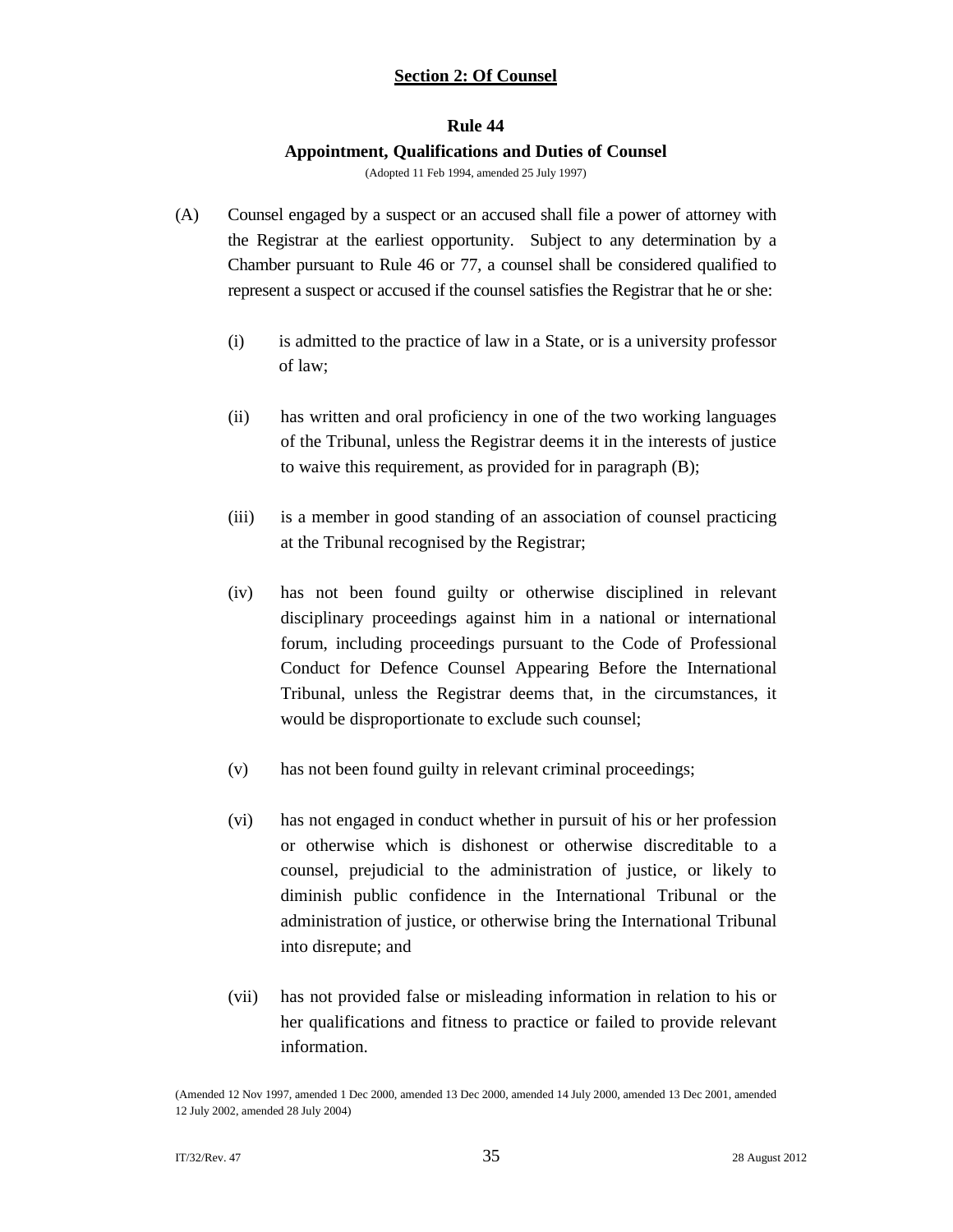- (B) At the request of the suspect or accused and where the interests of justice so demand, the Registrar may admit a counsel who does not speak either of the two working languages of the Tribunal but who speaks the native language of the suspect or accused. The Registrar may impose such conditions as deemed appropriate, including the requirement that the counsel or accused undertake to meet all translations and interpretation costs not usually met by the Tribunal, and counsel undertakes not to request any extensions of time as a result of the fact that he does not speak one of the working languages. A suspect or accused may seek the President's review of the Registrar's decision. (Amended 14 July 2000, amended 28 July 2004)
- (C) In the performance of their duties counsel shall be subject to the relevant provisions of the Statute, the Rules, the Rules of Detention and any other rules or regulations adopted by the Tribunal, the Host Country Agreement, the Code of Professional Conduct for Defence Counsel Appearing Before the International Tribunal and the codes of practice and ethics governing their profession and, if applicable, the Directive on the Assignment of Defence Counsel adopted by the Registrar and approved by the permanent Judges. (Amended 25 July 1997, amended 1 Dec 2000, amended 13 Dec 2000, amended 13 Dec 2001, amended 28 July 2004)
- (D) An Advisory Panel shall be established to assist the President and the Registrar in all matters relating to defence counsel. The Panel members shall be selected from representatives of professional associations and from counsel who have appeared before the Tribunal. They shall have recognised professional legal experience. The composition of the Advisory Panel shall be representative of the different legal systems. A Directive of the Registrar shall set out the structure and areas of responsibility of the Advisory Panel. (Amended 14 July 2000)

#### **Assignment of Counsel**

(Adopted 11 Feb 1994, amended 30 Jan 1995, amended 12 Nov 1997)

(A) Whenever the interests of justice so demand, counsel shall be assigned to suspects or accused who lack the means to remunerate such counsel. Such assignments shall be treated in accordance with the procedure established in a Directive set out by the Registrar and approved by the permanent Judges. (Amended 14 July 2000, amended 12 Apr 2001)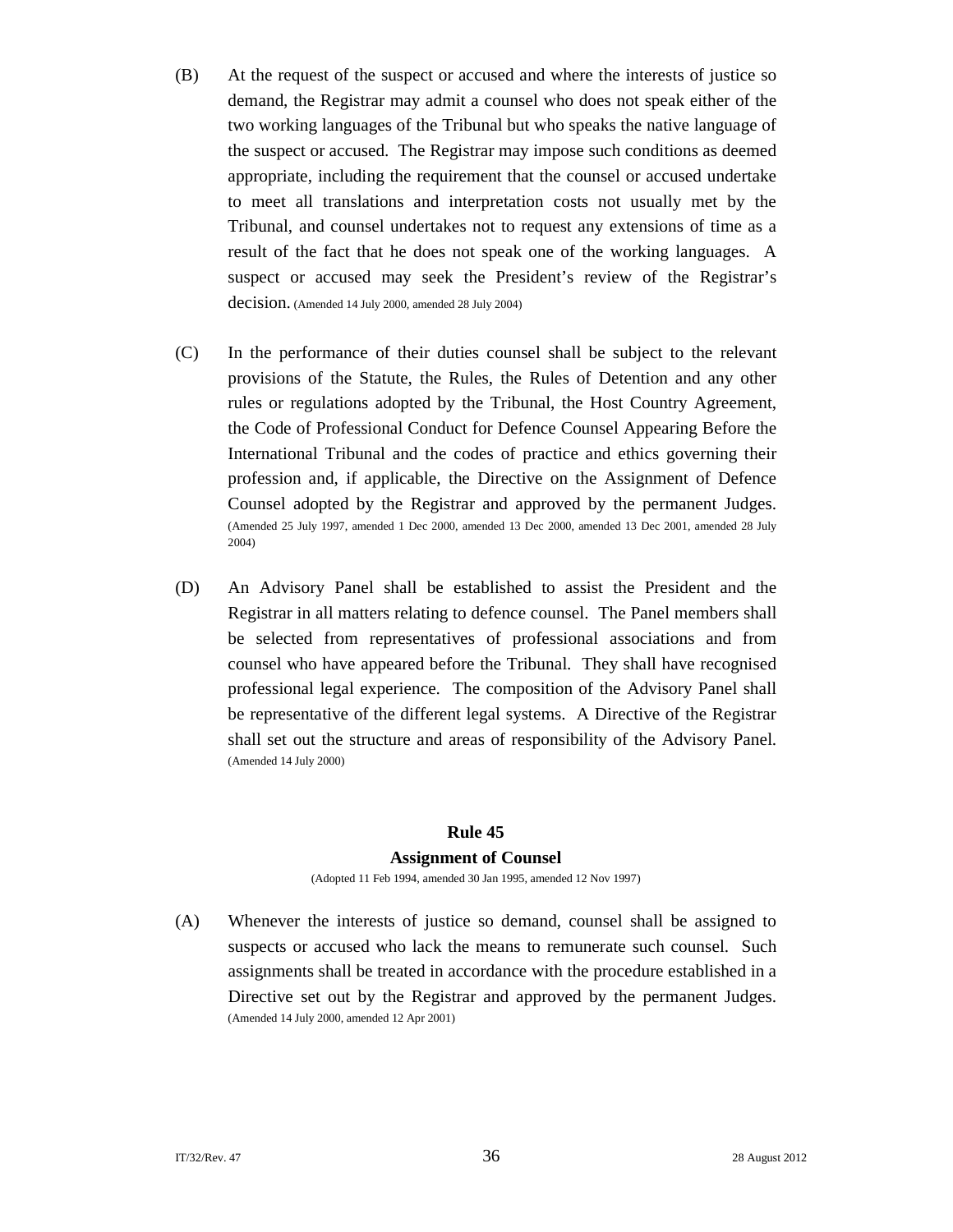- (B) For this purpose, the Registrar shall maintain a list of counsel who:
	- (i) fulfil all the requirements of Rule 44, although the language requirement of Rule 44 (A)(ii) may be waived by the Registrar as provided for in the Directive;
	- (ii) possess established competence in criminal law and/or international criminal law/international humanitarian law/international human rights law;
	- (iii) possess at least seven years of relevant experience, whether as a judge, prosecutor, attorney or in some other capacity, in criminal proceedings; and
	- (iv) have indicated their availability and willingness to be assigned by the Tribunal to any person detained under the authority of the Tribunal lacking the means to remunerate counsel, under the terms set out in the Directive.

(Amended 25 June 1996, amended 5 July 1996, amended 14 July 2000, amended 28 July 2004)

- (C) The Registrar shall maintain a separate list of counsel who, in addition to fulfilling the qualification requirements set out in paragraph (B), are readily available as "duty counsel" for assignment to an accused for the purposes of the initial appearance, in accordance with Rule 62. (Amended 10 July 1998, amended 14 July 2000, amended 28 July 2004)
- (D) The Registrar shall, in consultation with the permanent Judges, establish the criteria for the payment of fees to assigned counsel. (Amended 12 Apr 2001, amended 12 Dec 2002)
- (E) Where a person is assigned counsel and is subsequently found not to be lacking the means to remunerate counsel, the Chamber may, on application by the Registrar, make an order of contribution to recover the cost of providing counsel. (Amended 30 Jan 1995, amended 14 July 2000, amended 28 July 2004)
- (F) A suspect or an accused electing to conduct his or her own defence shall so notify the Registrar in writing at the first opportunity. (Amended 30 Jan 1995, amended 12 Nov 1997)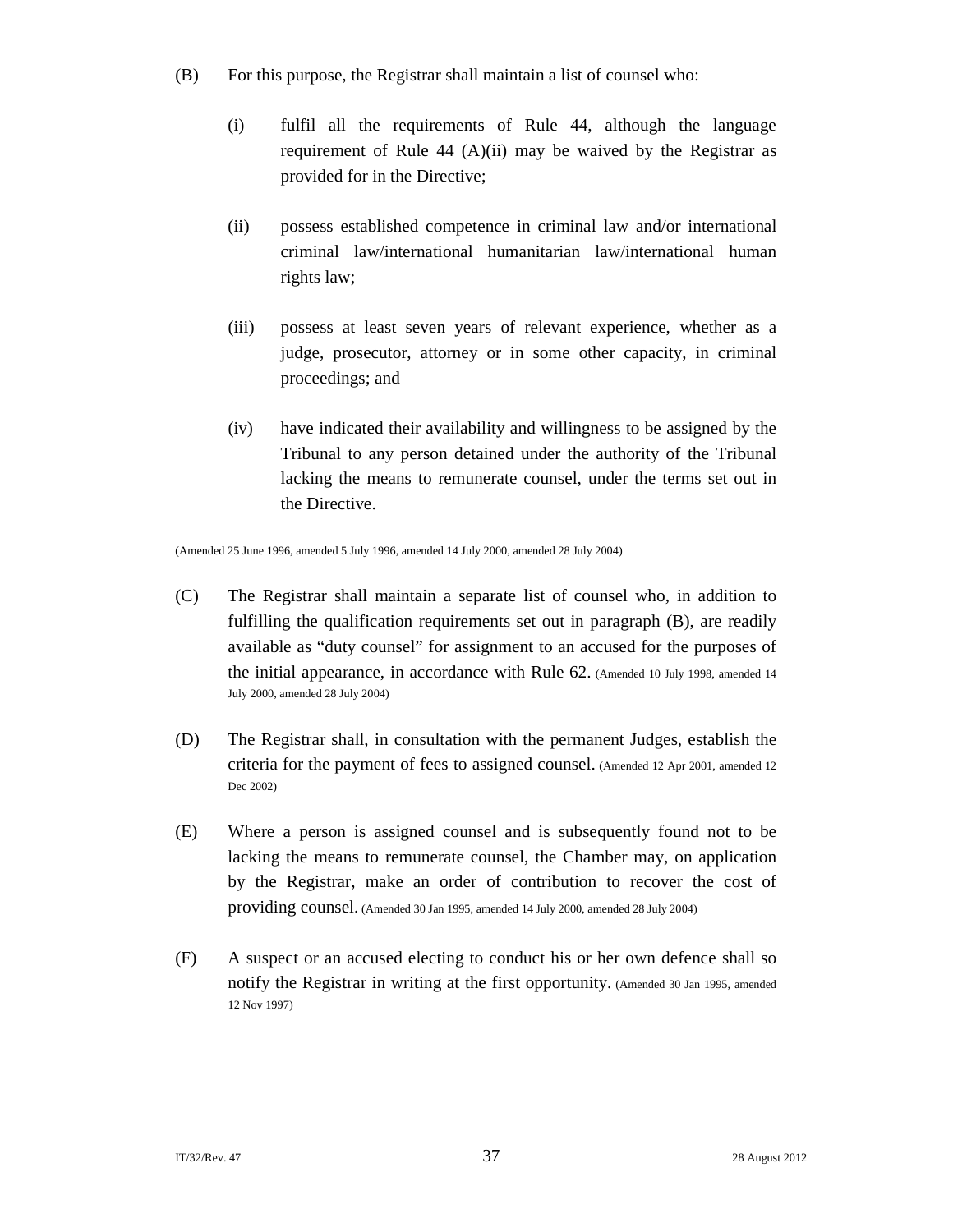#### **Rule 45** *bis*

#### **Detained Persons**

(Adopted 25 June 1996, amended 5 July 1996)

 Rules 44 and 45 shall apply to any person detained under the authority of the Tribunal.

# **Rule 45** *ter* **Assignment of Counsel in the Interests of Justice**

(Adopted 4 Nov 2008)

 The Trial Chamber may, if it decides that it is in the interests of justice, instruct the Registrar to assign a counsel to represent the interests of the accused.

### **Rule 46**

#### **Misconduct of Counsel**

(Adopted 11 Feb 1994, amended 13 Dec 2001)

- (A) If a Judge or a Chamber finds that the conduct of a counsel is offensive, abusive or otherwise obstructs the proper conduct of the proceedings, or that a counsel is negligent or otherwise fails to meet the standard of professional competence and ethics in the performance of his duties, the Chamber may, after giving counsel due warning:
	- (i) refuse audience to that counsel; and/or
	- (ii) determine, after giving counsel an opportunity to be heard, that counsel is no longer eligible to represent a suspect or an accused before the Tribunal pursuant to Rule 44 and 45.

(Amended 12 Nov 1997, amended 13 Dec 2001, amended 28 July 2004)

- (B) A Judge or a Chamber may also, with the approval of the President, communicate any misconduct of counsel to the professional body regulating the conduct of counsel in the counsel's State of admission or, if a university professor of law and not otherwise admitted to the profession, to the governing body of that counsel's University. (Amended 12 Nov 1997, amended 28 July 2004)
- (C) Under the supervision of the President, the Registrar shall publish and oversee the implementation of a Code of Professional Conduct for defence counsel. (Amended 14 July 2000)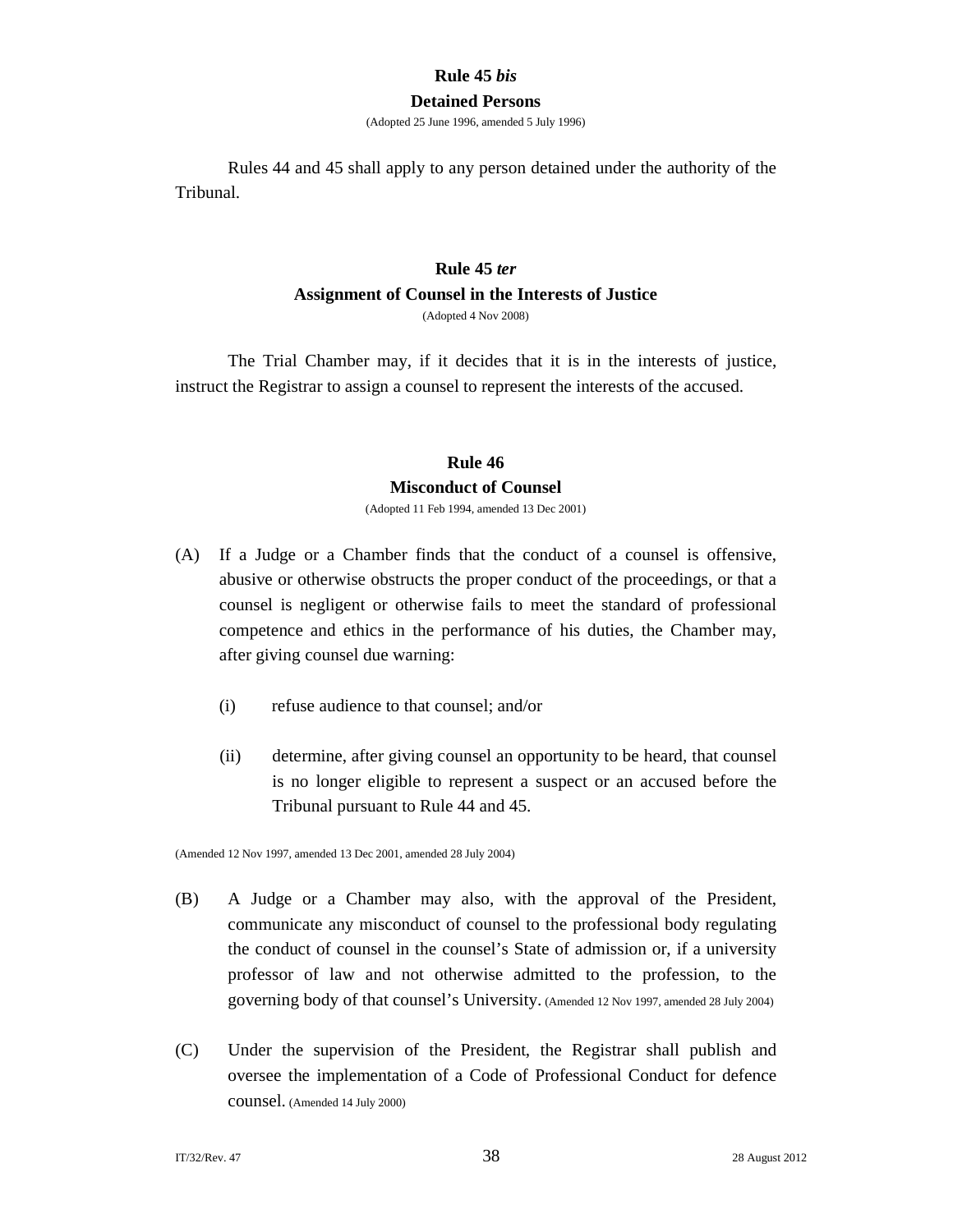## **PART FIVE PRE-TRIAL PROCEEDINGS**

#### **Section 1: Indictments**

#### **Rule 47**

#### **Submission of Indictment by the Prosecutor**

(Adopted 11 Feb 1994, amended 25 July 1997)

- (A) An indictment, submitted in accordance with the following procedure, shall be reviewed by a Judge designated in accordance with Rule 28 for this purpose. (Amended 25 July 1997)
- (B) The Prosecutor, if satisfied in the course of an investigation that there is sufficient evidence to provide reasonable grounds for believing that a suspect has committed a crime within the jurisdiction of the Tribunal, shall prepare and forward to the Registrar an indictment for confirmation by a Judge, together with supporting material. (Amended 12 Nov 1997)
- (C) The indictment shall set forth the name and particulars of the suspect, and a concise statement of the facts of the case and of the crime with which the suspect is charged.
- (D) The Registrar shall forward the indictment and accompanying material to the designated Judge, who will inform the Prosecutor of the date fixed for review of the indictment. (Amended 30 Jan 1995, amended 25 July 1997)
- (E) The reviewing Judge shall examine each of the counts in the indictment, and any supporting materials the Prosecutor may provide, to determine, applying the standard set forth in Article 19, paragraph 1, of the Statute, whether a case exists against the suspect. (Amended 25 July 1997)
- (F) The reviewing Judge may:
	- (i) request the Prosecutor to present additional material in support of any or all counts; (Amended 10 July 1998, amended 2 July 1999)
	- (ii) confirm each count;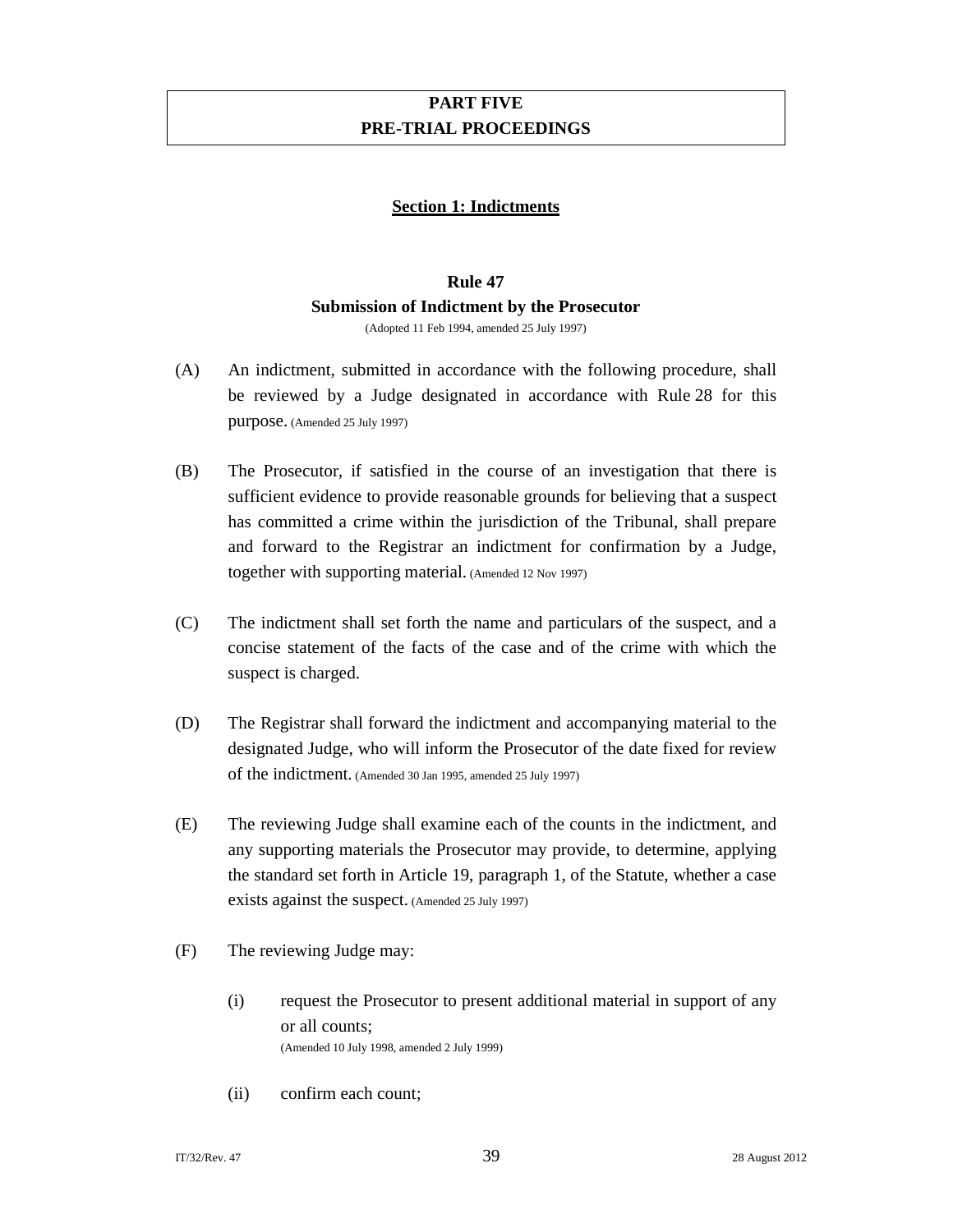- (iii) dismiss each count; or
- (iv) adjourn the review so as to give the Prosecutor the opportunity to modify the indictment.

(Amended 25 July 1997)

- (G) The indictment as confirmed by the Judge shall be retained by the Registrar, who shall prepare certified copies bearing the seal of the Tribunal. If the accused does not understand either of the official languages of the Tribunal and if the language understood is known to the Registrar, a translation of the indictment in that language shall also be prepared, and shall be included as part of each certified copy of the indictment. (Amended 12 Nov 1997)
- (H) Upon confirmation of any or all counts in the indictment,
	- (i) the Judge may issue an arrest warrant, in accordance with Rule 55 (A), and any orders as provided in Article 19 of the Statute, and (Amended 1 Dec 2000, amended 13 Dec 2000)
	- (ii) the suspect shall have the status of an accused.

(Amended 25 July 1997)

(I) The dismissal of a count in an indictment shall not preclude the Prosecutor from subsequently bringing an amended indictment based on the acts underlying that count if supported by additional evidence. (Amended 25 July 1997)

# **Rule 48 Joinder of Accused**

(Adopted 11 Feb 1994)

 Persons accused of the same or different crimes committed in the course of the same transaction may be jointly charged and tried.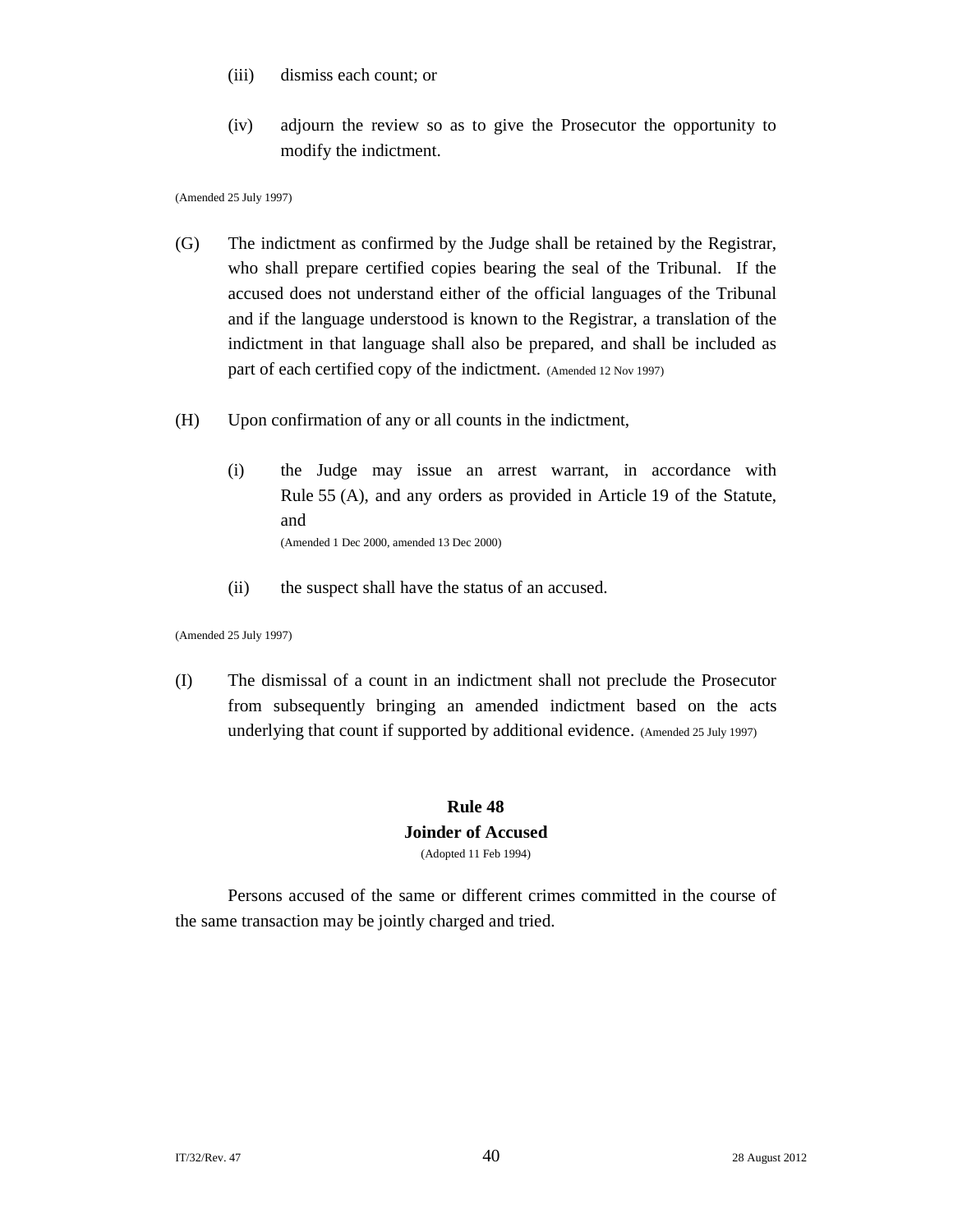#### **Joinder of Crimes**

(Adopted 11 Feb 1994)

 Two or more crimes may be joined in one indictment if the series of acts committed together form the same transaction, and the said crimes were committed by the same accused.

## **Rule 50 Amendment of Indictment**

(Adopted 11 Feb 1994)

(A) (i) The Prosecutor may amend an indictment:

(a) at any time before its confirmation, without leave; (Amended 17 Nov 1999, amended 14 July 2000)

(b) between its confirmation and the assignment of the case to a Trial Chamber, with the leave of the Judge who confirmed the indictment, or a Judge assigned by the President; and (Amended 10 July 1998, amended 17 Nov 1999, amended 14 July 2000)

(c) after the assignment of the case to a Trial Chamber, with the leave of that Trial Chamber or a Judge of that Chamber, after having heard the parties.

(Amended 17 Nov 1999, amended 14 July 2000)

(ii) Independently of any other factors relevant to the exercise of the discretion, leave to amend an indictment shall not be granted unless the Trial Chamber or Judge is satisfied there is evidence which satisfies the standard set forth in Article 19, paragraph 1, of the Statute to support the proposed amendment.

(Amended 10 July 1998, amended 17 Nov 1999, amended 14 July 2000, amended 28 July 2004)

- (iii) Further confirmation is not required where an indictment is amended by leave. (Amended 28 July 2004)
- (iv) Rule 47 (G) and Rule 53 *bis* apply *mutatis mutandis* to the amended indictment.

(Amended 18 Jan 1996, amended 3 Dec 1996, amended 12 Nov 1997, amended 10 July 1998)

(B) If the amended indictment includes new charges and the accused has already appeared before a Trial Chamber in accordance with Rule 62, a further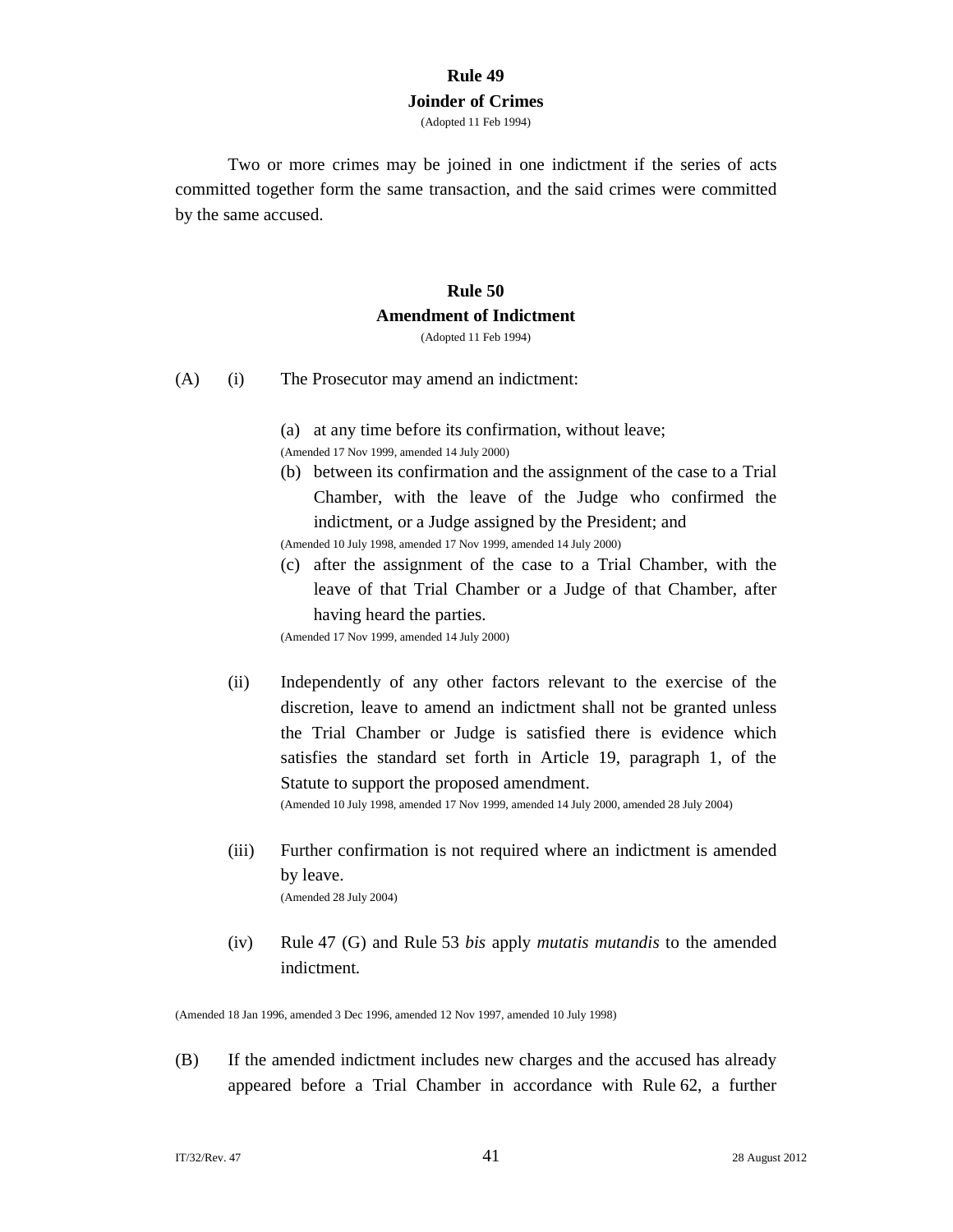appearance shall be held as soon as practicable to enable the accused to enter a plea on the new charges. (Amended 18 Jan 1996)

(C) The accused shall have a further period of thirty days in which to file preliminary motions pursuant to Rule 72 in respect of the new charges and, where necessary, the date for trial may be postponed to ensure adequate time for the preparation of the defence. (Amended 18 Jan 1996, amended 12 Nov 1997, amended 10 July 1998)

# **Rule 51 Withdrawal of Indictment**

(Adopted 11 Feb 1994)

- (A) The Prosecutor may withdraw an indictment:
	- (i) at any time before its confirmation, without leave; (Amended 12 Dec 2002)
	- (ii) between its confirmation and the assignment of the case to a Trial Chamber, with the leave of the Judge who confirmed the indictment, or a Judge assigned by the President; and (Amended 12 Dec 2002)
	- (iii) after the assignment of the case to a Trial Chamber, by motion before that Trial Chamber pursuant to Rule 73. (Amended 12 Dec 2002)

(Amended 3 Dec 1996, amended 12 Nov 1997)

(B) The withdrawal of the indictment shall be promptly notified to the suspect or the accused and to the counsel of the suspect or accused. (Amended 12 Nov 1997)

# **Rule 52 Public Character of Indictment**

(Adopted 11 Feb 1994)

 Subject to Rule 53, upon confirmation by a Judge of a Trial Chamber, the indictment shall be made public.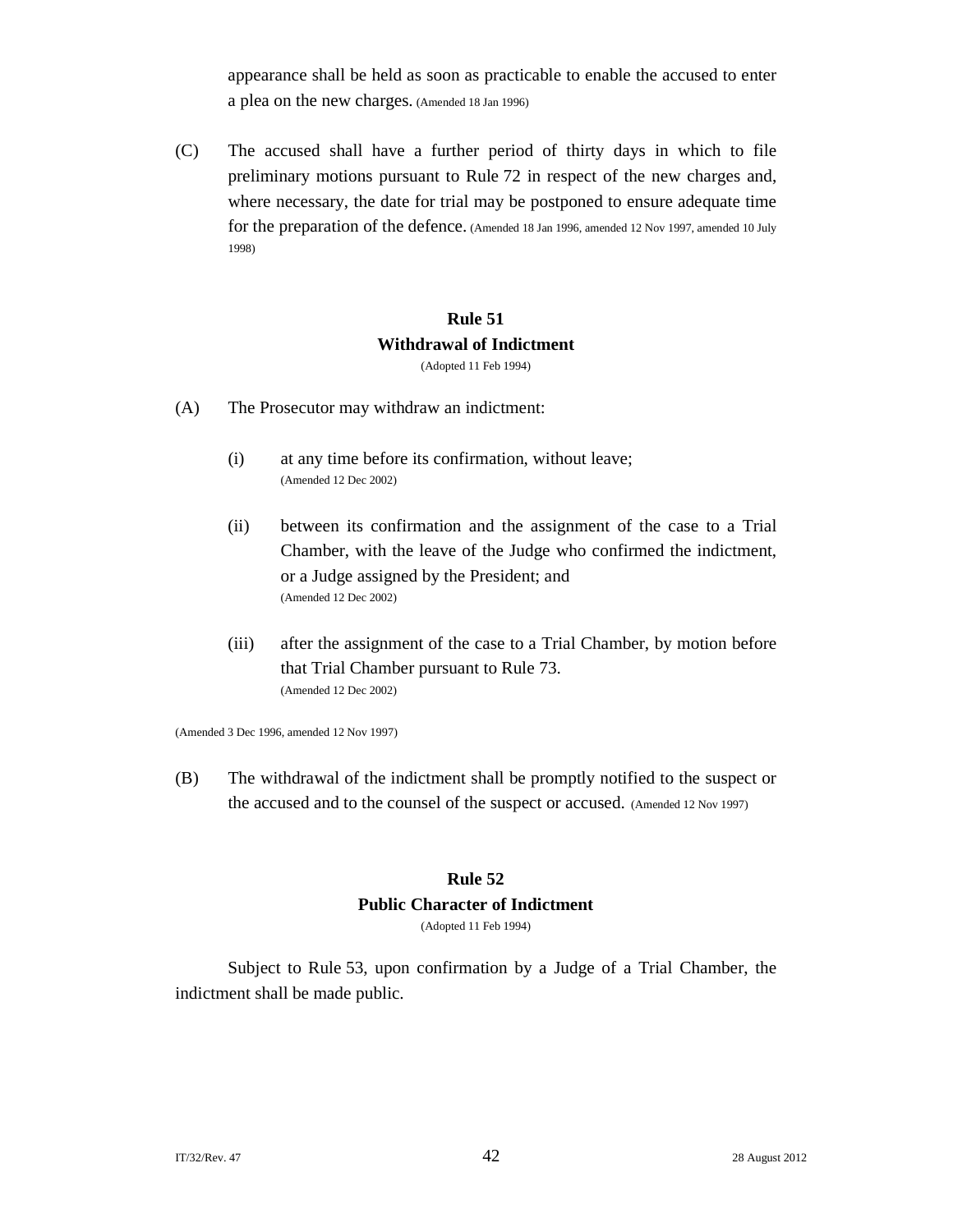#### **Non-disclosure**

(Adopted 11 Feb 1994)

- (A) In exceptional circumstances, a Judge or a Trial Chamber may, in the interests of justice, order the non-disclosure to the public of any documents or information until further order. (Amended 25 June 1996, amended 5 July 1996)
- (B) When confirming an indictment the Judge may, in consultation with the Prosecutor, order that there be no public disclosure of the indictment until it is served on the accused, or, in the case of joint accused, on all the accused.
- (C) A Judge or Trial Chamber may, in consultation with the Prosecutor, also order that there be no disclosure of an indictment, or part thereof, or of all or any part of any particular document or information, if satisfied that the making of such an order is required to give effect to a provision of the Rules, to protect confidential information obtained by the Prosecutor, or is otherwise in the interests of justice. (Amended 30 Jan 1995)
- (D) Notwithstanding paragraphs (A), (B) and (C), the Prosecutor may disclose an indictment or part thereof to the authorities of a State or an appropriate authority or international body where the Prosecutor deems it necessary to prevent an opportunity for securing the possible arrest of an accused from being lost. (Amended 4 Dec 1998, amended 12 Apr 2001)

## **Rule 53** *bis* **Service of Indictment**  (Adopted 12 Nov 1997)

- (A) Service of the indictment shall be effected personally on the accused at the time the accused is taken into custody or as soon as reasonably practicable thereafter.
- (B) Personal service of an indictment on the accused is effected by giving the accused a copy of the indictment certified in accordance with Rule 47 (G).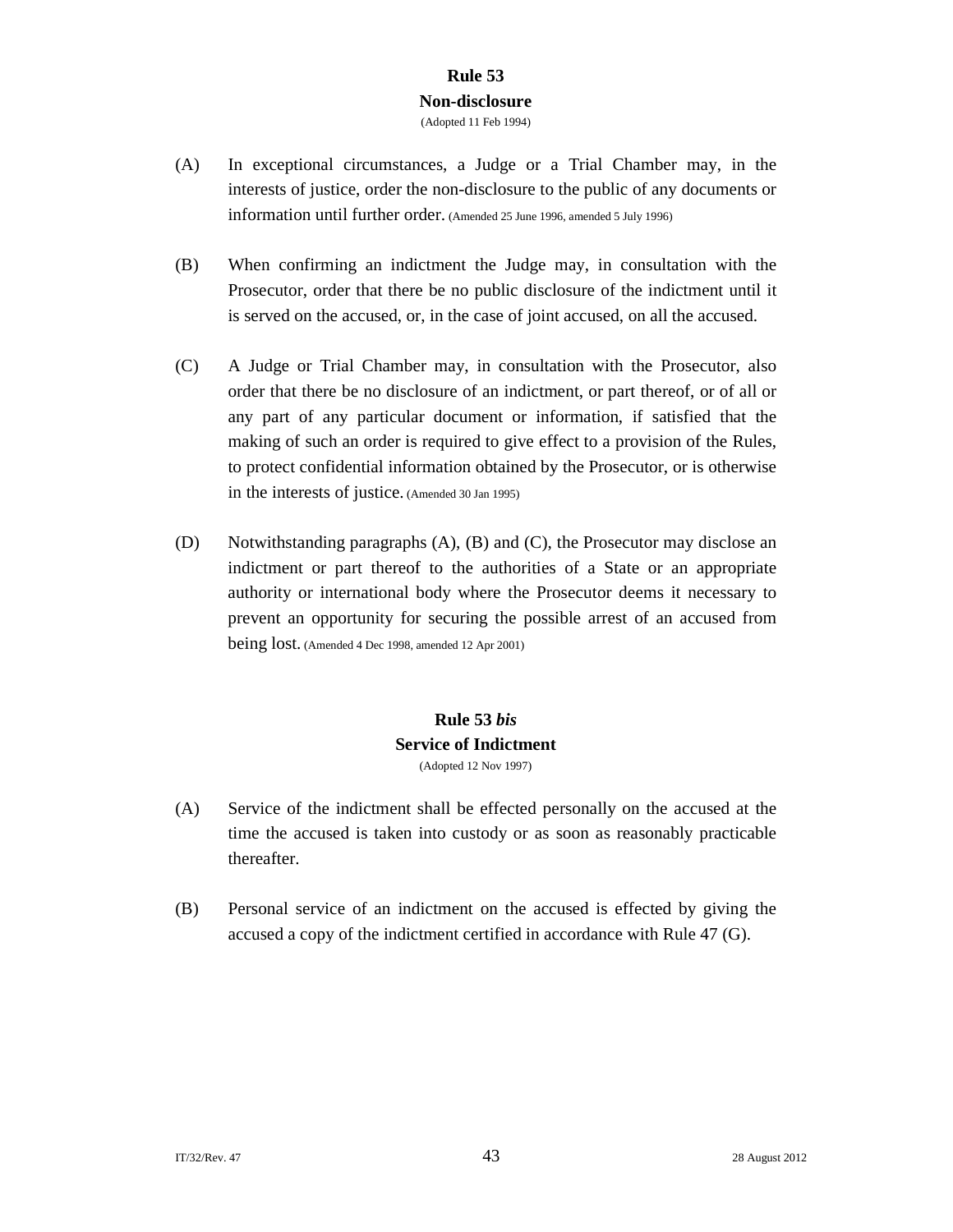#### **General Rule**

(Adopted 11 Feb 1994, amended 30 Jan 1995, amended 6 Oct 1995)

 At the request of either party or *proprio motu*, a Judge or a Trial Chamber may issue such orders, summonses, subpoenas, warrants and transfer orders as may be necessary for the purposes of an investigation or for the preparation or conduct of the trial.

## **Rule 54** *bis*  **Orders Directed to States for the Production of Documents**  (Adopted 17 Nov 1999)

(A) A party requesting an order under Rule 54 that a State produce documents or information shall apply in writing to the relevant Judge or Trial Chamber and shall:

- (i) identify as far as possible the documents or information to which the application relates;
- (ii) indicate how they are relevant to any matter in issue before the Judge or Trial Chamber and necessary for a fair determination of that matter; and
- (iii) explain the steps that have been taken by the applicant to secure the State's assistance.
- (B) The Judge or Trial Chamber may reject an application under paragraph (A) *in limine* if satisfied that:
	- (i) the documents or information are not relevant to any matter in issue in the proceedings before them or are not necessary for a fair determination of any such matter; or
	- (ii) no reasonable steps have been taken by the applicant to obtain the documents or information from the State.

(Amended 12 Apr 2001)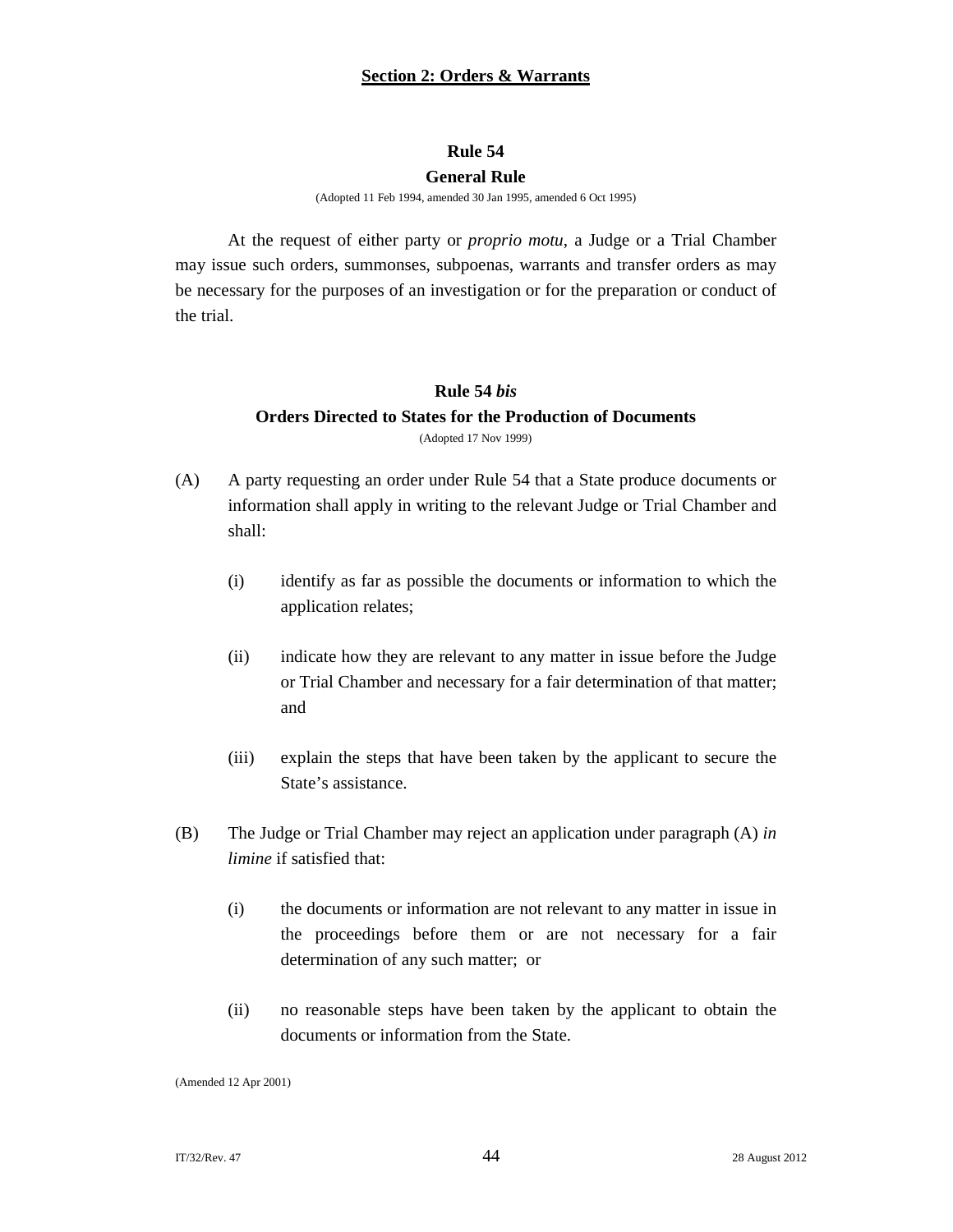- (C) (i) A decision by a Judge or a Trial Chamber under paragraph (B) or (E) shall be subject to:
	- (a) review under Rule 108 *bis*; or (b) appeal. (Amended 21 July 2005)
	- (ii) An appeal under paragraph (i) shall be filed within seven days of filing of the impugned decision. Where such decision is rendered orally, this time-limit shall run from the date of the oral decision, unless
		- (a) the party challenging the decision was not present or represented when the decision was pronounced, in which case the time-limit shall run from the date on which the challenging party is notified of the oral decision; or
		- (b) the Trial Chamber has indicated that a written decision will follow, in which case the time-limit shall run from filing of the written decision.

(Amended 21 July 2005)

(Amended 12 Apr 2001, amended 13 Dec 2001, amended 12 Dec 2002)

- (D) (i) Except in cases where a decision has been taken pursuant to paragraph (B) or paragraph (E), the State concerned shall be given notice of the application, and not less than fifteen days' notice of the hearing of the application, at which the State shall have an opportunity to be heard. (Amended 12 Apr 2001)
	- (ii) Except in cases where the Judge or Trial Chamber determines otherwise, only the party making the application and the State concerned shall have the right to be heard. (Amended 13 Dec 2001)
- (E) If, having regard to all circumstances, the Judge or Trial Chamber has good reasons for so doing, the Judge or Trial Chamber may make an order to which this Rule applies without giving the State concerned notice or the opportunity to be heard under paragraph (D), and the following provisions shall apply to such an order:
	- (i) the order shall be served on the State concerned;
	- (ii) subject to paragraph (iv), the order shall not have effect until fifteen days after such service;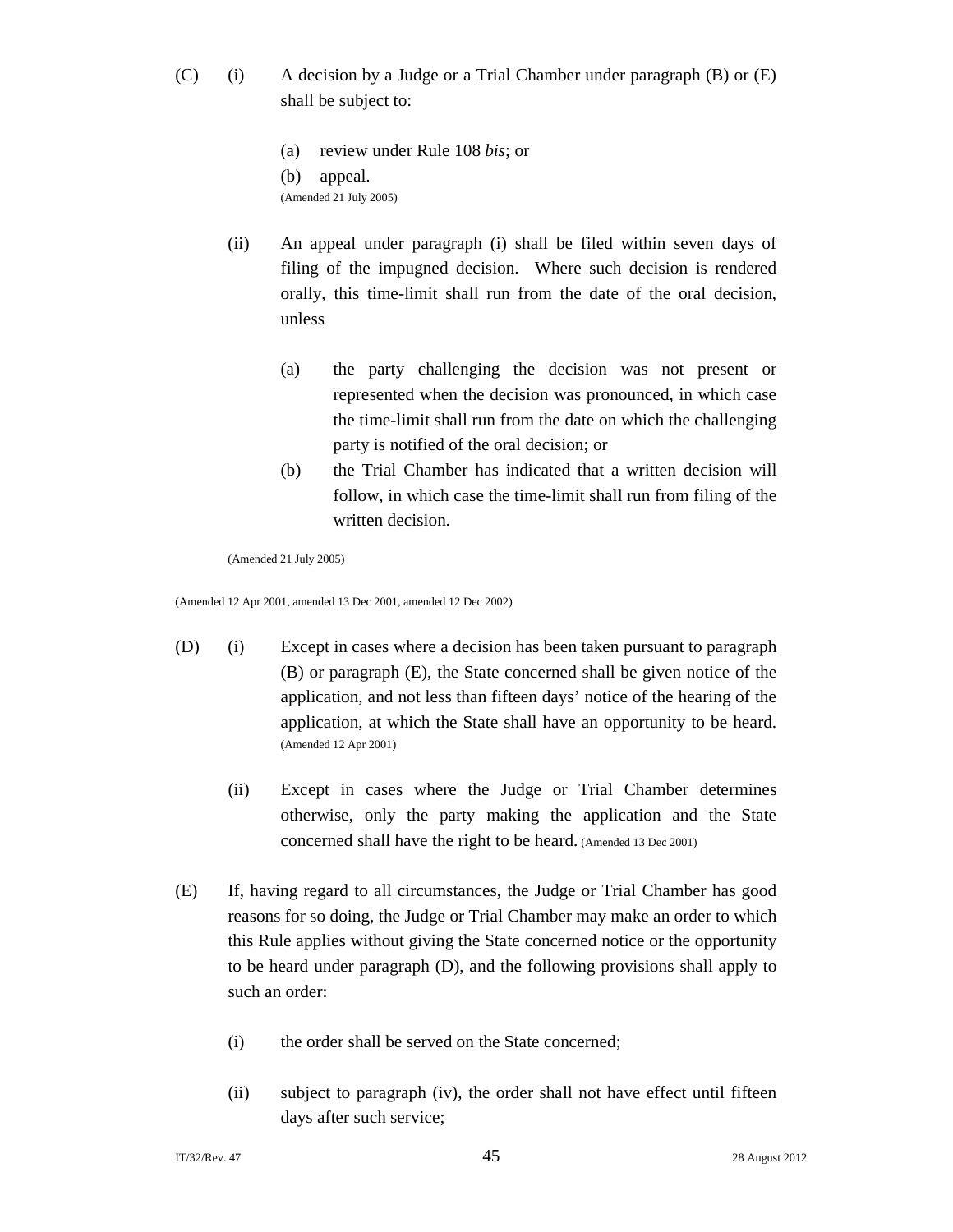- (iii) a State may, within fifteen days of service of the order, apply by notice to the Judge or Trial Chamber to have the order set aside, on the grounds that disclosure would prejudice national security interests. Paragraph (F) shall apply to such a notice as it does to a notice of objection; (Amended 12 Apr 2001)
- (iv) where notice is given under paragraph (iii), the order shall thereupon be stayed until the decision on the application;
- (v) paragraphs (F) and (G) shall apply to the determination of an application made pursuant to paragraph (iii) as they do to the determination of an application of which notice is given pursuant to paragraph (D); (Amended 12 Apr 2001)
- (vi) the State and the party who applied for the order shall, subject to any special measures made pursuant to a request under paragraphs (F) or (G), have an opportunity to be heard at the hearing of an application made pursuant to paragraph (E)(iii) of this Rule. (Amended 12 Apr 2001)

(Amended 12 Apr 2001)

- (F) The State, if it raises an objection pursuant to paragraph (D), on the grounds that disclosure would prejudice its national security interests, shall file a notice of objection not less than five days before the date fixed for the hearing, specifying the grounds of objection. In its notice of objection the State:
	- (i) shall identify, as far as possible, the basis upon which it claims that its national security interests will be prejudiced; and
	- (ii) may request the Judge or Trial Chamber to direct that appropriate protective measures be made for the hearing of the objection, including in particular:
		- (a) hearing the objection in camera and *ex parte*;
		- (b) allowing documents to be submitted in redacted form, accompanied by an affidavit signed by a senior State official explaining the reasons for the redaction;
		- (c) ordering that no transcripts be made of the hearing and that documents not further required by the Tribunal be returned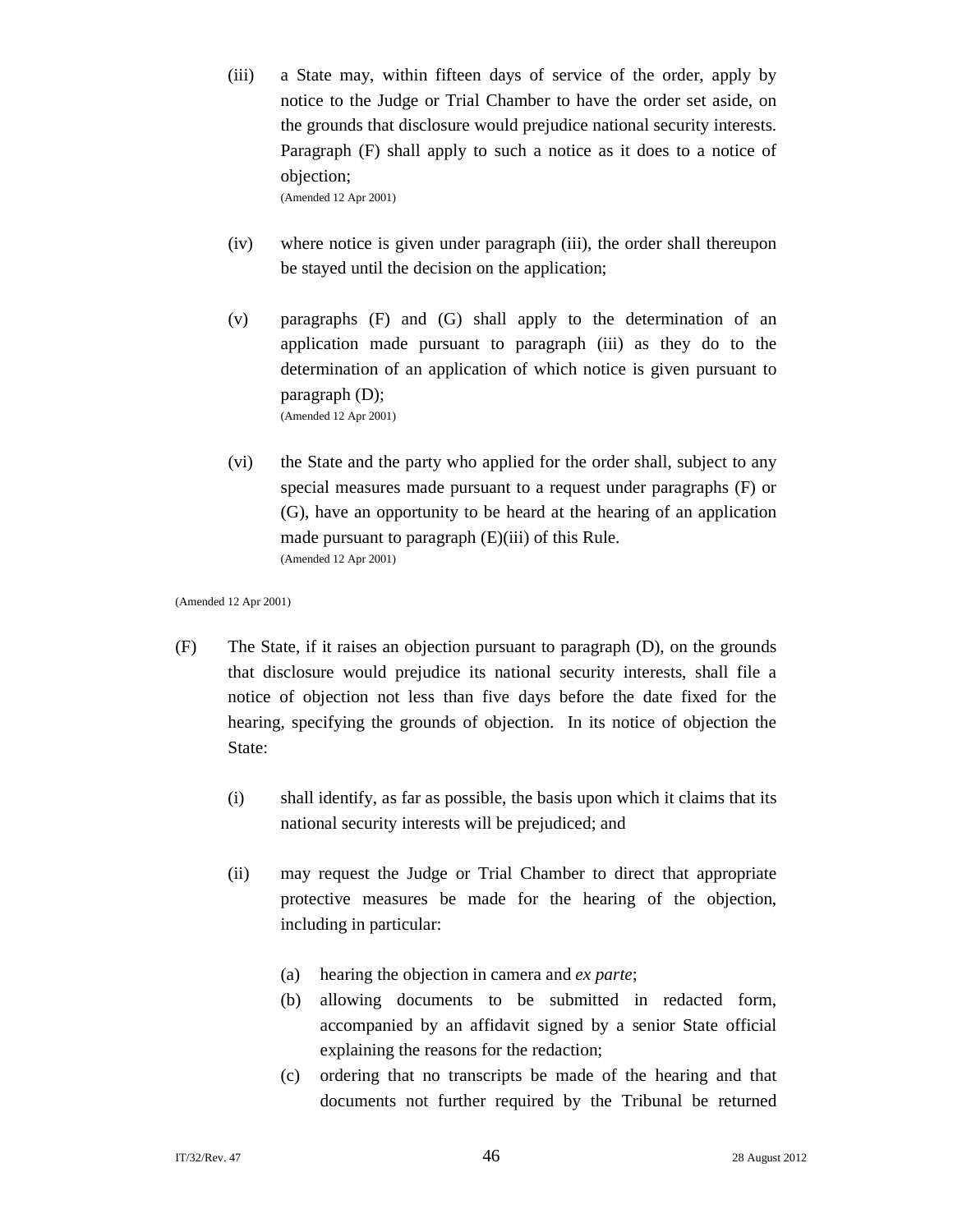directly to the State without being filed with the Registry or otherwise retained.

(Amended 12 Apr 2001)

- (G) With regard to the procedure under paragraph (F) above, the Judge or Trial Chamber may order the following protective measures for the hearing of the objection:
	- (i) the designation of a single Judge from a Chamber to examine the documents or hear submissions; and/or
	- (ii) that the State be allowed to provide its own interpreters for the hearing and its own translations of sensitive documents.

(Amended 12 Apr 2001)

- (H) Rejection of an application made under this Rule shall not preclude a subsequent application by the requesting party in respect of the same documents or information if new circumstances arise.
- (I) An order under this Rule may provide for the documents or information in question to be produced by the State under appropriate arrangements to protect its interests, which may include those arrangements specified in paragraphs  $(F)(ii)$  or  $(G)$ . (Amended 12 Apr 2001)

## **Rule 55 Execution of Arrest Warrants**  (Adopted 11 Feb 1994)

- (A) A warrant of arrest shall be signed by a permanent Judge. It shall include an order for the prompt transfer of the accused to the Tribunal upon the arrest of the accused. (Amended 12 Nov 1997, amended 12 Apr 2001)
- (B) The original warrant shall be retained by the Registrar, who shall prepare certified copies bearing the seal of the Tribunal. (Amended 12 Nov 1997)
- (C) Each certified copy shall be accompanied by a copy of the indictment certified in accordance with Rule 47 (G) and a statement of the rights of the accused set forth in Article 21 of the Statute, and in Rules 42 and 43 *mutatis mutandis*. If the accused does not understand either of the official languages of the Tribunal and if the language understood by the accused is known to the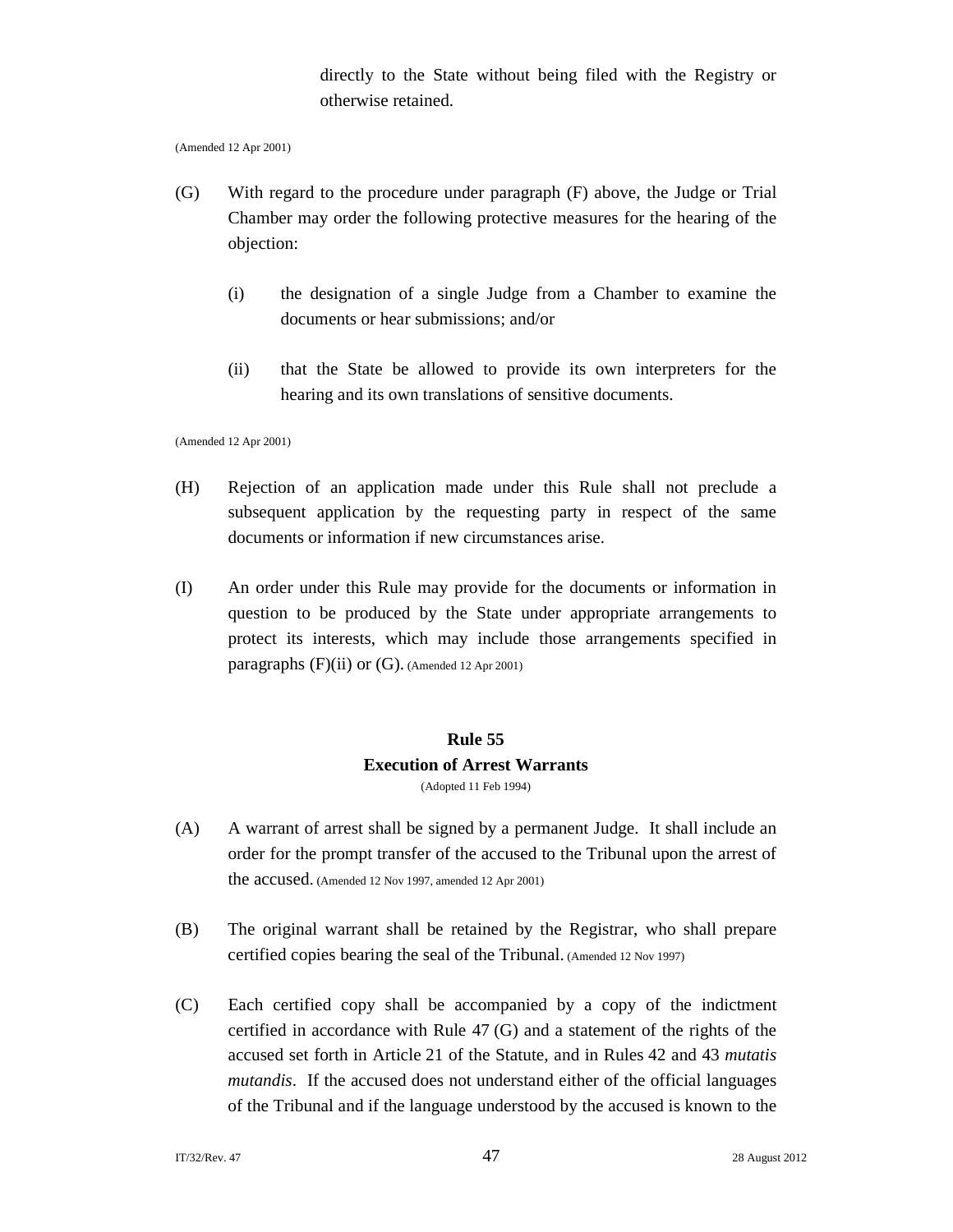Registrar, each certified copy of the warrant of arrest shall also be accompanied by a translation of the statement of the rights of the accused in that language. (Amended 12 Nov 1997)

- (D) Subject to any order of a Judge or Chamber, the Registrar may transmit a certified copy of a warrant of arrest to the person or authorities to which it is addressed, including the national authorities of a State in whose territory or under whose jurisdiction the accused resides, or was last known to be, or is believed by the Registrar to be likely to be found. (Amended 30 Jan 1995, amended 18 Jan 1996, amended 25 July 1997, amended 12 Nov 1997)
- (E) The Registrar shall instruct the person or authorities to which a warrant is transmitted that at the time of arrest the indictment and the statement of the rights of the accused be read to the accused in a language that he or she understands and that the accused be cautioned in that language that the accused has the right to remain silent, and that any statement he or she makes shall be recorded and may be used in evidence. (Amended 30 Jan 1995, amended 18 Jan 1996, amended 25 July 1997, amended 12 Nov 1997)
- (F) Notwithstanding paragraph (E), if at the time of arrest the accused is served with, or with a translation of, the indictment and the statement of rights of the accused in a language that the accused understands and is able to read, these need not be read to the accused at the time of arrest. (Amended 12 Nov 1997, amended 12 Apr 2001)
- (G) When an arrest warrant issued by the Tribunal is executed by the authorities of a State, or an appropriate authority or international body, a member of the Office of the Prosecutor may be present as from the time of the arrest. (Amended 12 Nov 1997)

#### **Rule 56**

#### **Cooperation of States**

(Adopted 11 Feb 1994, amended 18 Jan 1996)

 The State to which a warrant of arrest or a transfer order for a witness is transmitted shall act promptly and with all due diligence to ensure proper and effective execution thereof, in accordance with Article 29 of the Statute.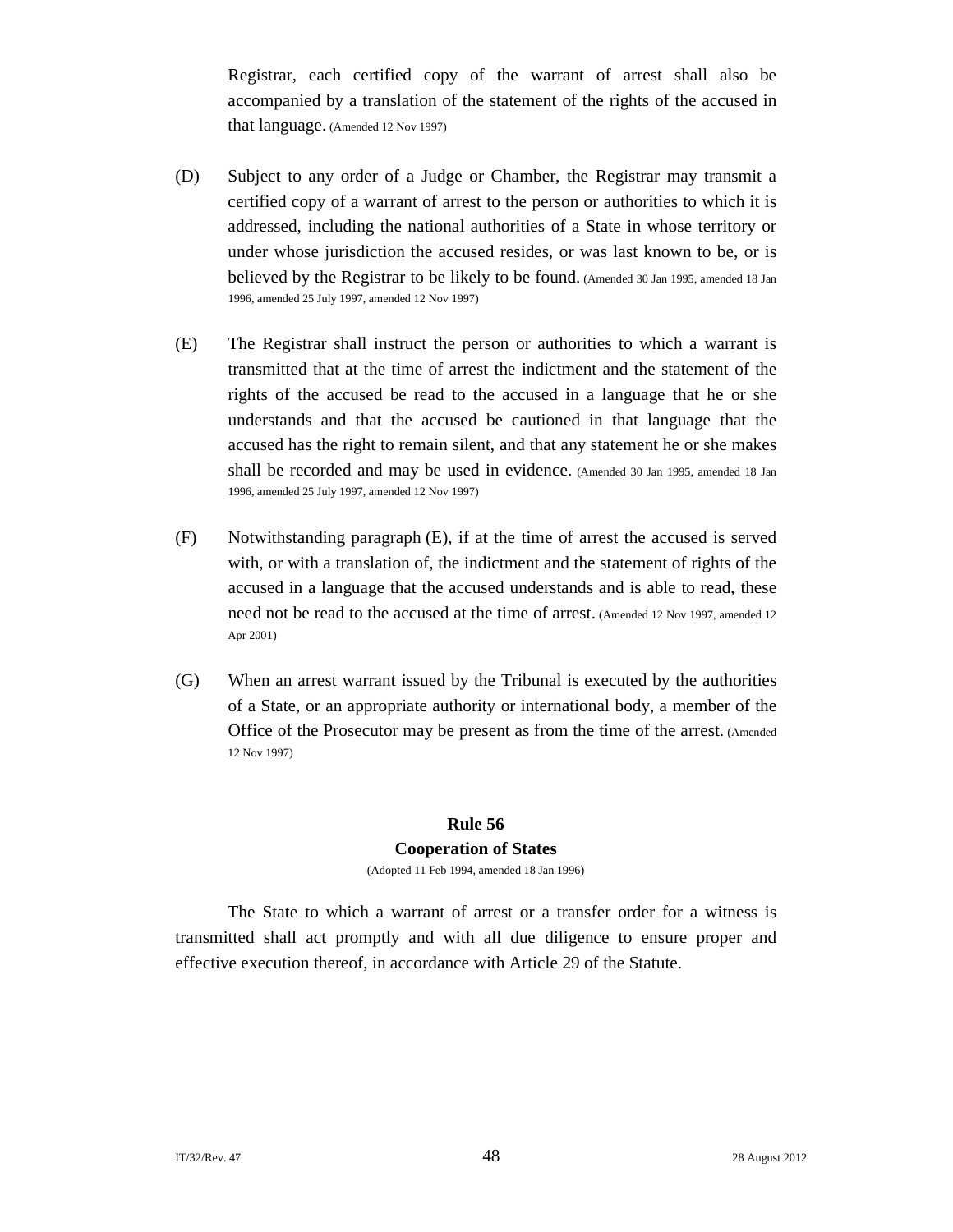#### **Procedure after Arrest**

(Adopted 11 Feb 1994, amended 30 Jan 1995, amended 12 Nov 1997)

 Upon arrest, the accused shall be detained by the State concerned which shall promptly notify the Registrar. The transfer of the accused to the seat of the Tribunal shall be arranged between the State authorities concerned, the authorities of the host country and the Registrar.

## **Rule 58 National Extradition Provisions**

(Adopted 11 Feb 1994, amended 6 Oct 1995)

 The obligations laid down in Article 29 of the Statute shall prevail over any legal impediment to the surrender or transfer of the accused or of a witness to the Tribunal which may exist under the national law or extradition treaties of the State concerned.

# **Rule 59 Failure to Execute a Warrant or Transfer Order**

(Adopted 11 Feb 1994, amended 18 Jan 1996)

- (A) Where the State to which a warrant of arrest or transfer order has been transmitted has been unable to execute the warrant, it shall report forthwith its inability to the Registrar, and the reasons therefor.
- (B) If, within a reasonable time after the warrant of arrest or transfer order has been transmitted to the State, no report is made on action taken, this shall be deemed a failure to execute the warrant of arrest or transfer order and the Tribunal, through the President, may notify the Security Council accordingly.

## **Rule 59** *bis* **Transmission of Arrest Warrants**  (Adopted 18 Jan 1996)

(A) Notwithstanding Rules 55 to 59, on the order of a permanent Judge, the Registrar shall transmit to an appropriate authority or international body or the Prosecutor a copy of a warrant for the arrest of an accused, on such terms as the Judge may determine, together with an order for the prompt transfer of the accused to the Tribunal in the event that the accused be taken into custody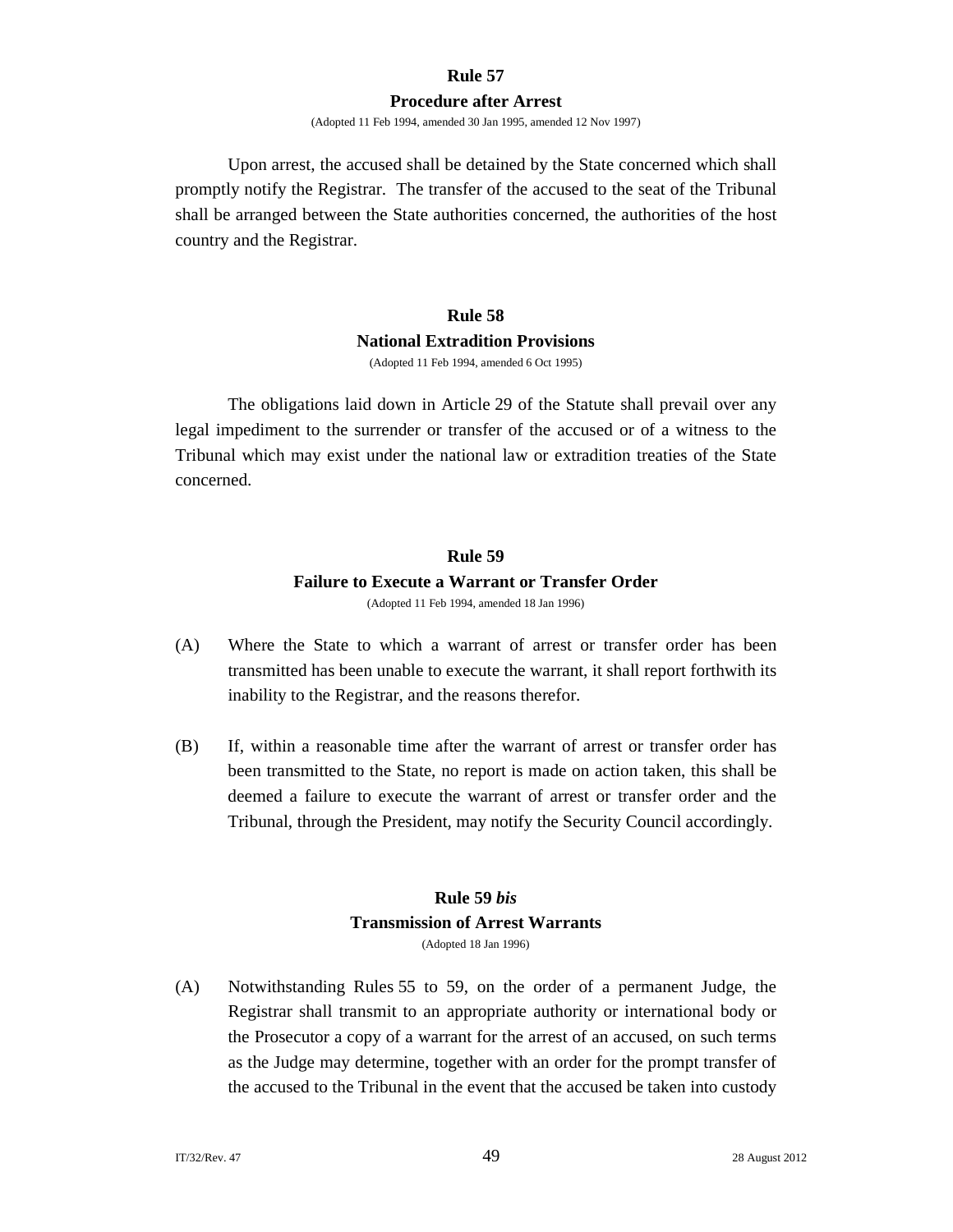by that authority or international body or the Prosecutor. (Amended 25 June 1996, amended 5 July 1996, amended 12 Nov 1997, amended 12 Apr 2001)

- (B) At the time of being taken into custody an accused shall be informed immediately, in a language the accused understands, of the charges against him or her and of the fact that he or she is being transferred to the Tribunal. Upon such transfer, the indictment and a statement of the rights of the accused shall be read to the accused and the accused shall be cautioned in such a language. (Amended 12 Nov 1997)
- (C) Notwithstanding paragraph (B), the indictment and statement of rights of the accused need not be read to the accused if the accused is served with these, or with a translation of these, in a language the accused understands and is able to read. (Amended 12 Nov 1997, amended 12 Apr 2001)

## **Rule 60 Advertisement of Indictment**

(Adopted 11 Feb 1994, amended 25 July 1997, amended 12 Nov 1997)

 At the request of the Prosecutor, a form of advertisement shall be transmitted by the Registrar to the national authorities of any State or States, for publication in newspapers or for broadcast via radio and television, notifying publicly the existence of an indictment and calling upon the accused to surrender to the Tribunal and inviting any person with information as to the whereabouts of the accused to communicate that information to the Tribunal.

## **Rule 61 Procedure in Case of Failure to Execute a Warrant**

(Adopted 11 Feb 1994)

- (A) If, within a reasonable time, a warrant of arrest has not been executed, and personal service of the indictment has consequently not been effected, the Judge who confirmed the indictment shall invite the Prosecutor to report on the measures taken. When the Judge is satisfied that:
	- (i) the Registrar and the Prosecutor have taken all reasonable steps to secure the arrest of the accused, including recourse to the appropriate authorities of the State in whose territory or under whose jurisdiction and control the person to be served resides or was last known to them to be; and

(Amended 18 Jan 1996, amended 12 Nov 1997)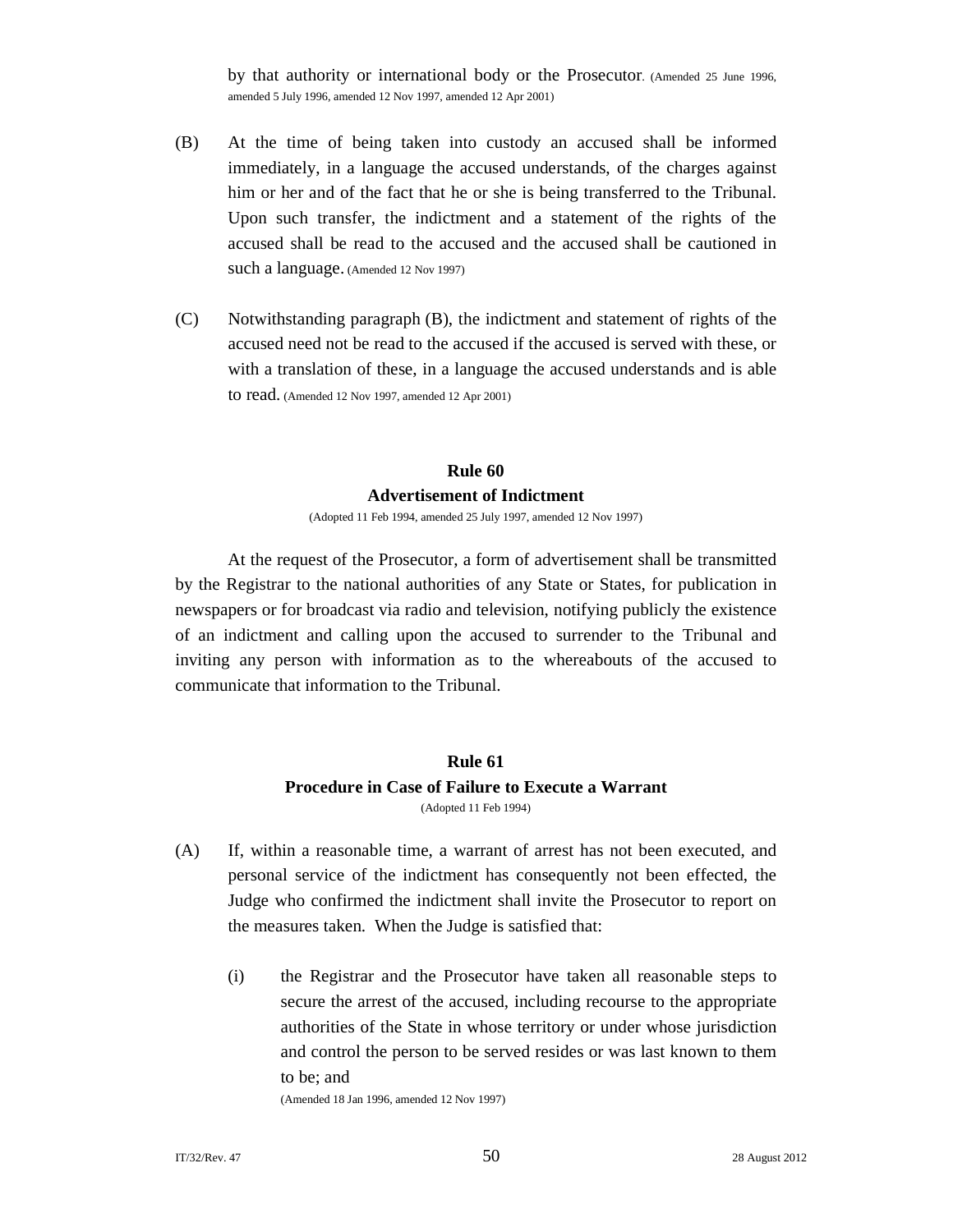(ii) if the whereabouts of the accused are unknown, the Prosecutor and the Registrar have taken all reasonable steps to ascertain those whereabouts, including by seeking publication of advertisements pursuant to Rule 60, (Amended 18 Jan 1996, amended 12 Nov 1997, amended 4 Dec 1998)

the Judge shall order that the indictment be submitted by the Prosecutor to the Trial Chamber of which the Judge is a member. (Amended 3 May 1995, amended 18 Jan 1996, amended 12 Nov 1997, amended 4 Dec 1998)

- (B) Upon obtaining such an order the Prosecutor shall submit the indictment to the Trial Chamber in open court, together with all the evidence that was before the Judge who initially confirmed the indictment. The Prosecutor may also call before the Trial Chamber and examine any witness whose statement has been submitted to the confirming Judge. In addition, the Trial Chamber may request the Prosecutor to call any other witness whose statement has been submitted to the confirming Judge. (Amended 30 Jan 1995, amended 25 July 1997)
- (C) If the Trial Chamber is satisfied on that evidence, together with such additional evidence as the Prosecutor may tender, that there are reasonable grounds for believing that the accused has committed all or any of the crimes charged in the indictment, it shall so determine. The Trial Chamber shall have the relevant parts of the indictment read out by the Prosecutor together with an account of the efforts to effect service referred to in paragraph  $(A)$ above. (Amended 12 Apr 2001)
- (D) The Trial Chamber shall also issue an international arrest warrant in respect of the accused which shall be transmitted to all States. Upon request by the Prosecutor or *proprio motu*, after having heard the Prosecutor, the Trial Chamber may order a State or States to adopt provisional measures to freeze the assets of the accused, without prejudice to the rights of third parties. (Amended 23 Apr 1996)
- (E) If the Prosecutor satisfies the Trial Chamber that the failure to effect personal service was due in whole or in part to a failure or refusal of a State to cooperate with the Tribunal in accordance with Article 29 of the Statute, the Trial Chamber shall so certify. After consulting the Presiding Judges of the Chambers, the President shall notify the Security Council thereof in such manner as the President thinks fit. (Amended 18 Jan 1996)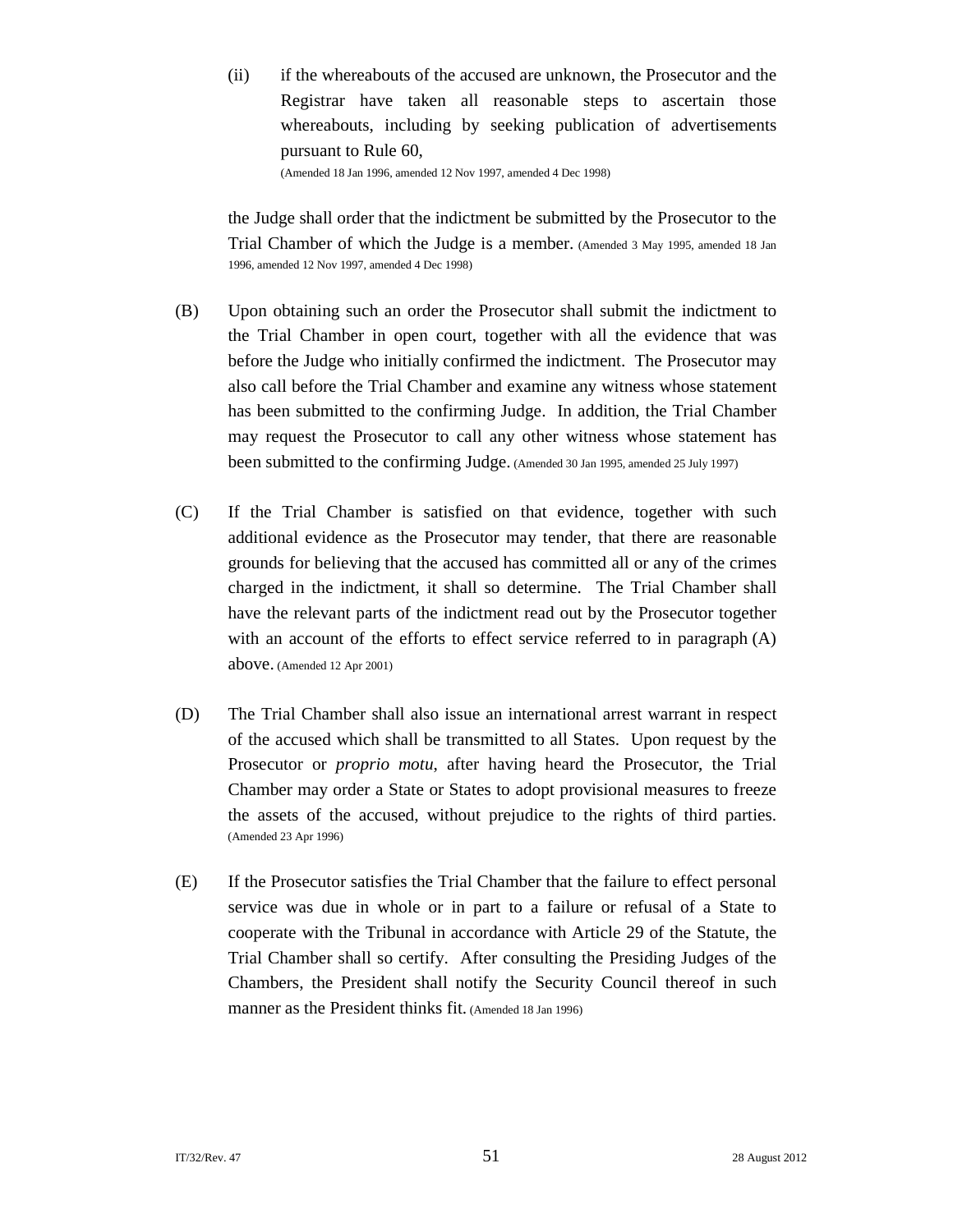## **Initial Appearance of Accused**

(Adopted 11 Feb 1994, amended 12 July 2007)

- (A) Upon transfer of an accused to the seat of the Tribunal, the President shall forthwith assign the case to a Trial Chamber. The accused shall be brought before that Trial Chamber or a Judge thereof without delay, and shall be formally charged. The Trial Chamber or the Judge shall:
	- (i) satisfy itself, himself or herself that the right of the accused to counsel is respected; (Amended 17 Nov 1999)
	- (ii) read or have the indictment read to the accused in a language the accused understands, and satisfy itself, himself or herself that the accused understands the indictment; (Amended 12 Nov 1997, amended 17 Nov 1999, amended 24 June 2003)
	- (iii) inform the accused that, within thirty days of the initial appearance, he or she will be called upon to enter a plea of guilty or not guilty on each count but that, should the accused so request, he or she may immediately enter a plea of guilty or not guilty on one or more count; (Amended 4 Dec 1998)
	- (iv) if the accused fails to enter a plea at the initial or any further appearance, enter a plea of not guilty on the accused's behalf; (Amended 15 June 1995, amended 12 Nov 1997, amended 4 Dec 1998)
	- (v) in case of a plea of not guilty, instruct the Registrar to set a date for trial; (Amended 30 Jan 1995)
	- (vi) in case of a plea of guilty:
		- (a) if before the Trial Chamber, act in accordance with Rule 62 *bis*, or

(Amended 17 Nov 1999)

(b) if before a Judge, refer the plea to the Trial Chamber so that it may act in accordance with Rule 62 *bis*; (Amended 17 Nov 1999)

(Amended 30 Jan 1995, amended 12 Nov 1997)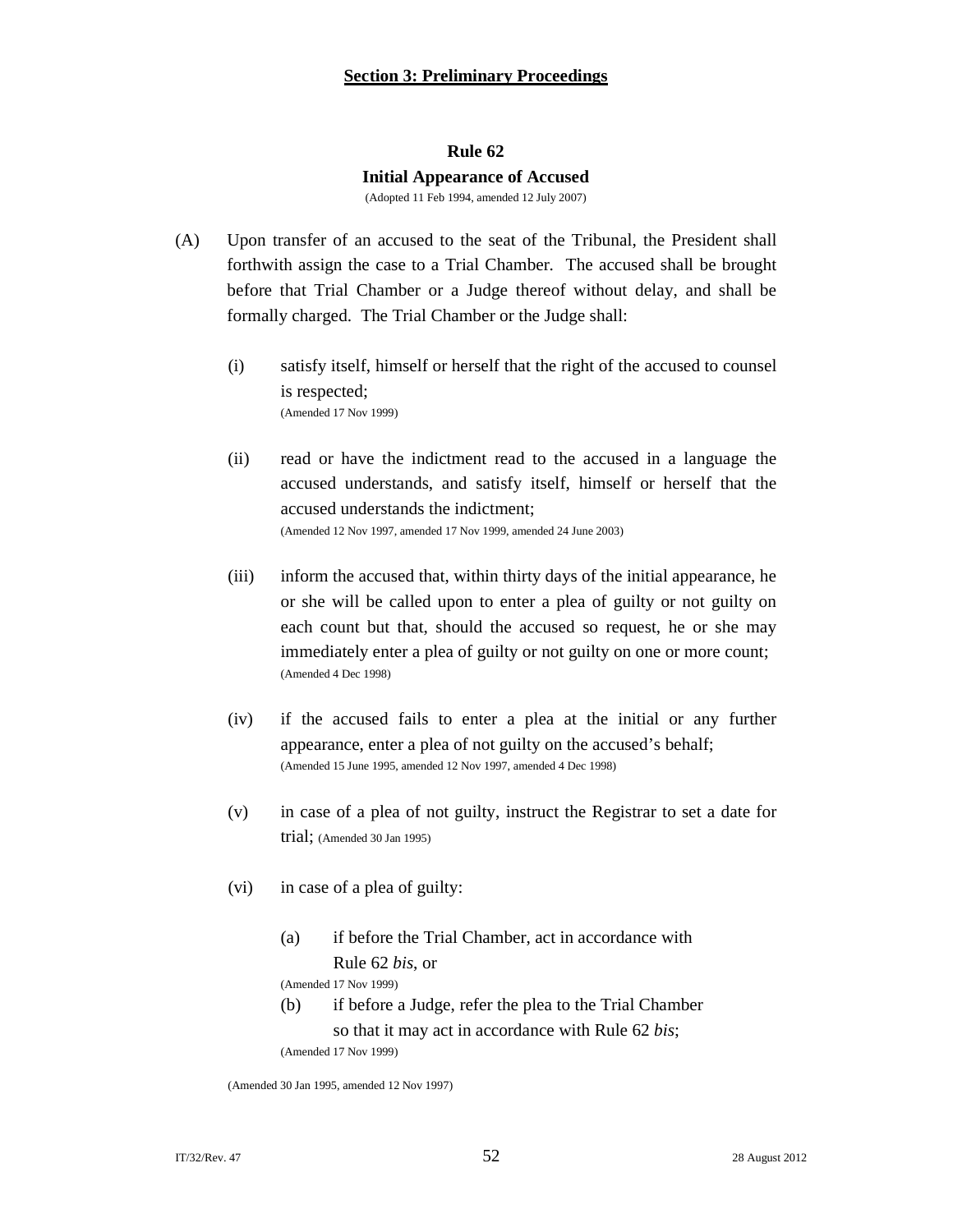### (vii) instruct the Registrar to set such other dates as appropriate. (Amended 30 Jan 1995)

(Amended 12 Nov 1997, amended 17 Nov 1999, amended 12 Apr 2001, amended 17 July 2003)

- (B) Where the interests of justice so require, the Registrar may assign a duty counsel as within Rule 45 (C) to represent the accused at the initial appearance. Such assignments shall be treated in accordance with the relevant provisions of the Directive referred to in Rule 45 (A). (Amended 28 July 2004)
- (C) Within 30 days of the initial appearance, if the accused has not retained permanent counsel or has not yet elected in writing to conduct his or her own defence in accordance with Rule 45 (F), permanent counsel shall be assigned by the Registrar. Should the Registrar be unable to appoint permanent counsel within the time-limit, he will seek an extension from the Trial Chamber. (Amended 12 July 2007)

# **Rule 62** *bis* **Guilty Pleas**

(Adopted 12 Nov 1997)

 If an accused pleads guilty in accordance with Rule 62 (vi), or requests to change his or her plea to guilty and the Trial Chamber is satisfied that:

- (i) the guilty plea has been made voluntarily;
- (ii) the guilty plea is informed; (Amended 17 Nov 1999)
- (iii) the guilty plea is not equivocal; and
- (iv) there is a sufficient factual basis for the crime and the accused's participation in it, either on the basis of independent indicia or on lack of any material disagreement between the parties about the facts of the case,

the Trial Chamber may enter a finding of guilt and instruct the Registrar to set a date for the sentencing hearing. (Amended 10 July 1998, amended 4 Dec 1998)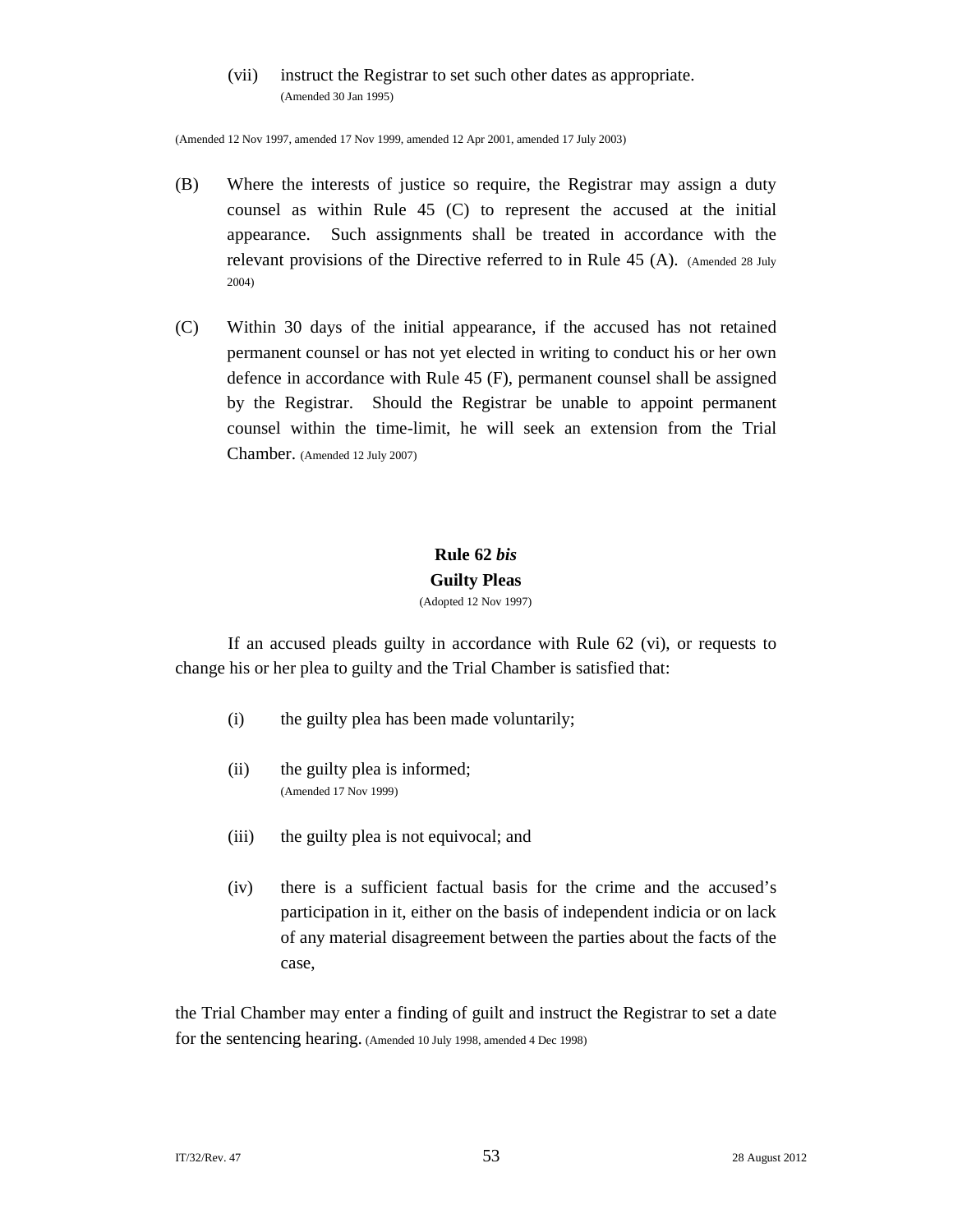# **Rule 62** *ter*  **Plea Agreement Procedure**

(Adopted 13 Dec 2001)

- (A) The Prosecutor and the defence may agree that, upon the accused entering a plea of guilty to the indictment or to one or more counts of the indictment, the Prosecutor shall do one or more of the following before the Trial Chamber:
	- (i) apply to amend the indictment accordingly;
	- (ii) submit that a specific sentence or sentencing range is appropriate;
	- (iii) not oppose a request by the accused for a particular sentence or sentencing range.
- (B) The Trial Chamber shall not be bound by any agreement specified in paragraph (A).
- (C) If a plea agreement has been reached by the parties, the Trial Chamber shall require the disclosure of the agreement in open session or, on a showing of good cause, in closed session, at the time the accused pleads guilty in accordance with Rule 62 (vi), or requests to change his or her plea to guilty.

## **Rule 63 Questioning of Accused**  (Adopted 11 Feb 1994, amended 3 Dec 1996)

- (A) Questioning by the Prosecutor of an accused, including after the initial appearance, shall not proceed without the presence of counsel unless the accused has voluntarily and expressly agreed to proceed without counsel present. If the accused subsequently expresses a desire to have counsel, questioning shall thereupon cease, and shall only resume when the accused's counsel is present.
- (B) The questioning, including any waiver of the right to counsel, shall be audiorecorded or video-recorded in accordance with the procedure provided for in Rule 43. The Prosecutor shall at the beginning of the questioning caution the accused in accordance with Rule 42 (A)(iii).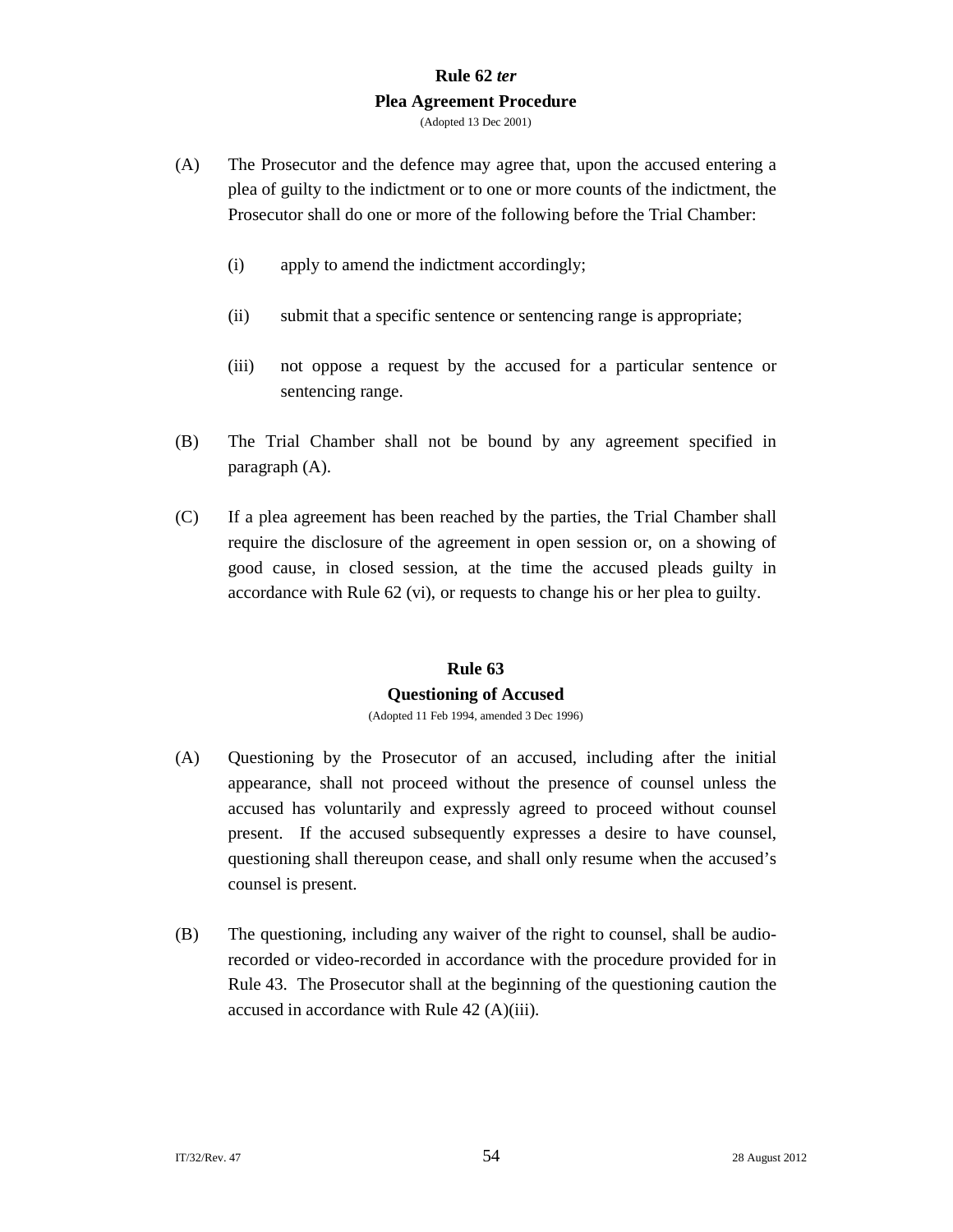#### **Detention on Remand**

(Adopted 11 Feb 1994, amended 25 July 1997, amended 12 Nov 1997)

 Upon being transferred to the seat of the Tribunal, the accused shall be detained in facilities provided by the host country, or by another country. In exceptional circumstances, the accused may be held in facilities outside of the host country. The President may, on the application of a party, request modification of the conditions of detention of an accused.

## **Rule 65 Provisional Release**

(Adopted 11 Feb 1994)

- (A) Once detained, an accused may not be released except upon an order of a Chamber. (Amended 14 July 2000)
- (B) Release may be ordered at any stage of the trial proceedings prior to the rendering of the final judgement by a Trial Chamber only after giving the host country and the State to which the accused seeks to be released the opportunity to be heard and only if it is satisfied that the accused will appear for trial and, if released, will not pose a danger to any victim, witness or other person. The existence of sufficiently compelling humanitarian grounds may be considered in granting such release. (Amended 30 Jan 1995, amended 17 Nov 1999, amended 13 Dec 2001, amended 20 Oct 2011)
- (C) The Trial Chamber may impose such conditions upon the release of the accused as it may determine appropriate, including the execution of a bail bond and the observance of such conditions as are necessary to ensure the presence of the accused for trial and the protection of others. (Amended 12 Nov 1997)
- (D) Any decision rendered under this Rule by a Trial Chamber shall be subject to appeal. Subject to paragraph (F) below, an appeal shall be filed within seven days of filing of the impugned decision. Where such decision is rendered orally, the appeal shall be filed within seven days of the oral decision, unless
	- (i) the party challenging the decision was not present or represented when the decision was pronounced, in which case the time-limit shall run from the date on which the challenging party is notified of the oral decision; or (Amended 10 July 1998)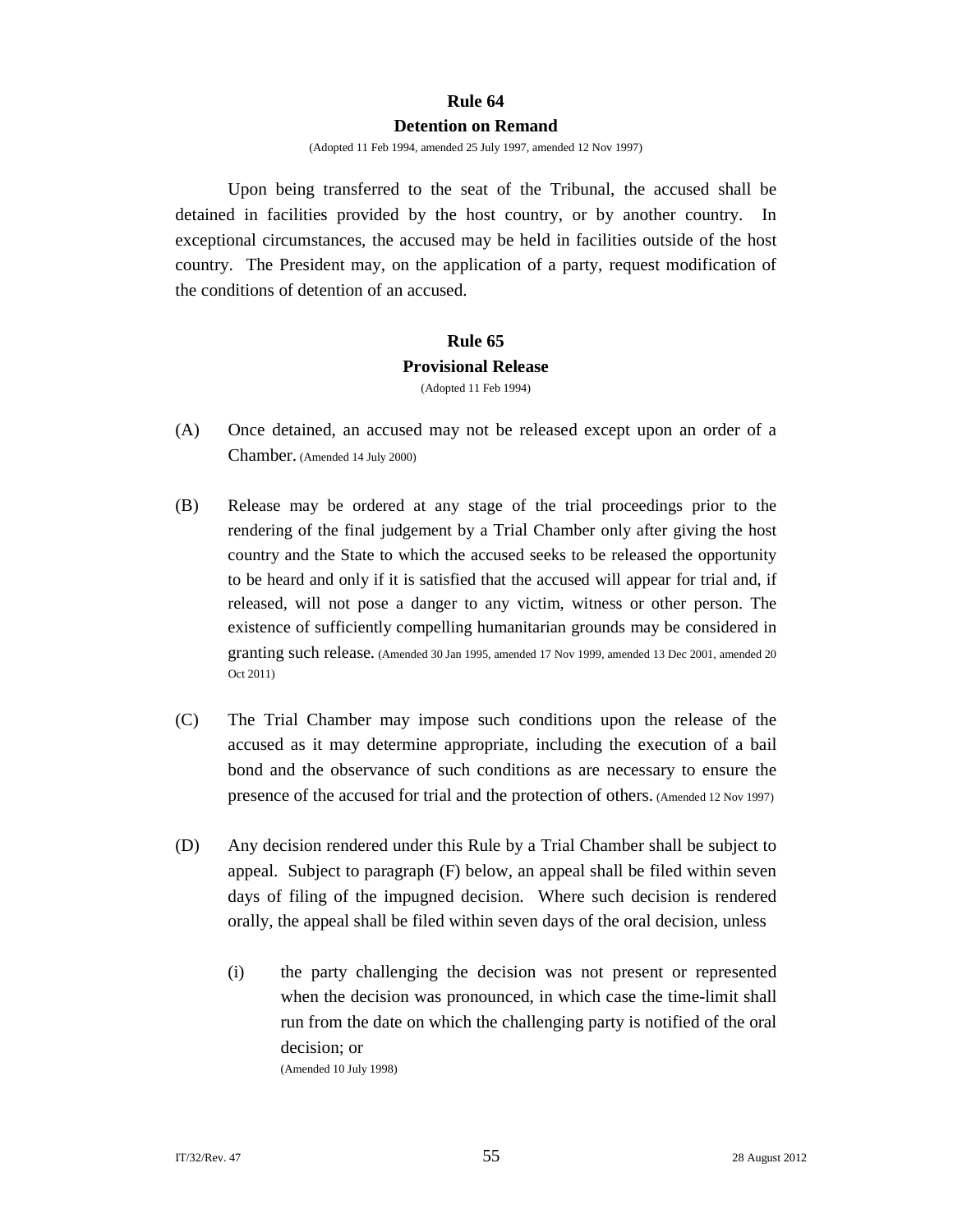(ii) the Trial Chamber has indicated that a written decision will follow, in which case, the time-limit shall run from filing of the written decision. (Amended 10 July 1998)

(Amended 25 July 1997, amended 12 Nov 1997, amended 10 July 1998, amended 17 Nov 1999, amended 14 July 2000, amended 1 Dec 2000, amended 13 Dec 2000, amended 21 July 2005)

- (E) The Prosecutor may apply for a stay of a decision by the Trial Chamber to release an accused on the basis that the Prosecutor intends to appeal the decision, and shall make such an application at the time of filing his or her response to the initial application for provisional release by the accused. (Amended 17 Nov 1999)
- (F) Where the Trial Chamber grants a stay of its decision to release an accused, the Prosecutor shall file his or her appeal not later than one day from the rendering of that decision. (Amended 17 Nov 1999)
- (G) Where the Trial Chamber orders a stay of its decision to release the accused pending an appeal by the Prosecutor, the accused shall not be released until either:
	- (i) the time-limit for the filing of an appeal by the Prosecutor has expired, and no such appeal is filed; (Amended 21 July 2005)
	- (ii) the Appeals Chamber dismisses the appeal; or
	- (iii) the Appeals Chamber otherwise orders. (Amended 21 July 2005)

(Amended 17 Nov 1999, amended 21 July 2005)

- (H) If necessary, the Trial Chamber may issue a warrant of arrest to secure the presence of an accused who has been released or is for any other reason at liberty. The provisions of Section 2 of Part Five shall apply *mutatis mutandis*. (Amended 25 July 1997)
- (I) Without prejudice to the provisions of Rule 107, the Appeals Chamber may grant provisional release to convicted persons pending an appeal or for a fixed period if it is satisfied that:
	- (i) the appellant, if released, will either appear at the hearing of the appeal or will surrender into detention at the conclusion of the fixed period, as the case may be;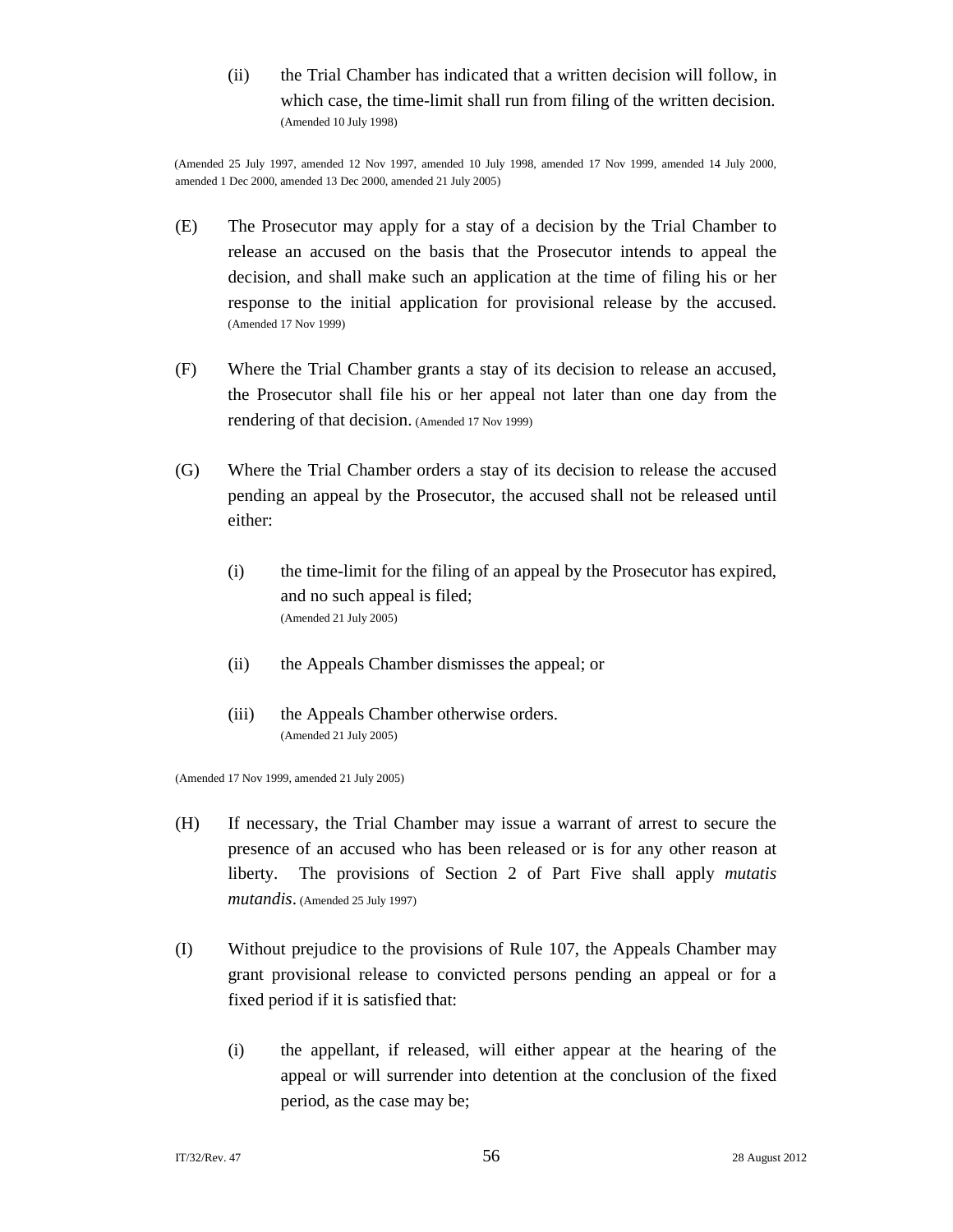- (ii) the appellant, if released, will not pose a danger to any victim, witness or other person, and
- (iii) special circumstances exist warranting such release.

The provisions of paragraphs (C) and (H) shall apply *mutatis mutandis*.

(Amended 14 July 2000, amended 1 Dec 2000, amended 13 Dec 2000)

# **Rule 65** *bis* **Status Conferences**

(Adopted 25 July 1997)

- (A) A Trial Chamber or a Trial Chamber Judge shall convene a status conference within one hundred and twenty days of the initial appearance of the accused and thereafter within one hundred and twenty days after the last status conference:
	- (i) to organize exchanges between the parties so as to ensure expeditious preparation for trial;
	- (ii) to review the status of his or her case and to allow the accused the opportunity to raise issues in relation thereto, including the mental and physical condition of the accused.

(Amended 4 Dec 1998, amended 17 Nov 1999, amended 12 Apr 2001, amended 17 July 2003)

- (B) The Appeals Chamber or an Appeals Chamber Judge shall convene a status conference, within one hundred and twenty days of the filing of a notice of appeal and thereafter within one hundred and twenty days after the last status conference, to allow any person in custody pending appeal the opportunity to raise issues in relation thereto, including the mental and physical condition of that person. (Amended 17 Nov 1999)
- (C) With the written consent of the accused, given after receiving advice from his counsel, a status conference under this Rule may be conducted
	- (i) in his presence, but with his counsel participating either via teleconference or video-conference; or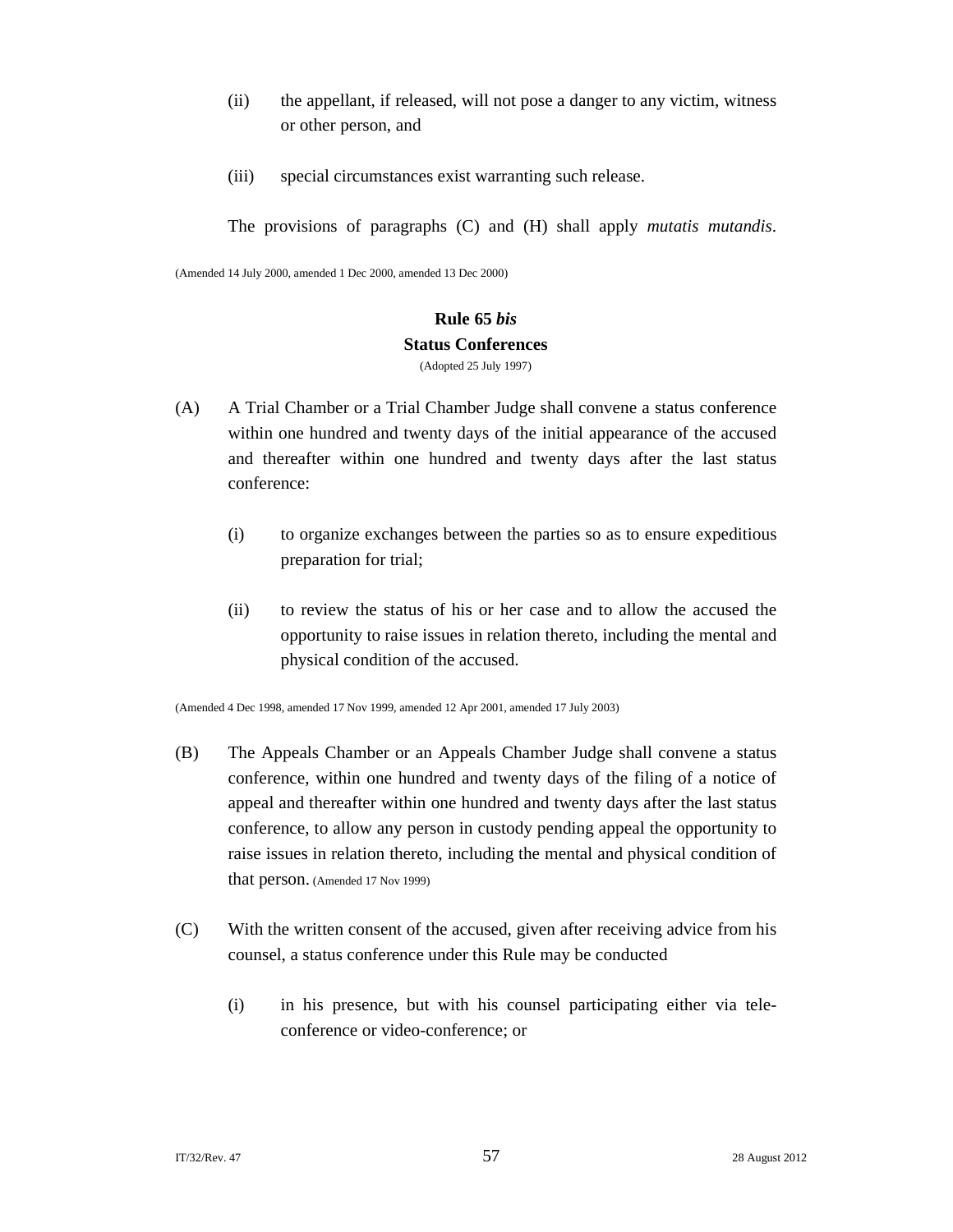(ii) in Chambers in his absence, but with his participation via teleconference if he so wishes and/or participation of his counsel via teleconference or video-conference.

(Amended 12 Dec 2002)

## **Rule 65** *ter*  **Pre-Trial Judge**

(Adopted 10 July 1998, amended 17 Nov 1999)

- (A) The Presiding Judge of the Trial Chamber shall, no later than seven days after the initial appearance of the accused, designate from among its members a Judge responsible for the pre-trial proceedings (hereinafter "pre-trial Judge"). (Amended 17 Nov 1999, amended 12 Apr 2001, amended 17 July 2003)
- (B) The pre-trial Judge shall, under the authority and supervision of the Trial Chamber seised of the case, coordinate communication between the parties during the pre-trial phase. The pre-trial Judge shall ensure that the proceedings are not unduly delayed and shall take any measure necessary to prepare the case for a fair and expeditious trial.
- (C) The pre-trial Judge shall be entrusted with all of the pre-trial functions set forth in Rule 66, Rule 67, Rule 73 *bis* and Rule 73 *ter*, and with all or part of the functions set forth in Rule 73. (Amended 17 Nov 1999, amended 12 Apr 2001, amended 12 Dec 2003)
- (D) (i) The pre-trial Judge may be assisted in the performance of his or her duties by one of the Senior Legal Officers assigned to Chambers.
	- (ii) The pre-trial Judge shall establish a work plan indicating, in general terms, the obligations that the parties are required to meet pursuant to this Rule and the dates by which these obligations must be fulfilled.
	- (iii) Acting under the supervision of the pre-trial Judge, the Senior Legal Officer shall oversee the implementation of the work plan and shall keep the pre-trial Judge informed of the progress of the discussions between and with the parties and, in particular, of any potential difficulty. He or she shall present the pre-trial Judge with reports as appropriate and shall communicate to the parties, without delay, any observations and decisions made by the pre-trial Judge.
	- (iv) The pre-trial Judge shall order the parties to meet to discuss issues related to the preparation of the case, in particular, so that the Prosecutor can meet his or her obligations pursuant to paragraphs (E)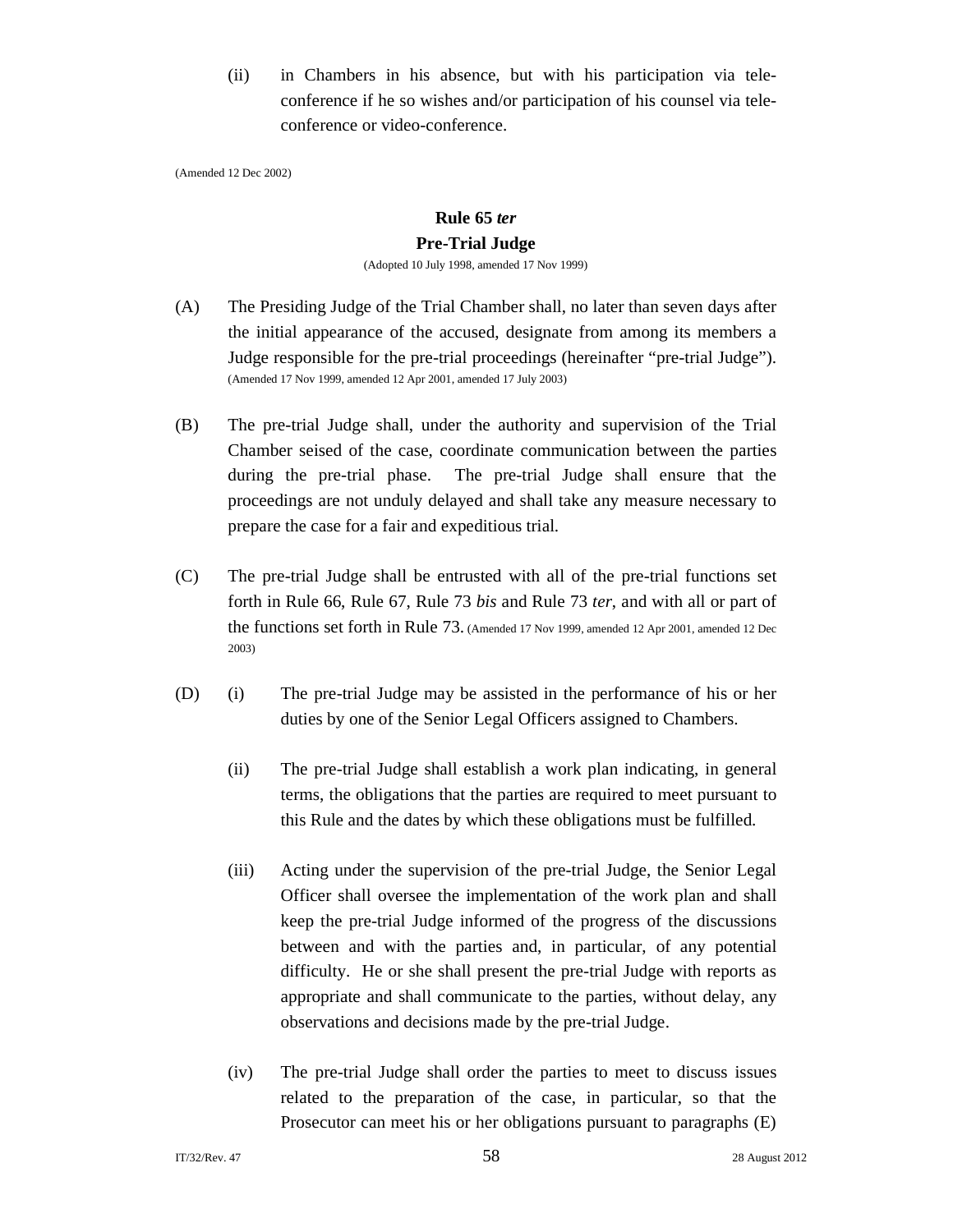(i) to (iii) of this Rule and for the defence to meet its obligations pursuant to paragraph (G) of this Rule and of Rule 73 *ter*.

- (v) Such meetings are held *inter partes* or, at his or her request, with the Senior Legal Officer and one or more of the parties. The Senior Legal Officer ensures that the obligations set out in paragraphs (E) (i) to (iii) of this Rule and, at the appropriate time, that the obligations in paragraph (G) and Rule 73 *ter*, are satisfied in accordance with the work plan set by the pre-trial Judge.
- (vi) The presence of the accused is not necessary for meetings convened by the Senior Legal Officer.
- (vii) The Senior Legal Officer may be assisted by a representative of the Registry in the performance of his or her duties pursuant to this Rule and may require a transcript to be made.

(Amended 12 Apr 2001)

- (E) Once any existing preliminary motions filed within the time-limit provided by Rule 72 are disposed of, the pre-trial Judge shall order the Prosecutor, upon the report of the Senior Legal Officer, and within a time-limit set by the pre-trial Judge and not less than six weeks before the Pre-Trial Conference required by Rule 73 *bis*, to file the following:
	- (i) the final version of the Prosecutor's pre-trial brief including, for each count, a summary of the evidence which the Prosecutor intends to bring regarding the commission of the alleged crime and the form of responsibility incurred by the accused; this brief shall include any admissions by the parties and a statement of matters which are not in dispute; as well as a statement of contested matters of fact and law; (Amended 12 Apr 2001)
	- (ii) the list of witnesses the Prosecutor intends to call with :
		- (a) the name or pseudonym of each witness;
		- (b) a summary of the facts on which each witness will testify;
		- (c) the points in the indictment as to which each witness will testify, including specific references to counts and relevant paragraphs in the indictment;

(Amended 12 Apr 2001)

(d) the total number of witnesses and the number of witnesses who will testify against each accused and on each count;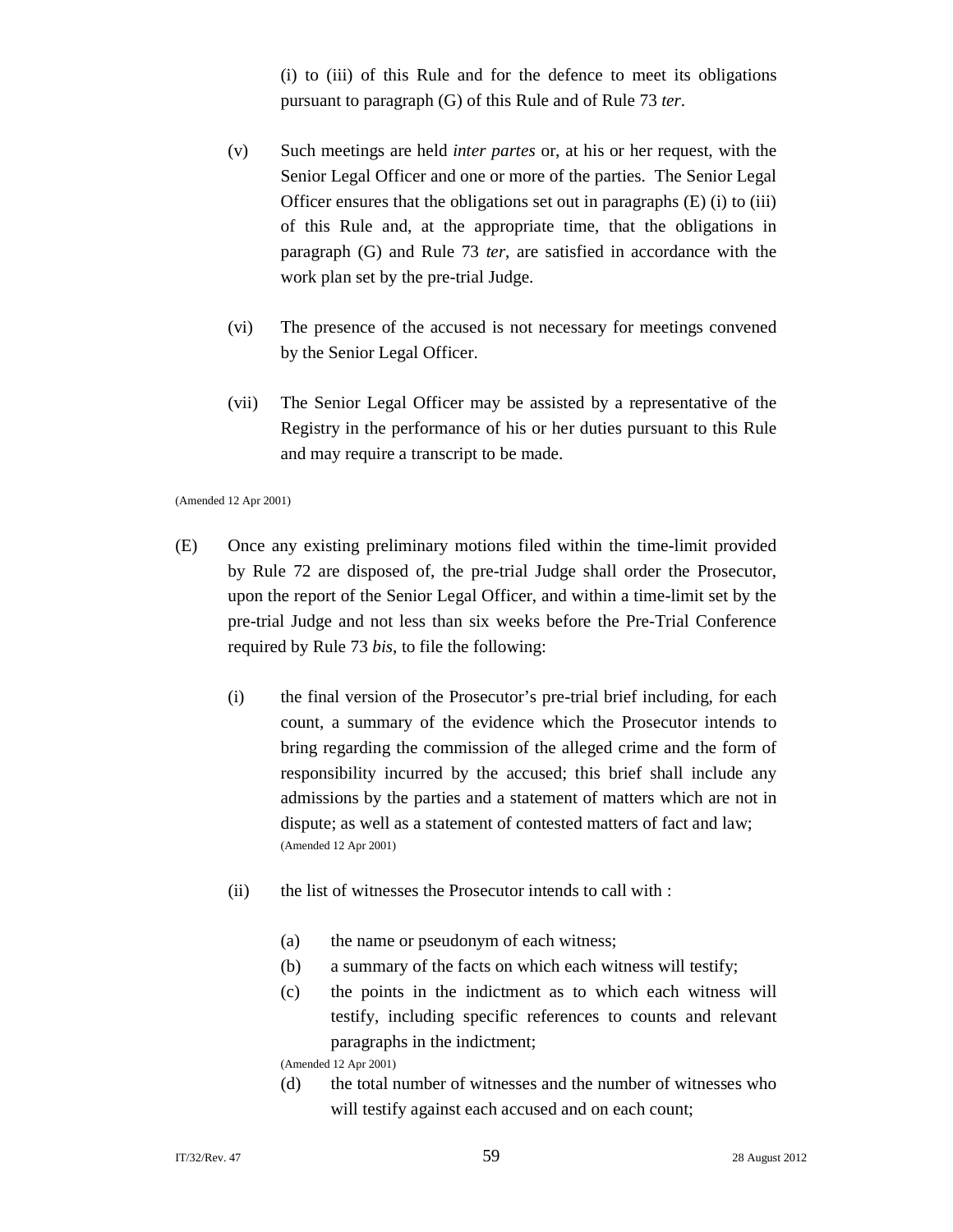(Amended 12 Apr 2001)

(e) an indication of whether the witness will testify in person or pursuant to Rule 92 *bis* or Rule 92 *quater* by way of written statement or use of a transcript of testimony from other proceedings before the Tribunal; and

(Amended 12 Apr 2001, amended 13 Sept 2006)

- (f) the estimated length of time required for each witness and the total time estimated for presentation of the Prosecutor's case. (Amended 12 Apr 2001)
- (iii) the list of exhibits the Prosecutor intends to offer stating where possible whether the defence has any objection as to authenticity. The Prosecutor shall serve on the defence copies of the exhibits so listed. (Amended 12 Apr 2001, amended 13 Dec 2001)

(Amended 17 Nov 1999, amended 12 Apr 2001, amended 12 July 2001)

- (F) After the submission by the Prosecutor of the items mentioned in paragraph (E), the pre-trial Judge shall order the defence, within a time-limit set by the pre-trial Judge, and not later than three weeks before the Pre-Trial Conference, to file a pre-trial brief addressing the factual and legal issues, and including a written statement setting out:
	- (i) in general terms, the nature of the accused's defence;
	- (ii) the matters with which the accused takes issue in the Prosecutor's pre-trial brief; and
	- (iii) in the case of each such matter, the reason why the accused takes issue with it.

(Amended 17 Nov 1999, amended 12 Apr 2001)

- (G) After the close of the Prosecutor's case and before the commencement of the defence case, the pre-trial Judge shall order the defence to file the following:
	- (i) a list of witnesses the defence intends to call with:
		- (a) the name or pseudonym of each witness;
		- (b) a summary of the facts on which each witness will testify;
		- (c) the points in the indictment as to which each witness will testify;

(Amended 12 Apr 2001)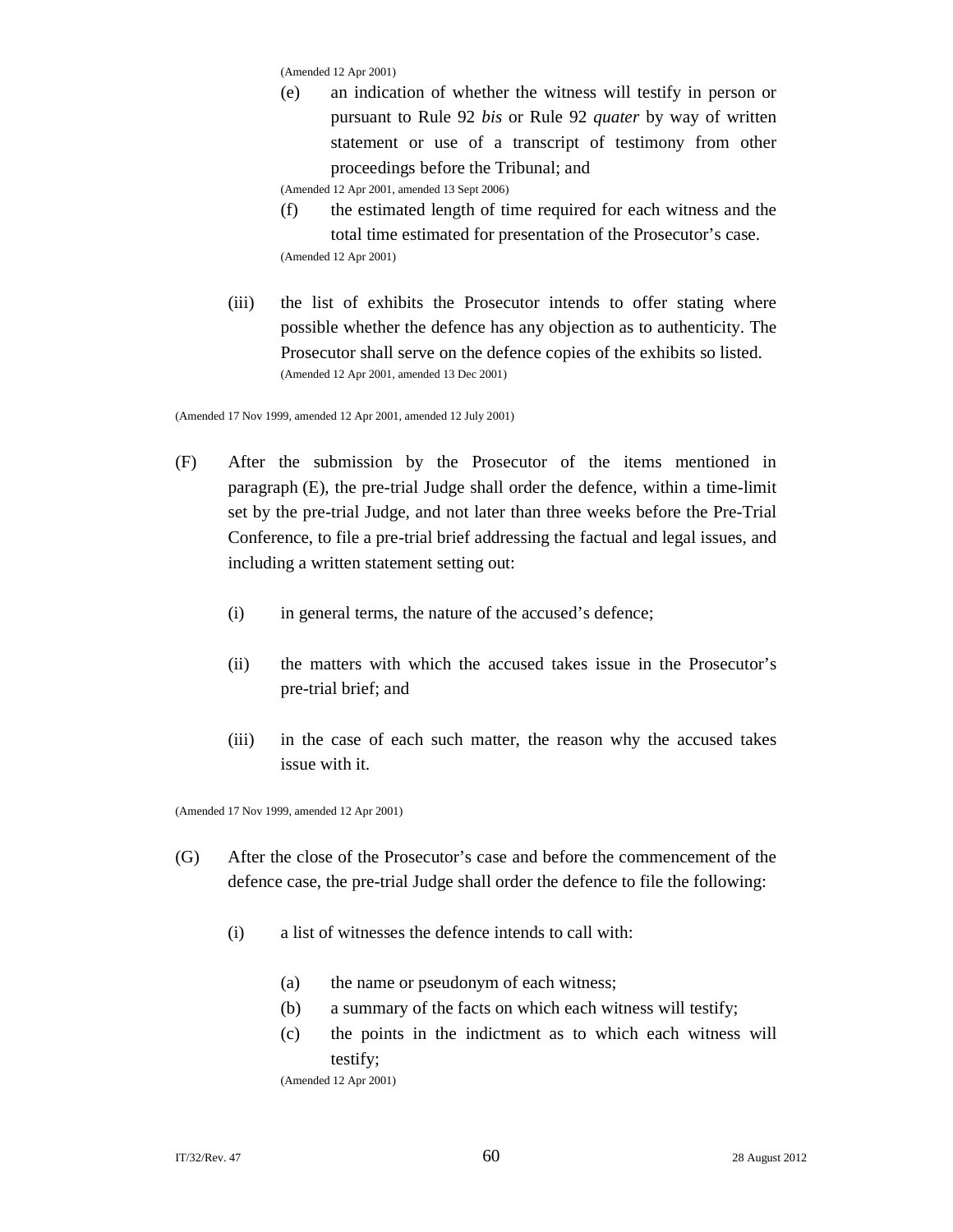- (d) the total number of witnesses and the number of witnesses who will testify for each accused and on each count;
- (Amended 12 Apr 2001)
- (e) an indication of whether the witness will testify in person or pursuant to Rule 92 *bis* or Rule 92 *quater* by way of written statement or use of a transcript of testimony from other proceedings before the Tribunal; and

(Amended 12 Apr 2001, amended 13 Sept 2006)

- (f) the estimated length of time required for each witness and the total time estimated for presentation of the defence case; and (Amended 12 Apr 2001)
- (ii) a list of exhibits the defence intends to offer in its case, stating where possible whether the Prosecutor has any objection as to authenticity. The defence shall serve on the Prosecutor copies of the exhibits so listed. (Amended 13 Dec 2001)

(Amended 17 Nov 1999)

- (H) The pre-trial Judge shall record the points of agreement and disagreement on matters of law and fact. In this connection, he or she may order the parties to file written submissions with either the pre-trial Judge or the Trial Chamber. (Amended 17 Nov 1999)
- (I) In order to perform his or her functions, the pre-trial Judge may *proprio motu*, where appropriate, hear the parties without the accused being present. The pre-trial Judge may hear the parties in his or her private room, in which case minutes of the meeting shall be taken by a representative of the Registry. (Amended 17 Nov 1999, amended 12 Apr 2001)
- (J) The pre-trial Judge shall keep the Trial Chamber regularly informed, particularly where issues are in dispute and may refer such disputes to the Trial Chamber.
- (K) The pre-trial Judge may set a time for the making of pre-trial motions and, if required, any hearing thereon. A motion made before trial shall be determined before trial unless the Judge, for good cause, orders that it be deferred for determination at trial. Failure by a party to raise objections or to make requests which can be made prior to trial at the time set by the Judge shall constitute waiver thereof, but the Judge for cause may grant relief from the waiver. (Amended 12 Apr 2001)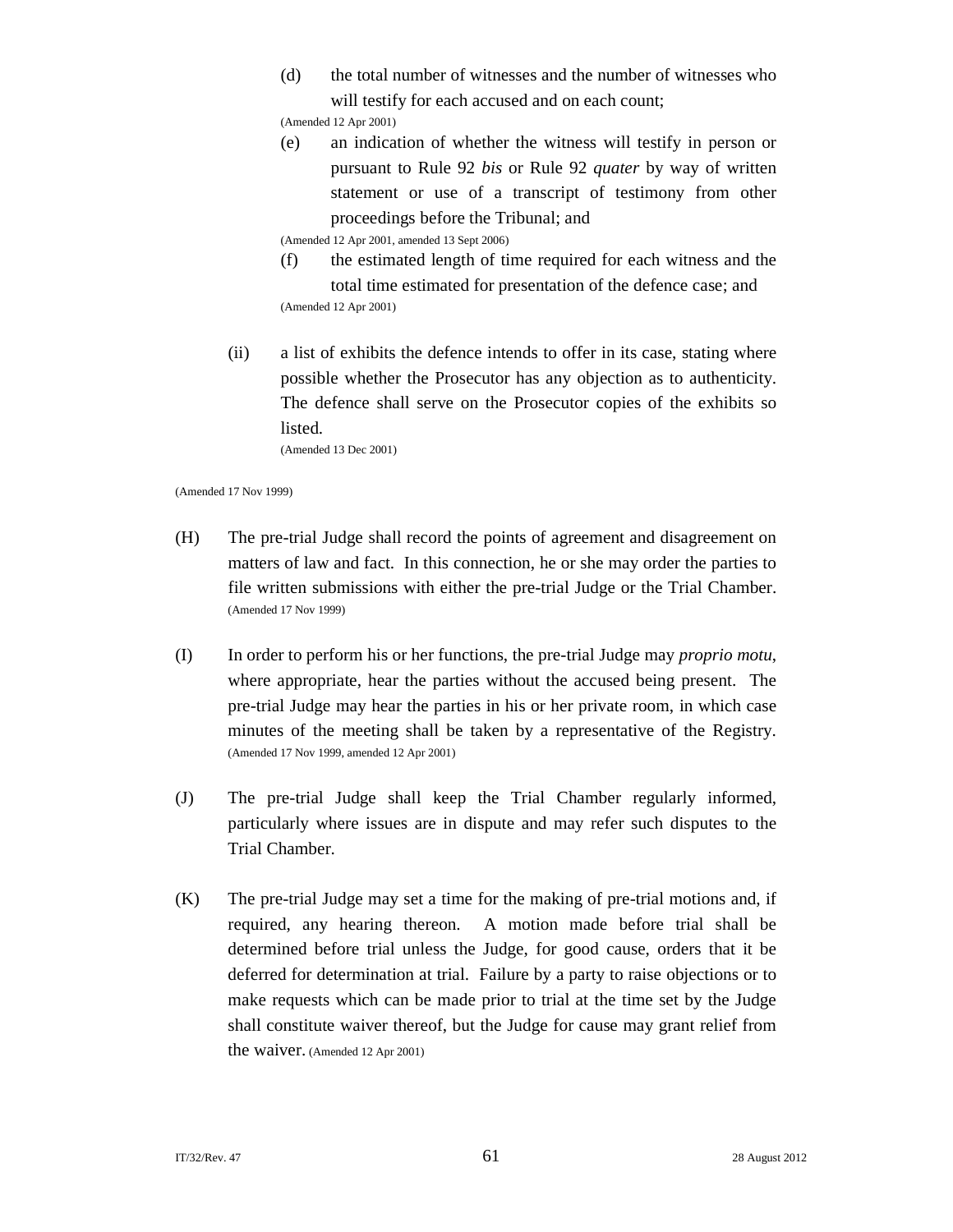- (L) (i) After the filings by the Prosecutor pursuant to paragraph (E), the pretrial Judge shall submit to the Trial Chamber a complete file consisting of all the filings of the parties, transcripts of status conferences and minutes of meetings held in the performance of his or her functions pursuant to this Rule.
	- (ii) The pre-trial Judge shall submit a second file to the Trial Chamber after the defence filings pursuant to paragraph (G). (Amended 17 Nov 1999, amended 12 Apr 2001)
- (M) The Trial Chamber may *proprio motu* exercise any of the functions of the pre-trial Judge. (Amended 17 Nov 1999)
- (N) Upon a report of the pre-trial Judge, the Trial Chamber shall decide, should the case arise, on sanctions to be imposed on a party which fails to perform its obligations pursuant to the present Rule. Such sanctions may include the exclusion of testimonial or documentary evidence. (Amended 12 Apr 2001)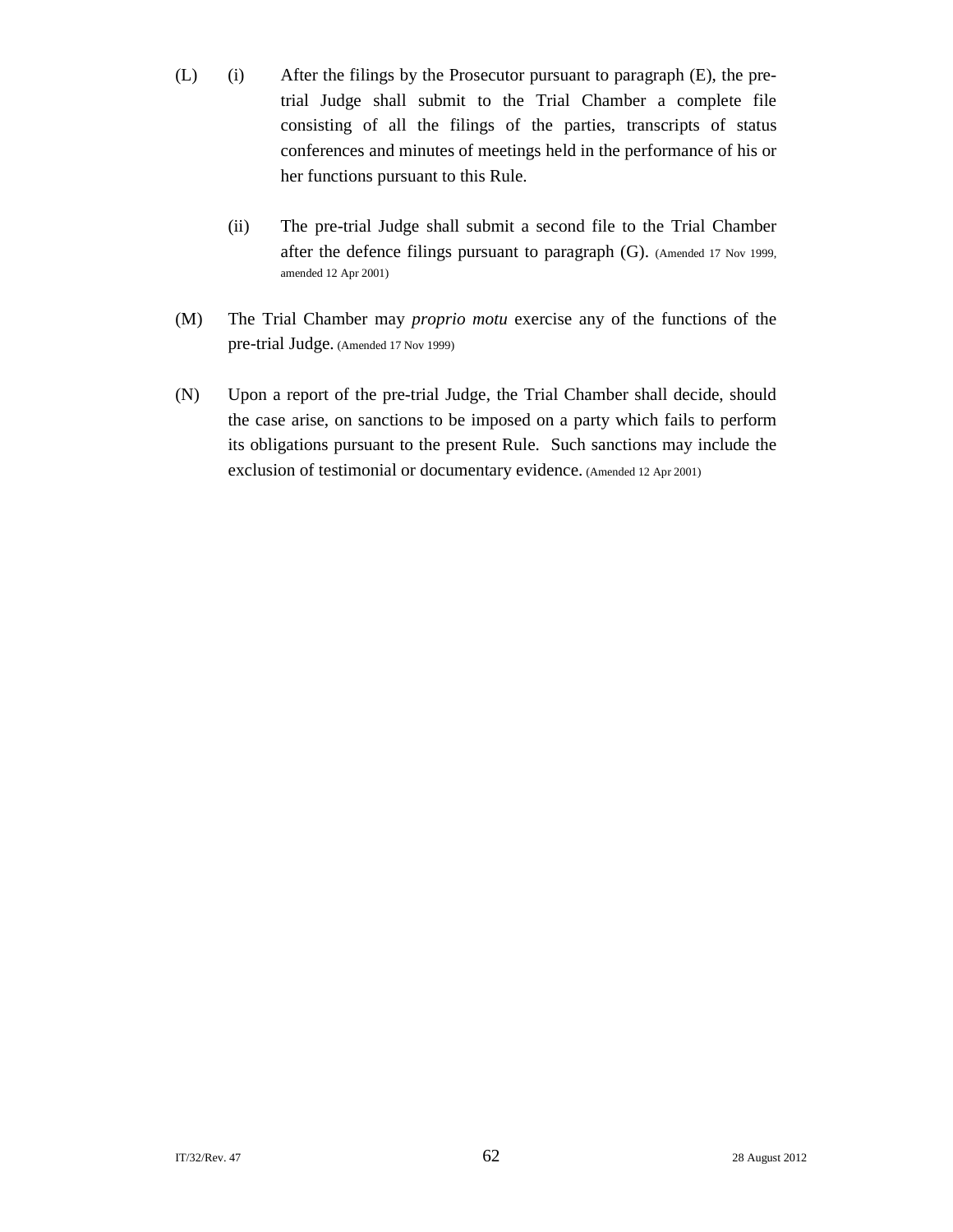## **Rule 66 Disclosure by the Prosecutor**  (Adopted 11 Feb 1994)

- (A) Subject to the provisions of Rules 53 and 69, the Prosecutor shall make available to the defence in a language which the accused understands
	- (i) within thirty days of the initial appearance of the accused, copies of the supporting material which accompanied the indictment when confirmation was sought as well as all prior statements obtained by the Prosecutor from the accused; and (Amended 12 Nov 1997)
	- (ii) within the time-limit prescribed by the Trial Chamber or by the pretrial Judge appointed pursuant to Rule 65 *ter*, copies of the statements of all witnesses whom the Prosecutor intends to call to testify at trial, and copies of all transcripts and written statements taken in accordance with Rule 92 *bis*, Rule 92 *ter*, and Rule 92 *quater*; copies of the statements of additional prosecution witnesses shall be made available to the defence when a decision is made to call those witnesses.

(Amended 12 Nov 1997, amended 10 July 1998, amended 17 Nov 1999, amended 1 Dec 2000, amended 13 Dec 2000, amended 13 Sept 2006)

(Amended 30 Jan 1995, amended 3 Dec 1996, amended 12 Nov 1997, amended 10 July 1998)

- (B) The Prosecutor shall, on request, permit the defence to inspect any books, documents, photographs and tangible objects in the Prosecutor's custody or control, which are material to the preparation of the defence, or are intended for use by the Prosecutor as evidence at trial or were obtained from or belonged to the accused. (Amended 30 Jan 1995, amended 12 Nov 1997, amended 17 Nov 1999)
- (C) Where information is in the possession of the Prosecutor, the disclosure of which may prejudice further or ongoing investigations, or for any other reasons may be contrary to the public interest or affect the security interests of any State, the Prosecutor may apply to the Trial Chamber sitting in camera to be relieved from an obligation under the Rules to disclose that information. When making such application the Prosecutor shall provide the Trial Chamber (but only the Trial Chamber) with the information that is sought to be kept confidential. (Amended 30 Jan 1995, amended 10 July 1998, amended 17 Nov 1999)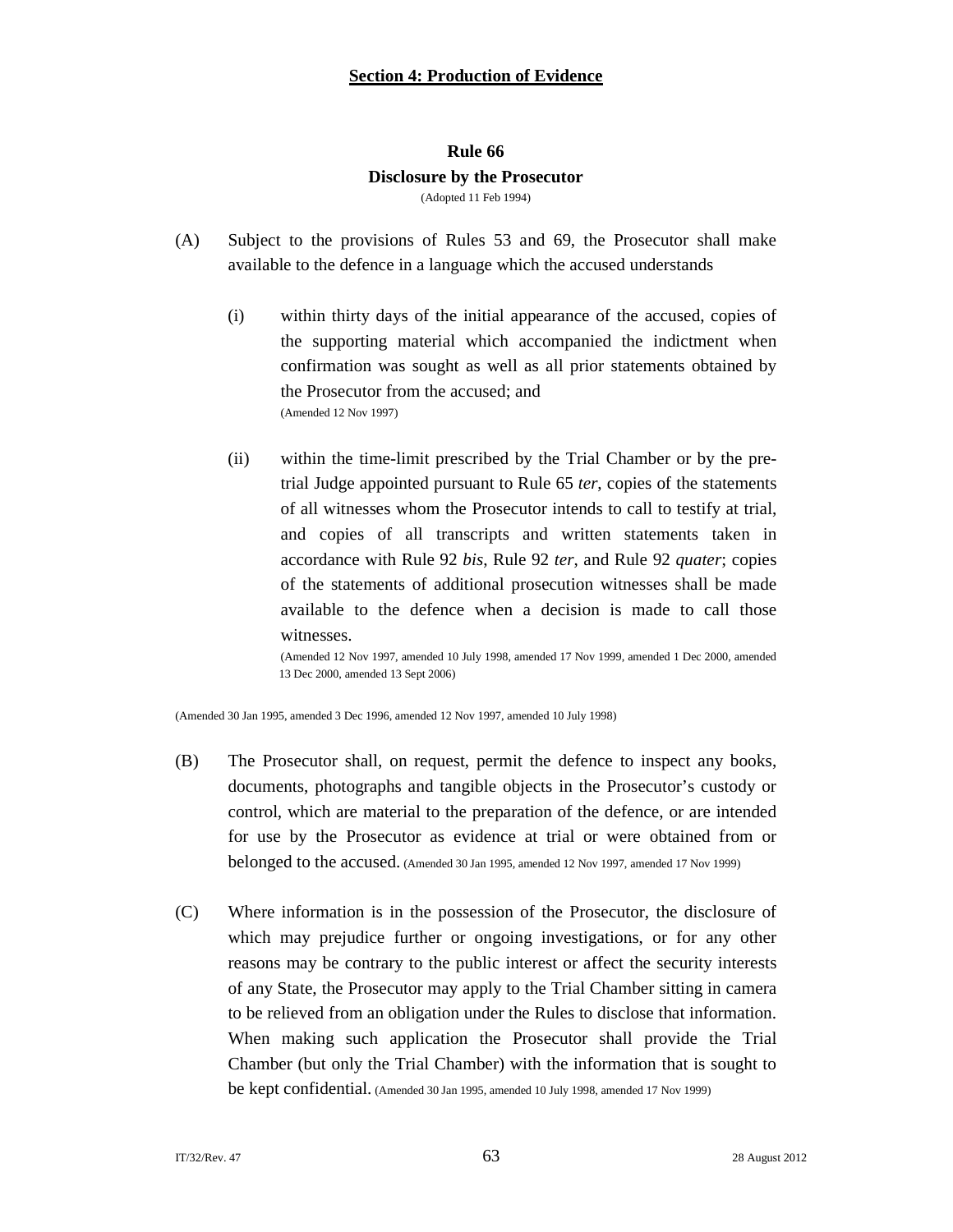#### **Rule 67**

#### **Additional Disclosure**

(Adopted 11 Feb 1994, amended 12 Dec 2003, amended 28 Feb 2008)

- (A) Within the time-limit prescribed by the Trial Chamber, at a time not prior to a ruling under Rule 98 *bis*, but not less than one week prior to the commencement of the Defence case, the Defence shall:
	- (i) permit the Prosecutor to inspect and copy any books, documents, photographs, and tangible objects in the Defence's custody or control, which are intended for use by the Defence as evidence at trial; and
	- (ii) provide to the Prosecutor copies of statements, if any, of all witnesses whom the Defence intends to call to testify at trial, and copies of all written statements taken in accordance with Rule 92 *bis*, Rule 92 *ter*, or Rule 92 *quater*, which the Defence intends to present at trial. Copies of the statements, if any, of additional witnesses shall be made available to the Prosecutor prior to a decision being made to call those witnesses.

(Adopted 28 Feb 2008)

- (B) Within the time-limit prescribed by the Trial Chamber or by the pre-trial Judge appointed pursuant to Rule 65 *ter*:
	- (i) the defence shall notify the Prosecutor of its intent to offer:
		- (a) the defence of alibi; in which case the notification shall specify the place or places at which the accused claims to have been present at the time of the alleged crime and the names and addresses of witnesses and any other evidence upon which the accused intends to rely to establish the alibi;
		- (b) any special defence, including that of diminished or lack of mental responsibility; in which case the notification shall specify the names and addresses of witnesses and any other evidence upon which the accused intends to rely to establish the special defence; and
	- (ii) the Prosecutor shall notify the defence of the names of the witnesses that the Prosecutor intends to call in rebuttal of any defence plea of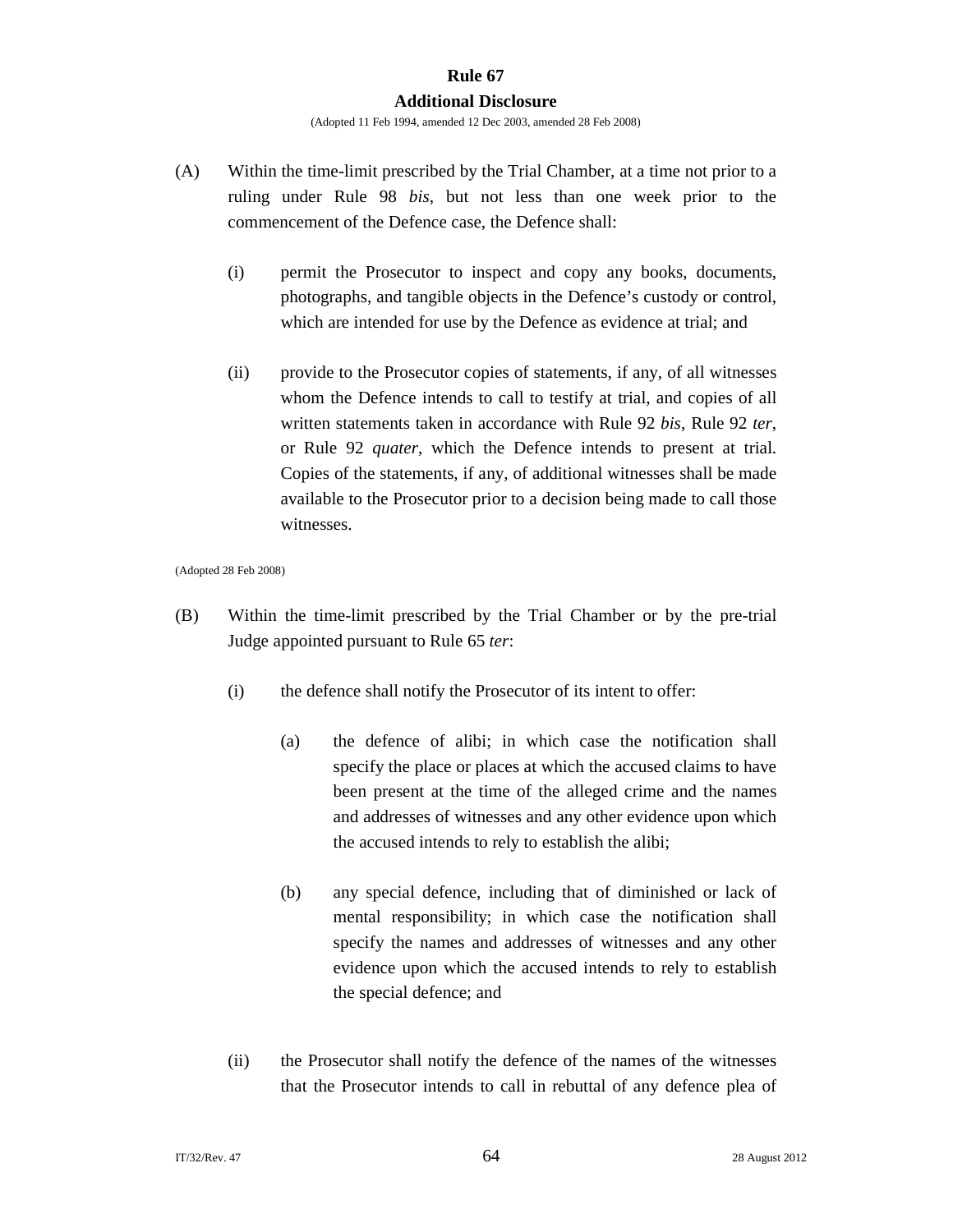which the Prosecutor has received notice in accordance with paragraph (i) above. (Amended 12 Nov 1997, amended 12 Apr 2001, amended 12 Dec 2003)

- (C) Failure of the Defence to provide notice under this Rule shall not limit the right of the accused to testify on the above defences.
- (D) If either party discovers additional evidence or material which should have been disclosed earlier pursuant to the Rules, that party shall immediately disclose that evidence or material to the other party and the Trial Chamber. (Amended 13 Dec 2001)

#### **Rule 68**

#### **Disclosure of Exculpatory and Other Relevant Material**

(Adopted 11 Feb 1994, amended 30 Jan 1995, amended 12 July 2001, amended 12 Dec 2003, amended 28 July 2004)

Subject to the provisions of Rule 70,

- (i) the Prosecutor shall, as soon as practicable, disclose to the Defence any material which in the actual knowledge of the Prosecutor may suggest the innocence or mitigate the guilt of the accused or affect the credibility of Prosecution evidence;
- (ii) without prejudice to paragraph (i), the Prosecutor shall make available to the defence, in electronic form, collections of relevant material held by the Prosecutor, together with appropriate computer software with which the defence can search such collections electronically;
- (iii) the Prosecutor shall take reasonable steps, if confidential information is provided to the Prosecutor by a person or entity under Rule 70 (B) and contains material referred to in paragraph (i) above, to obtain the consent of the provider to disclosure of that material, or the fact of its existence, to the accused;
- (iv) the Prosecutor shall apply to the Chamber sitting *in camera* to be relieved from an obligation under paragraph (i) to disclose information in the possession of the Prosecutor, if its disclosure may prejudice further or ongoing investigations, or for any other reason may be contrary to the public interest or affect the security interests of any State, and when making such application, the Prosecutor shall provide the Trial Chamber (but only the Trial Chamber) with the information that is sought to be kept confidential;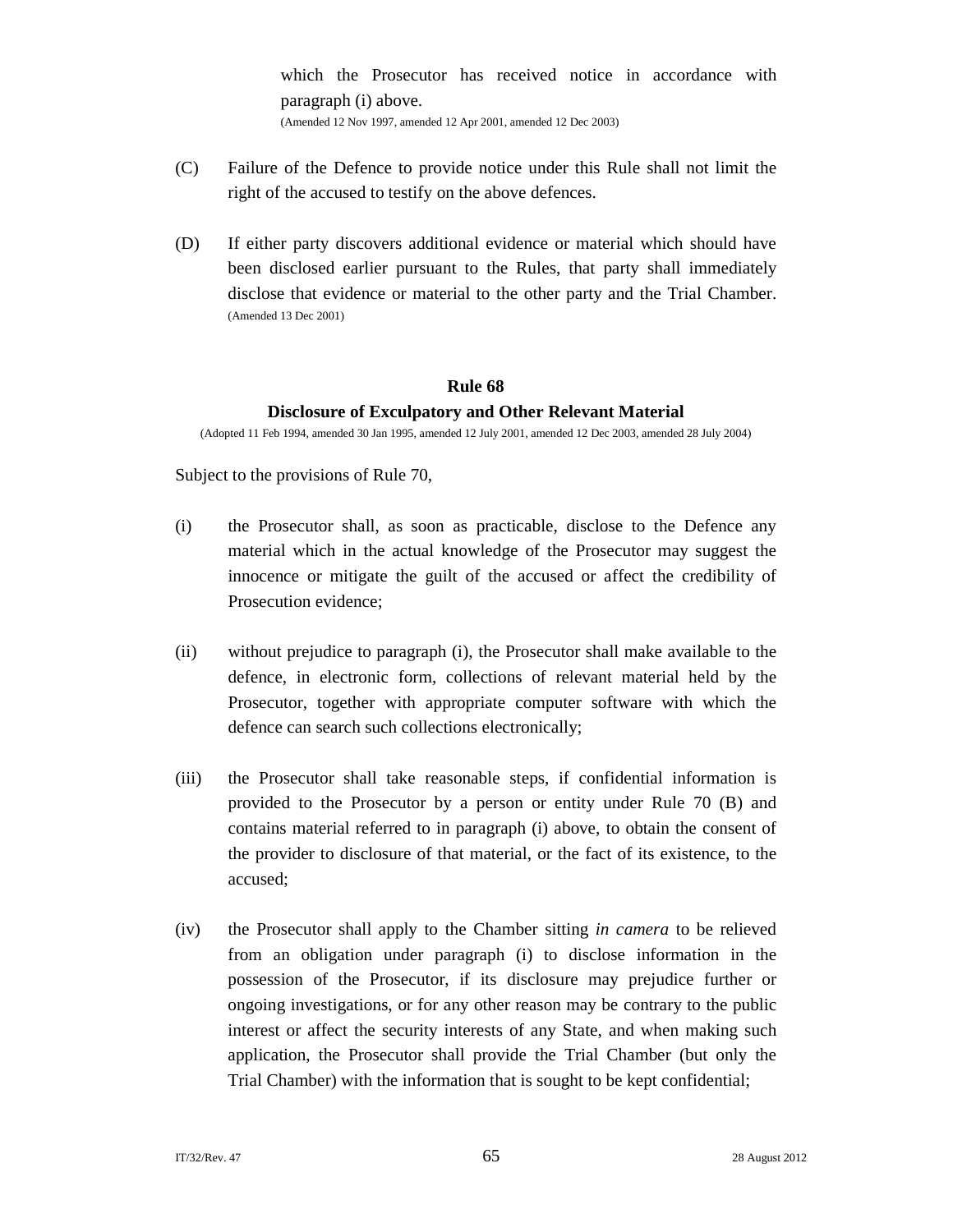(v) notwithstanding the completion of the trial and any subsequent appeal, the Prosecutor shall disclose to the other party any material referred to in paragraph (i) above.

## **Rule 68** *bis* **Failure to Comply with Disclosure Obligations**  (Adopted 13 Dec 2001)

 The pre-trial Judge or the Trial Chamber may decide *proprio motu*, or at the request of either party, on sanctions to be imposed on a party which fails to perform its disclosure obligations pursuant to the Rules.

#### **Rule 69**

## **Protection of Victims and Witnesses**

(Adopted 11 Feb 1994)

- (A) In exceptional circumstances, either party may apply to a Judge or Trial Chamber to order the non-disclosure of the identity of a victim or witness who may be in danger or at risk until such person is brought under the protection of the Tribunal. (Amended 13 Dec 2001, amended 28 Aug 2012)
- (B) In the determination of protective measures for victims and witnesses, the Judge or Trial Chamber may consult the Victims and Witnesses Section. (Amended 15 June 1995, amended 2 July 1999, amended 13 Dec 2001)
- (C) Subject to Rule 75, the identity of the victim or witness shall be disclosed within such time as determined by the Trial Chamber to allow adequate time for preparation of the Prosecution or Defence. (Amended 28 Aug 2012)

# **Rule 70 Matters not Subject to Disclosure**

(Adopted 11 Feb 1994)

- (A) Notwithstanding the provisions of Rules 66 and 67, reports, memoranda, or other internal documents prepared by a party, its assistants or representatives in connection with the investigation or preparation of the case, are not subject to disclosure or notification under those Rules.
- (B) If the Prosecutor is in possession of information which has been provided to the Prosecutor on a confidential basis and which has been used solely for the purpose of generating new evidence, that initial information and its origin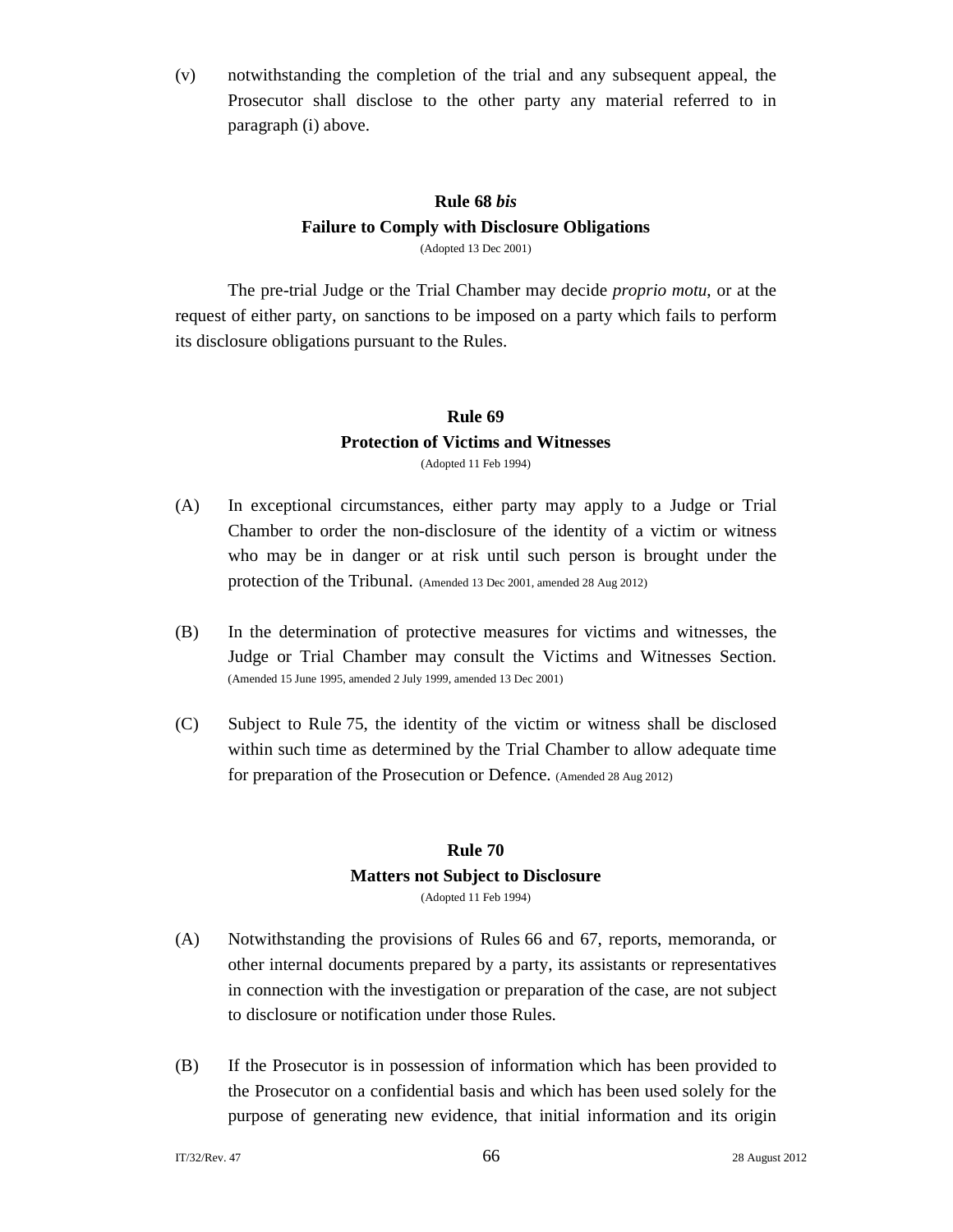shall not be disclosed by the Prosecutor without the consent of the person or entity providing the initial information and shall in any event not be given in evidence without prior disclosure to the accused. (Amended 4 Oct 1994, amended 30 Jan 1995, amended 12 Nov 1997)

- (C) If, after obtaining the consent of the person or entity providing information under this Rule, the Prosecutor elects to present as evidence any testimony, document or other material so provided, the Trial Chamber, notwithstanding Rule 98, may not order either party to produce additional evidence received from the person or entity providing the initial information, nor may the Trial Chamber for the purpose of obtaining such additional evidence itself summon that person or a representative of that entity as a witness or order their attendance. A Trial Chamber may not use its power to order the attendance of witnesses or to require production of documents in order to compel the production of such additional evidence. (Amended 6 Oct 1995, amended 25 July 1997)
- (D) If the Prosecutor calls a witness to introduce in evidence any information provided under this Rule, the Trial Chamber may not compel that witness to answer any question relating to the information or its origin, if the witness declines to answer on grounds of confidentiality. (Amended 6 Oct 1995, amended 25 July 1997)
- (E) The right of the accused to challenge the evidence presented by the Prosecution shall remain unaffected subject only to the limitations contained in paragraphs  $(C)$  and  $(D)$ . (Amended 6 Oct 1995, amended 12 Apr 2001)
- (F) The Trial Chamber may order upon an application by the accused or defence counsel that, in the interests of justice, the provisions of this Rule shall apply *mutatis mutandis* to specific information in the possession of the accused. (Amended 25 July 1997)
- (G) Nothing in paragraph (C) or (D) above shall affect a Trial Chamber's power under Rule 89 (D) to exclude evidence if its probative value is substantially outweighed by the need to ensure a fair trial. (Amended 6 Oct 1995, amended 12 Apr 2001)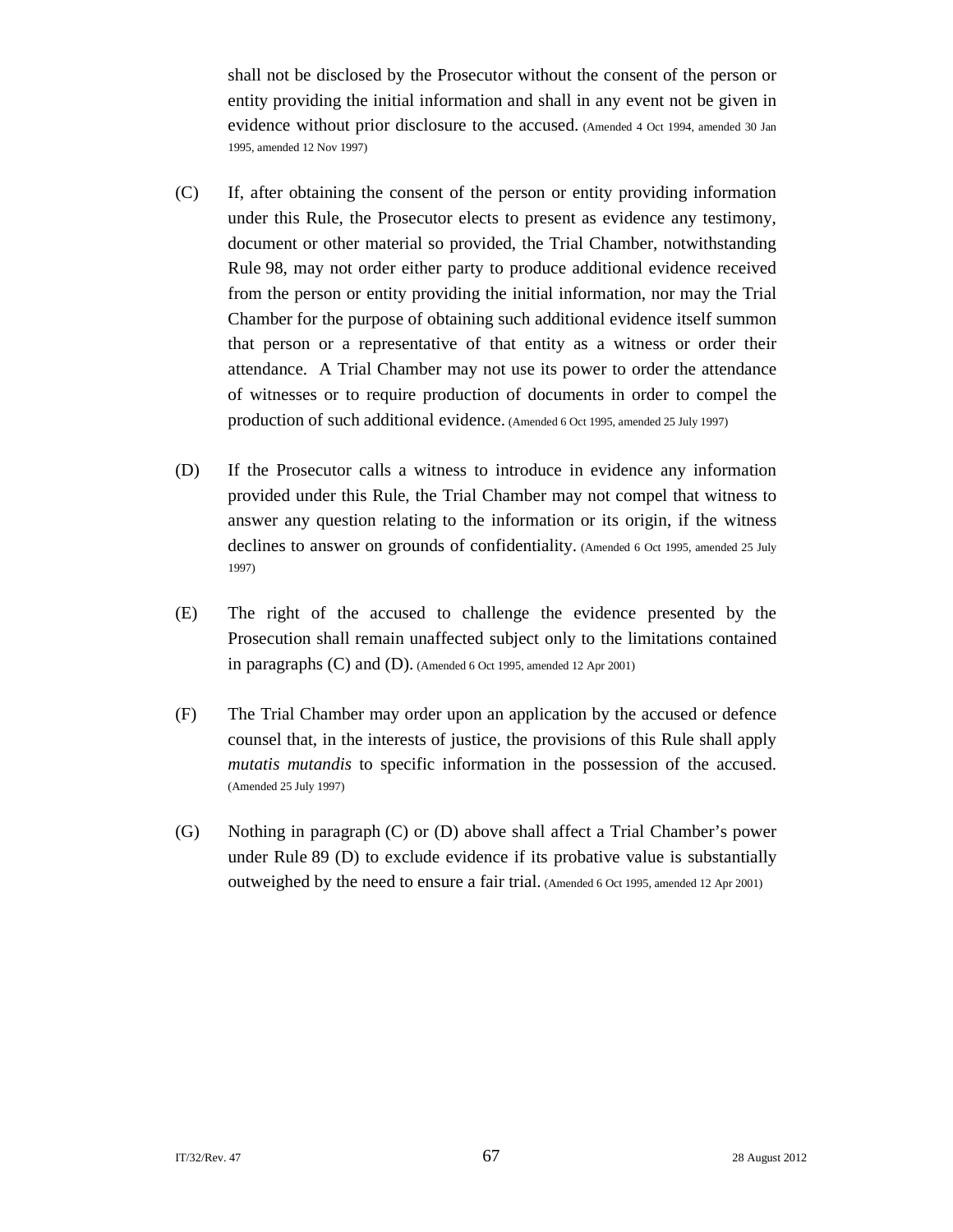## **Section 5: Depositions**

#### **Rule 71**

#### **Depositions**

(Adopted 11 Feb 1994, amended 10 July 1998)

- (A) Where it is in the interests of justice to do so, a Trial Chamber may order, *proprio motu* or at the request of a party, that a deposition be taken for use at trial, whether or not the person whose deposition is sought is able physically to appear before the Tribunal to give evidence. The Trial Chamber shall appoint a Presiding Officer for that purpose. (Amended 17 Nov 1999)
- (B) The motion for the taking of a deposition shall indicate the name and whereabouts of the person whose deposition is sought, the date and place at which the deposition is to be taken, a statement of the matters on which the person is to be examined, and of the circumstances justifying the taking of the deposition. (Amended 17 Nov 1999)
- (C) If the motion is granted, the party at whose request the deposition is to be taken shall give reasonable notice to the other party, who shall have the right to attend the taking of the deposition and cross-examine the person whose deposition is being taken.
- (D) Deposition evidence may be taken either at or away from the seat of the Tribunal, and it may also be given by means of a video-conference. (Amended 17 Nov 1999)
- (E) The Presiding Officer shall ensure that the deposition is taken in accordance with the Rules and that a record is made of the deposition, including crossexamination and objections raised by either party for decision by the Trial Chamber. The Presiding Officer shall transmit the record to the Trial Chamber.

**Rule 71** *bis* **[Deleted]**  (Adopted 17 Nov 1999, deleted 12 July 2007)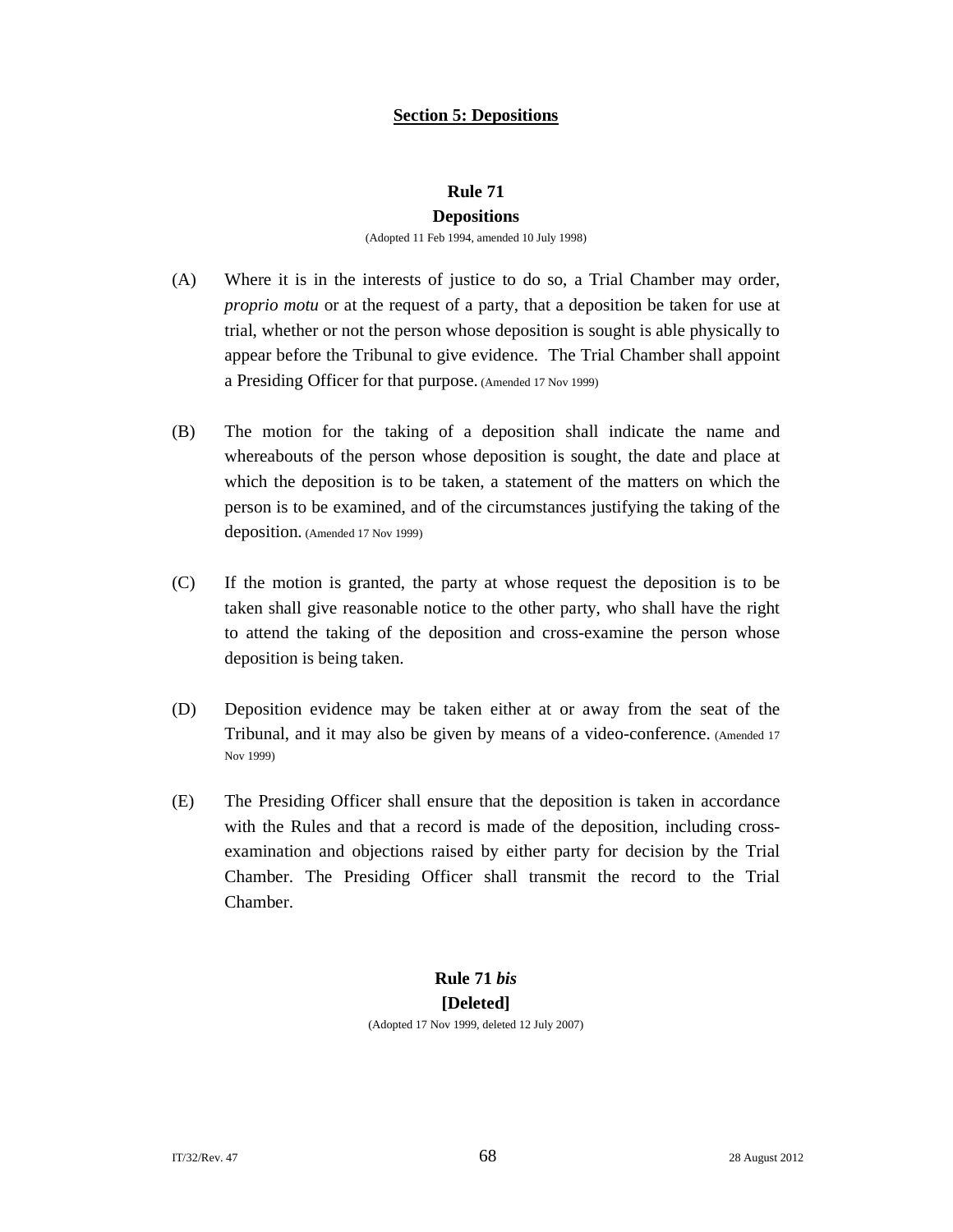## **Rule 72**

### **Preliminary Motions**

(Adopted 11 Feb 1994, amended 10 July 1998, amended 4 Dec 1998, amended 21 July 2005, amended 12 July 2007)

- (A) Preliminary motions, being motions which
	- (i) challenge jurisdiction;
	- (ii) allege defects in the form of the indictment;
	- (iii) seek the severance of counts joined in one indictment under Rule 49 or seek separate trials under Rule 82 (B); or
	- (iv) raise objections based on the refusal of a request for assignment of counsel made under Rule 45 (C)

shall be in writing and be brought not later than thirty days after disclosure by the Prosecutor to the defence of all material and statements referred to in Rule 66  $(A)(i)$  and shall be disposed of not later than sixty days after they were filed and before the commencement of the opening statements provided for in Rule 84. Subject to any order made by a Judge or the Trial Chamber, where permanent counsel has not yet been assigned to or retained by the accused, or where the accused has not yet elected in writing to conduct his or her defence in accordance with Rule 45 (F), the thirty-day time-limit under this Rule shall not run, notwithstanding the disclosure to the defence of the material and statements referred to in Rule 66 (A)(i), until permanent counsel has been assigned to the accused. (Amended 12 July 2007)

- (B) Decisions on preliminary motions are without interlocutory appeal save
	- (i) in the case of motions challenging jurisdiction; (Amended 25 June 1996, amended 5 July 1996, amended 23 Apr 2002)
	- (ii) in other cases where certification has been granted by the Trial Chamber, which may grant such certification if the decision involves an issue that would significantly affect the fair and expeditious conduct of the proceedings or the outcome of the trial, and for which, in the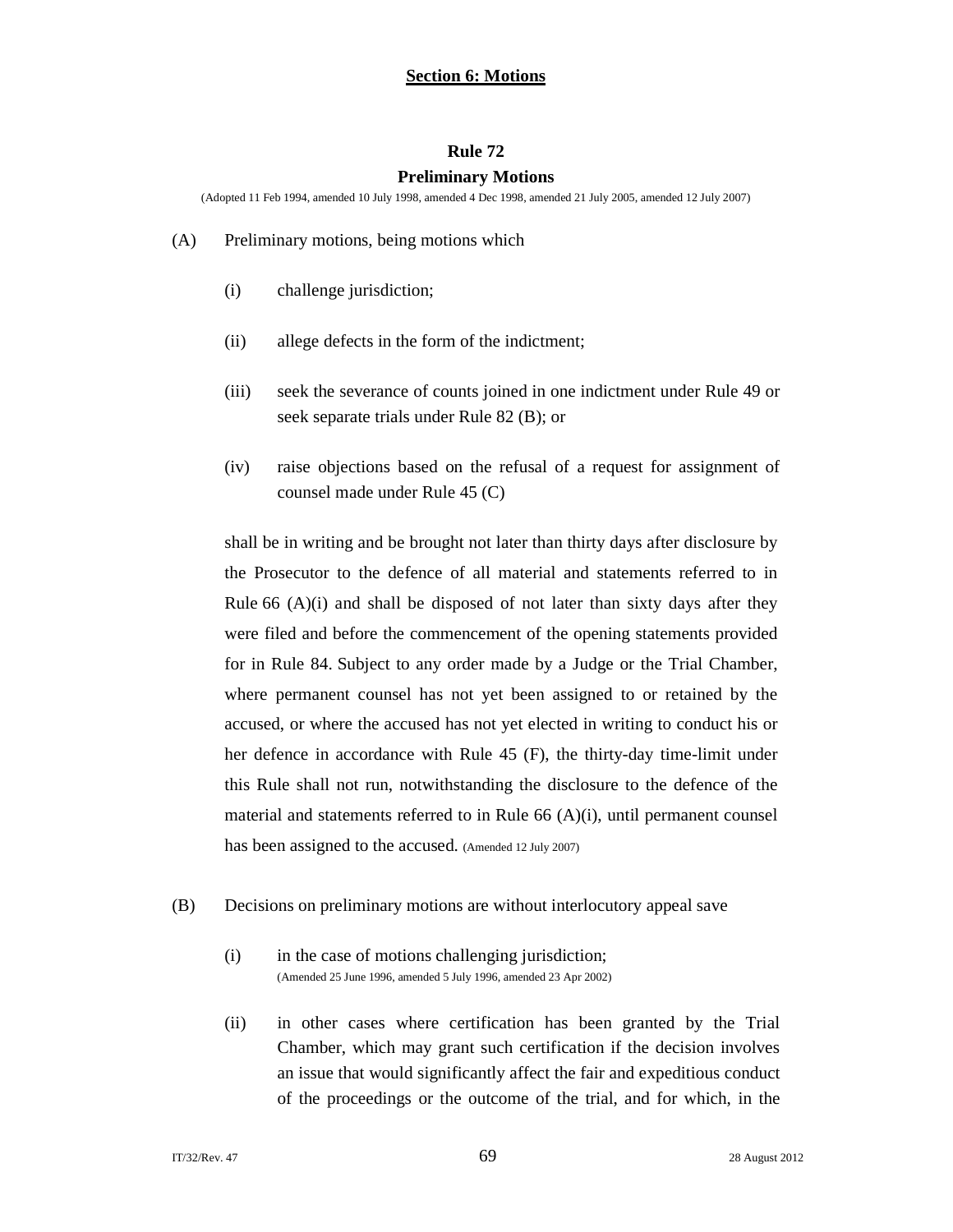opinion of the Trial Chamber, an immediate resolution by the Appeals Chamber may materially advance the proceedings. (Amended 25 June 1996, amended 5 July 1996, amended 25 July 1997, amended 12 Nov 1997, amended 23 Apr 2002)

(Amended 30 Jan 1995, amended 12 Nov 1997)

- (C) Appeals under paragraph (B)(i) shall be filed within fifteen days and requests for certification under paragraph (B)(ii) shall be filed within seven days of filing of the impugned decision. Where such decision is rendered orally, this time-limit shall run from the date of the oral decision, unless
	- (i) the party challenging the decision was not present or represented when the decision was pronounced, in which case the time-limit shall run from the date on which the challenging party is notified of the oral decision; or
	- (ii) the Trial Chamber has indicated that a written decision will follow, in which case, the time-limit shall run from filing of the written decision.

If certification is given, a party shall appeal to the Appeals Chamber within seven days of the filing of the decision to certify. (Amended 12 Nov 1997, amended 10 July 1998, amended 17 Nov 1999, amended 1 Dec 2000, amended 13 Dec 2000, amended 23 Apr 2002)

- (D) For the purpose of paragraphs (A)(i) and (B)(i), a motion challenging jurisdiction refers exclusively to a motion which challenges an indictment on the ground that it does not relate to:
	- (i) any of the persons indicated in Articles 1, 6, 7 and 9 of the Statute;
	- (ii) the territories indicated in Articles 1, 8 and 9 of the Statute;
	- (iii) the period indicated in Articles 1, 8 and 9 of the Statute;
	- (iv) any of the violations indicated in Articles 2, 3, 4, 5 and 7 of the Statute.

(Amended 1 Dec 2000, amended 13 Dec 2000)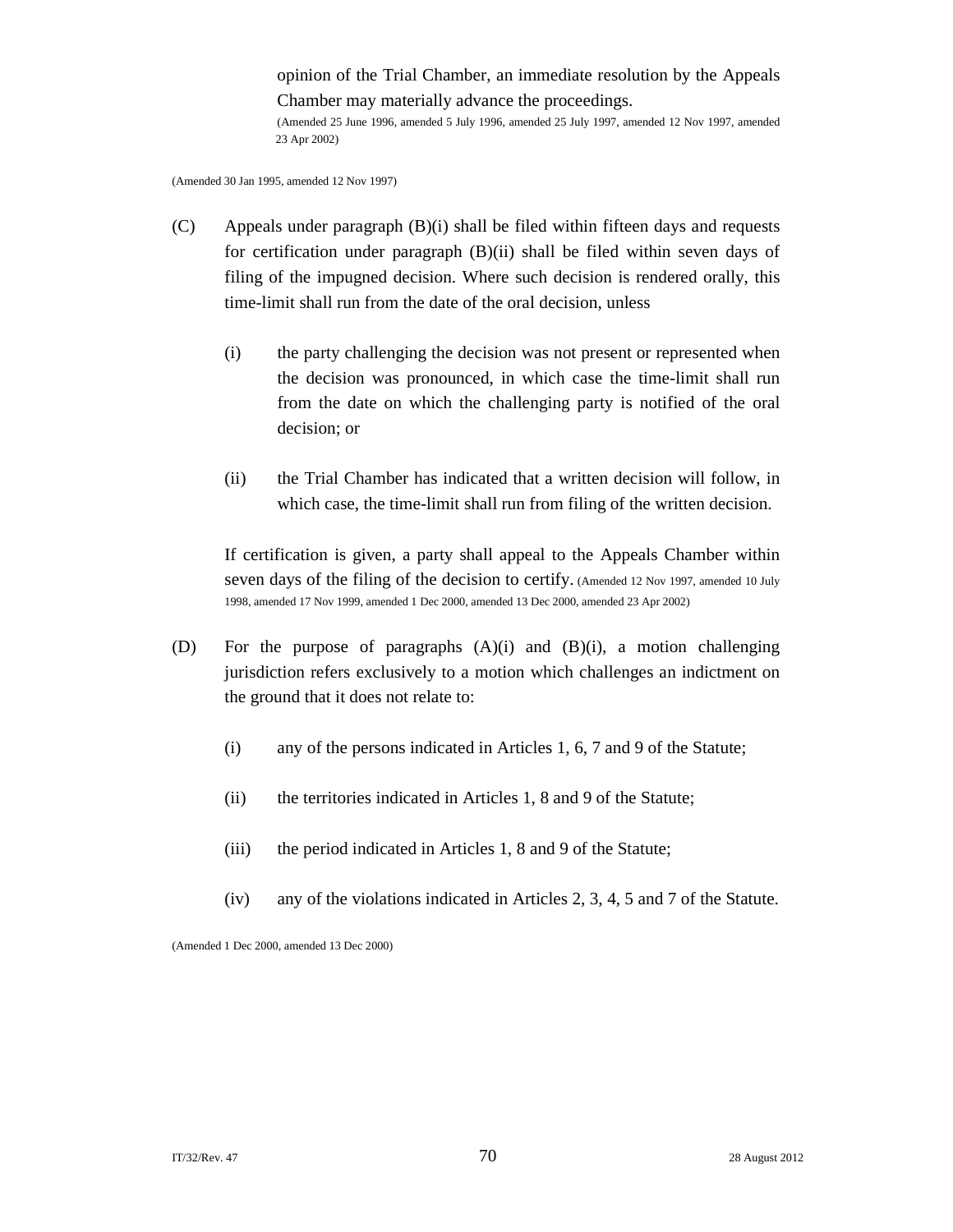#### **Rule 73**

#### **Other Motions**

(Adopted 11 Feb 1994, amended 12 Nov 1997, amended 12 Apr 2001, amended 13 Dec 2001, amended 23 Apr 2002)

- (A) After a case is assigned to a Trial Chamber, either party may at any time move before the Chamber by way of motion, not being a preliminary motion, for appropriate ruling or relief. Such motions may be written or oral, at the discretion of the Trial Chamber. (Amended 12 Nov 1997)
- (B) Decisions on all motions are without interlocutory appeal save with certification by the Trial Chamber, which may grant such certification if the decision involves an issue that would significantly affect the fair and expeditious conduct of the proceedings or the outcome of the trial, and for which, in the opinion of the Trial Chamber, an immediate resolution by the Appeals Chamber may materially advance the proceedings. (Amended 12 Apr 2001, amended 23 Apr 2002)
- (C) Requests for certification shall be filed within seven days of the filing of the impugned decision. Where such decision is rendered orally, this time-limit shall run from the date of the oral decision, unless
	- (i) the party challenging the decision was not present or represented when the decision was pronounced, in which case the time-limit shall run from the date on which the challenging party is notified of the oral decision; or
	- (ii) the Trial Chamber has indicated that a written decision will follow, in which case the time-limit shall run from filing of the written decision.

If certification is given, a party shall appeal to the Appeals Chamber within seven days of the filing of the decision to certify. (Amended 12 Nov 1997, amended 10 July 1998, amended 12 Apr 2001, amended 23 Apr 2002)

(D) Irrespective of any sanctions which may be imposed under Rule 46 (A), when a Chamber finds that a motion is frivolous or is an abuse of process, the Registrar shall withhold payment of fees associated with the production of that motion and/ or costs thereof. (Amended 8 Dec 2004)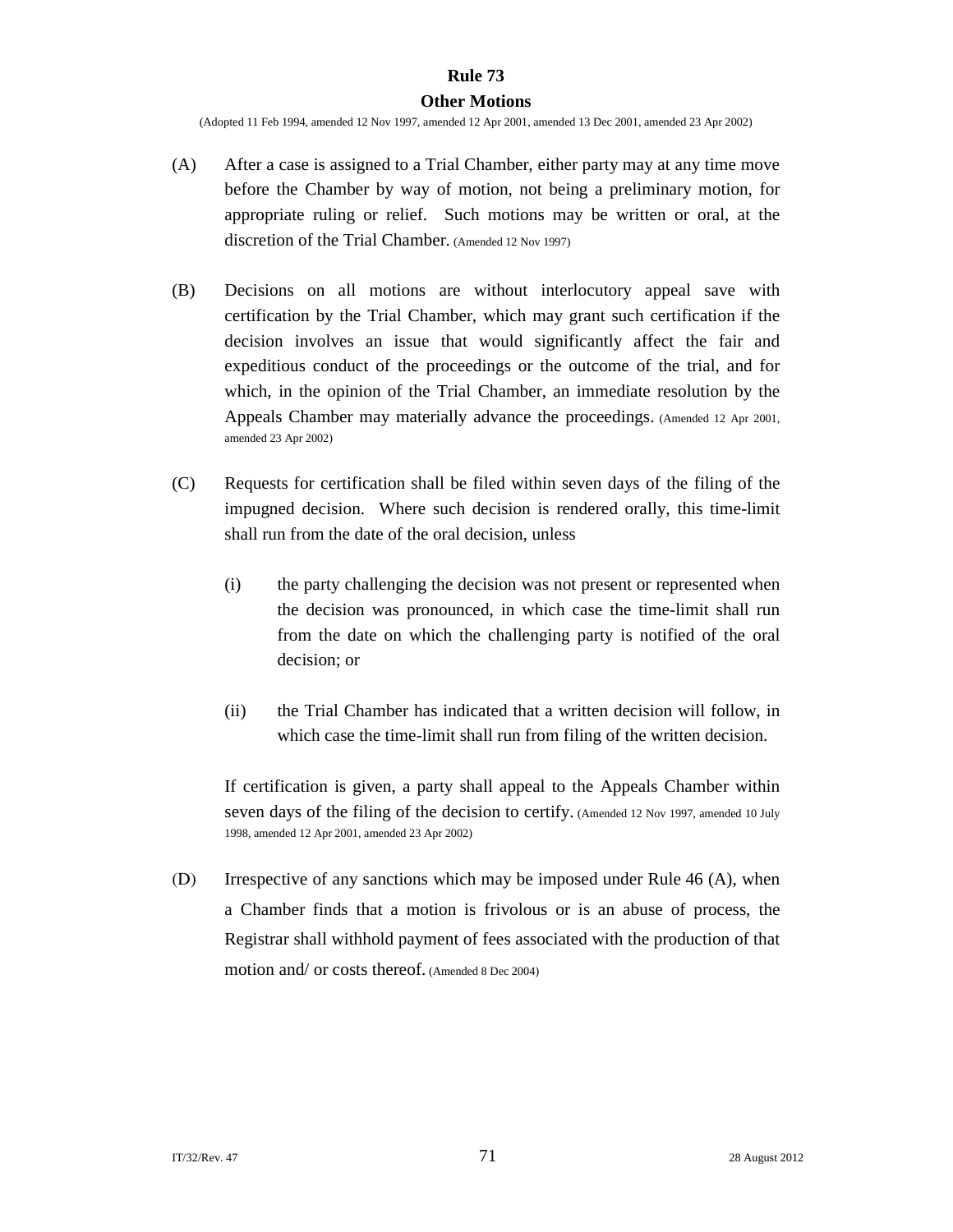### **Rule 73** *bis* **Pre-Trial Conference**

(Adopted 10 July 1998, amended 17 Nov 1999, amended 17 July 2003)

- (A) Prior to the commencement of the trial, the Trial Chamber shall hold a Pre-Trial Conference.
- (B) In the light of the file submitted to the Trial Chamber by the pre-trial Judge pursuant to Rule 65 *ter* (L)(i), the Trial Chamber may call upon the Prosecutor to shorten the estimated length of the examination-in-chief for some witnesses. (Amended 17 Nov 1999, amended 12 Apr 2001)
- (C) In the light of the file submitted to the Trial Chamber by the pre-trial Judge pursuant to Rule 65 *ter* (L)(i), the Trial Chamber, after having heard the Prosecutor, shall determine
	- (i) the number of witnesses the Prosecutor may call; and
	- (ii) the time available to the Prosecutor for presenting evidence.

(Amended 17 Nov 1999, amended 12 Apr 2001, amended 17 July 2003)

- (D) After having heard the Prosecutor, the Trial Chamber, in the interest of a fair and expeditious trial, may invite the Prosecutor to reduce the number of counts charged in the indictment and may fix a number of crime sites or incidents comprised in one or more of the charges in respect of which evidence may be presented by the Prosecutor which, having regard to all the relevant circumstances, including the crimes charged in the indictment, their classification and nature, the places where they are alleged to have been committed, their scale and the victims of the crimes, are reasonably representative of the crimes charged. (Amended 17 July 2003, amended 30 May 2006)
- (E) Upon or after the submission by the pre-trial Judge of the complete file of the Prosecution case pursuant to paragraph (L)(i) of Rule 65 *ter*, the Trial Chamber, having heard the parties and in the interest of a fair and expeditious trial, may direct the Prosecutor to select the counts in the indictment on which to proceed. Any decision taken under this paragraph may be appealed as of right by a party. (Amended 30 May 2006)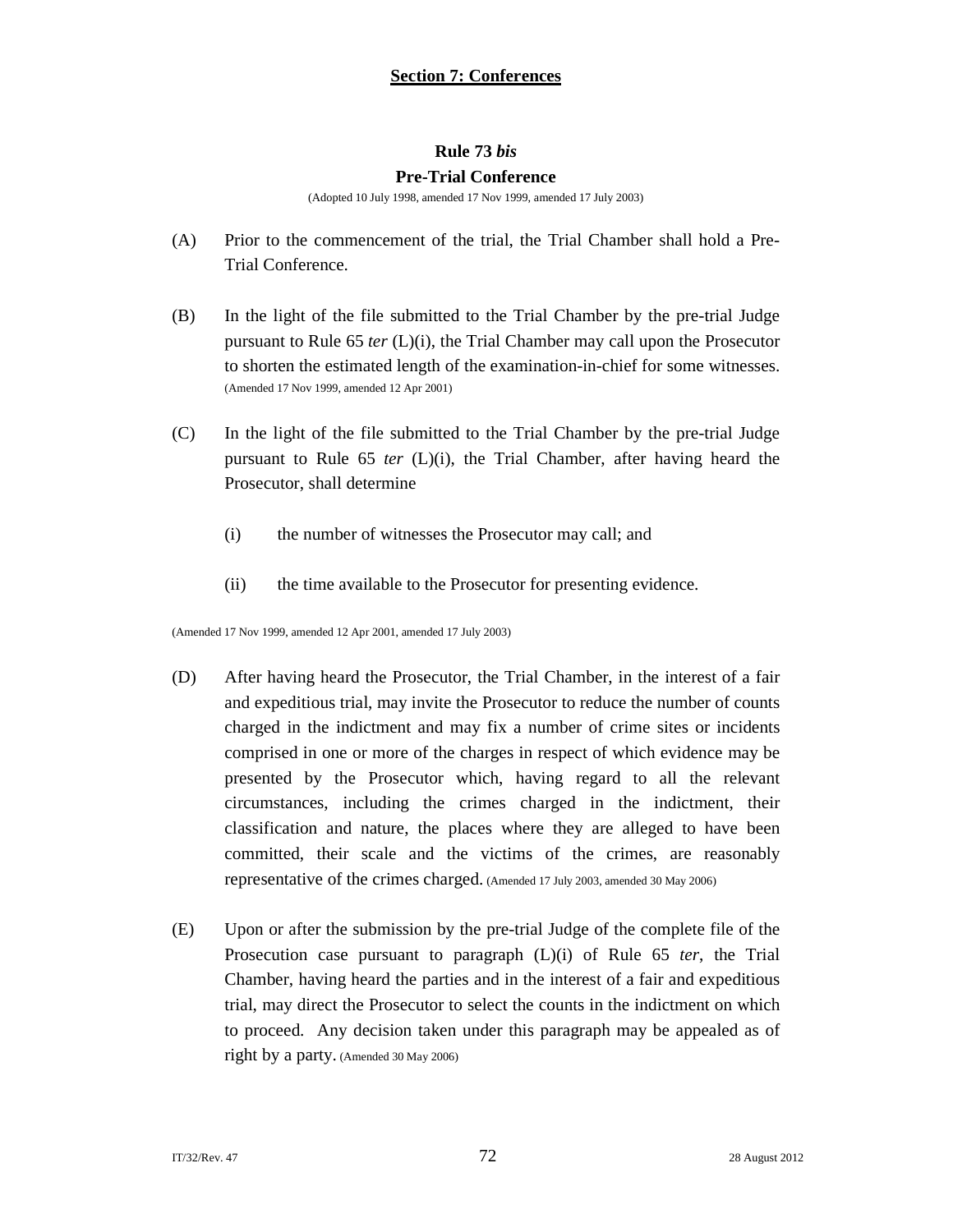(F) After commencement of the trial, the Prosecutor may file a motion to vary the decision as to the number of crime sites or incidents in respect of which evidence may be presented or the number of witnesses that are to be called or for additional time to present evidence and the Trial Chamber may grant the Prosecutor's request if satisfied that this is in the interests of justice. (Amended 17) Nov 1999, amended 12 Apr 2001, amended 17 July 2003)

# **Rule 73** *ter*  **Pre-Defence Conference**

(Adopted 10 July 1998, amended 17 Nov 1999)

- (A) Prior to the commencement by the defence of its case the Trial Chamber may hold a Conference.
- (B) In the light of the file submitted to the Trial Chamber by the pre-trial Judge pursuant to Rule 65 *ter* (L)(ii), the Trial Chamber may call upon the defence to shorten the estimated length of the examination-in-chief for some witnesses. (Amended 17 Nov 1999, amended 12 Apr 2001)
- (C) In the light of the file submitted to the Trial Chamber by the pre-trial Judge pursuant to Rule 65 *ter* (L)(ii), the Trial Chamber, after having heard the defence, shall set the number of witnesses the defence may call. (Amended 17 Nov 1999, amended 12 Apr 2001)
- (D) After commencement of the defence case, the defence may, if it considers it to be in the interests of justice, file a motion to reinstate the list of witnesses or to vary the decision as to which witnesses are to be called. (Amended 12 Apr 2001)
- (E) After having heard the defence, the Trial Chamber shall determine the time available to the defence for presenting evidence. (Amended 12 Apr 2001)
- (F) During a trial, the Trial Chamber may grant a defence request for additional time to present evidence if this is in the interests of justice. (Amended 12 Apr 2001)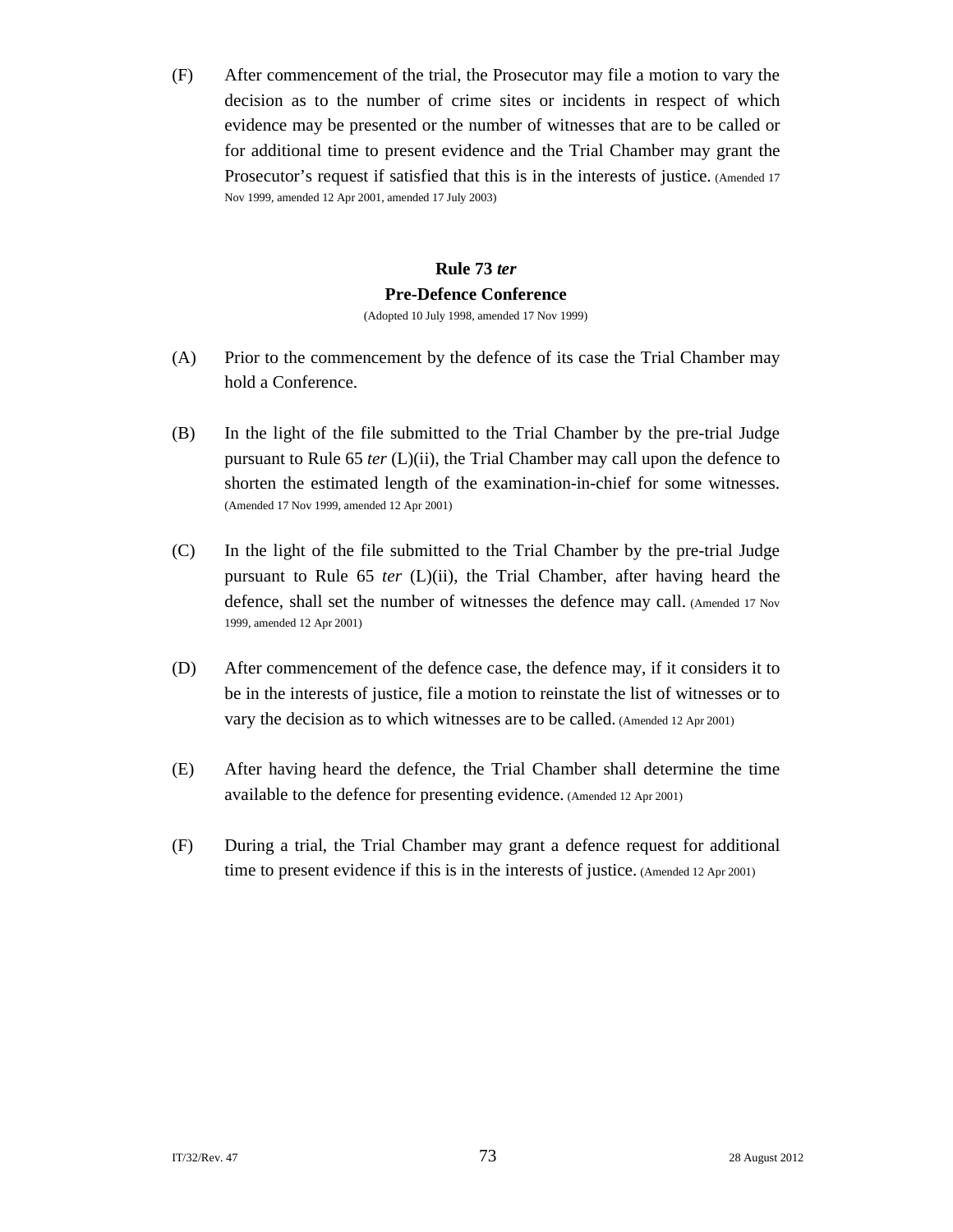## **PART SIX PROCEEDINGS BEFORE TRIAL CHAMBERS**

#### **Section 1: General Provisions**

# **Rule 74**

### **Amicus Curiae**

(Adopted 11 Feb 1994)

 A Chamber may, if it considers it desirable for the proper determination of the case, invite or grant leave to a State, organization or person to appear before it and make submissions on any issue specified by the Chamber.

# **Rule 74** *bis* **Medical Examination of the Accused**

(Adopted 10 July 1998, amended 12 Apr 2001)

A Trial Chamber may, *proprio motu* or at the request of a party, order a medical, psychiatric or psychological examination of the accused. In such a case, unless the Trial Chamber otherwise orders, the Registrar shall entrust this task to one or several experts whose names appear on a list previously drawn up by the Registry and approved by the Bureau.

#### **Rule 75**

## **Measures for the Protection of Victims and Witnesses**

(Adopted 11 Feb 1994, amended 12 July 2007, amended 28 Feb 2008)

(A) A Judge or a Chamber may, *proprio motu* or at the request of either party, or of the victim or witness concerned, or of the Victims and Witnesses Section, order appropriate measures for the privacy and protection of victims and witnesses, provided that the measures are consistent with the rights of the accused. (Amended 15 June 1995, amended 2 July 1999)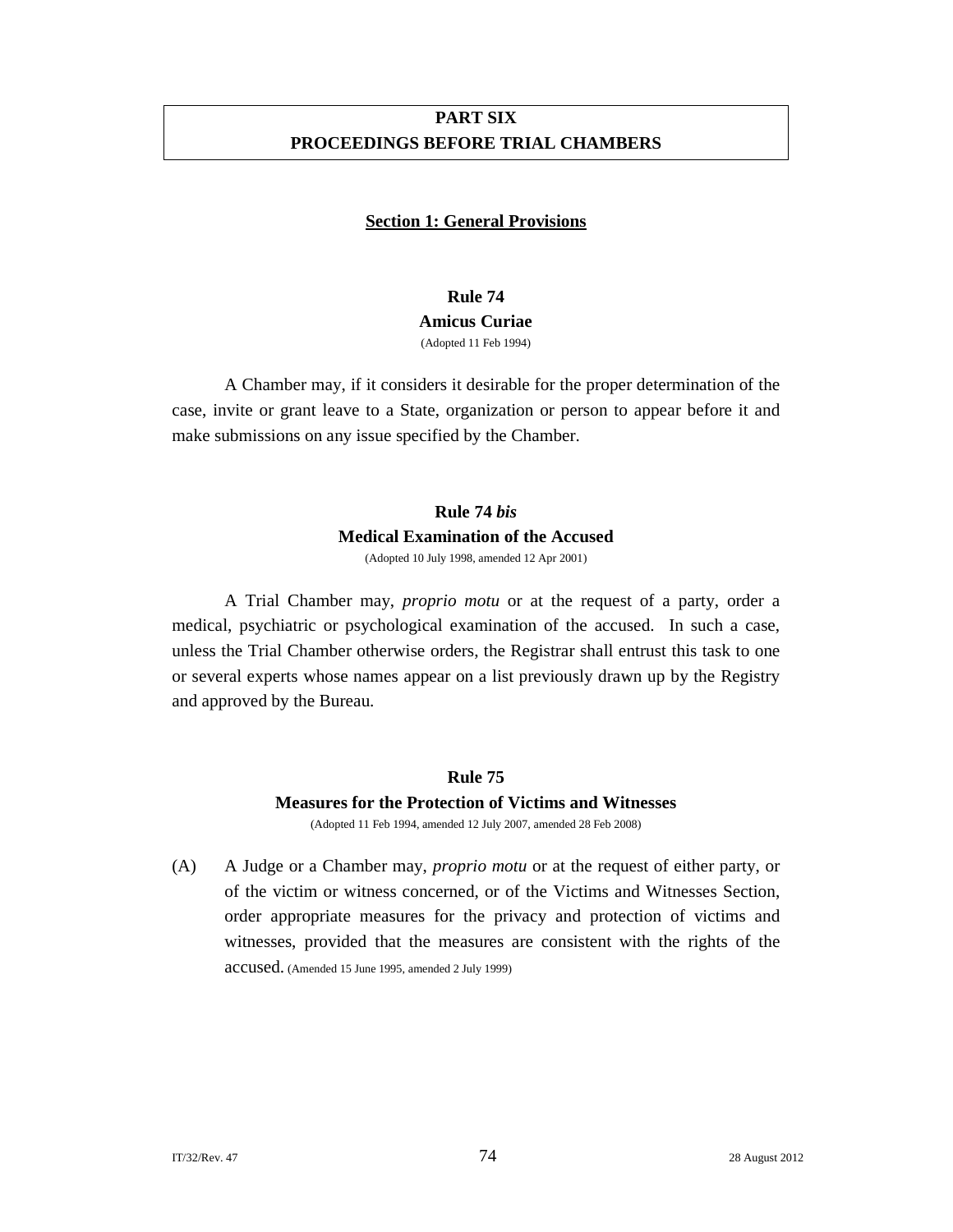- (B) A Chamber may hold an in camera proceeding to determine whether to order:
	- (i) measures to prevent disclosure to the public or the media of the identity or whereabouts of a victim or a witness, or of persons related to or associated with a victim or witness by such means as: (Amended 12 Nov 1997)
		- (a) expunging names and identifying information from the Tribunal's public records; (Amended 1 Dec 2000, amended 13 Dec 2000)
		- (b) non-disclosure to the public of any records identifying the victim or witness; (Amended 28 Feb 2008)
		- (c) giving of testimony through image- or voice- altering devices or closed circuit television; and
		- (d) assignment of a pseudonym;
	- (ii) closed sessions, in accordance with Rule 79;
	- (iii) appropriate measures to facilitate the testimony of vulnerable victims and witnesses, such as one-way closed circuit television. (Amended 30 Jan 1995)
- (C) The Victims and Witnesses Section shall ensure that the witness has been informed before giving evidence that his or her testimony and his or her identity may be disclosed at a later date in another case, pursuant to Rule 75 (F). (Amended 12 Dec 2002)
- (D) A Chamber shall, whenever necessary, control the manner of questioning to avoid any harassment or intimidation.
- (E) When making an order under paragraph (A) above, a Judge or Chamber shall wherever appropriate state in the order whether the transcript of those proceedings relating to the evidence of the witness to whom the measures relate shall be made available for use in other proceedings before the Tribunal or another jurisdiction. (Amended 12 July 2007)
- (F) Once protective measures have been ordered in respect of a victim or witness in any proceedings before the Tribunal (the "first proceedings"), such protective measures:
	- (i) shall continue to have effect *mutatis mutandis* in any other proceedings before the Tribunal ("second proceedings") or another jurisdiction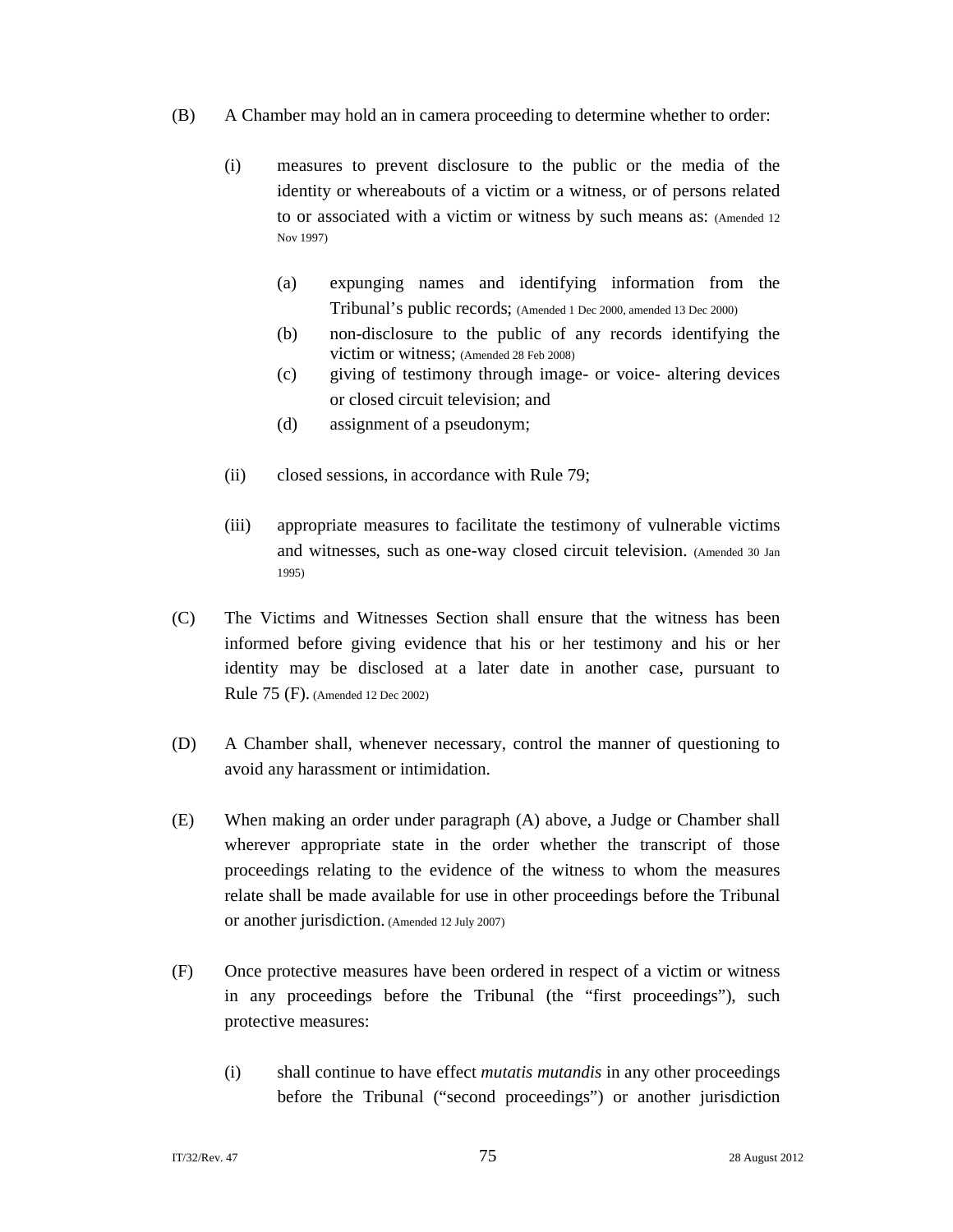unless and until they are rescinded, varied, or augmented in accordance with the procedure set out in this Rule; but

- (ii) shall not prevent the Prosecutor from discharging any disclosure obligation under the Rules in the second proceedings, provided that the Prosecutor notifies the Defence to whom the disclosure is being made of the nature of the protective measures ordered in the first proceedings. (Amended 17 Nov 1999, amended 1 Dec 2000, amended 13 Dec 2000, amended 13 Dec 2001, amended 12 July 2002, amended 12 July 2007)
- (G) A party to the second proceedings seeking to rescind, vary, or augment protective measures ordered in the first proceedings must apply:
	- (i) to any Chamber, however constituted, remaining seised of the first proceedings; or
	- (ii) if no Chamber remains seised of the first proceedings, to the Chamber seised of the second proceedings. (Amended 12 July 2002)
- (H) A Judge or Bench in another jurisdiction, parties in another jurisdiction authorised by an appropriate judicial authority, or a victim or witness for whom protective measures have been ordered by the Tribunal may seek to rescind, vary, or augment protective measures ordered in proceedings before the Tribunal by applying to the President of the Tribunal, who shall refer the application: (Amended 28 Feb 2008)
	- (i) to any Chamber, however constituted, remaining seised of the first proceedings;
	- (ii) if no Chamber remains seised of the first proceedings, to a Chamber seised of second proceedings; or,
	- (iii) if no Chamber remains seised, to a newly constituted Chamber. (Amended 12 July 2007)
- (I) Before determining an application under paragraph  $(G)(ii)$ ,  $(H)(ii)$ , or  $(H)(iii)$ above, the Chamber shall endeavour to obtain all relevant information from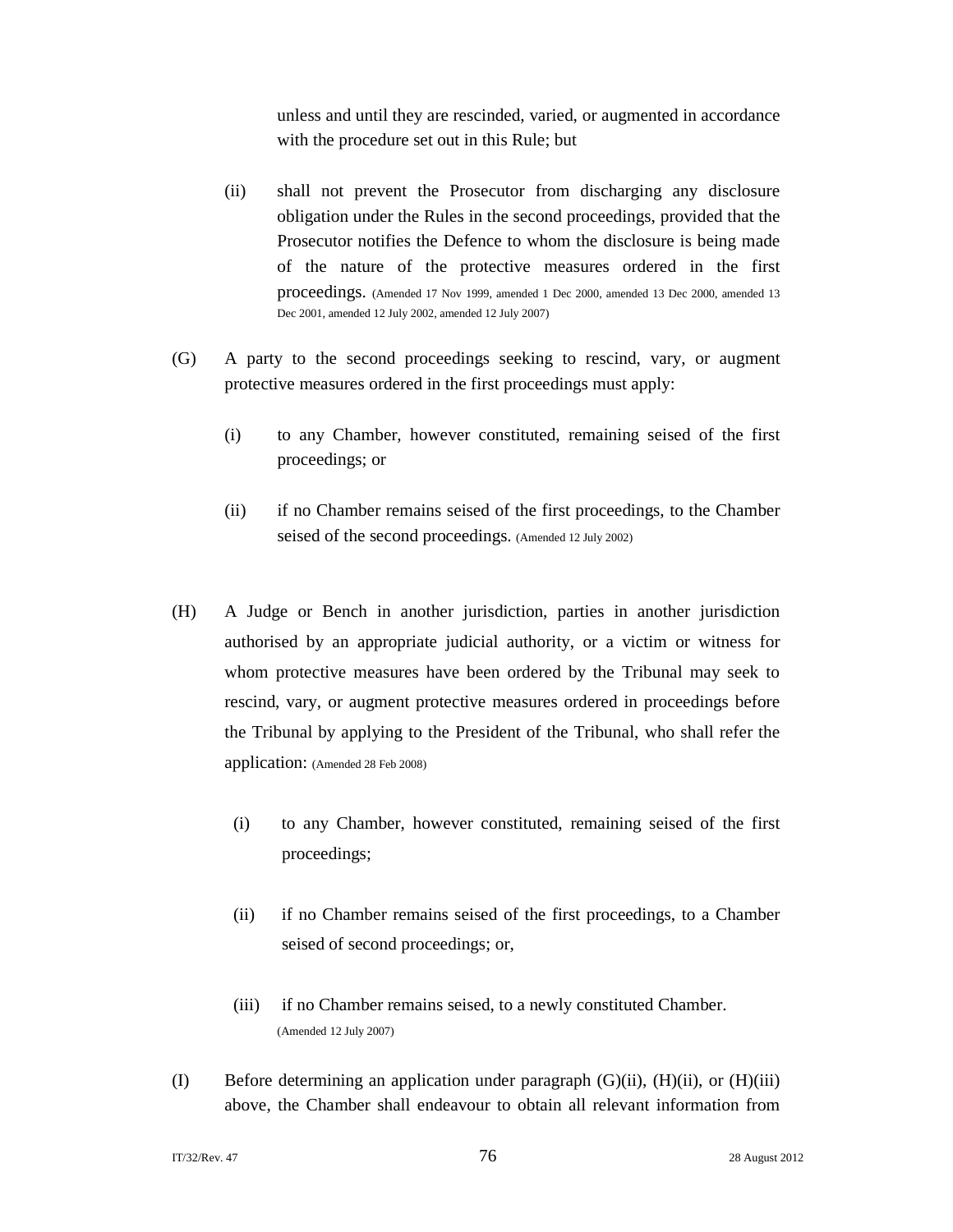the first proceedings, including from the parties to those proceedings, and shall consult with any Judge who ordered the protective measures in the first proceedings, if that Judge remains a Judge of the Tribunal. (Amended 12 July 2002, amended 12 Dec 2002, amended 12 July 2007)

- (J) The Chamber determining an application under paragraphs (G) and (H) above shall ensure through the Victims and Witnesses Section that the protected victim or witness has given consent to the rescission, variation, or augmentation of protective measures; however, on the basis of a compelling showing of exigent circumstances or where a miscarriage of justice would otherwise result, the Chamber may, in exceptional circumstances, order *proprio motu* the rescission, variation, or augmentation of protective measures in the absence of such consent. (Amended 12 July 2007, amended 28 Feb 2008)
- (K) An application to a Chamber to rescind, vary, or augment protective measures in respect of a victim or witness may be dealt with either by the Chamber or by a Judge of that Chamber, and any reference in this Rule to "a Chamber" shall include a reference to "a Judge of that Chamber". (Amended 12 July 2002)

# **Rule 75** *bis* **Requests for Assistance of the Tribunal in Obtaining Testimony**  (Adopted 8 Dec 2010)

- (A) A Judge or Bench in another jurisdiction or parties in another jurisdiction authorised by an appropriate judicial authority ("Requesting Authority") may request the assistance of the Tribunal in obtaining the testimony of a person under the authority of the Tribunal in ongoing proceedings in the jurisdiction of the Requesting Authority involving violations of international humanitarian law committed in the territory of the former Yugoslavia since 1991.
- (B) Requests pursuant to paragraph (A) shall be submitted to the President of the Tribunal, who shall refer the application to a specially appointed Chamber composed of three Judges of the Tribunal ("Specially Appointed Chamber").
- (C) Requests under paragraph (A) shall not be granted if granting the request may prejudice ongoing investigations or proceedings before the Tribunal.
- (D) The Specially Appointed Chamber, having heard the parties to the proceedings before the Tribunal, may grant a request pursuant to paragraph (A) after having verified that: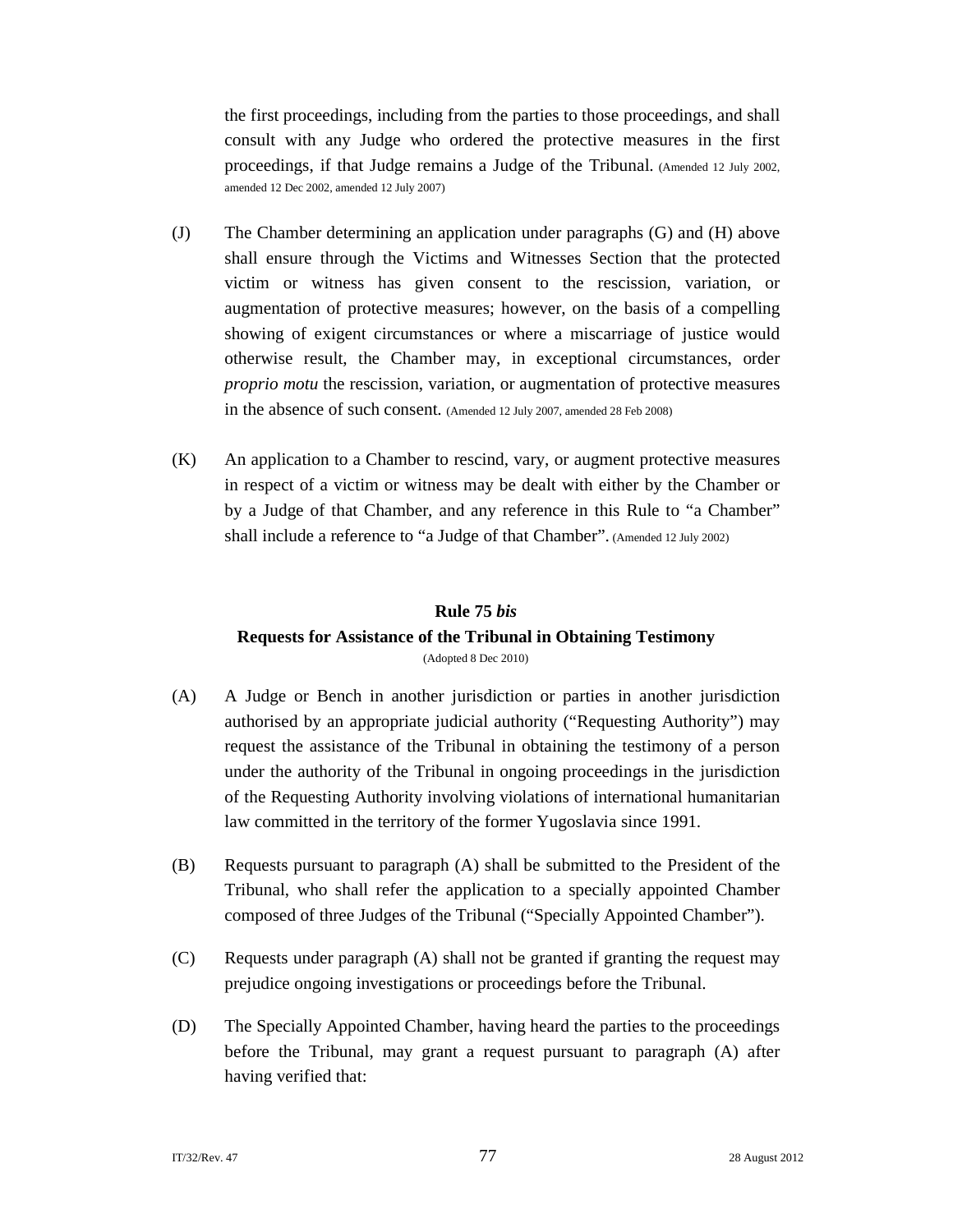- (i) granting the request will not prejudice the rights of the person under the authority of the Tribunal;
- (ii) provisions and assurances are in place for observing any protective measures granted by the Tribunal to the person under its authority;
- (iii) granting the request will not pose a danger or risk to any victim, witness, or other person; and
- (iv) no overriding grounds oppose granting the request.
- (E) The assistance will be rendered by way of video-conference link. If legal provisions in the jurisdiction of the Requesting Authority do not allow for the testimony to be received by way of video-conference link, the Specially Appointed Chamber may consider to render the assistance by way of granting the Requesting Authority access to the person to be heard on the premises of the Tribunal or the transfer of the person under Rule 75 *ter*.
- (F) Upon order of the Specially Appointed Chamber, the Registrar shall coordinate the arrangements for the video-conference link and be present during the hearing.
- (G) A Judge of the Specially Appointed Chamber shall be present during the hearing and shall ensure that Rule 75 *bis* (D)(i)–(iii) is respected.
- (H) The questioning of the person to be heard shall be conducted directly by, or under the direction of, the Requesting Authority in accordance with its own laws.
- (I) For purposes of this Rule, "person under the authority of the Tribunal" means an accused or convicted person detained on the premises of the detention unit of the Tribunal.
- (J) No decision taken under this Rule or Rule 75 *ter* is subject to appeal.
- (K) The President may in all cases request any document or additional information from the Requesting Authority.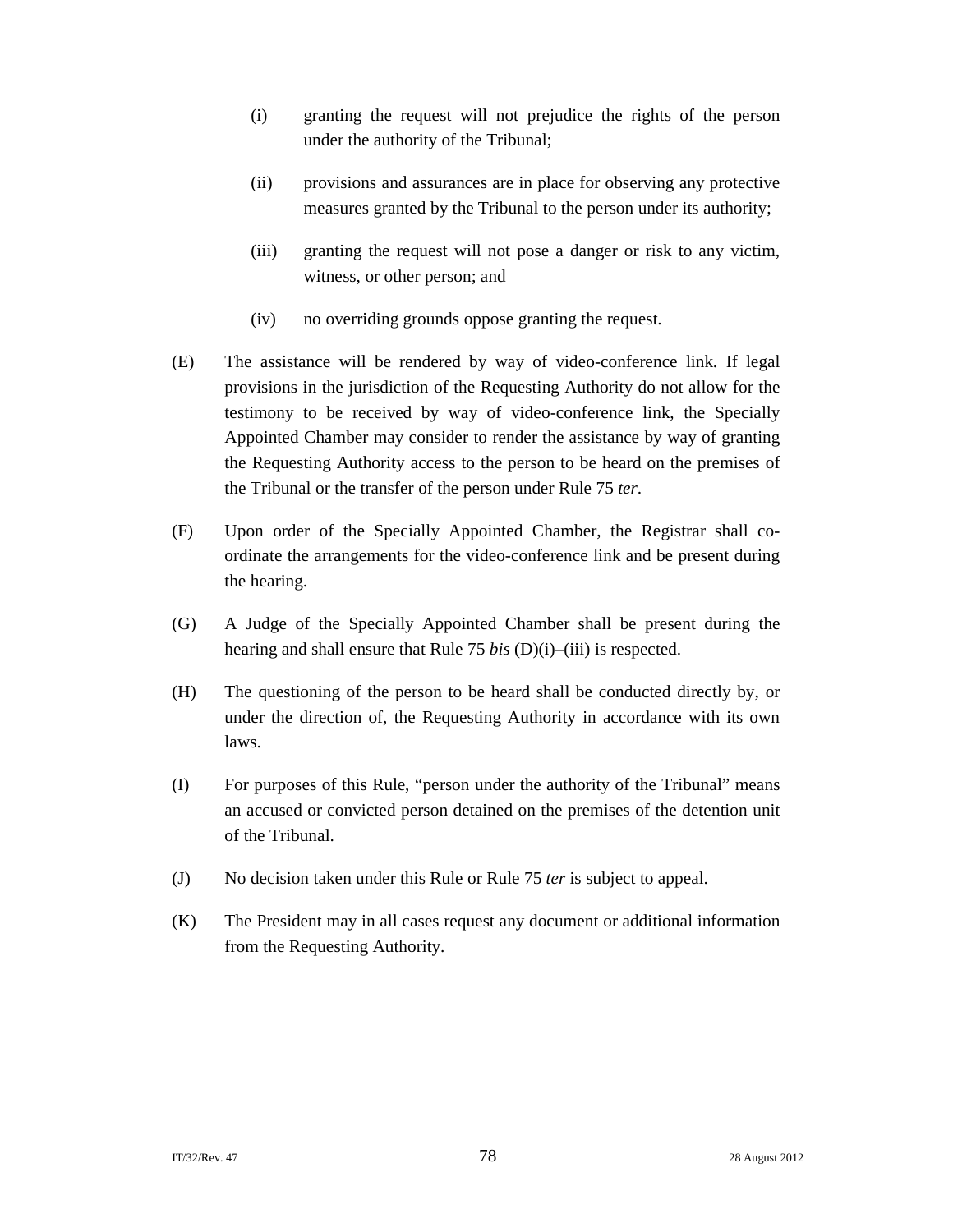### **Rule 75** *ter*

# **Transfer of Persons for the Purpose of Testimony in Proceedings Not Pending Before the Tribunal**

(Adopted 8 Dec 2010)

- (A) The Specially Appointed Chamber, considering the transfer of a person under Rule 75 *bis* (E), shall not grant such transfer unless:
	- (i) the person under the authority of the Tribunal has been duly summoned to testify;
	- (ii) the person under the authority of the Tribunal has provided his consent to the transfer;
	- (iii) the host country and the State to which the person under the authority of the Tribunal is to be transferred have been given the opportunity to be heard;
	- (iv) the State to where the person is to be transferred ("Requesting State") has provided written guarantees to the Tribunal as to the return of the transferred person within a stipulated period; the nontransfer of the person to a third State; the appropriate location of detention; and immunities from prosecution and service of process for acts, omissions, or convictions prior to the person's arrival in the territory of the Requesting State;
	- (v) the transfer of such person will not extend the period of the person's detention as foreseen by the Tribunal; and
	- (vi) there are no overriding grounds for not transferring the person to the territory of the Requesting State.
- (B) The Specially Appointed Chamber may impose such conditions upon the transfer of the person under the authority of the Tribunal as it may determine appropriate, including the execution of a bail bond and the observance of such conditions as are necessary to ensure the presence of the person for trial thereafter and the protection of others.
- (C) For purposes of this Rule, "person under the authority of the Tribunal" means an accused or convicted person detained on the premises of the detention unit of the Tribunal.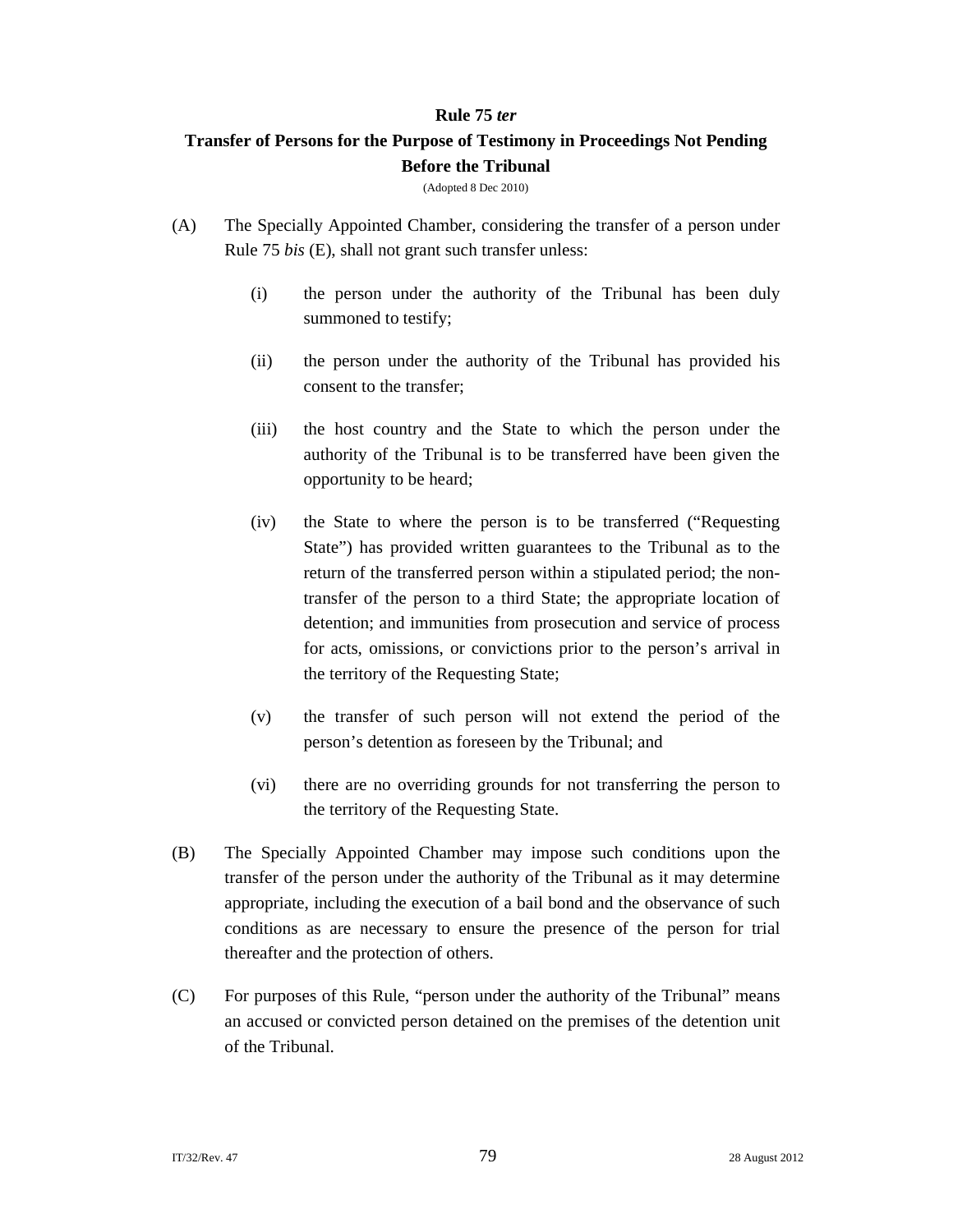- (D) If necessary, the Specially Appointed Chamber may issue a warrant of arrest to secure the presence of a person who has been transferred under this Rule. The provisions of Section 2 of Part Five shall apply mutatis mutandis.
- (E) At any time after an order has been issued pursuant to this Rule, the Specially Appointed Chamber may revoke the order and make a formal request for the return of the transferred person.

## **Rule 76 Solemn Declaration by Interpreters and Translators**  (Adopted 11 Feb 1994)

 Before performing any duties, an interpreter or a translator shall solemnly declare to do so faithfully, independently, impartially and with full respect for the duty of confidentiality.

### **Rule 77**

### **Contempt of the Tribunal**

(Adopted 11 Feb 1994, amended 30 Jan 1995, amended 25 July 1997, amended 12 Nov 1997, amended 13 Dec 2001)

- (A) The Tribunal in the exercise of its inherent power may hold in contempt those who knowingly and wilfully interfere with its administration of justice, including any person who
	- (i) being a witness before a Chamber, contumaciously refuses or fails to answer a question;
	- (ii) discloses information relating to those proceedings in knowing violation of an order of a Chamber; (Amended 4 Dec 1998)
	- (iii) without just excuse fails to comply with an order to attend before or produce documents before a Chamber;
	- (iv) threatens, intimidates, causes any injury or offers a bribe to, or otherwise interferes with, a witness who is giving, has given, or is about to give evidence in proceedings before a Chamber, or a potential witness; or (Amended 4 Dec 1998, amended 13 Dec 2001)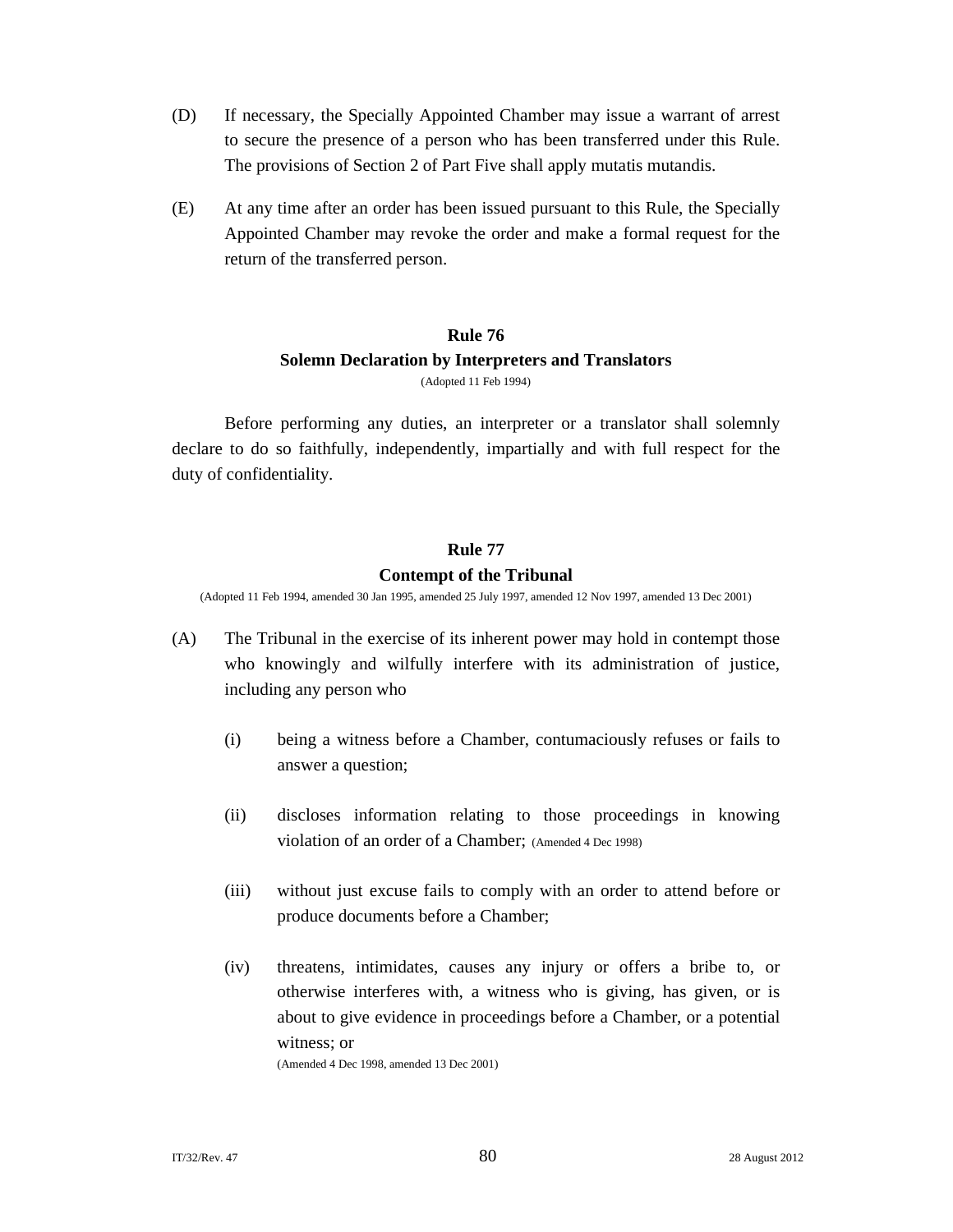(v) threatens, intimidates, offers a bribe to, or otherwise seeks to coerce any other person, with the intention of preventing that other person from complying with an obligation under an order of a Judge or Chamber.

(Amended 4 Dec 1998, amended 13 Dec 2001)

(Amended 10 July 1998, amended 12 Nov 1997, amended 13 Dec 2001)

- (B) Any incitement or attempt to commit any of the acts punishable under paragraph (A) is punishable as contempt of the Tribunal with the same penalties. (Amended 4 Dec 1998, amended 13 Dec 2001)
- (C) When a Chamber has reason to believe that a person may be in contempt of the Tribunal, it may:
	- (i) direct the Prosecutor to investigate the matter with a view to the preparation and submission of an indictment for contempt;
	- (ii) where the Prosecutor, in the view of the Chamber, has a conflict of interest with respect to the relevant conduct, direct the Registrar to appoint an *amicus curiae* to investigate the matter and report back to the Chamber as to whether there are sufficient grounds for instigating contempt proceedings; or
	- (iii) initiate proceedings itself.

(Amended 12 Nov 1997, amended 10 July 1998, amended 4 Dec 1998, amended 13 Dec 2001)

- (D) If the Chamber considers that there are sufficient grounds to proceed against a person for contempt, the Chamber may:
	- (i) in circumstances described in paragraph  $(C)(i)$ , direct the Prosecutor to prosecute the matter; or
	- (ii) in circumstances described in paragraph  $(C)(ii)$  or (iii), issue an order in lieu of an indictment and either direct *amicus curiae* to prosecute the matter or prosecute the matter itself.

(Amended 13 Dec 2001)

(E) The rules of procedure and evidence in Parts Four to Eight shall apply *mutatis mutandis* to proceedings under this Rule. The time limit for entering a plea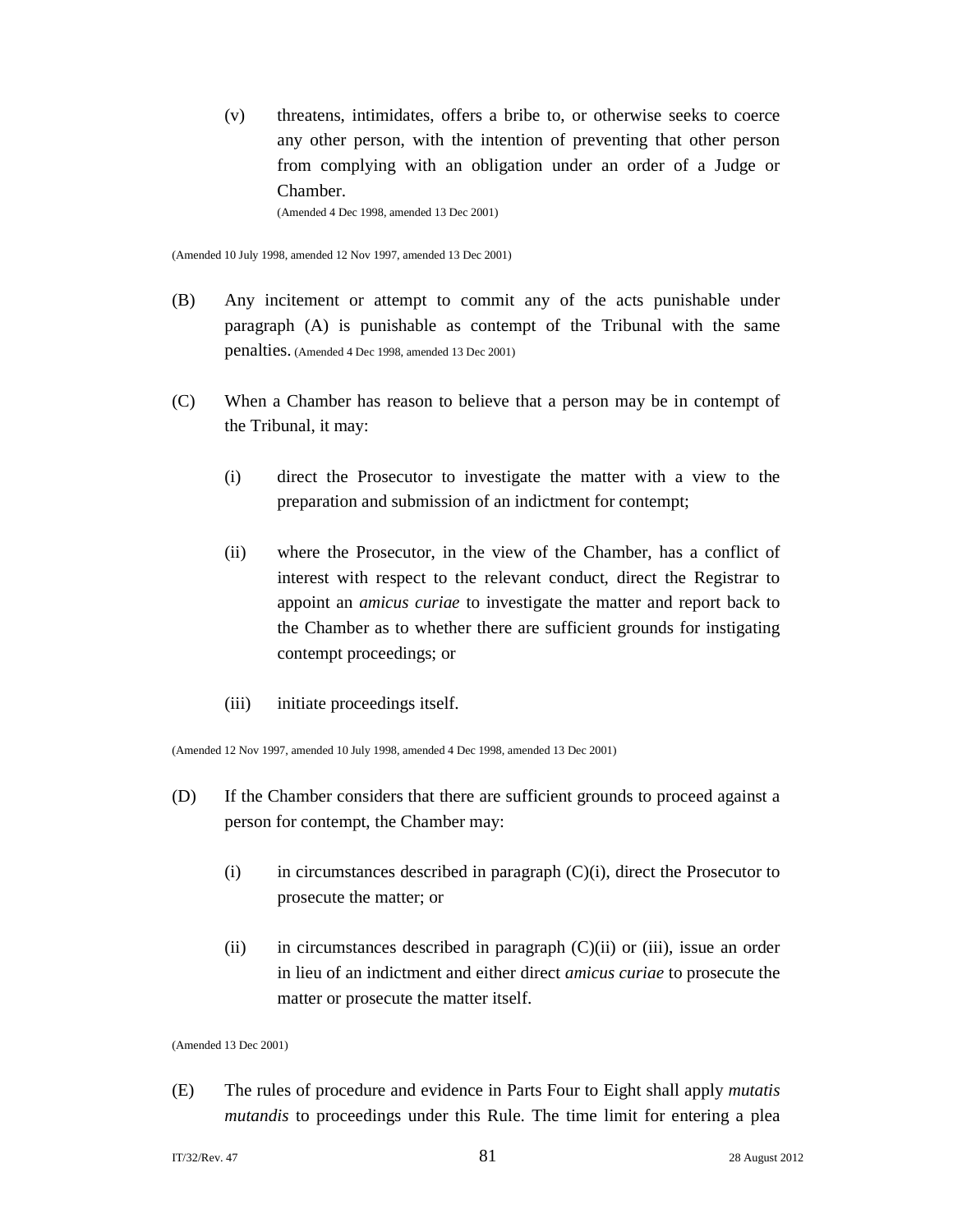pursuant to Rule  $62(A)$ , disclosure pursuant to Rule  $66(A)(i)$ , or filing of preliminary motions pursuant to Rule 72(A) shall each not exceed ten days. (Amended 13 Dec 2001, amended 22 July 2009)

- (F) Any person indicted for or charged with contempt shall, if that person satisfies the criteria for determination of indigence established by the Registrar, be assigned counsel in accordance with Rule 45. (Amended 12 Nov 1997, amended 13 Dec 2001)
- (G) The maximum penalty that may be imposed on a person found to be in contempt of the Tribunal shall be a term of imprisonment not exceeding seven years, or a fine not exceeding 100,000 Euros, or both. (Amended 4 Dec 1998, amended 1 Dec 2000, amended 13 Dec 2000, amended 13 Dec 2001)
- (H) Payment of a fine shall be made to the Registrar to be held in a separate account.
- (I) If a counsel is found guilty of contempt of the Tribunal pursuant to this Rule, the Chamber making such finding may also determine that counsel is no longer eligible to represent a suspect or accused before the Tribunal or that such conduct amounts to misconduct of counsel pursuant to Rule 46, or both. (Amended 13 Dec 2001)
- (J) Any decision rendered by a Trial Chamber under this Rule shall be subject to appeal. Notice of appeal shall be filed within fifteen days of filing of the impugned decision. Where such decision is rendered orally, the notice shall be filed within fifteen days of the oral decision, unless
	- (i) the party challenging the decision was not present or represented when the decision was pronounced, in which case the time-limit shall run from the date on which the challenging party is notified of the oral decision; or
	- (ii) the Trial Chamber has indicated that a written decision will follow, in which case the time-limit shall run from filing of the written decision.

(Amended 12 Nov 1997, amended 10 July 1998, amended 4 Dec 1998, amended 1 Dec 2000, amended 13 Dec 2000)

(K) In the case of decisions under this Rule by the Appeals Chamber sitting as a Chamber of first instance, an appeal may be submitted in writing to the President within fifteen days of the filing of the impugned decision. Such appeal shall be decided by five different Judges as assigned by the President.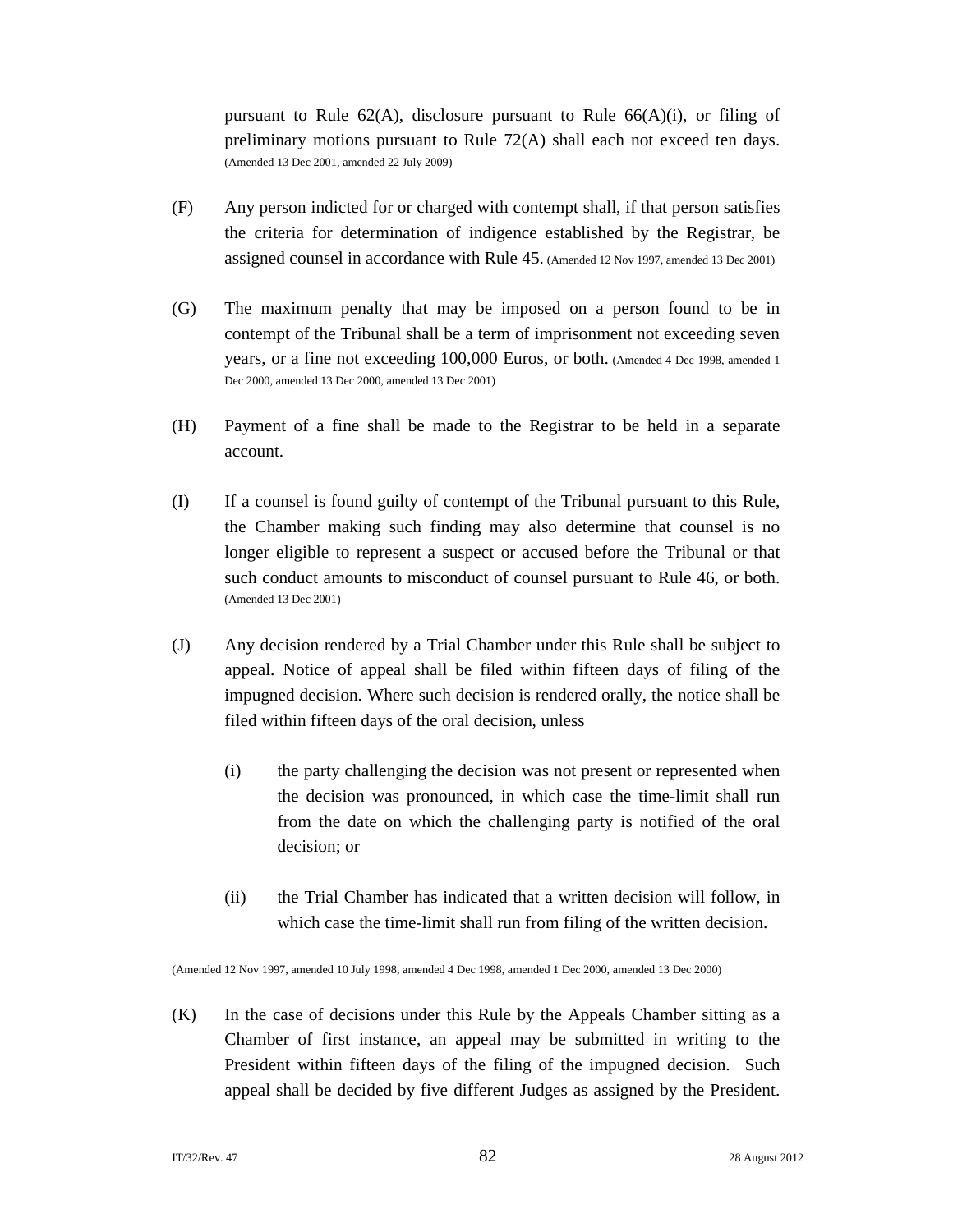Where the impugned decision is rendered orally, the appeal shall be filed within fifteen days of the oral decision, unless

- (i) the party challenging the decision was not present or represented when the decision was pronounced, in which case the time-limit shall run from the date on which the challenging party is notified of the oral decision; or
- (ii) the Appeals Chamber has indicated that a written decision will follow, in which case the time-limit shall run from filing of the written decision.

(Amended 12 July 2002)

### **Rule 77** *bis*

### **Payment of Fines**

(Adopted 2 July 1999)

- (A) In imposing a fine under Rule 77 or Rule 91, a Chamber shall specify the time for its payment. (Amended 13 Dec 2001)
- (B) Where a fine imposed under Rule 77 or Rule 91 is not paid within the time specified, the Chamber imposing the fine may issue an order requiring the person on whom the fine is imposed to appear before, or to respond in writing to, the Tribunal to explain why the fine has not been paid. (Amended 13 Dec 2001)
- (C) After affording the person on whom the fine is imposed an opportunity to be heard, the Chamber may make a decision that appropriate measures be taken, including:
	- (i) extending the time for payment of the fine;
	- (ii) requiring the payment of the fine to be made in instalments;
	- (iii) in consultation with the Registrar, requiring that the moneys owed be deducted from any outstanding fees owing to the person by the Tribunal where the person is a counsel retained by the Tribunal pursuant to the Directive on the Assignment of Defence Counsel; (Amended 17 Nov 1999)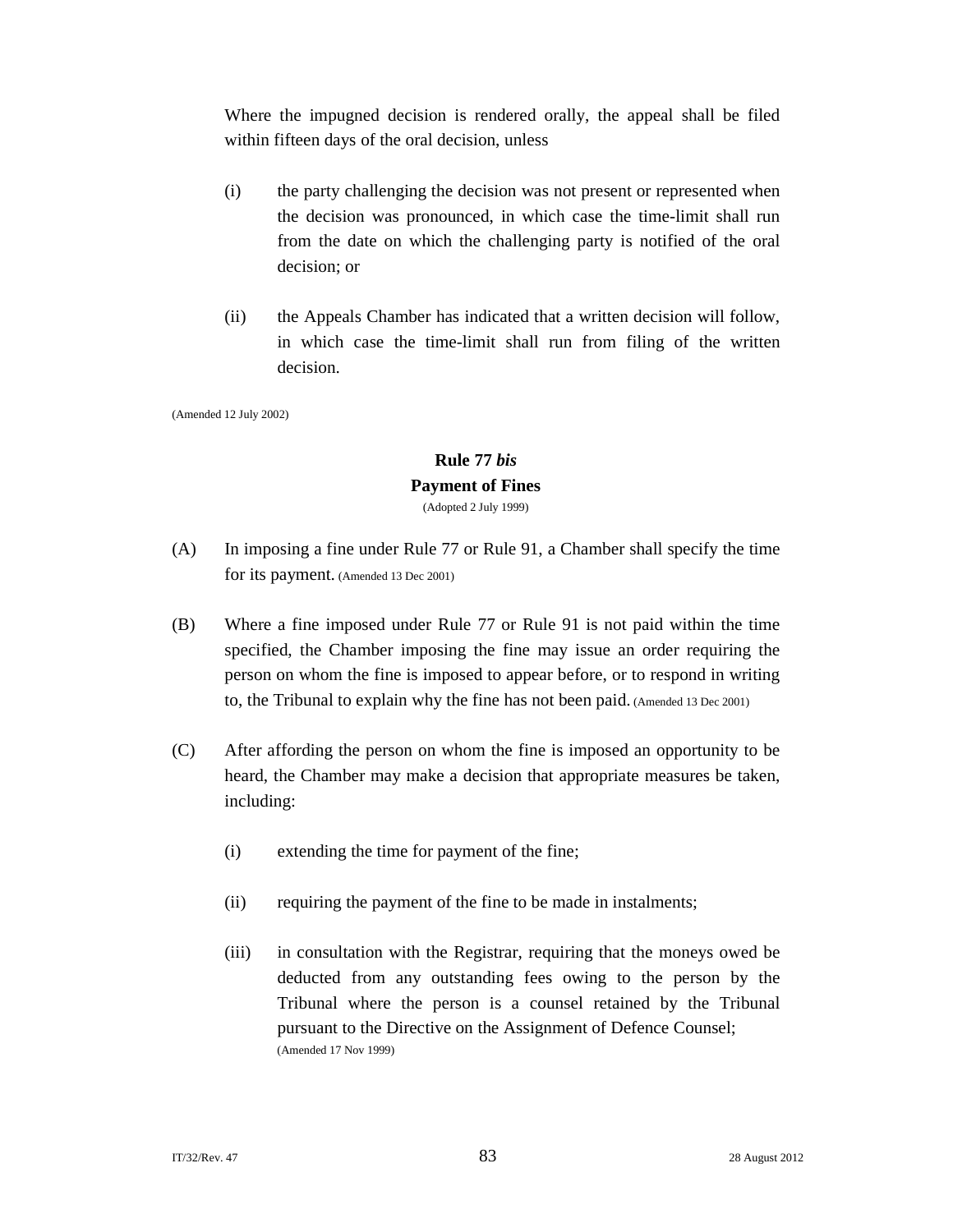(iv) converting the whole or part of the fine to a term of imprisonment not exceeding twelve months.

(Amended 17 Nov 1999, amended 13 Dec 2001)

- (D) In addition to a decision under paragraph (C), the Chamber may find the person in contempt of the Tribunal and impose a new penalty applying Rule 77 (G), if that person was able to pay the fine within the specified time and has wilfully failed to do so. This penalty for contempt of the Tribunal shall be additional to the original fine imposed. (Amended 12 Apr 2001, amended 13 Dec 2001)
- (E) The Chamber may, if necessary, issue an arrest warrant to secure the person's presence where he or she fails to appear before or respond in writing pursuant to an order under paragraph (B). A State or authority to whom such a warrant is addressed, in accordance with Article 29 of the Statute, shall act promptly and with all due diligence to ensure proper and effective execution thereof. Where an arrest warrant is issued under this Sub-rule, the provisions of Rules 45, 57, 58, 59, 59 *bis*, and 60 shall apply *mutatis mutandis*. Following the transfer of the person concerned to the Tribunal, the provisions of Rules 64, 65 and 99 shall apply *mutatis mutandis*. (Amended 12 Apr 2001, amended 13 Dec 2001)
- (F) Where under this Rule a penalty of imprisonment is imposed, or a fine is converted to a term of imprisonment, the provisions of Rules 102, 103 and 104 and Part Nine shall apply *mutatis mutandis*.
- (G) Any finding of contempt or penalty imposed under this Rule shall be subject to appeal as allowed for in Rule 77 (J).

#### **Rule 78**

#### **Open Sessions**

(Adopted 11 Feb 1994)

 All proceedings before a Trial Chamber, other than deliberations of the Chamber, shall be held in public, unless otherwise provided.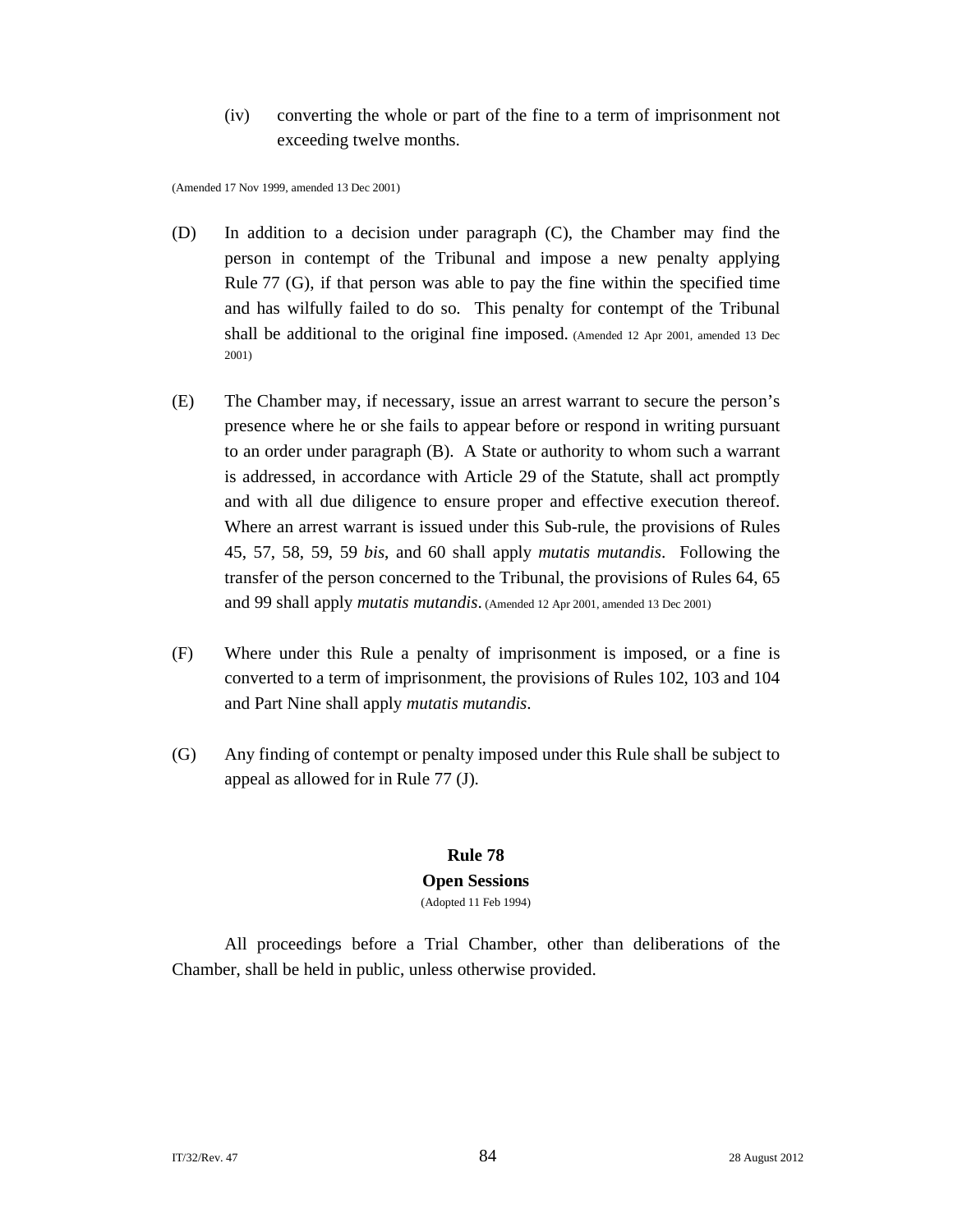#### **Rule 79**

#### **Closed Sessions**

(Adopted 11 Feb 1994)

- (A) The Trial Chamber may order that the press and the public be excluded from all or part of the proceedings for reasons of:
	- (i) public order or morality;
	- (ii) safety, security or non-disclosure of the identity of a victim or witness as provided in Rule 75; or
	- (iii) the protection of the interests of justice.
- (B) The Trial Chamber shall make public the reasons for its order.

# **Rule 80 Control of Proceedings**

(Adopted 11 Feb 1994)

- (A) The Trial Chamber may exclude a person from the courtroom in order to protect the right of the accused to a fair and public trial, or to maintain the dignity and decorum of the proceedings.
- (B) The Trial Chamber may order the removal of an accused from the courtroom and continue the proceedings in the absence of the accused if the accused has persisted in disruptive conduct following a warning that such conduct may warrant the removal of the accused from the courtroom.

#### **Rule 81**

# **Records of Proceedings and Evidence**

(Adopted 11 Feb 1994)

- (A) The Registrar shall cause to be made and preserve a full and accurate record of all proceedings, including audio recordings, transcripts and, when deemed necessary by the Trial Chamber, video recordings.
- (B) The Trial Chamber, after giving due consideration to any matters relating to witness protection, may order the disclosure of all or part of the record of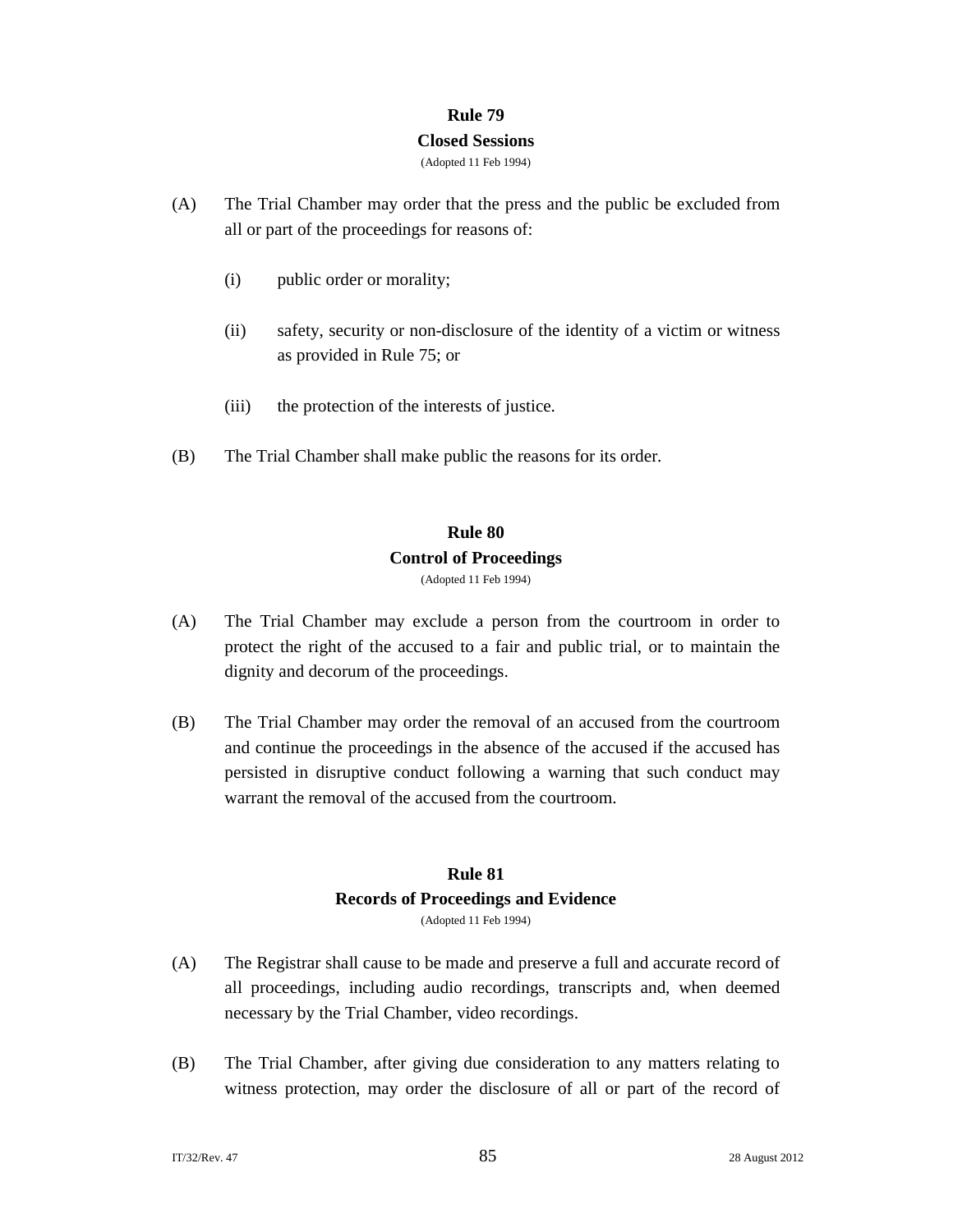closed proceedings when the reasons for ordering its non-disclosure no longer exist. (Amended 1 Dec 2000, amended 13 Dec 2000)

- (C) The Registrar shall retain and preserve all physical evidence offered during the proceedings subject to any Practice Direction or any order which a Chamber may at any time make with respect to the control or disposition of physical evidence offered during proceedings before that Chamber. (Amended 25 July 1997)
- (D) Photography, video-recording or audio-recording of the trial, otherwise than by the Registrar, may be authorised at the discretion of the Trial Chamber.

## **Rule 81** *bis* **Proceedings by Video-Conference Link**  (Adopted 12 July 2007)

 At the request of a party or *proprio motu,* a Judge or a Chamber may order, if consistent with the interests of justice, that proceedings be conducted by way of video-conference link.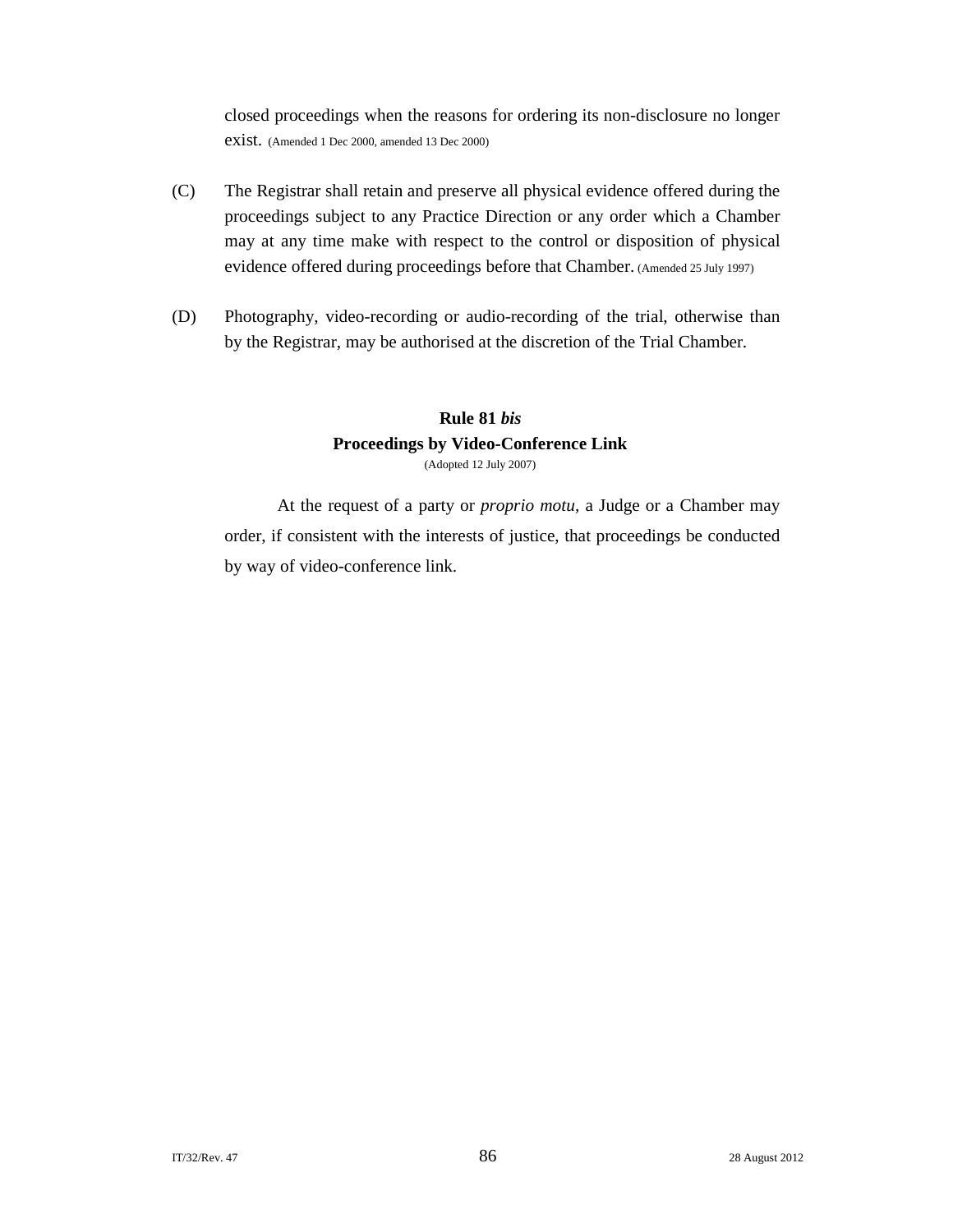#### **Section 2: Case Presentation**

# **Rule 82**

### **Joint and Separate Trials**

(Adopted 11 Feb 1994)

- (A) In joint trials, each accused shall be accorded the same rights as if such accused were being tried separately. (Amended 12 Nov 1997)
- (B) The Trial Chamber may order that persons accused jointly under Rule 48 be tried separately if it considers it necessary in order to avoid a conflict of interests that might cause serious prejudice to an accused, or to protect the interests of justice.

# **Rule 83 Instruments of Restraint**

(Adopted 11 Feb 1994, amended 4 Dec 1998)

 Instruments of restraint, such as handcuffs, shall be used only on the order of the Registrar as a precaution against escape during transfer or in order to prevent an accused from self-injury, injury to others or to prevent serious damage to property. Instruments of restraint shall be removed when the accused appears before a Chamber or a Judge.

# **Rule 84 Opening Statements**

(Adopted 11 Feb 1994, amended 12 Nov 1997)

 Before presentation of evidence by the Prosecutor, each party may make an opening statement. The defence may, however, elect to make its statement after the conclusion of the Prosecutor's presentation of evidence and before the presentation of evidence for the defence.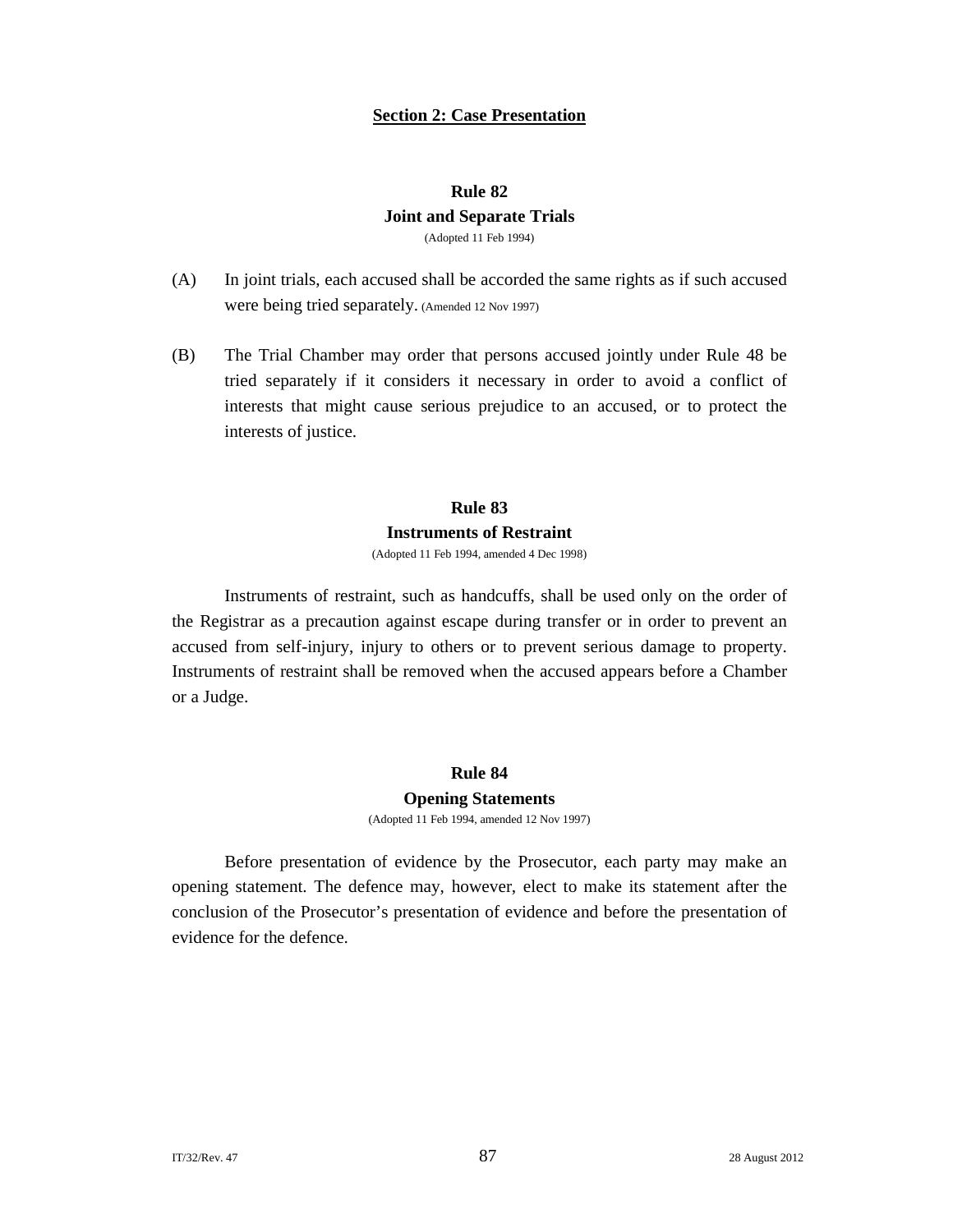# **Rule 84** *bis*  **Statement of the Accused**

(Adopted 2 July 1999)

- (A) After the opening statements of the parties or, if the defence elects to defer its opening statement pursuant to Rule 84, after the opening statement of the Prosecutor, if any, the accused may, if he or she so wishes, and the Trial Chamber so decides, make a statement under the control of the Trial Chamber. The accused shall not be compelled to make a solemn declaration and shall not be examined about the content of the statement.
- (B) The Trial Chamber shall decide on the probative value, if any, of the statement.

# **Rule 85 Presentation of Evidence**

(Adopted 11 Feb 1994)

- (A) Each party is entitled to call witnesses and present evidence. Unless otherwise directed by the Trial Chamber in the interests of justice, evidence at the trial shall be presented in the following sequence:
	- (i) evidence for the prosecution;
	- (ii) evidence for the defence;
	- (iii) prosecution evidence in rebuttal;
	- (iv) defence evidence in rejoinder;
	- (v) evidence ordered by the Trial Chamber pursuant to Rule 98; and (Amended 10 July 1998)
	- (vi) any relevant information that may assist the Trial Chamber in determining an appropriate sentence if the accused is found guilty on one or more of the charges in the indictment. (Amended 10 July 1998)
- (B) Examination-in-chief, cross-examination and re-examination shall be allowed in each case. It shall be for the party calling a witness to examine such witness in chief, but a Judge may at any stage put any question to the witness.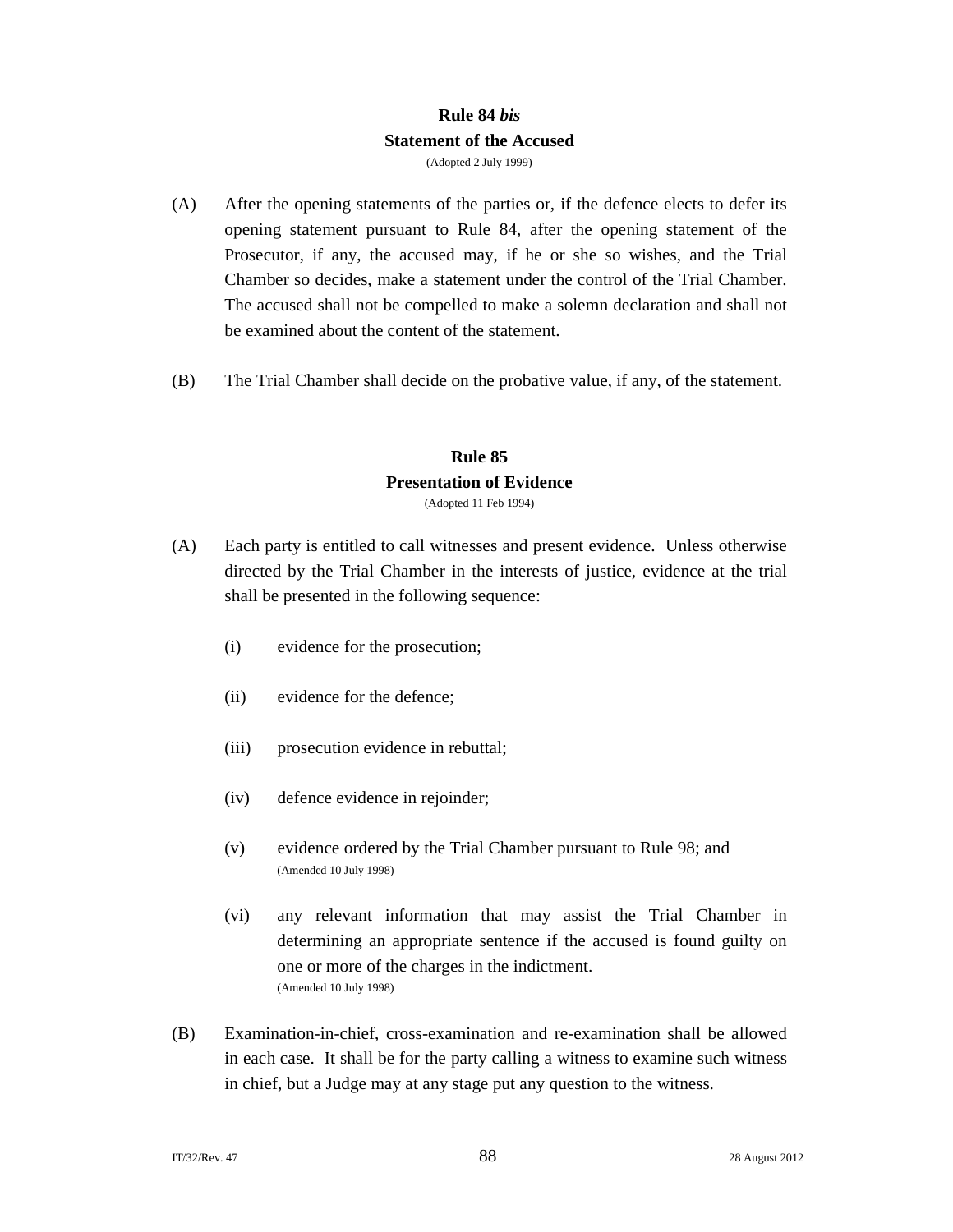(C) If the accused so desires, the accused may appear as a witness in his or her own defence.

## **Rule 86 Closing Arguments**

(Adopted 11 Feb 1994, amended 12 Nov 1997)

- (A) After the presentation of all the evidence, the Prosecutor may present a closing argument; whether or not the Prosecutor does so, the defence may make a closing argument. The Prosecutor may present a rebuttal argument to which the defence may present a rejoinder. (Amended 10 July 1998)
- (B) Not later than five days prior to presenting a closing argument, a party shall file a final trial brief. (Amended 10 July 1998, amended 1 Dec 2000, amended 13 Dec 2000)
- (C) The parties shall also address matters of sentencing in closing arguments. (Amended 10 July 1998)

# **Rule 87**

# **Deliberations**

(Adopted 11 Feb 1994)

- (A) When both parties have completed their presentation of the case, the Presiding Judge shall declare the hearing closed, and the Trial Chamber shall deliberate in private. A finding of guilt may be reached only when a majority of the Trial Chamber is satisfied that guilt has been proved beyond reasonable doubt.
- (B) The Trial Chamber shall vote separately on each charge contained in the indictment. If two or more accused are tried together under Rule 48, separate findings shall be made as to each accused.
- (C) If the Trial Chamber finds the accused guilty on one or more of the charges contained in the indictment, it shall impose a sentence in respect of each finding of guilt and indicate whether such sentences shall be served consecutively or concurrently, unless it decides to exercise its power to impose a single sentence reflecting the totality of the criminal conduct of the accused. (Amended 10 July 1998, amended 1 Dec 2000, amended 13 Dec 2000)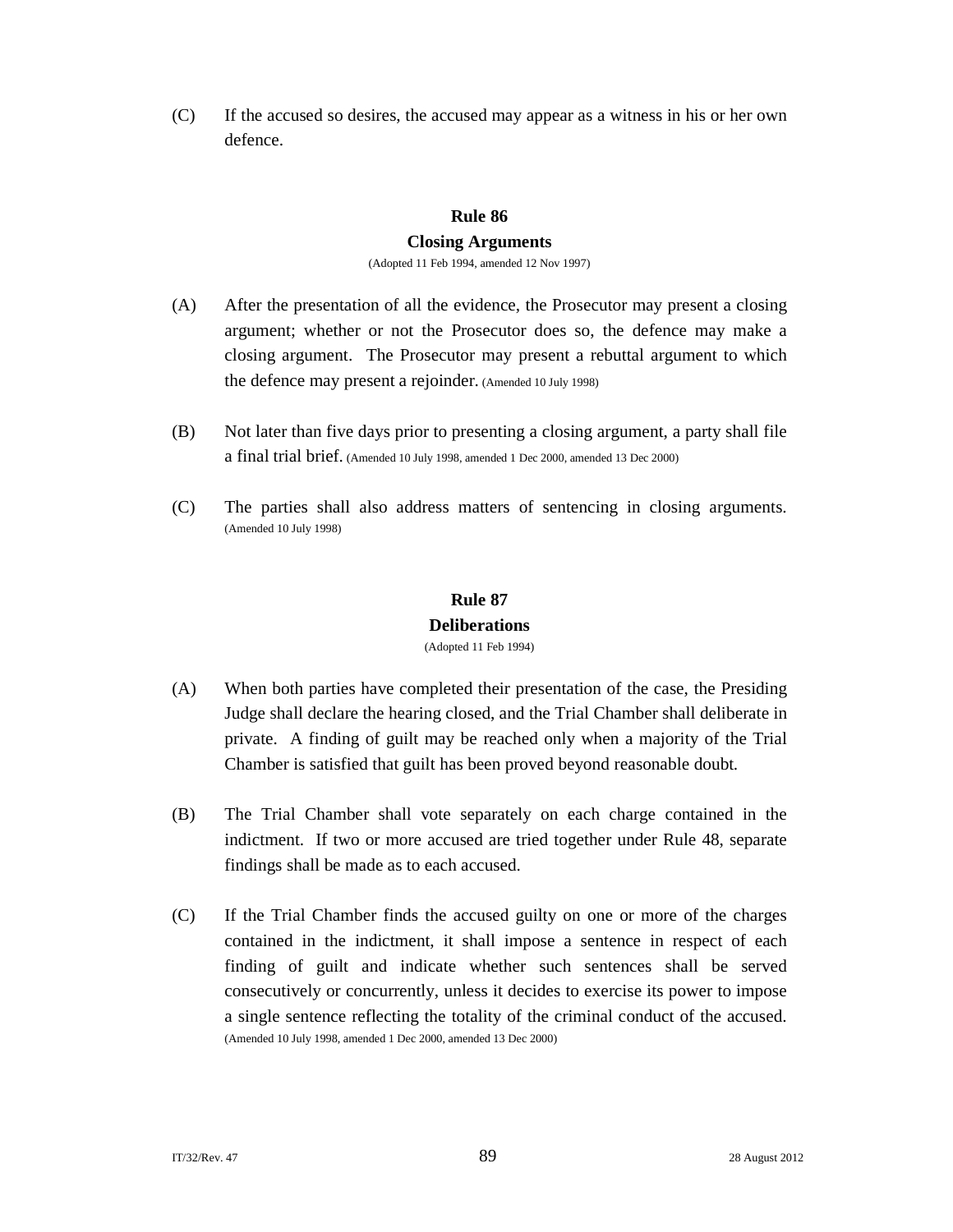# **Rule 88**

## **[Deleted]**

(Adopted 11 Feb 1994, amended 30 Jan 1995, amended 12 Nov 1997, deleted 10 July 1998)

**Rule 88** *bis*

#### **[Deleted]**

(Adopted 12 Nov 1997, deleted 10 July 1998)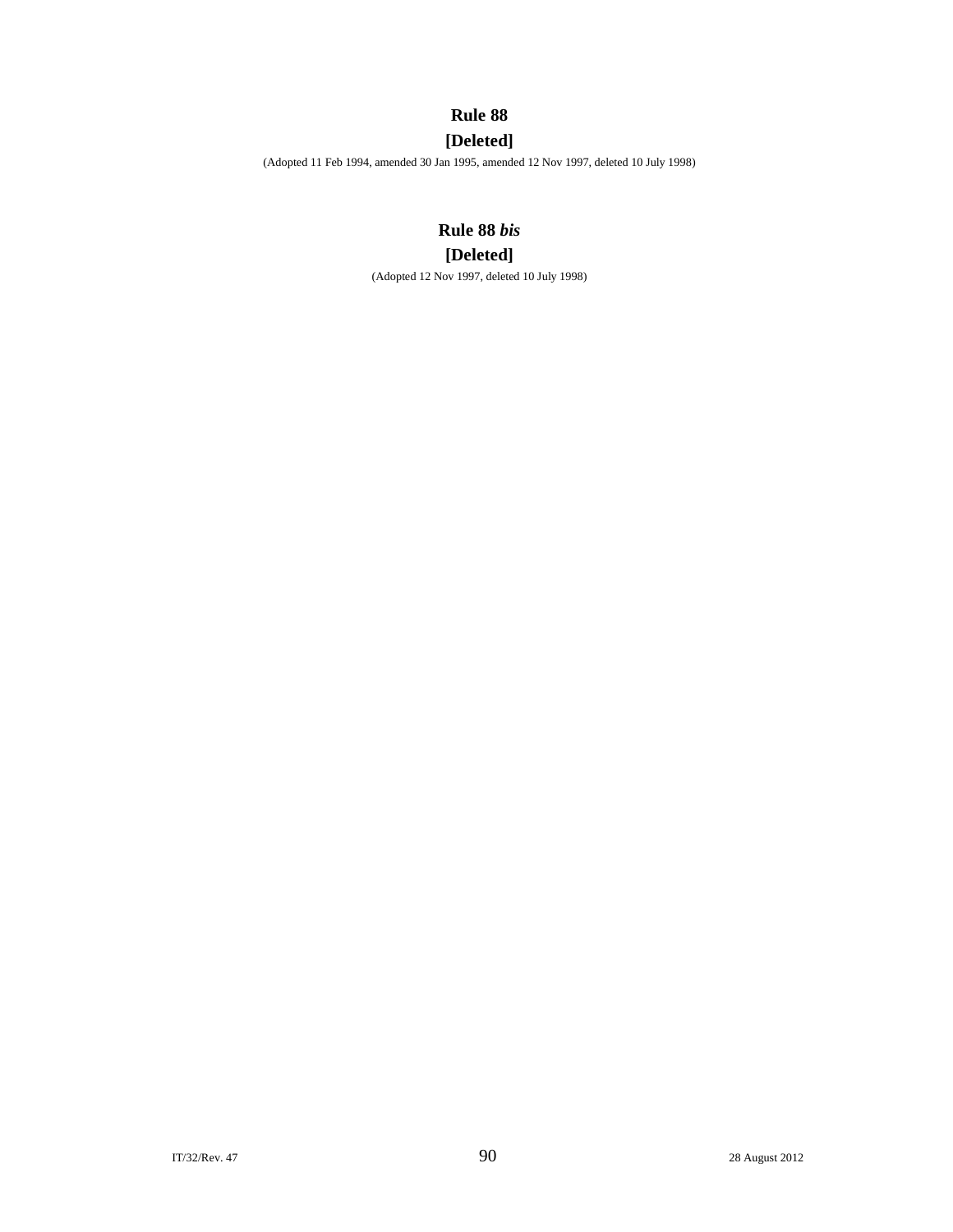#### **Section 3: Rules of Evidence**

#### **Rule 89**

#### **General Provisions**

(Adopted 11 Feb 1994)

- (A) A Chamber shall apply the rules of evidence set forth in this Section, and shall not be bound by national rules of evidence. (Amended 1 Dec 2000, amended 13 Dec 2000)
- (B) In cases not otherwise provided for in this Section, a Chamber shall apply rules of evidence which will best favour a fair determination of the matter before it and are consonant with the spirit of the Statute and the general principles of law.
- (C) A Chamber may admit any relevant evidence which it deems to have probative value.
- (D) A Chamber may exclude evidence if its probative value is substantially outweighed by the need to ensure a fair trial.
- (E) A Chamber may request verification of the authenticity of evidence obtained out of court.
- (F) A Chamber may receive the evidence of a witness orally or, where the interests of justice allow, in written form. (Amended 1 Dec 2000, amended 13 Dec 2000)

#### **Rule 90**

#### **Testimony of Witnesses**

(Adopted 11 Feb 1994, amended 30 Jan 1995, amended 25 July 1997, amended 17 Nov 1999, amended 1 Dec 2000, amended 13 Dec 2000)

- (A) Every witness shall, before giving evidence, make the following solemn declaration: "I solemnly declare that I will speak the truth, the whole truth and nothing but the truth".
- (B) A child who, in the opinion of the Chamber, does not understand the nature of a solemn declaration, may be permitted to testify without that formality, if the Chamber is of the opinion that the child is sufficiently mature to be able to report the facts of which the child had knowledge and understands the duty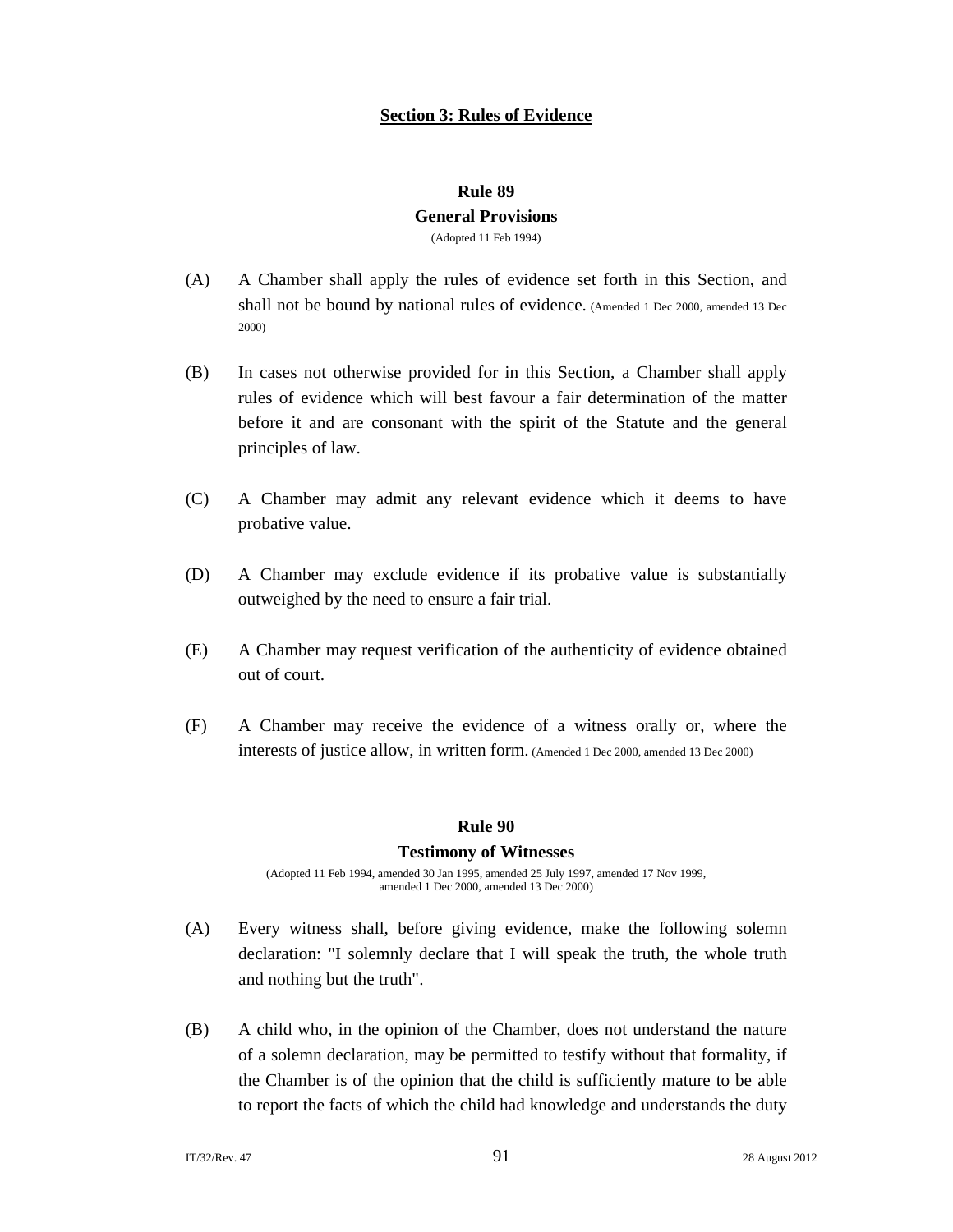to tell the truth. A judgement, however, cannot be based on such testimony alone. (Amended 30 Jan 1995)

- (C) A witness, other than an expert, who has not yet testified shall not be present when the testimony of another witness is given. However, a witness who has heard the testimony of another witness shall not for that reason alone be disqualified from testifying.
- (D) Notwithstanding paragraph (C), upon order of the Chamber, an investigator in charge of a party's investigation shall not be precluded from being called as a witness on the ground that he or she has been present in the courtroom during the proceedings. (Amended 25 July 1997, amended 1 Dec 2000, amended 13 Dec 2000)
- (E) A witness may object to making any statement which might tend to incriminate the witness. The Chamber may, however, compel the witness to answer the question. Testimony compelled in this way shall not be used as evidence in a subsequent prosecution against the witness for any offence other than false testimony. (Amended 30 Jan 1995, amended 1 Dec 2000, amended 13 Dec 2000)
- (F) The Trial Chamber shall exercise control over the mode and order of interrogating witnesses and presenting evidence so as to
	- (i) make the interrogation and presentation effective for the ascertainment of the truth; and
	- (ii) avoid needless consumption of time.

(Amended 10 July 1998)

- (G) The Trial Chamber may refuse to hear a witness whose name does not appear on the list of witnesses compiled pursuant to Rules 73 *bis* (C) and 73 *ter* (C). (Amended 12 Apr 2001)
- (H) (i) Cross-examination shall be limited to the subject-matter of the evidence-in-chief and matters affecting the credibility of the witness and, where the witness is able to give evidence relevant to the case for the cross-examining party, to the subject-matter of that case.
	- (ii) In the cross-examination of a witness who is able to give evidence relevant to the case for the cross-examining party, counsel shall put to that witness the nature of the case of the party for whom that counsel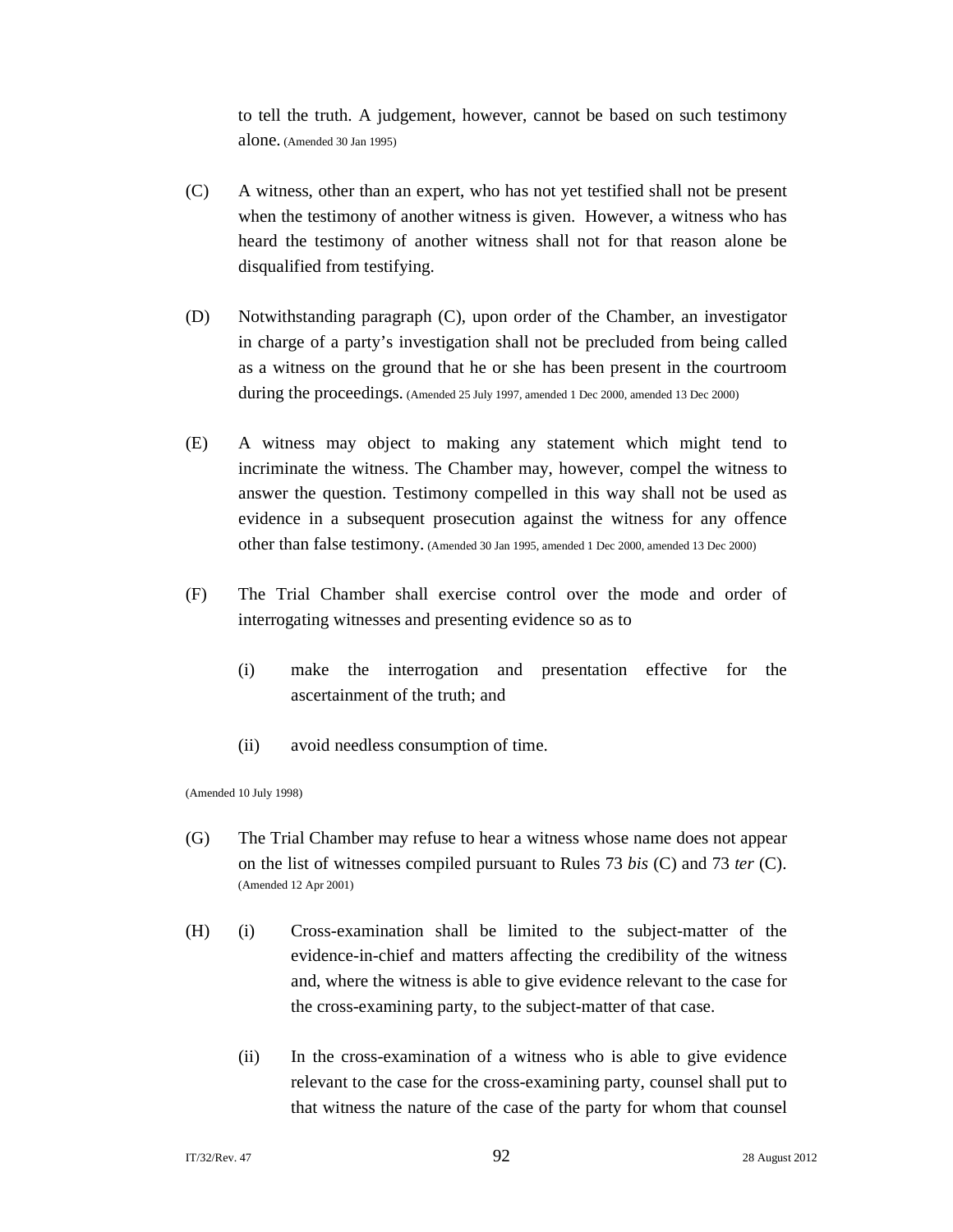appears which is in contradiction of the evidence given by the witness.

(iii) The Trial Chamber may, in the exercise of its discretion, permit enquiry into additional matters.

(Amended 10 July 1998, amended 17 Nov 1999)

## **Rule 90** *bis* **Transfer of a Detained Witness**  (Adopted 6 Oct 1995)

- (A) Any detained person whose personal appearance as a witness has been requested by the Tribunal shall be transferred temporarily to the detention unit of the Tribunal, conditional on the person's return within the period decided by the Tribunal.
- (B) The transfer order shall be issued by a permanent Judge or Trial Chamber only after prior verification that the following conditions have been met:
	- (i) the presence of the detained witness is not required for any criminal proceedings in progress in the territory of the requested State during the period the witness is required by the Tribunal;
	- (ii) transfer of the witness does not extend the period of detention as foreseen by the requested State.

(Amended 12 Apr 2001)

- (C) The Registrar shall transmit the order of transfer to the national authorities of the State on whose territory, or under whose jurisdiction or control, the witness is detained. Transfer shall be arranged by the national authorities concerned in liaison with the host country and the Registrar. (Amended 12 Nov 1997)
- (D) The Registrar shall ensure the proper conduct of the transfer, including the supervision of the witness in the detention unit of the Tribunal; the Registrar shall remain abreast of any changes which might occur regarding the conditions of detention provided for by the requested State and which may possibly affect the length of the detention of the witness in the detention unit and, as promptly as possible, shall inform the relevant Judge or Chamber. (Amended 12 Nov 1997)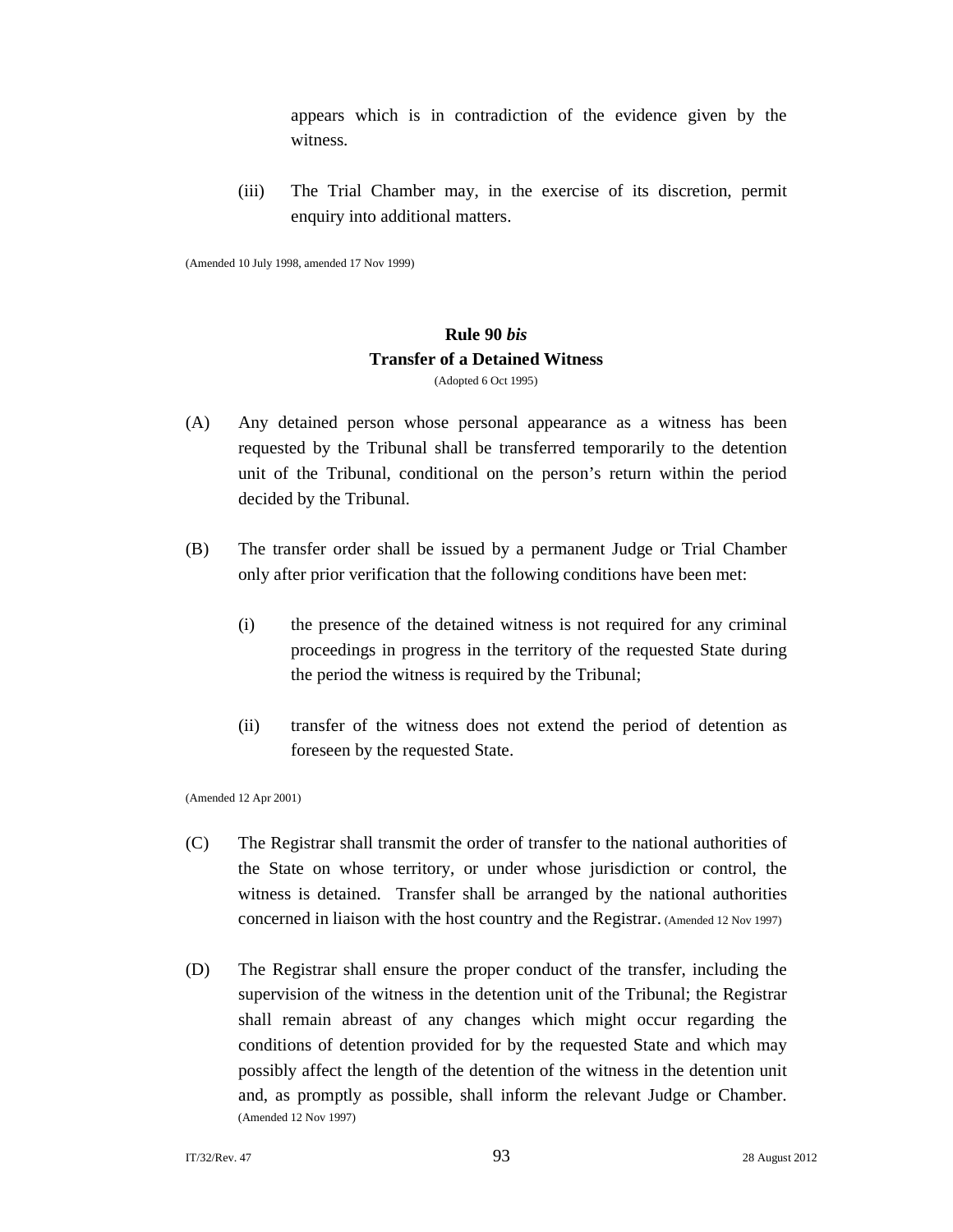- (E) On expiration of the period decided by the Tribunal for the temporary transfer, the detained witness shall be remanded to the authorities of the requested State, unless the State, within that period, has transmitted an order of release of the witness, which shall take effect immediately.
- (F) If, by the end of the period decided by the Tribunal, the presence of the detained witness continues to be necessary, a permanent Judge or Chamber may extend the period on the same conditions as stated in paragraph (B). (Amended 12 Apr 2001)

# **Rule 91 False Testimony under Solemn Declaration**

(Adopted 11 Feb 1994)

- (A) A Chamber, *proprio motu* or at the request of a party, may warn a witness of the duty to tell the truth and the consequences that may result from a failure to do so. (Amended 25 July 1997)
- (B) If a Chamber has strong grounds for believing that a witness has knowingly and wilfully given false testimony, it may:
	- (i) direct the Prosecutor to investigate the matter with a view to the preparation and submission of an indictment for false testimony; or (Amended 13 Dec 2001)
	- (ii) where the Prosecutor, in the view of the Chamber, has a conflict of interest with respect to the relevant conduct, direct the Registrar to appoint an *amicus curiae* to investigate the matter and report back to the Chamber as to whether there are sufficient grounds for instigating proceedings for false testimony. (Amended 13 Dec 2001)
- (C) If the Chamber considers that there are sufficient grounds to proceed against a person for giving false testimony, the Chamber may:
	- (i) in circumstances described in paragraph (B)(i), direct the Prosecutor to prosecute the matter; or
	- (ii) in circumstances described in paragraph (B)(ii), issue an order in lieu of an indictment and direct *amicus curiae* to prosecute the matter.

<sup>(</sup>Amended 13 Dec 2001)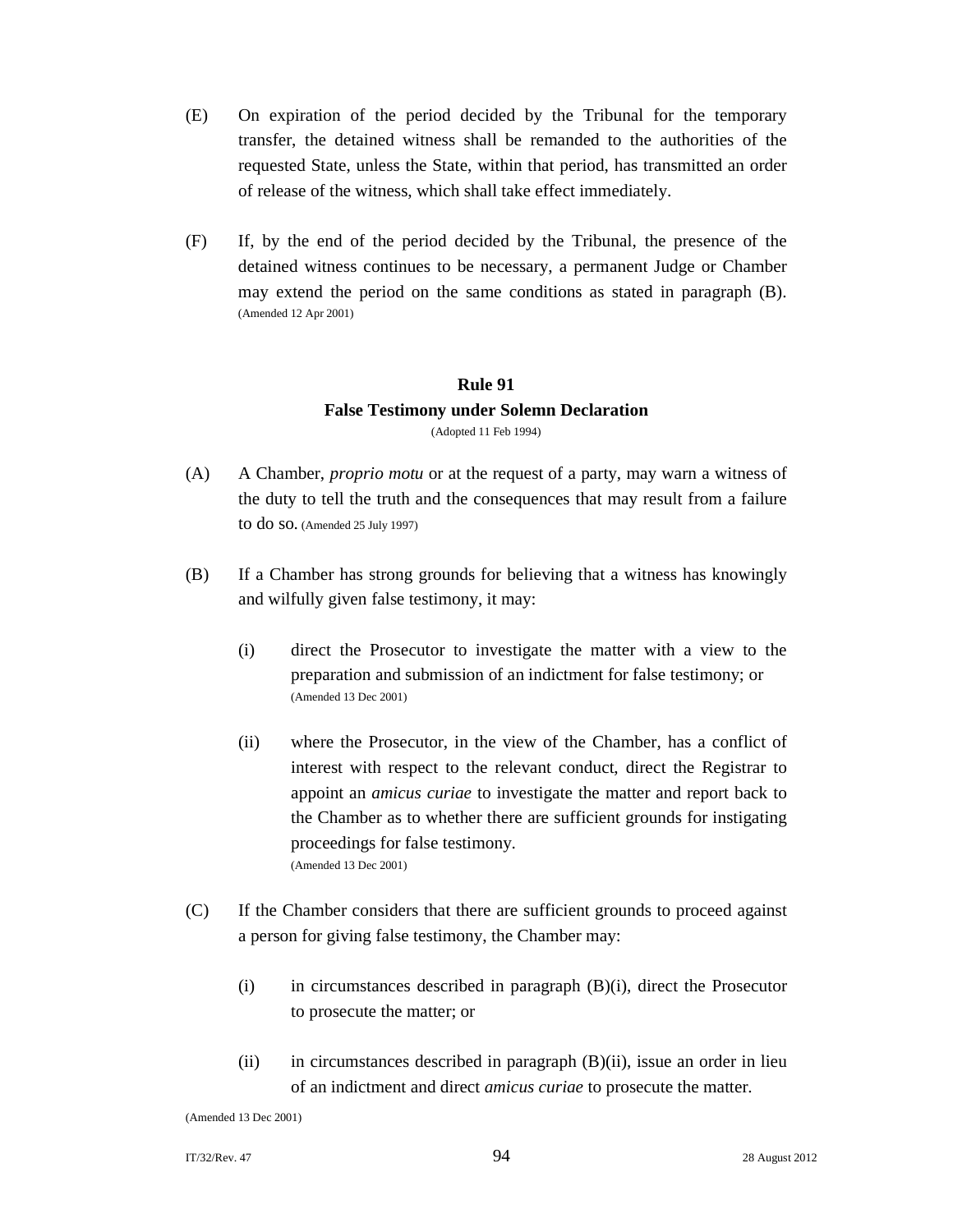- (D) The rules of procedure and evidence in Parts Four to Eight shall apply *mutatis mutandis* to proceedings under this Rule.
- (E) Any person indicted for or charged with false testimony shall, if that person satisfies the criteria for determination of indigence established by the Registrar, be assigned counsel in accordance with Rule 45. (Amended 13 Dec 2001)
- (F) No Judge who sat as a member of the Trial Chamber before which the witness appeared shall sit for the trial of the witness for false testimony.
- (G) The maximum penalty for false testimony under solemn declaration shall be a fine of 100,000 Euros or a term of imprisonment of seven years, or both. The payment of any fine imposed shall be paid to the Registrar to be held in the account referred to in Rule 77 (H). (Amended 18 Jan 1996, amended 25 July 1997, amended 12 Nov 1997, amended 4 Dec 1998, amended 1 Dec 2000, amended 13 Dec 2000, amended 13 Dec 2001)
- (H) Paragraphs (B) to (G) apply *mutatis mutandis* to a person who knowingly and willingly makes a false statement in a written statement taken in accordance with Rule 92 *bis* or Rule 92 *quater* which the person knows or has reason to know may be used as evidence in proceedings before the Tribunal. (Amended 17 Nov 1999, amended 1 Dec 2000, amended 13 Dec 2000, amended 13 Dec 2001, amended 13 Sept 2006)
- (I) Any decision rendered by a Trial Chamber under this Rule shall be subject to appeal. Notice of appeal shall be filed within fifteen days of filing of the impugned decision. Where such decision is rendered orally, the notice shall be filed within fifteen days of the oral decision, unless
	- (i) the party challenging the decision was not present or represented when the decision was pronounced, in which case the time-limit shall run from the date on which the challenging party is notified of the oral decision; or
	- (ii) the Trial Chamber has indicated that a written decision will follow, in which case the time-limit shall run from filing of the written decision.

(Amended 1 Dec 2000, amended 13 Dec 2000)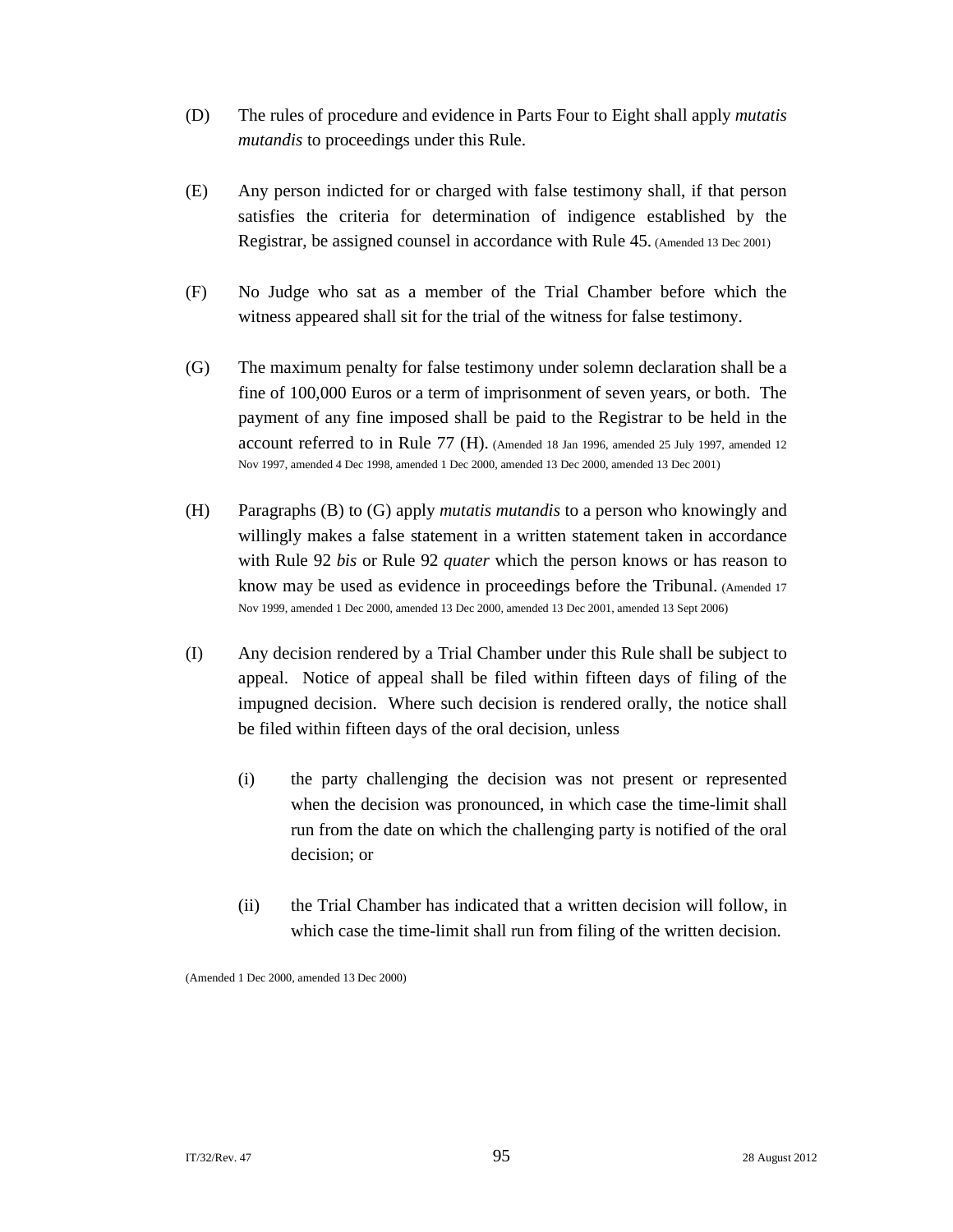#### **Rule 92**

#### **Confessions**

(Adopted 11 Feb 1994)

 A confession by the accused given during questioning by the Prosecutor shall, provided the requirements of Rule 63 were strictly complied with, be presumed to have been free and voluntary unless the contrary is proved.

#### **Rule 92** *bis*

# **Admission of Written Statements and Transcripts in Lieu of Oral Testimony**

(Adopted 1 Dec 2000, amended 13 Dec 2000, amended 13 Sept 2006)

- (A) A Trial Chamber may dispense with the attendance of a witness in person, and instead admit, in whole or in part, the evidence of a witness in the form of a written statement or a transcript of evidence, which was given by a witness in proceedings before the Tribunal, in lieu of oral testimony which goes to proof of a matter other than the acts and conduct of the accused as charged in the indictment.
	- (i) Factors in favour of admitting evidence in the form of a written statement or transcript include but are not limited to circumstances in which the evidence in question:
		- (a) is of a cumulative nature, in that other witnesses will give or have given oral testimony of similar facts;
		- (b) relates to relevant historical, political or military background;
		- (c) consists of a general or statistical analysis of the ethnic composition of the population in the places to which the indictment relates;
		- (d) concerns the impact of crimes upon victims;
		- (e) relates to issues of the character of the accused; or
		- (f) relates to factors to be taken into account in determining sentence.
	- (ii) Factors against admitting evidence in the form of a written statement or transcript include but are not limited to whether:
		- (a) there is an overriding public interest in the evidence in question being presented orally;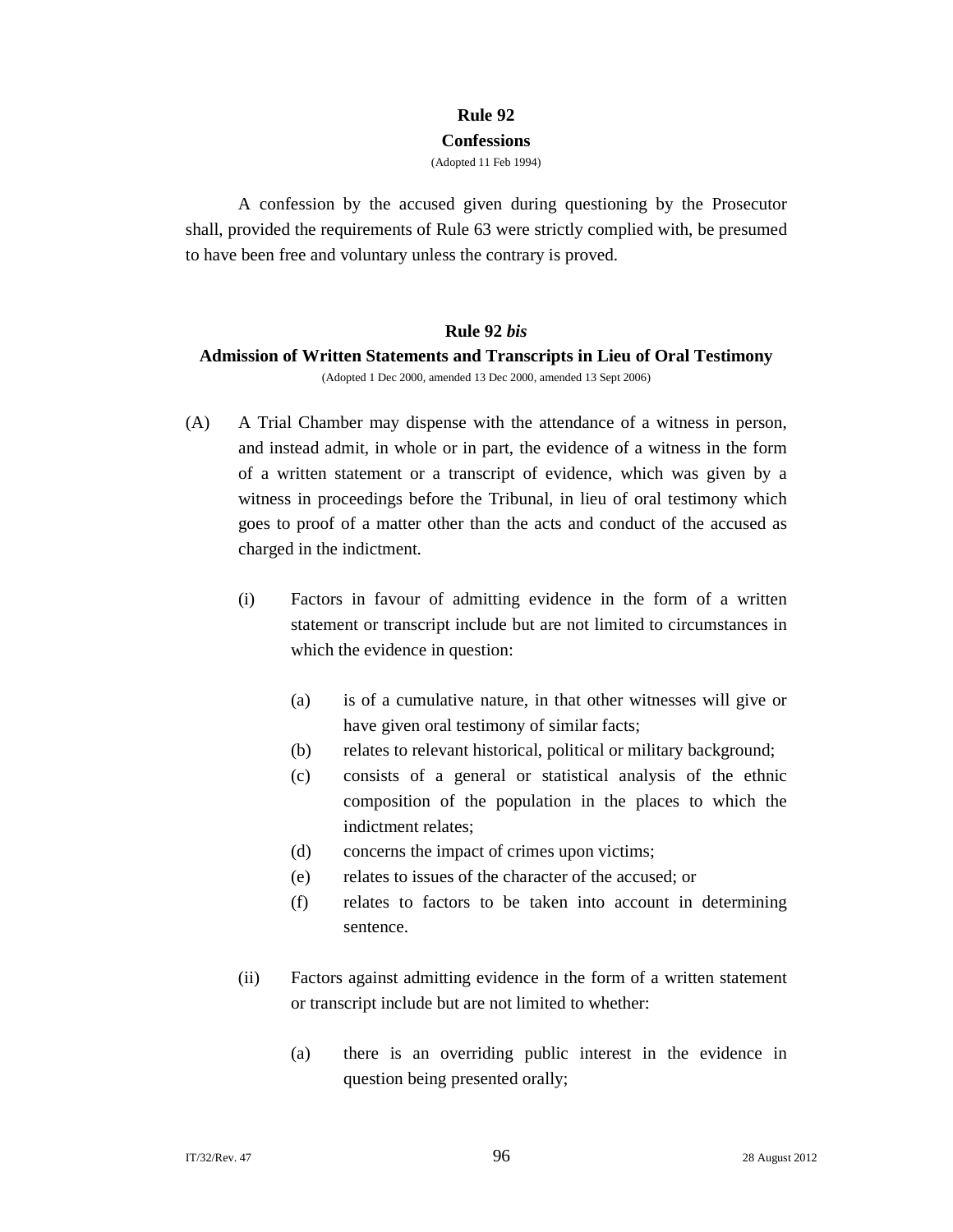- (b) a party objecting can demonstrate that its nature and source renders it unreliable, or that its prejudicial effect outweighs its probative value; or
- (c) there are any other factors which make it appropriate for the witness to attend for cross-examination.
- (B) If the Trial Chamber decides to dispense with the attendance of a witness, a written statement under this Rule shall be admissible if it attaches a declaration by the person making the written statement that the contents of the statement are true and correct to the best of that person's knowledge and belief and
	- (i) the declaration is witnessed by:
		- (a) a person authorised to witness such a declaration in accordance with the law and procedure of a State; or
		- (b) a Presiding Officer appointed by the Registrar of the Tribunal for that purpose; and
	- (ii) the person witnessing the declaration verifies in writing:
		- (a) that the person making the statement is the person identified in the said statement;
		- (b) that the person making the statement stated that the contents of the written statement are, to the best of that person's knowledge and belief, true and correct;
		- (c) that the person making the statement was informed that if the content of the written statement is not true then he or she may be subject to proceedings for giving false testimony; and
		- (d) the date and place of the declaration.

The declaration shall be attached to the written statement presented to the Trial Chamber.

(C) The Trial Chamber shall decide, after hearing the parties, whether to require the witness to appear for cross-examination; if it does so decide, the provisions of Rule 92 *ter* shall apply.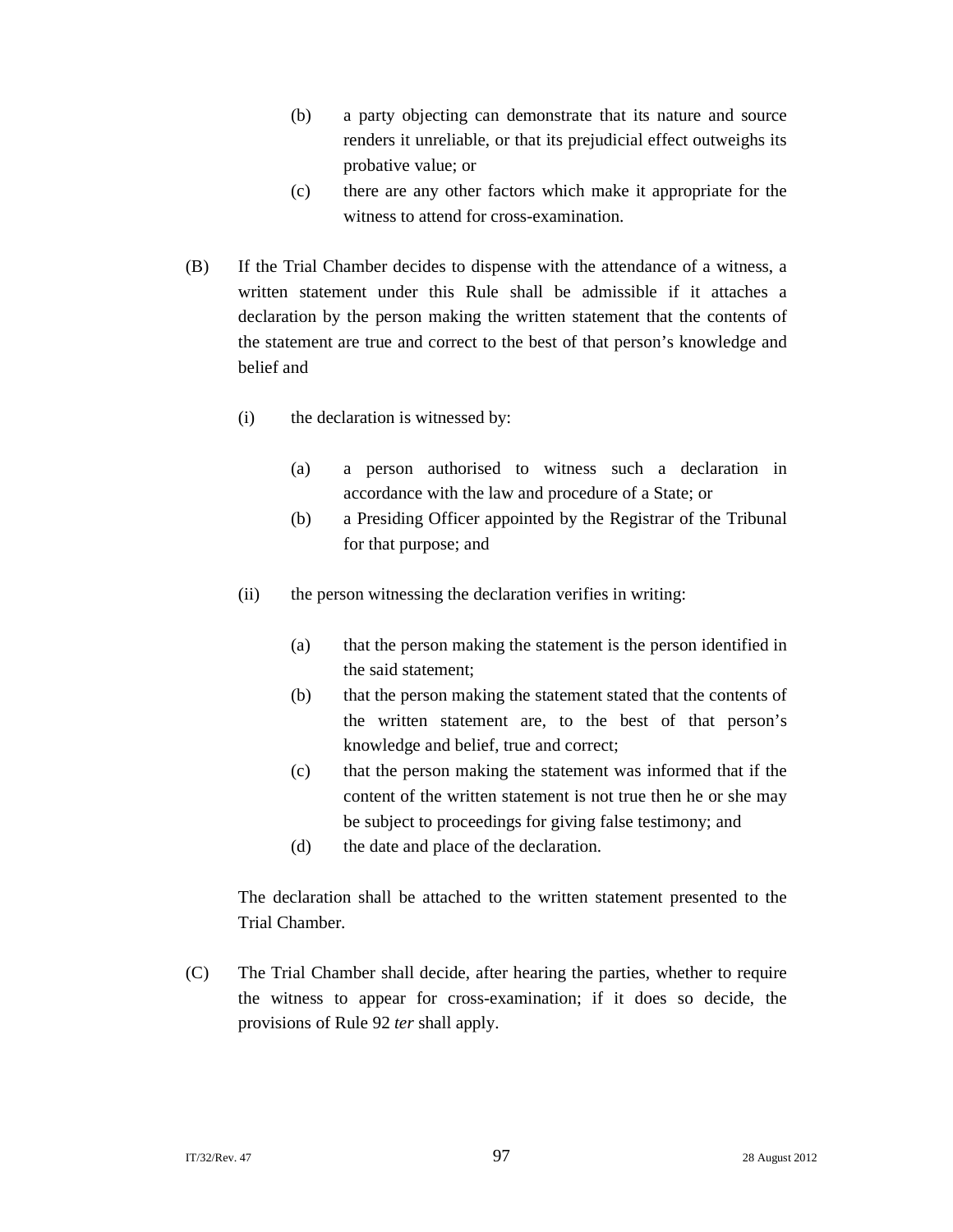#### **Rule 92** *ter*

#### **Other Admission of Written Statements and Transcripts**

(Adopted 13 Sept 2006)

- (A) A Trial Chamber may admit, in whole or in part, the evidence of a witness in the form of a written statement or transcript of evidence given by a witness in proceedings before the Tribunal, under the following conditions:
	- (i) the witness is present in court;
	- (ii) the witness is available for cross-examination and any questioning by the Judges; and
	- (iii) the witness attests that the written statement or transcript accurately reflects that witness' declaration and what the witness would say if examined.
- (B) Evidence admitted under paragraph (A) may include evidence that goes to proof of the acts and conduct of the accused as charged in the indictment.

## **Rule 92** *quater* **Unavailable Persons**  (Adopted 13 Sept 2006)

- (A) The evidence of a person in the form of a written statement or transcript who has subsequently died, or who can no longer with reasonable diligence be traced, or who is by reason of bodily or mental condition unable to testify orally may be admitted, whether or not the written statement is in the form prescribed by Rule 92 *bis*, if the Trial Chamber:
	- (i) is satisfied of the person's unavailability as set out above; and
	- (ii) finds from the circumstances in which the statement was made and recorded that it is reliable.
- (B) If the evidence goes to proof of acts and conduct of an accused as charged in the indictment, this may be a factor against the admission of such evidence, or that part of it.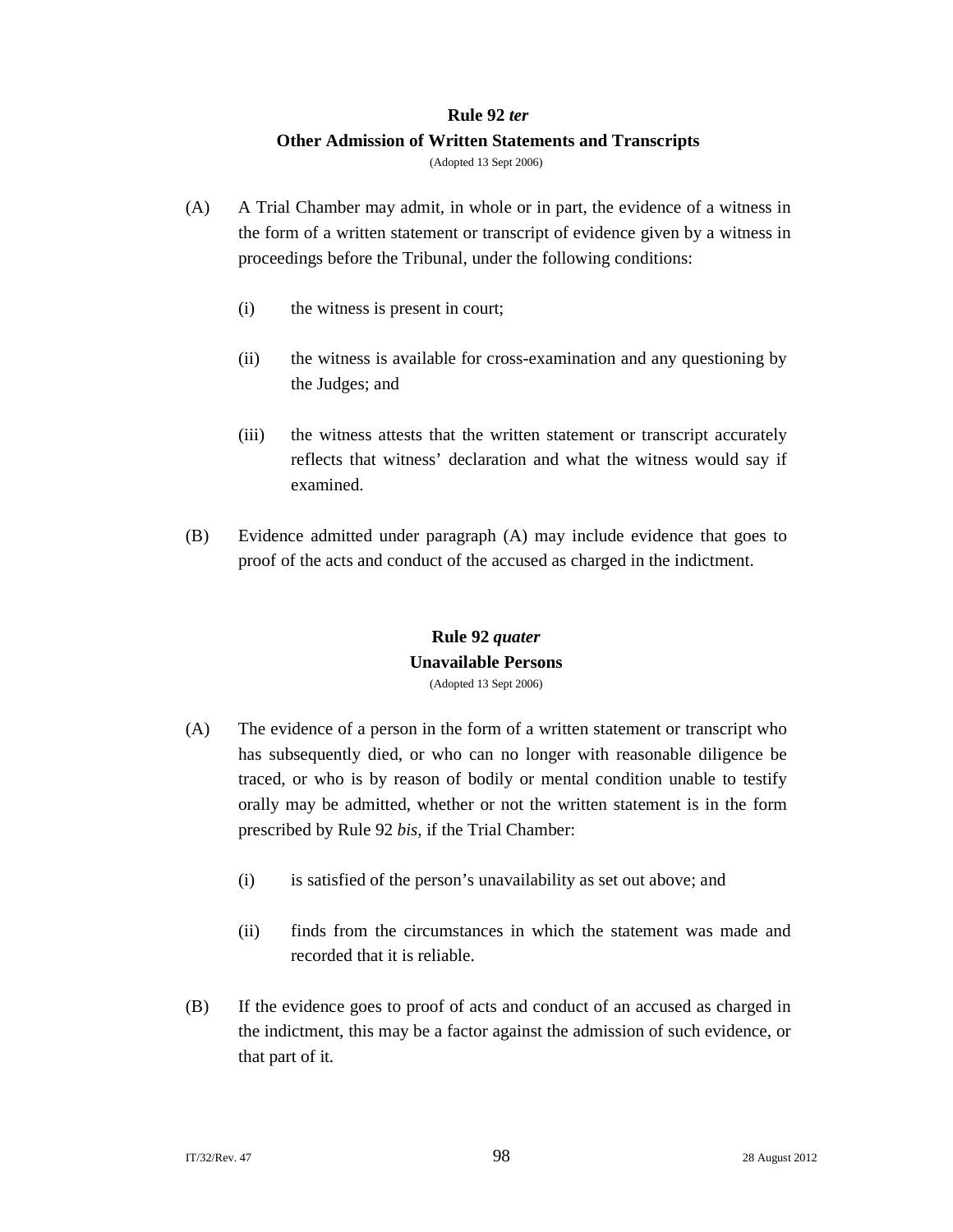## **Rule 92** *quinquies* **Admission of Statements and Transcripts of Persons Subjected to Interference**  (Adopted 10 Dec 2009)

- (A) A Trial Chamber may admit the evidence of a person in the form of a written statement or a transcript of evidence given by the person in proceedings before the Tribunal, where the Trial Chamber is satisfied that:
	- (i) the person has failed to attend as a witness or, having attended, has not given evidence at all or in a material respect;
	- (ii) the failure of the person to attend or to give evidence has been materially influenced by improper interference, including threats, intimidation, injury, bribery, or coercion;
	- (iii) where appropriate, reasonable efforts have been made pursuant to Rules 54 and 75 to secure the attendance of the person as a witness or, if in attendance, to secure from the witness all material facts known to the witness; and
	- (iv) the interests of justice are best served by doing so.
- (B) For the purposes of paragraph (A):
	- (i) An improper interference may relate *inter alia* to the physical, economic, property, or other interests of the person or of another person;
	- (ii) the interests of justice include:

 (a) the reliability of the statement or transcript, having regard to the circumstances in which it was made and recorded;

 (b) the apparent role of a party or someone acting on behalf of a party to the proceedings in the improper interference; and

(c) whether the statement or transcript goes to proof of the acts and conduct of the accused as charged in the indictment.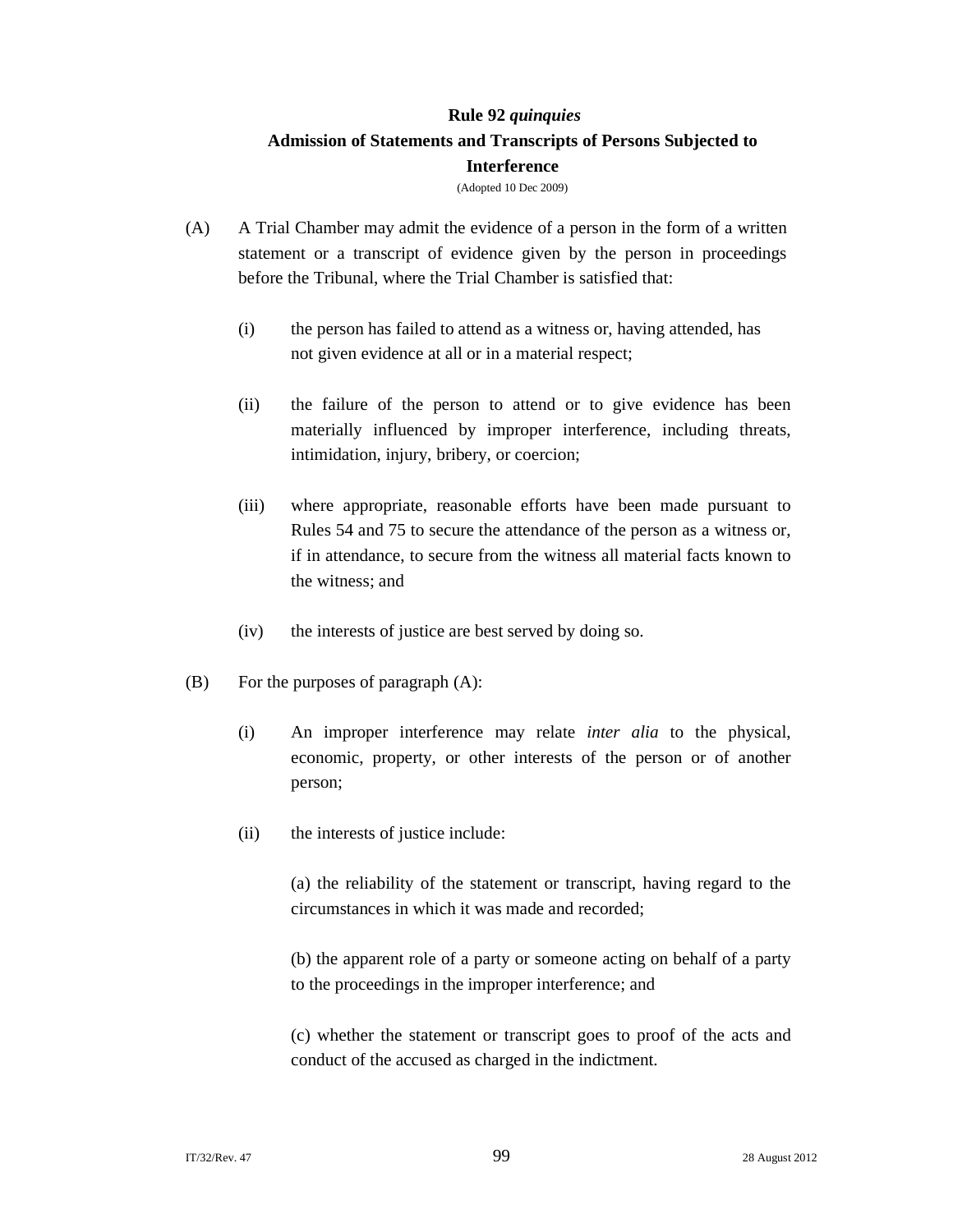- (iii) Evidence admitted under paragraph (A) may include evidence that goes to proof of the acts and conduct of the accused as charged in the indictment.
- (C) The Trial Chamber may have regard to any relevant evidence, including written evidence, for the purpose of applying this Rule.

## **Rule 93 Evidence of Consistent Pattern of Conduct**  (Adopted 11 Feb 1994)

- (A) Evidence of a consistent pattern of conduct relevant to serious violations of international humanitarian law under the Statute may be admissible in the interests of justice. (Amended 18 Jan 1996)
- (B) Acts tending to show such a pattern of conduct shall be disclosed by the Prosecutor to the defence pursuant to Rule 66. (Amended 30 Jan 1995)

## **Rule 94 Judicial Notice**  (Adopted 11 Feb 1994)

- (A) A Trial Chamber shall not require proof of facts of common knowledge but shall take judicial notice thereof.
- (B) At the request of a party or *proprio motu*, a Trial Chamber, after hearing the parties, may decide to take judicial notice of adjudicated facts or of the authenticity of documentary evidence from other proceedings of the Tribunal relating to matters at issue in the current proceedings. (Amended 10 July 1998, amended 8 Dec 2010)

## **Rule 94** *bis* **Testimony of Expert Witnesses**  (Adopted 10 July 1998)

(A) The full statement and/or report of any expert witness to be called by a party shall be disclosed within the time-limit prescribed by the Trial Chamber or by the pre-trial Judge. (Amended 14 July 2000, amended 1 Dec 2000, amended 13 Dec 2000, amended 13 Dec 2001, amended 13 Sept 2006)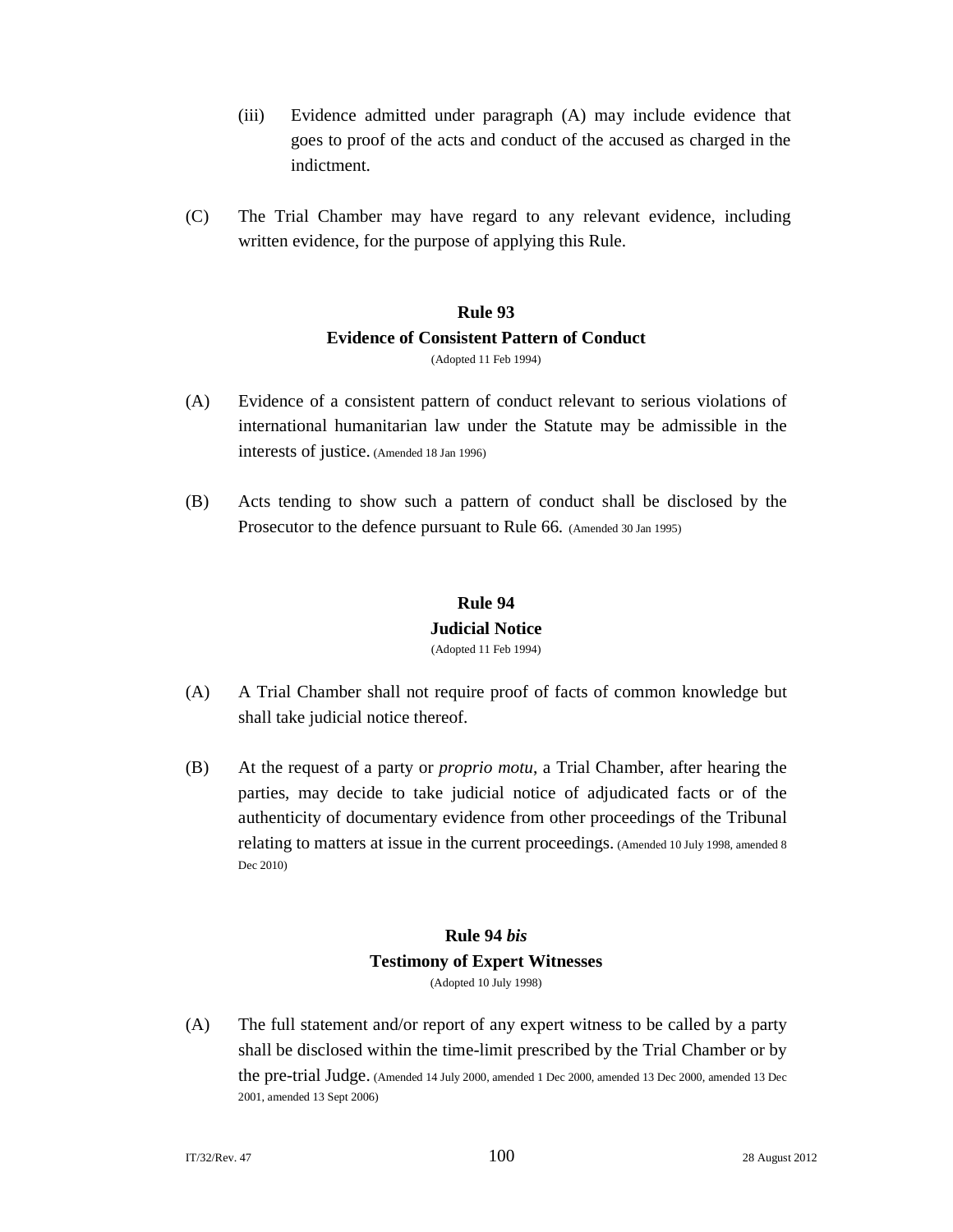- (B) Within thirty days of disclosure of the statement and/or report of the expert witness, or such other time prescribed by the Trial Chamber or pre-trial Judge, the opposing party shall file a notice indicating whether:
	- (i) it accepts the expert witness statement and/or report; or (Amended 13 Sept 2006)
	- (ii) it wishes to cross-examine the expert witness; and
	- (iii) it challenges the qualifications of the witness as an expert or the relevance of all or parts of the statement and/or report and, if so, which parts. (Amended 12 Dec 2002, amended 13 Sept 2006)

(Amended 13 Dec 2001, amended 13 Sept 2006)

(C) If the opposing party accepts the statement and/or report of the expert witness, the statement and/or report may be admitted into evidence by the Trial Chamber without calling the witness to testify in person. (Amended 13 Sept 2006)

#### **Rule 94** *ter*

### **[Deleted]**

(Adopted 4 Dec 1998, amended 17 Nov 1999, deleted 1 Dec 2000, deleted 13 Dec 2000)

### **Rule 95**

#### **Exclusion of Certain Evidence**

(Adopted 11 Feb 1994, amended 30 Jan 1995, amended 12 Nov 1997)

No evidence shall be admissible if obtained by methods which cast substantial doubt on its reliability or if its admission is antithetical to, and would seriously damage, the integrity of the proceedings.

## **Rule 96 Evidence in Cases of Sexual Assault**  (Adopted 11 Feb 1994)

In cases of sexual assault:

(i) no corroboration of the victim's testimony shall be required;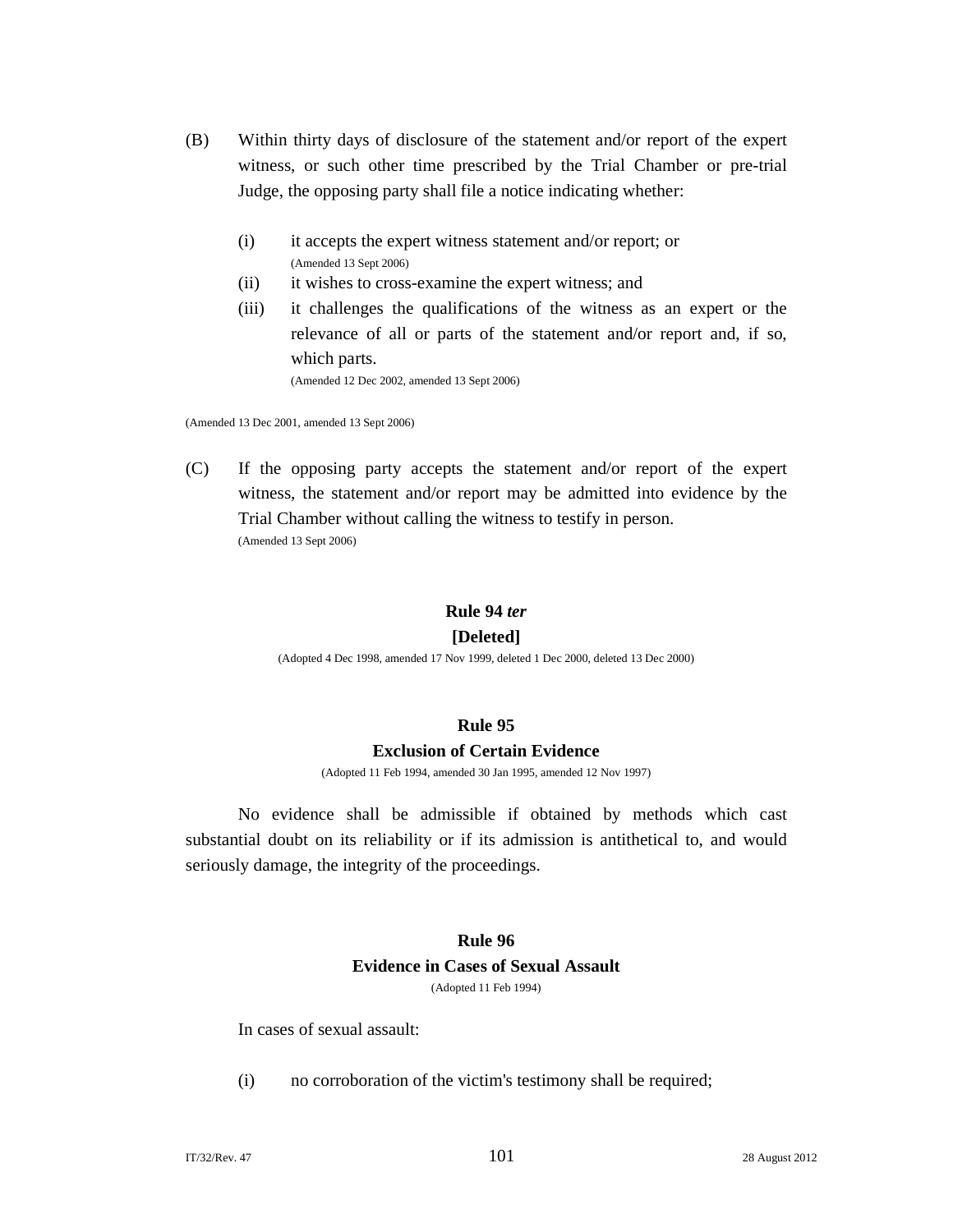- (ii) consent shall not be allowed as a defence if the victim
	- (a) has been subjected to or threatened with or has had reason to fear violence, duress, detention or psychological oppression, or
	- (b) reasonably believed that if the victim did not submit, another might be so subjected, threatened or put in fear; (Amended 3 May 1995)
- (iii) before evidence of the victim's consent is admitted, the accused shall satisfy the Trial Chamber in camera that the evidence is relevant and credible; (Amended 30 Jan 1995)
- (iv) prior sexual conduct of the victim shall not be admitted in evidence.

# **Rule 97 Lawyer-Client Privilege**

(Adopted 11 Feb 1994)

 All communications between lawyer and client shall be regarded as privileged, and consequently not subject to disclosure at trial, unless:

- (i) the client consents to such disclosure; or
- (ii) the client has voluntarily disclosed the content of the communication to a third party, and that third party then gives evidence of that disclosure.

# **Rule 98 Power of Chambers to Order Production of Additional Evidence**

(Adopted 11 Feb 1994, amended 25 July 1997)

 A Trial Chamber may order either party to produce additional evidence. It may *proprio motu* summon witnesses and order their attendance.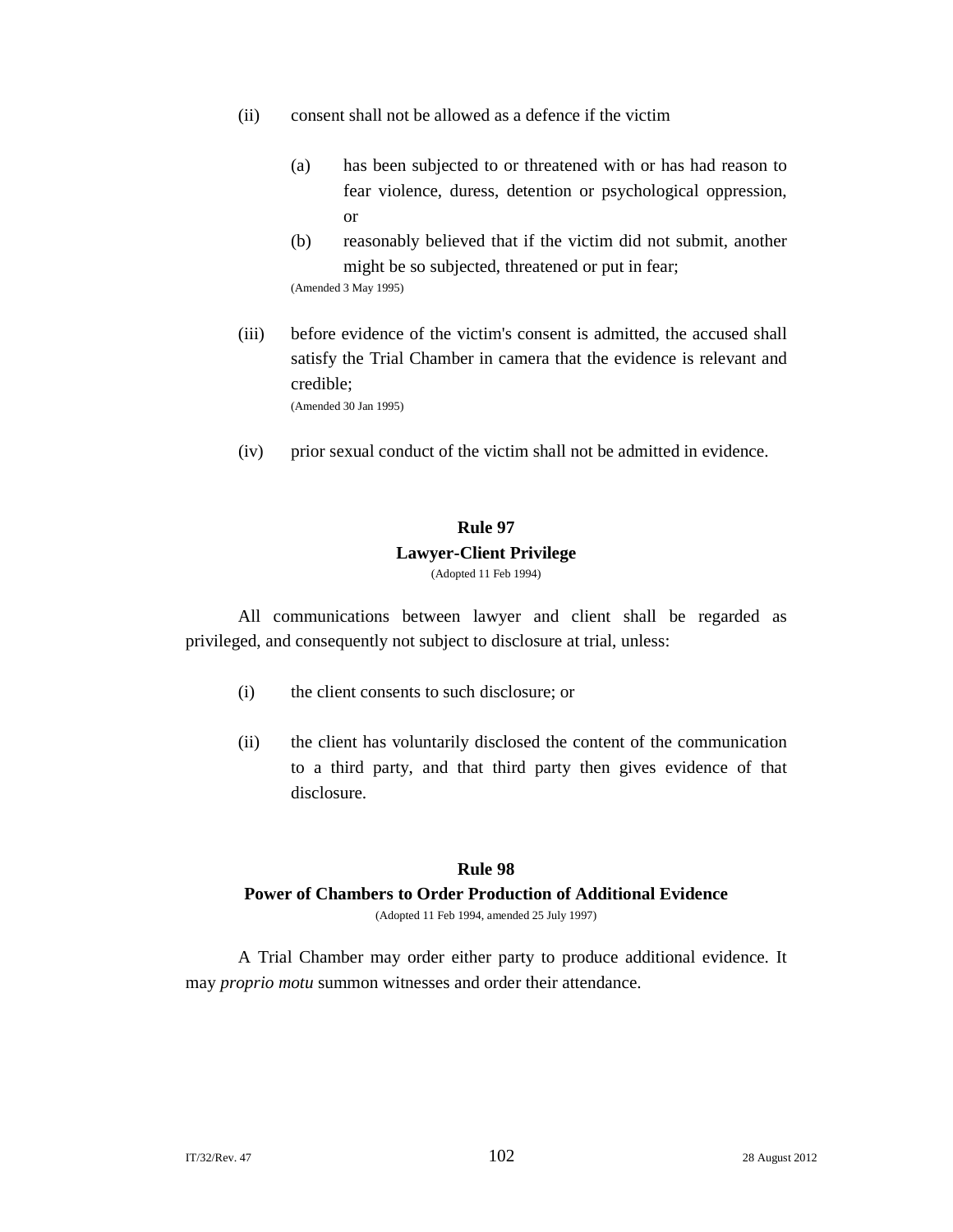### **Section 4: Judgement**

#### **Rule 98** *bis*

### **Judgement of Acquittal**

(Adopted 10 July 1998, amended 17 Nov 1999, amended 8 Dec 2004)

At the close of the Prosecutor's case, the Trial Chamber shall, by oral decision and after hearing the oral submissions of the parties, enter a judgement of acquittal on any count if there is no evidence capable of supporting a conviction.

# **Rule 98** *ter* **Judgement**

#### (Adopted 10 July 1998)

- (A) The judgement shall be pronounced in public, on a date of which notice shall have been given to the parties and counsel and at which they shall be entitled to be present, subject to the provisions of Rule 102 (B). (Amended 10 July 1998, amended 12 Apr 2001)
- (B) If the Trial Chamber finds the accused guilty of a crime and concludes from the evidence that unlawful taking of property by the accused was associated with it, it shall make a specific finding to that effect in its judgement. The Trial Chamber may order restitution as provided in Rule 105.
- (C) The judgement shall be rendered by a majority of the Judges. It shall be accompanied or followed as soon as possible by a reasoned opinion in writing, to which separate or dissenting opinions may be appended.
- (D) A copy of the judgement and of the Judges' opinions in a language which the accused understands shall as soon as possible be served on the accused if in custody. Copies thereof in that language and in the language in which they were delivered shall also as soon as possible be provided to counsel for the accused.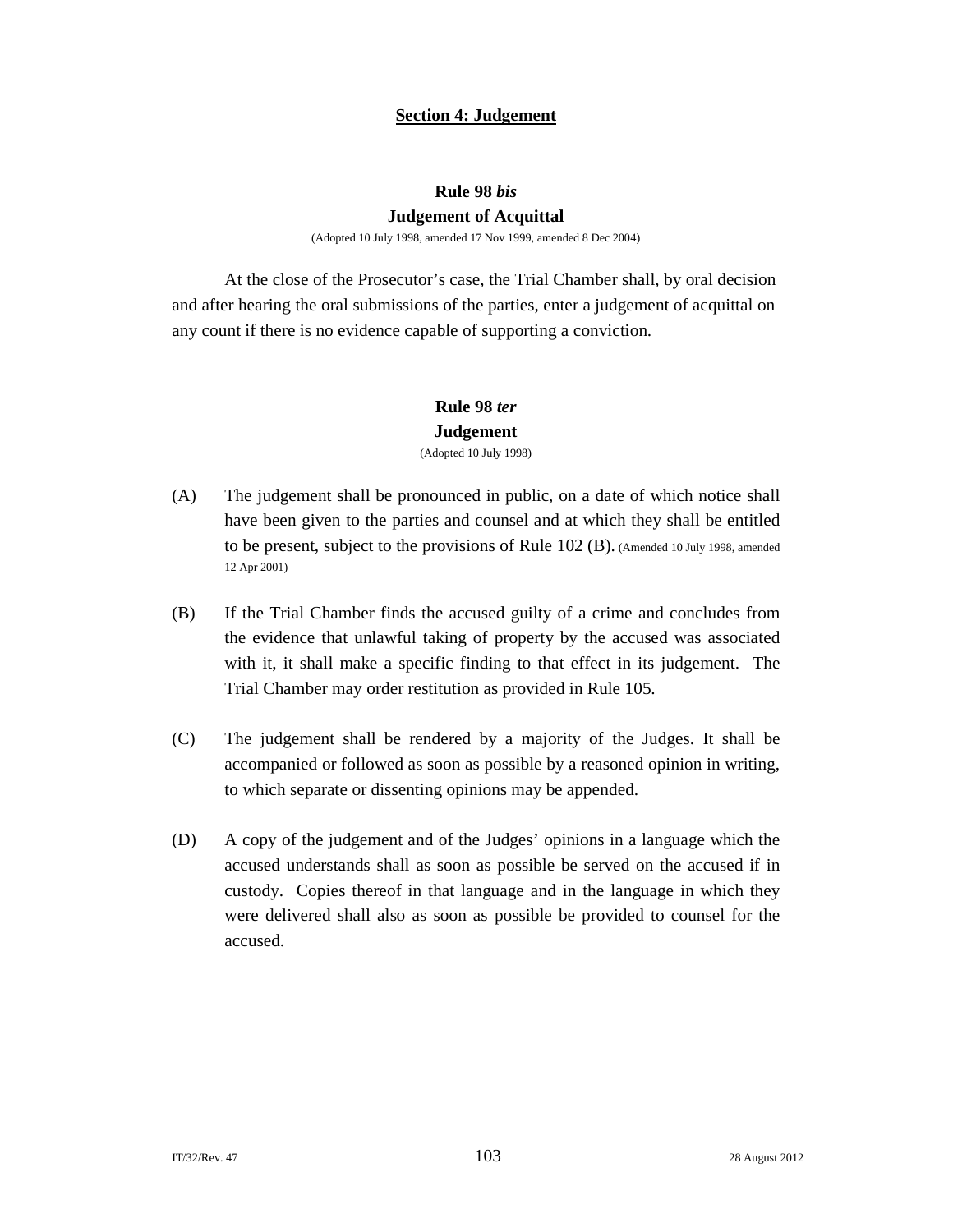#### **Status of the Acquitted Person**

(Adopted 11 Feb 1994, amended 12 Nov 1997)

- (A) Subject to paragraph (B), in the case of an acquittal or the upholding of a challenge to jurisdiction, the accused shall be released immediately. (Amended 12 Apr 2001)
- (B) If, at the time the judgement is pronounced, the Prosecutor advises the Trial Chamber in open court of the Prosecutor's intention to file notice of appeal pursuant to Rule 108, the Trial Chamber may, on application in that behalf by the Prosecutor and upon hearing the parties, in its discretion, issue an order for the continued detention of the accused, pending the determination of the appeal. (Amended 10 July 1998)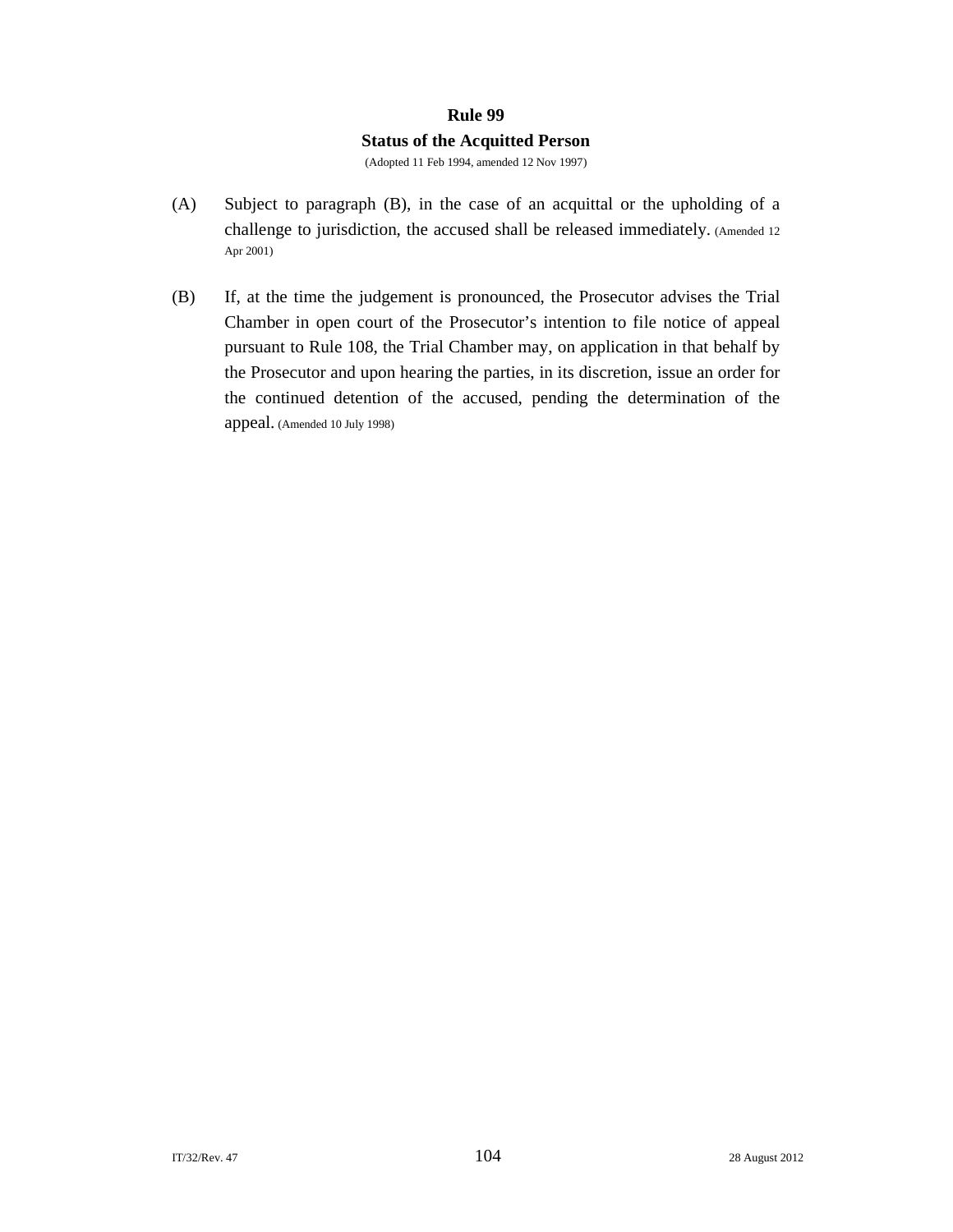### **Section 5: Sentencing and Penalties**

#### **Rule 100**

#### **Sentencing Procedure on a Guilty Plea**

(Adopted 11 Feb 1994, amended 10 July 1998)

- (A) If the Trial Chamber convicts the accused on a guilty plea, the Prosecutor and the defence may submit any relevant information that may assist the Trial Chamber in determining an appropriate sentence. (Amended 25 June 1996, amended 5 July 1996)
- (B) The sentence shall be pronounced in a judgement in public and in the presence of the convicted person, subject to Rule 102 (B).

## **Rule 101**

#### **Penalties**

(Adopted 11 Feb 1994, amended 30 Jan 1995, amended 10 July 1998, amended 1 Dec 2000, amended 13 Dec 2000)

- (A) A convicted person may be sentenced to imprisonment for a term up to and including the remainder of the convicted person's life. (Amended 12 Nov 1997)
- (B) In determining the sentence, the Trial Chamber shall take into account the factors mentioned in Article 24, paragraph 2, of the Statute, as well as such factors as:
	- (i) any aggravating circumstances;
	- (ii) any mitigating circumstances including the substantial cooperation with the Prosecutor by the convicted person before or after conviction;
	- (iii) the general practice regarding prison sentences in the courts of the former Yugoslavia;
	- (iv) the extent to which any penalty imposed by a court of any State on the convicted person for the same act has already been served, as referred to in Article 10, paragraph 3, of the Statute. (Amended 30 Jan 1995, amended 10 July 1998)

(Amended 10 July 1998)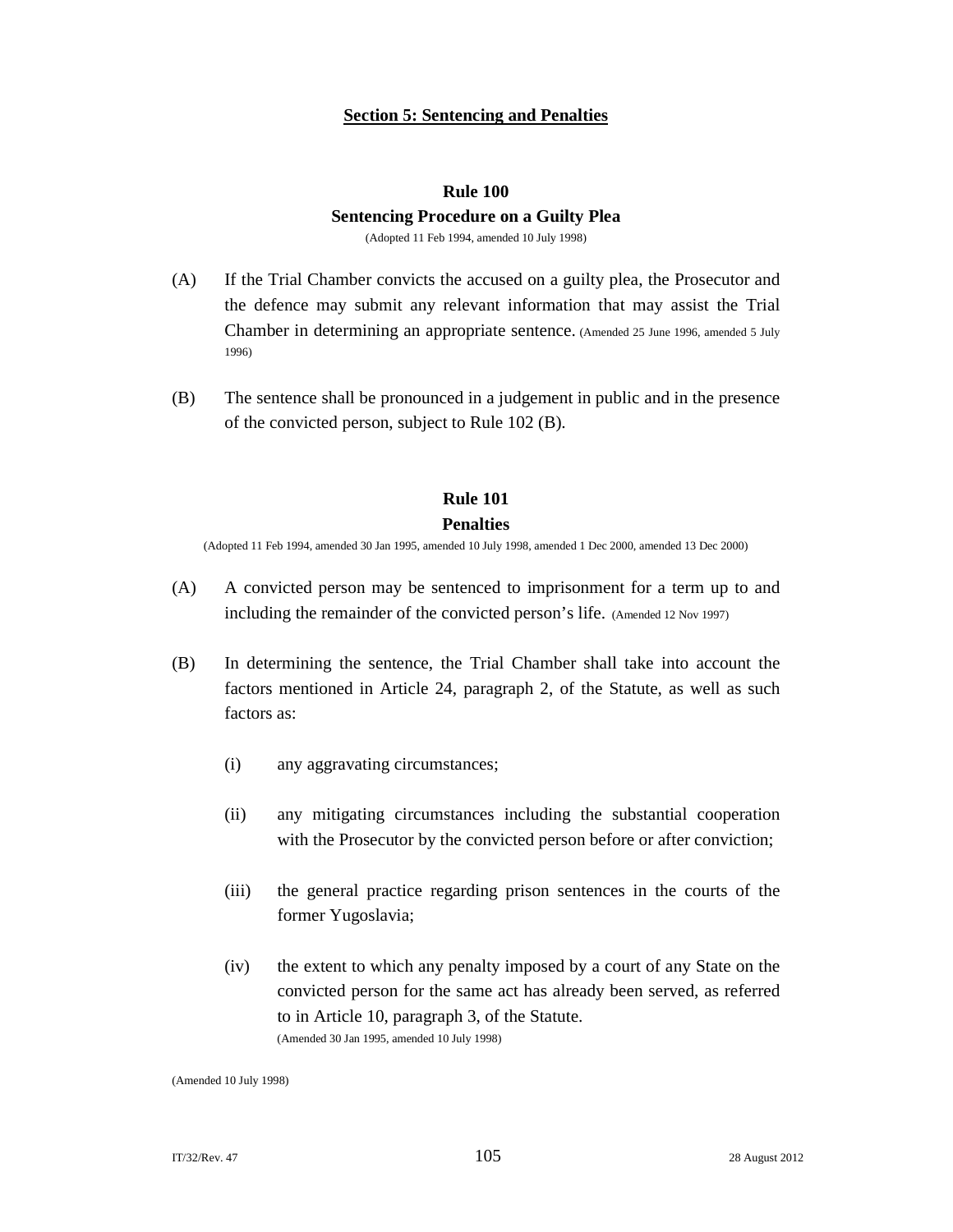(C) Credit shall be given to the convicted person for the period, if any, during which the convicted person was detained in custody pending surrender to the Tribunal or pending trial or appeal. (Amended 30 Jan 1995)

# **Rule 102 Status of the Convicted Person**

(Adopted 11 Feb 1994)

- (A) The sentence shall begin to run from the day it is pronounced. However, as soon as notice of appeal is given, the enforcement of the judgement shall thereupon be stayed until the decision on the appeal has been delivered, the convicted person meanwhile remaining in detention, as provided in Rule 64. (Amended 10 July 1998)
- (B) If, by a previous decision of the Trial Chamber, the convicted person has been released, or is for any other reason at liberty, and is not present when the judgement is pronounced, the Trial Chamber shall issue a warrant for the convicted person's arrest. On arrest, the convicted person shall be notified of the conviction and sentence, and the procedure provided in Rule 103 shall be followed. (Amended 12 Nov 1997)

## **Rule 103 Place of Imprisonment**  (Adopted 11 Feb 1994)

- (A) Imprisonment shall be served in a State designated by the President of the Tribunal from a list of States which have indicated their willingness to accept convicted persons. (Amended 10 July 1998)
- (B) Transfer of the convicted person to that State shall be effected as soon as possible after the time-limit for appeal has elapsed.
- (C) Pending the finalisation of arrangements for his or her transfer to the State where his or her sentence will be served, the convicted person shall remain in the custody of the Tribunal. (Amended 4 Dec 1998)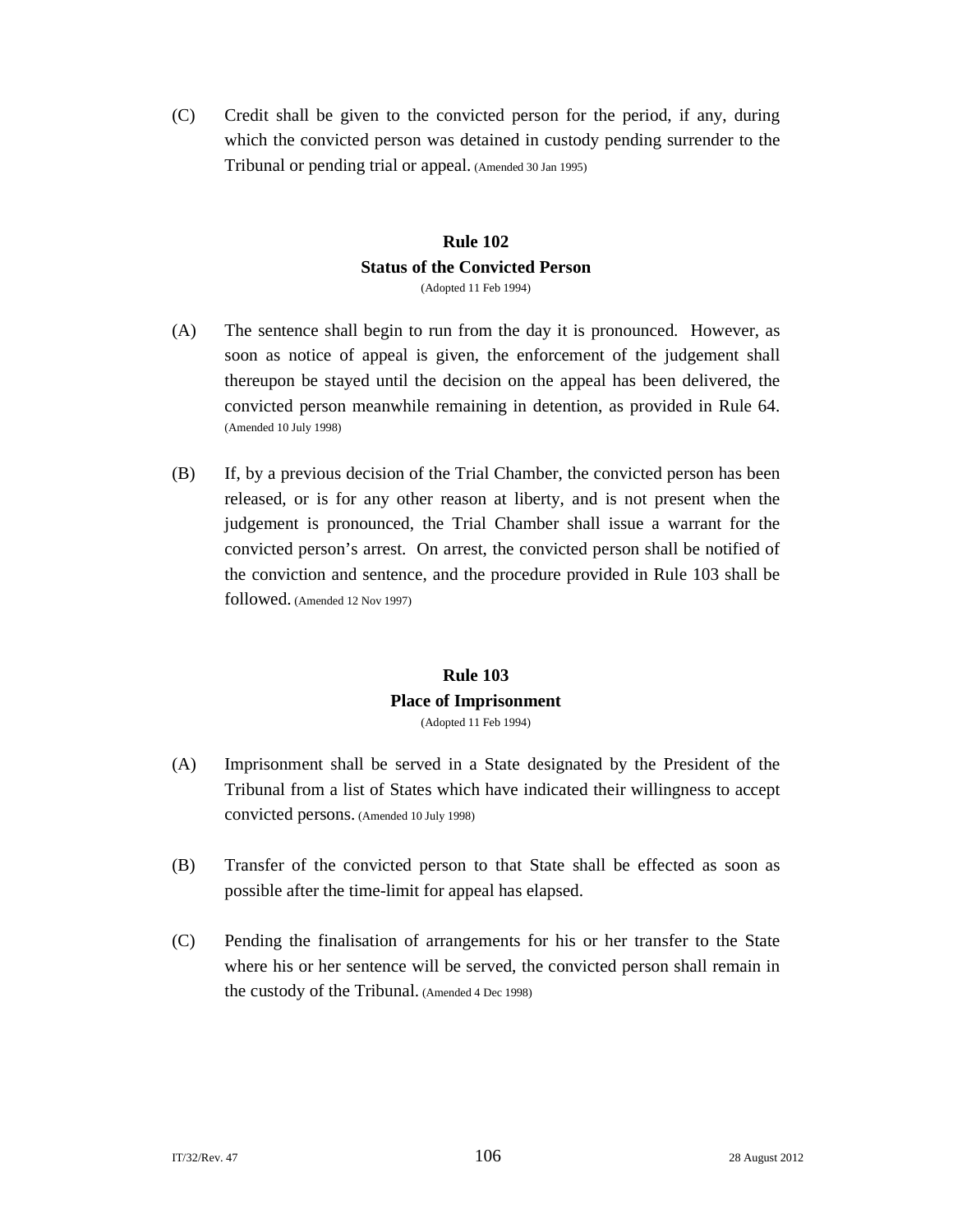# **Rule 104 Supervision of Imprisonment**

(Adopted 11 Feb 1994)

 All sentences of imprisonment shall be supervised by the Tribunal or a body designated by it.

## **Rule 105 Restitution of Property**  (Adopted 11 Feb 1994)

- (A) After a judgement of conviction containing a specific finding as provided in Rule 98 *ter* (B), the Trial Chamber shall, at the request of the Prosecutor, or may, *proprio motu*, hold a special hearing to determine the matter of the restitution of the property or the proceeds thereof, and may in the meantime order such provisional measures for the preservation and protection of the property or proceeds as it considers appropriate. (Amended 25 July 1997, amended 10 July 1998, amended 12 Apr 2001)
- (B) The determination may extend to such property or its proceeds, even in the hands of third parties not otherwise connected with the crime of which the convicted person has been found guilty.
- (C) Such third parties shall be summoned before the Trial Chamber and be given an opportunity to justify their claim to the property or its proceeds.
- (D) Should the Trial Chamber be able to determine the rightful owner on the balance of probabilities, it shall order the restitution either of the property or the proceeds or make such other order as it may deem appropriate. (Amended 30 Jan 1995)
- (E) Should the Trial Chamber not be able to determine ownership, it shall notify the competent national authorities and request them so to determine.
- (F) Upon notice from the national authorities that an affirmative determination has been made, the Trial Chamber shall order the restitution either of the property or the proceeds or make such other order as it may deem appropriate. (Amended 30 Jan 1995)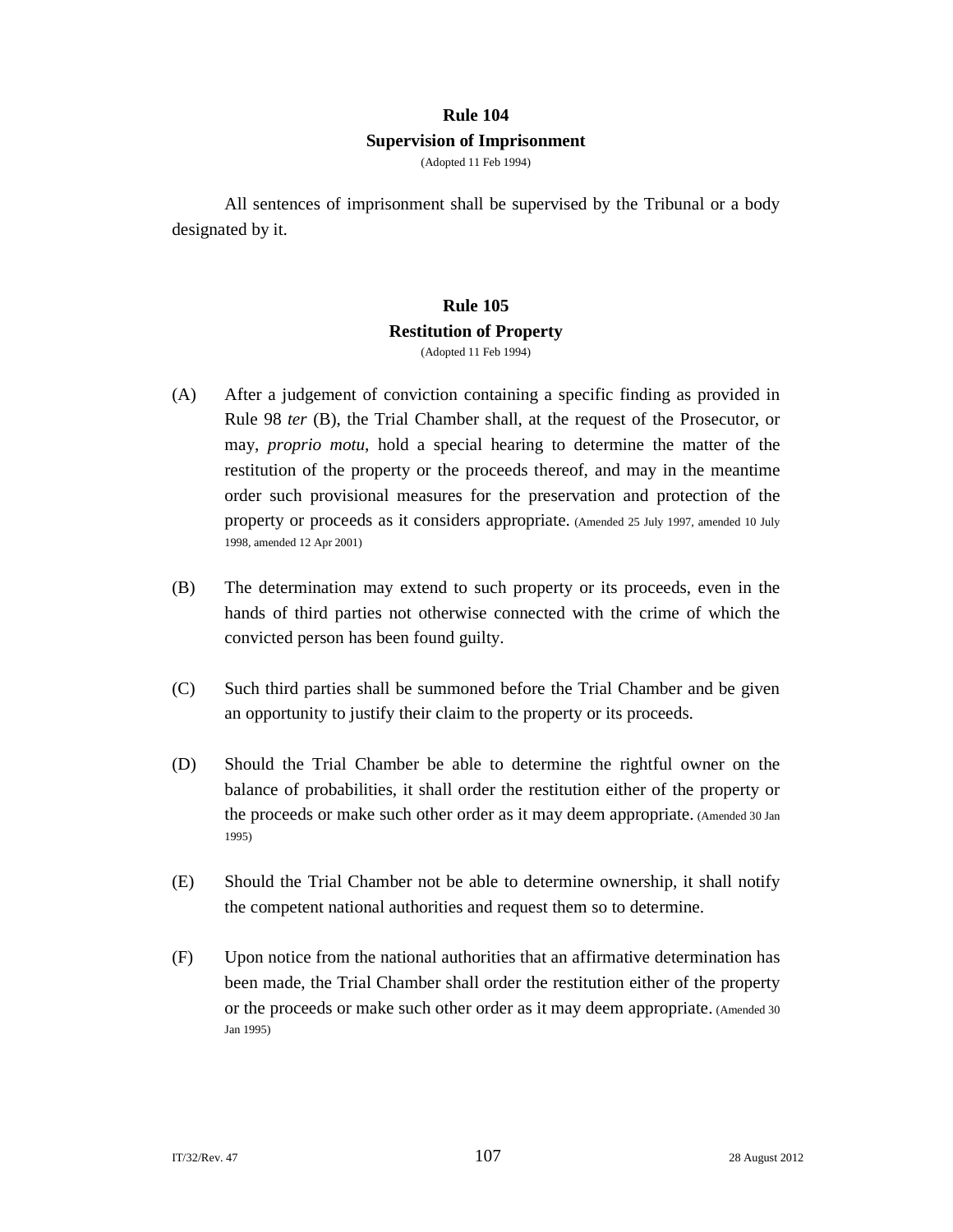(G) The Registrar shall transmit to the competent national authorities any summonses, orders and requests issued by a Trial Chamber pursuant to paragraphs (C), (D), (E) and (F). (Amended 30 Jan 1995, amended 12 Apr 2001)

# **Rule 106 Compensation to Victims**

(Adopted 11 Feb 1994)

- (A) The Registrar shall transmit to the competent authorities of the States concerned the judgement finding the accused guilty of a crime which has caused injury to a victim.
- (B) Pursuant to the relevant national legislation, a victim or persons claiming through the victim may bring an action in a national court or other competent body to obtain compensation. (Amended 12 Nov 1997)
- (C) For the purposes of a claim made under paragraph (B) the judgement of the Tribunal shall be final and binding as to the criminal responsibility of the convicted person for such injury. (Amended 12 Apr 2001)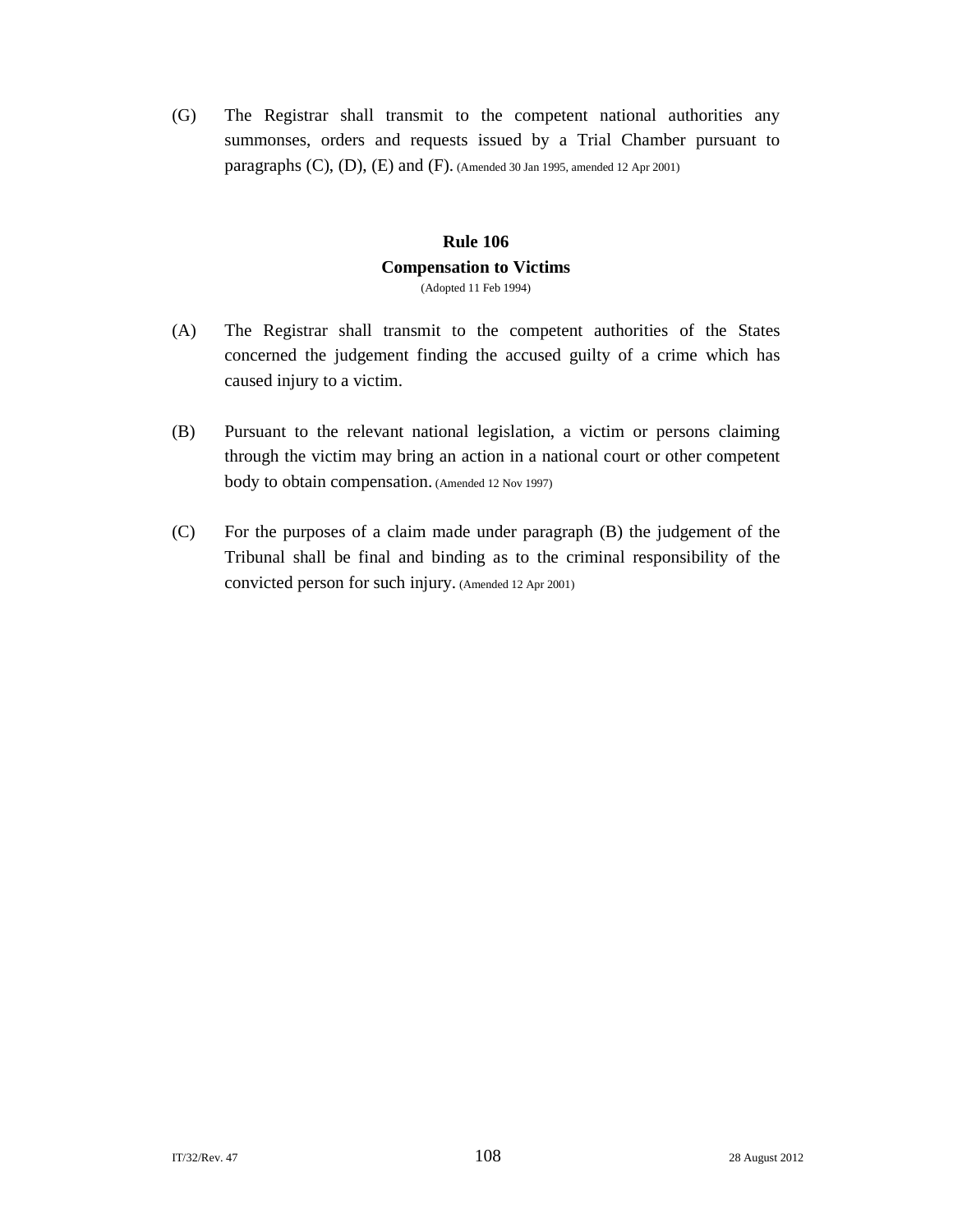# **PART SEVEN APPELLATE PROCEEDINGS**

# **Rule 107 General Provision**

(Adopted 11 Feb 1994)

 The rules of procedure and evidence that govern proceedings in the Trial Chambers shall apply *mutatis mutandis* to proceedings in the Appeals Chamber.

### **Rule 108**

#### **Notice of Appeal**

(Adopted 11 Feb 1994, amended 30 Jan 1995, amended 25 July 1997, amended 12 Nov 1997, amended 10 July 1998, amended 2 July 1999, amended 17 Nov 1999, amended 13 Dec 2001)

A party seeking to appeal a judgement shall, not more than thirty days from the date on which the judgement was pronounced, file a notice of appeal, setting forth the grounds. The Appellant should also identify the order, decision or ruling challenged with specific reference to the date of its filing, and/or the transcript page, and indicate the substance of the alleged errors and the relief sought. The Appeals Chamber may, on good cause being shown by motion, authorise a variation of the grounds of appeal.

## **Rule 108** *bis* **State Request for Review**  (Adopted 25 July 1997)

- (A) A State directly affected by an interlocutory decision of a Trial Chamber may, within fifteen days from the date of the decision, file a request for review of the decision by the Appeals Chamber if that decision concerns issues of general importance relating to the powers of the Tribunal. (Amended 2 July 1999)
- (B) The party upon whose motion the Trial Chamber issued the impugned decision shall be heard by the Appeals Chamber. The other party may be heard if the Appeals Chamber considers that the interests of justice so require. (Amended 17 Nov 1999)
- (C) The Appeals Chamber may at any stage suspend the execution of the impugned decision. (Amended 17 Nov 1999)
- (D) Rule 116 *bis* shall apply *mutatis mutandis*.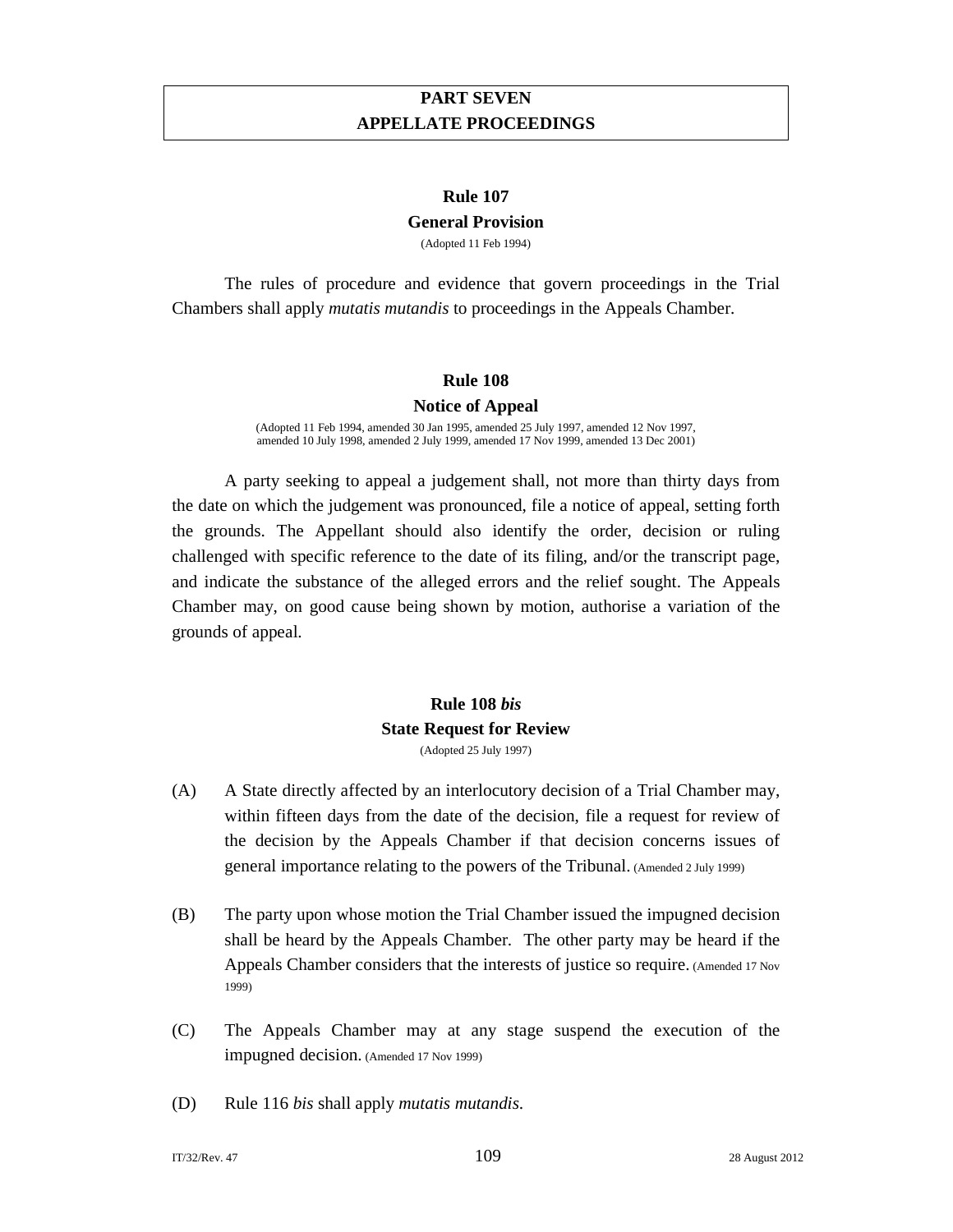#### **Record on Appeal**

(Adopted 11 Feb 1994, amended 12 Nov 1997, amended 1 Dec 2000, amended 13 Dec 2000)

 The record on appeal shall consist of the trial record, as certified by the Registrar.

### **Rule 110**

# **Copies of Record**

(Adopted 11 Feb 1994)

 The Registrar shall make a sufficient number of copies of the record on appeal for the use of the Judges of the Appeals Chamber and of the parties.

### **Rule 111**

#### **Appellant's Brief**

(Adopted 11 Feb 1994, amended 12 Nov 1997, amended 10 July 1998, amended 17 Nov 1999, amended 13 Dec 2001, amended 21 July 2005)

- (A) An Appellant's brief setting out all the arguments and authorities shall be filed within seventy-five days of filing of the notice of appeal pursuant to Rule 108. Where limited to sentencing, an Appellant's brief shall be filed within thirty days of filing of the notice of appeal pursuant to Rule 108.
- (B) Where the Prosecutor is the Appellant, the Prosecutor shall make a declaration in the Appellant's brief that disclosure has been completed with respect to the material available to the Prosecutor at the time of filing the brief.

### **Rule 112**

### **Respondent's Brief**

(Adopted 11 Feb 1994, amended 17 Nov 1999, amended 13 Dec 2001, 21 July 2005)

- (A) A Respondent's brief of argument and authorities shall be field within forty days of filing of the Appellant's brief. Where limited to sentencing, a Respondent's brief shall be filed within thirty days of filing of the Appellant's brief.
- (B) Where the Prosecutor is the Respondent, the Prosecutor shall make a declaration in the Respondent's brief that disclosure had been completed with respect to the material available to the Prosecutor at the time of filing the brief.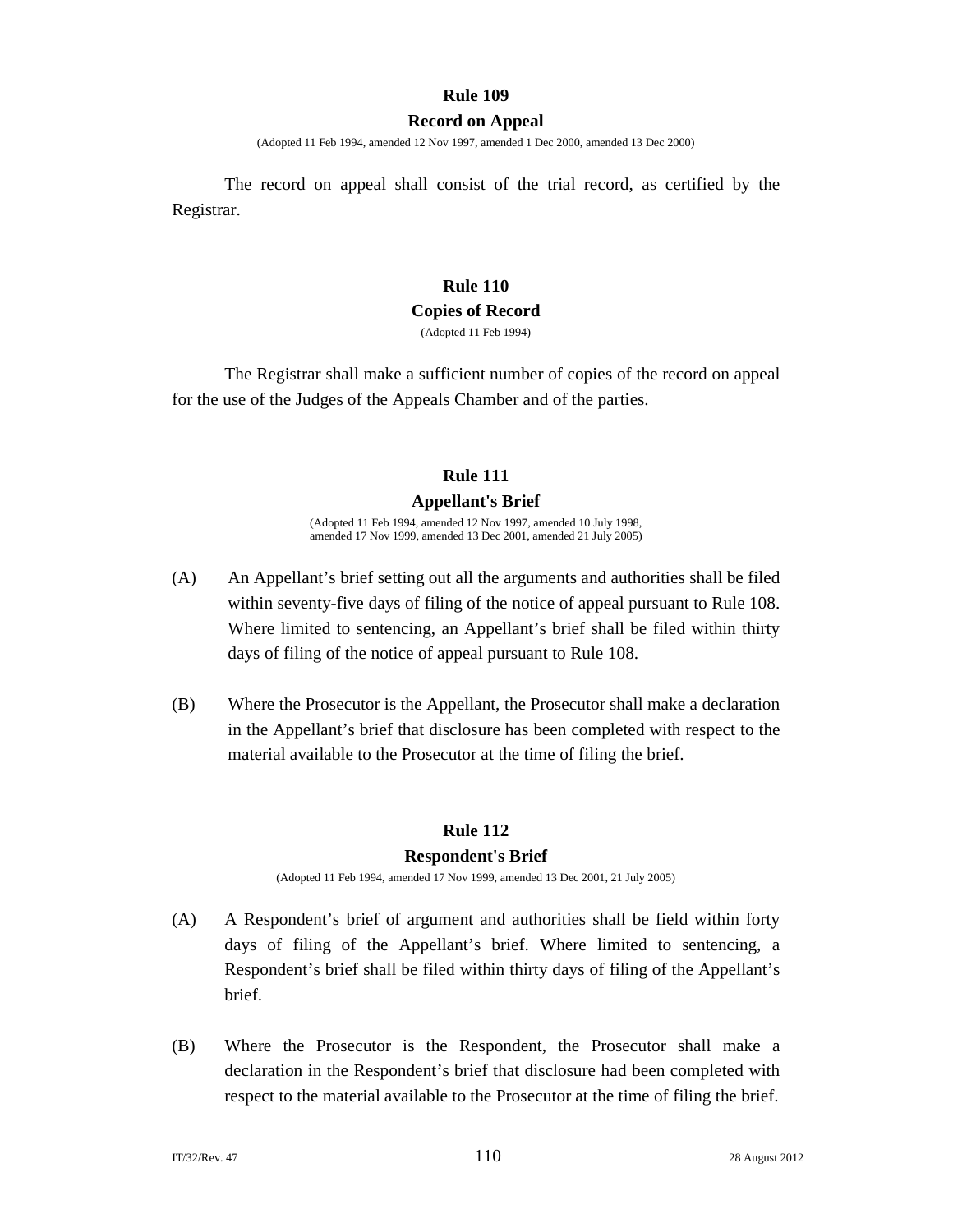#### **Brief in Reply**

(Adopted 11 Feb 1994, amended 21 July 2005)

An Appellant may file a brief in reply within fifteen days of filing of the Respondent's brief. Where limited to sentencing, a brief in reply shall be filed within ten days of filing of the Respondent's brief.

## **Rule 114 Date of Hearing**  (Adopted 11 Feb 1994)

 After the expiry of the time-limits for filing the briefs provided for in Rules 111, 112 and 113, the Appeals Chamber shall set the date for the hearing and the Registrar shall notify the parties.

# **Rule 115 Additional Evidence**

(Adopted 11 Feb 1994, amended 12 July 2002)

- (A) A party may apply by motion to present additional evidence before the Appeals Chamber. Such motion shall clearly identify with precision the specific finding of fact made by the Trial Chamber to which the additional evidence is directed, and must be served on the other party and filed with the Registrar not later than thirty days from the date for filing of the brief in reply, unless good cause or, after the appeal hearing, cogent reasons are shown for a delay. Rebuttal material may be presented by any party affected by the motion. Parties are permitted to file supplemental briefs on the impact of the additional evidence within fifteen days of the expiry of the time limit set for the filing of rebuttal material, if no such material is filed, or if rebuttal material is filed, within fifteen days of the decision on the admissibility of that material. (Amended 30 Sept 2002, amended 21 July 2005)
- (B) If the Appeals Chamber finds that the additional evidence was not available at trial and is relevant and credible, it will determine if it could have been a decisive factor in reaching the decision at trial. If it could have been such a factor, the Appeals Chamber will consider the additional evidence and any rebuttal material along with that already on the record to arrive at a final judgement in accordance with Rule 117.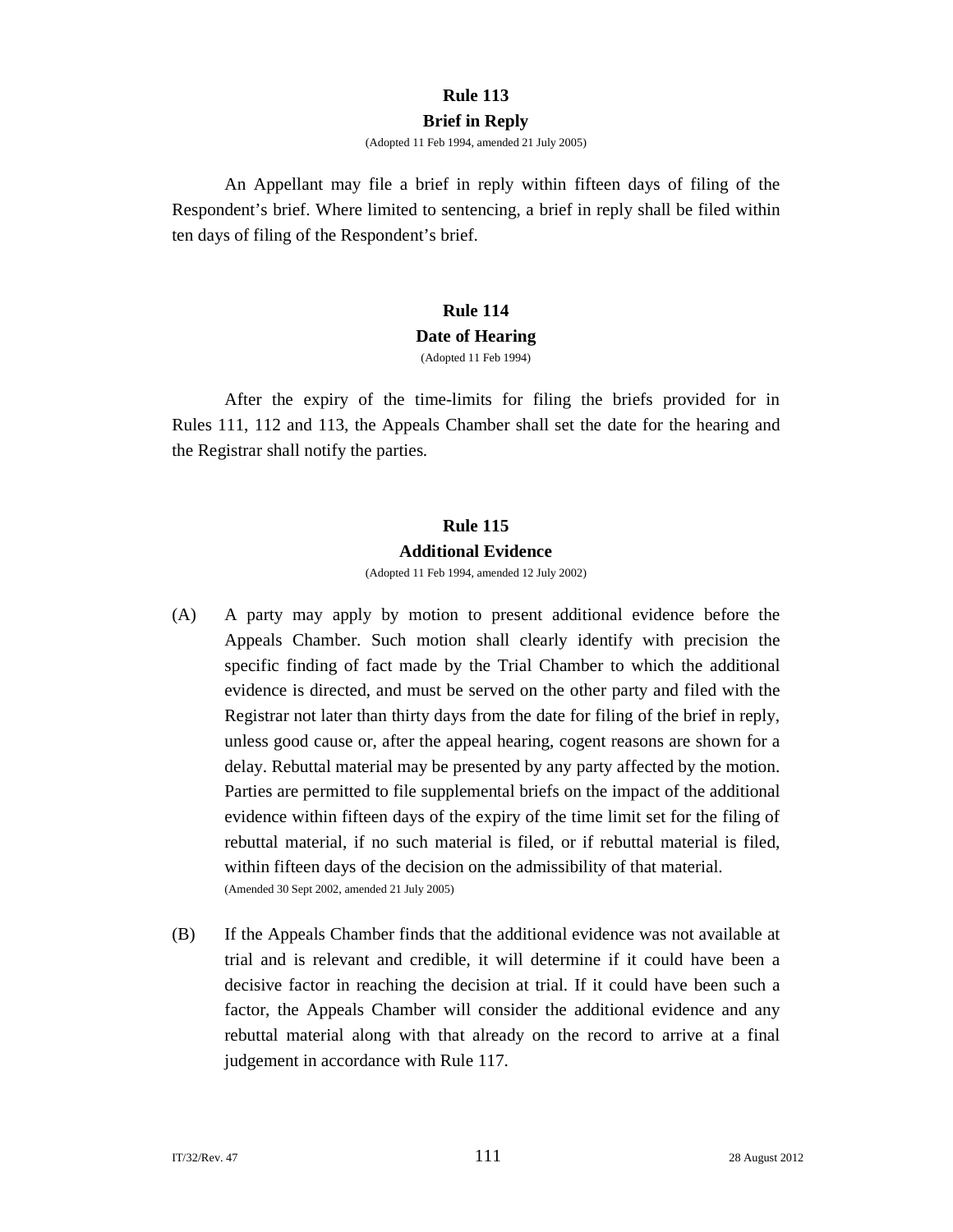- (C) The Appeals Chamber may decide the motion prior to the appeal, or at the time of the hearing on appeal. It may decide the motion with or without an oral hearing.
- (D) If several defendants are parties to the appeal, the additional evidence admitted on behalf of any one of them will be considered with respect to all of them, where relevant.

## **Rule 116 [Deleted]**

(Adopted 11 Feb 1994, deleted 12 Nov 1997)

## **Rule 116** *bis* **Expedited Appeals Procedure**

(Adopted 30 Jan 1995, amended 17 Nov 1999, amended 1 Dec 2000, amended 13 Dec 2000)

- (A) An appeal under Rule 72 or Rule 73 or appeal from a decision rendered under Rule 11 *bis,* Rule 54 *bis*, Rule 65, Rule 73 *bis* (E), Rule 77 or Rule 91 shall be heard expeditiously on the basis of the original record of the Trial Chamber. Appeals may be determined entirely on the basis of written briefs. (Amended 12 Nov 1997, amended 17 Nov 1999, amended 14 July 2000, amended 1 Dec 2000, amended 13 Dec 2000, amended 13 Dec 2001, amended 21 July 2005, amended 30 May 2006)
- (B) Rules 109 to 114 shall not apply to such appeals.
- (C) The Presiding Judge, after consulting the members of the Appeals Chamber, may decide not to apply Rule 117 (D). (Amended 25 July 1997, amended 17 Nov 1999, amended 1 Dec 2000, amended 13 Dec 2000)

# **Rule 117 Judgement on Appeal**

(Adopted 11 Feb 1994)

- (A) The Appeals Chamber shall pronounce judgement on the basis of the record on appeal together with such additional evidence as has been presented to it.
- (B) The judgement shall be rendered by a majority of the Judges. It shall be accompanied or followed as soon as possible by a reasoned opinion in writing, to which separate or dissenting opinions may be appended. (Amended 30 Jan 1995)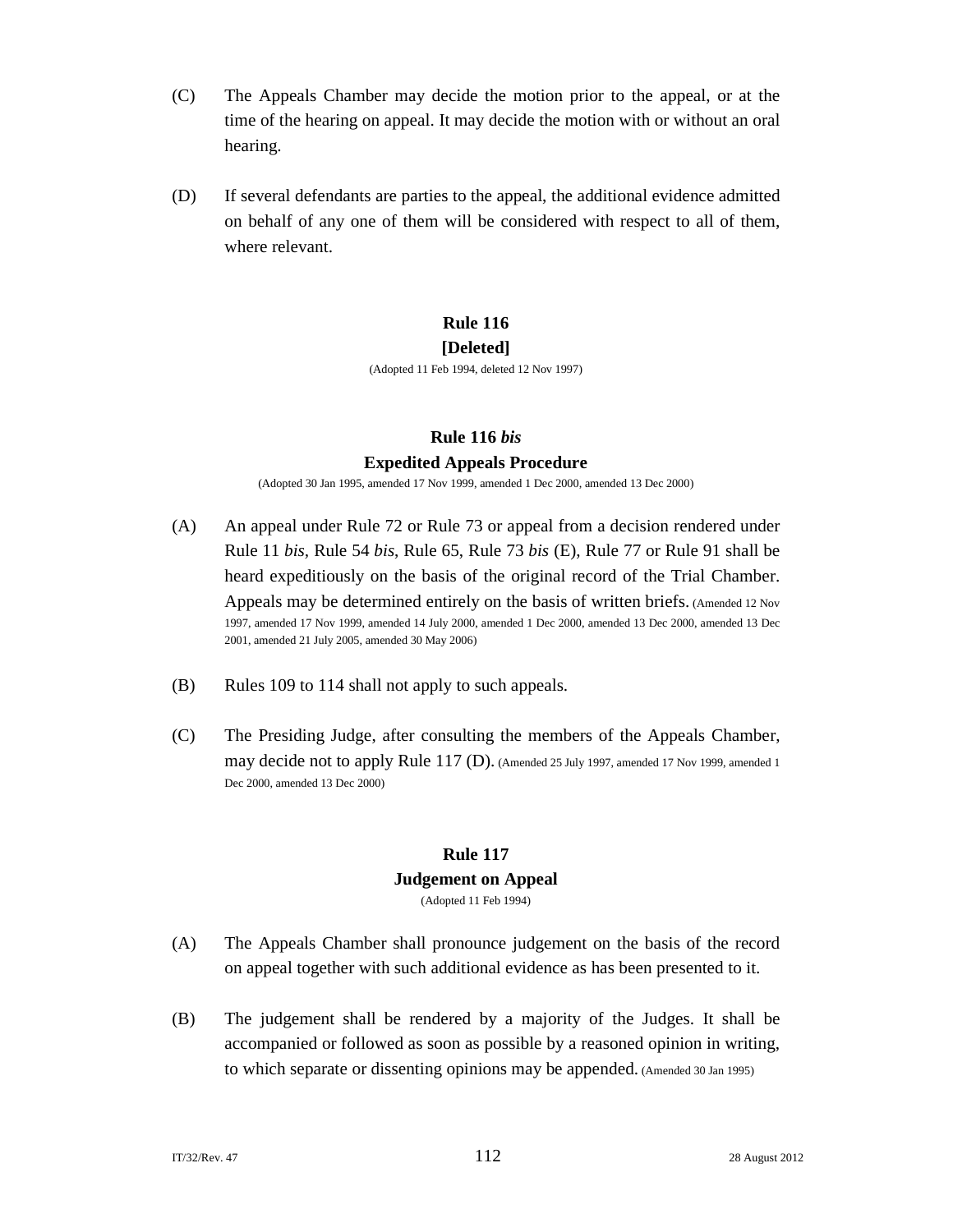- (C) In appropriate circumstances the Appeals Chamber may order that the accused be retried according to law. (Amended 30 Jan 1995)
- (D) The judgement shall be pronounced in public, on a date of which notice shall have been given to the parties and counsel and at which they shall be entitled to be present. (Amended 30 Jan 1995)

# **Rule 118 Status of the Accused following Appeal**

(Adopted 11 Feb 1994)

- (A) A sentence pronounced by the Appeals Chamber shall be enforced immediately.
- (B) Where the accused is not present when the judgement is due to be delivered, either as having been acquitted on all charges or as a result of an order issued pursuant to Rule 65, or for any other reason, the Appeals Chamber may deliver its judgement in the absence of the accused and shall, unless it pronounces an acquittal, order the arrest or surrender of the accused to the Tribunal. (Amended 12 Nov 1997)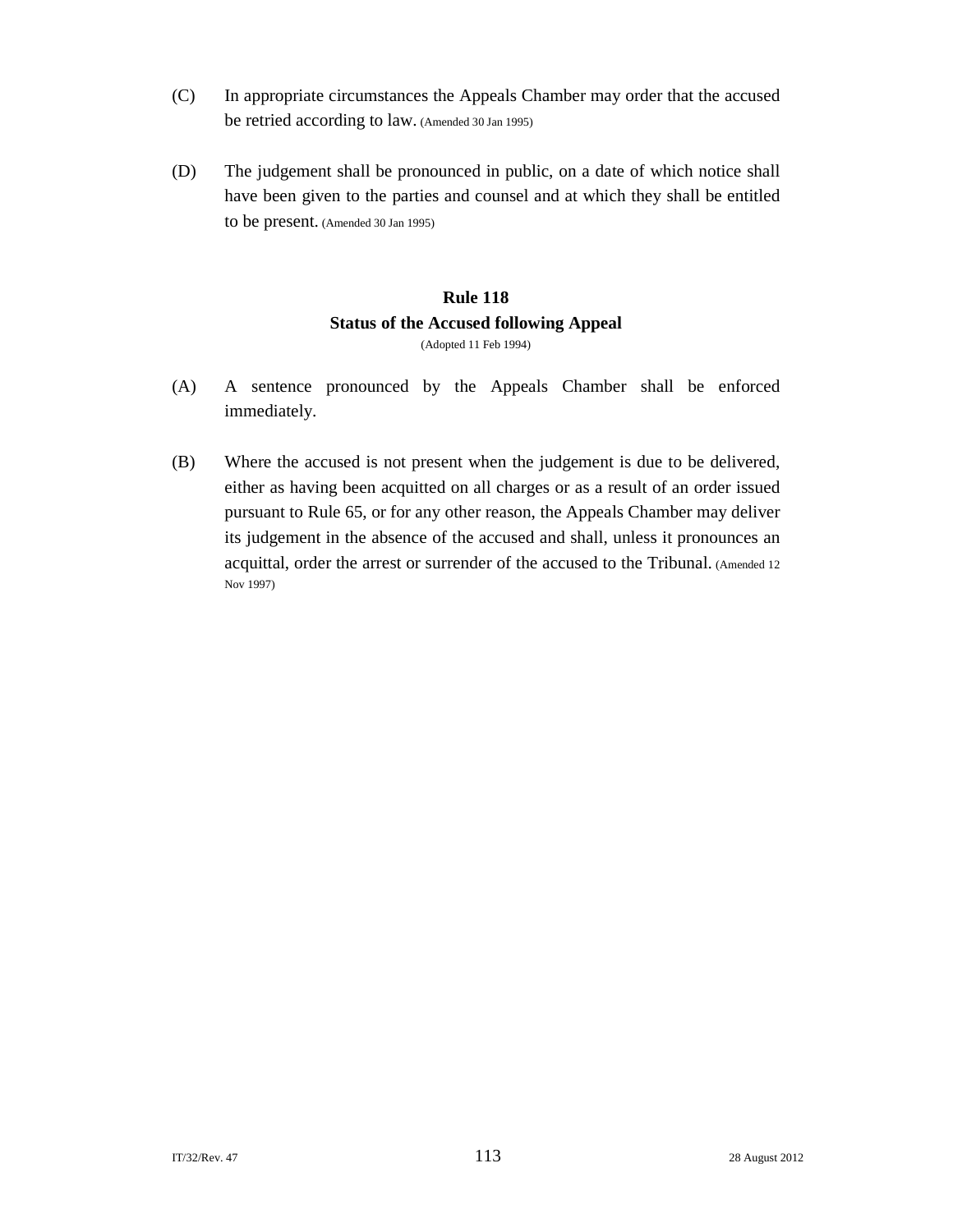## **PART EIGHT REVIEW PROCEEDINGS**

# **Rule 119 Request for Review**

(Adopted 11 Feb 1994)

- (A) Where a new fact has been discovered which was not known to the moving party at the time of the proceedings before a Trial Chamber or the Appeals Chamber, and could not have been discovered through the exercise of due diligence, the defence or, within one year after the final judgement has been pronounced, the Prosecutor, may make a motion to that Chamber for review of the judgement. If, at the time of the request for review, any of the Judges who constituted the original Chamber are no longer Judges of the Tribunal, the President shall appoint a Judge or Judges in their place. (Amended 12 July 2001)
- (B) Any brief in response to a request for review shall be filed within forty days of the filing of the request. (Amended 12 July 2002)
- (C) Any brief in reply shall be filed within fifteen days after the filing of the response. (Amended 12 July 2002)

# **Rule 120 Preliminary Examination**

(Adopted 11 Feb 1994, amended 12 July 2001)

 If a majority of Judges of the Chamber constituted pursuant to Rule 119 agree that the new fact, if proved, could have been a decisive factor in reaching a decision, the Chamber shall review the judgement, and pronounce a further judgement after hearing the parties.

## **Rule 121 Appeals**  (Adopted 11 Feb 1994)

 The judgement of a Trial Chamber on review may be appealed in accordance with the provisions of Part Seven.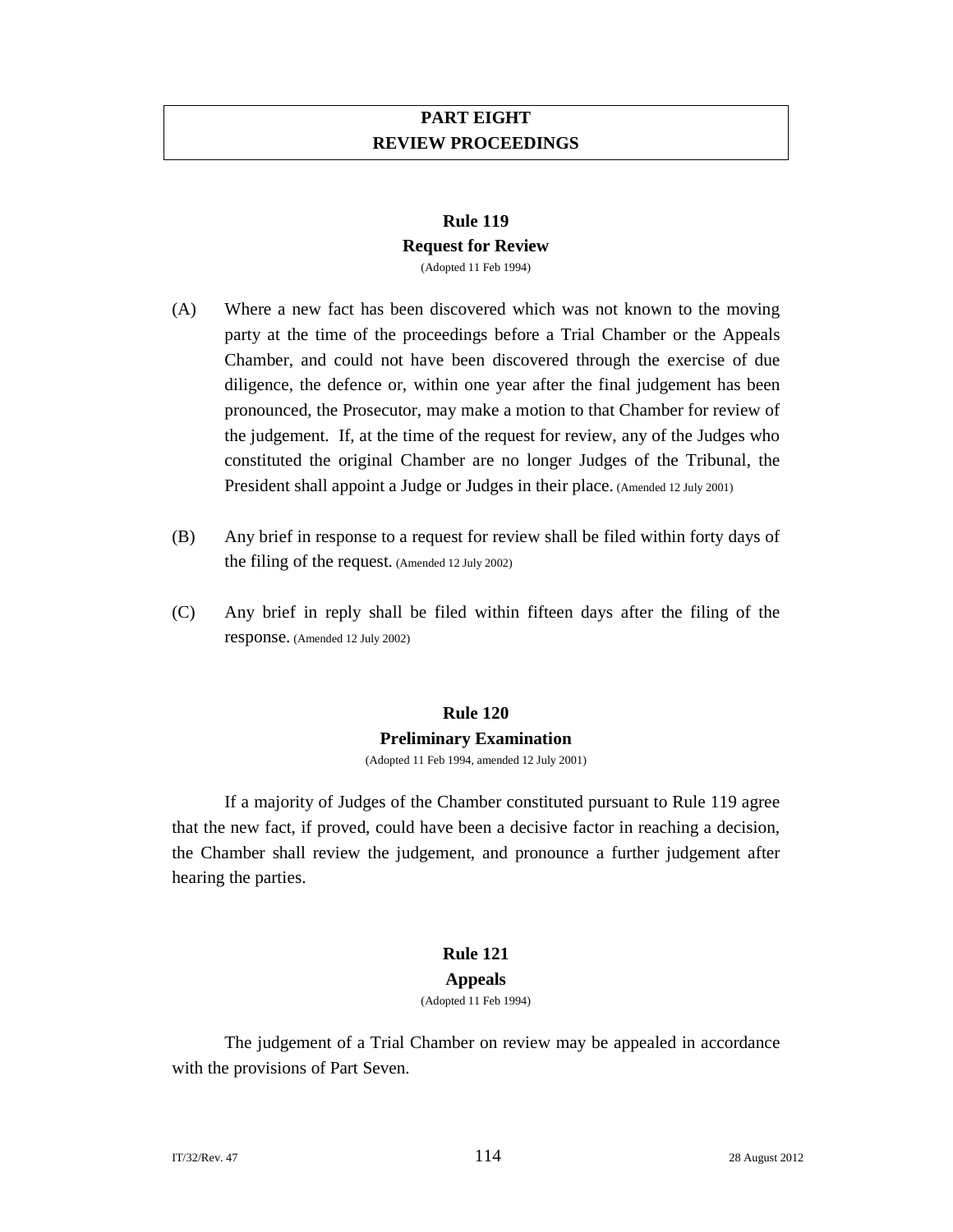# **Rule 122 Return of Case to Trial Chamber**

(Adopted 11 Feb 1994)

 If the judgement to be reviewed is under appeal at the time the motion for review is filed, the Appeals Chamber may return the case to the Trial Chamber for disposition of the motion.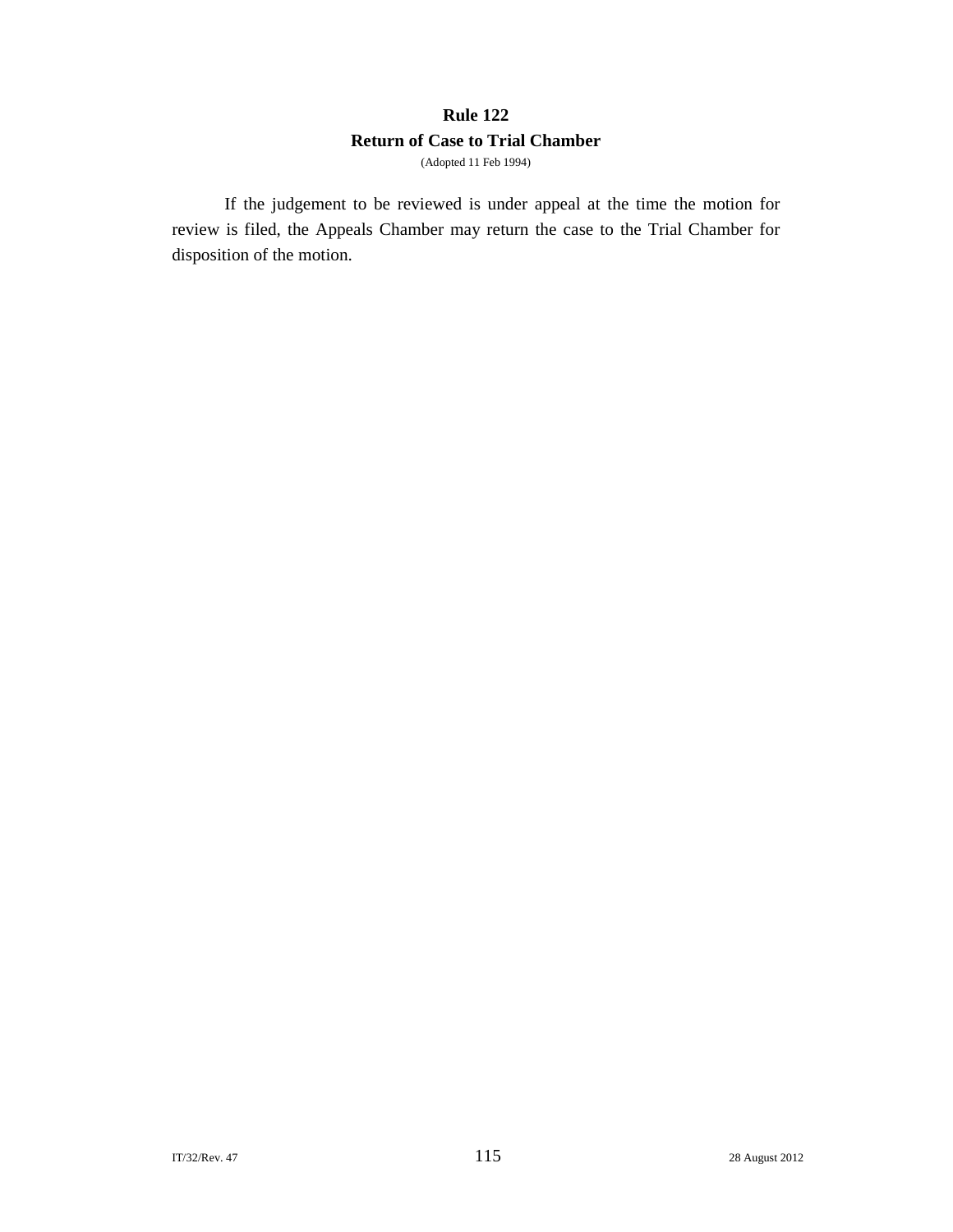## **PART NINE PARDON AND COMMUTATION OF SENTENCE**

#### **Rule 123**

#### **Notification by States**

(Adopted 11 Feb 1994, amended 5 May 1994, amended 12 Nov 1997)

 If, according to the law of the State of imprisonment, a convicted person is eligible for pardon or commutation of sentence, the State shall, in accordance with Article 28 of the Statute, notify the Tribunal of such eligibility.

## **Rule 124 Determination by the President**

(Adopted 11 Feb 1994, amended 12 Apr 2001, amended 11 Feb 2005)

 The President shall, upon such notice, determine, in consultation with the members of the Bureau and any permanent Judges of the sentencing Chamber who remain Judges of the Tribunal, whether pardon or commutation is appropriate.

## **Rule 125 General Standards for Granting Pardon or Commutation**  (Adopted 11 Feb 1994)

 In determining whether pardon or commutation is appropriate, the President shall take into account, inter alia, the gravity of the crime or crimes for which the prisoner was convicted, the treatment of similarly-situated prisoners, the prisoner's demonstration of rehabilitation, as well as any substantial cooperation of the prisoner with the Prosecutor.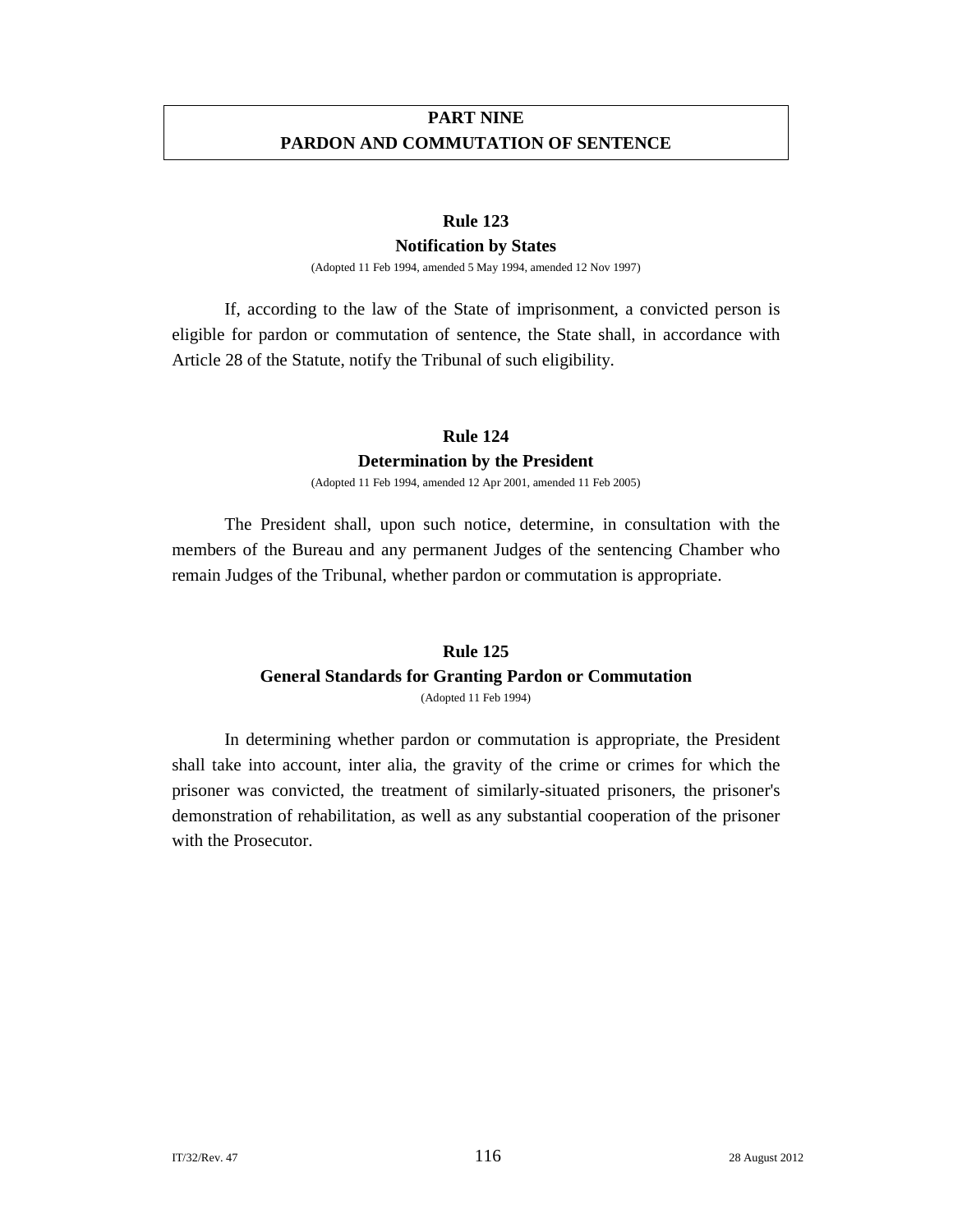#### **General Provisions**

(Adopted 12 Nov 1997, amended 13 Dec 2001)

- (A) Where the time prescribed by or under these Rules for the doing of any act is to run as from the occurrence of an event, that time shall begin to run as from the date of the event.
- (B) Should the last day of a time prescribed by a Rule or directed by a Chamber fall upon a day when the Registry of the Tribunal does not accept documents for filing it shall be considered as falling on the first day thereafter when the Registry does accept documents for filing. (Amended 12 July 2002)

## **Rule 126** *bis* **Time for Filing Responses to Motions**  (Adopted 13 Dec 2001)

Unless otherwise ordered by a Chamber either generally or in the particular case, a response, if any, to a motion filed by a party shall be filed within fourteen days of the filing of the motion. A reply to the response, if any, shall be filed within seven days of the filing of the response, with the leave of the relevant Chamber.

## **Rule 127 Variation of Time-limits**  (Adopted 12 Nov 1997)

- (A) Save as provided by paragraph (C), a Trial Chamber or Pre-Trial Judge may, on good cause being shown by motion,
	- (i) enlarge or reduce any time prescribed by or under these Rules;
	- (ii) recognize as validly done any act done after the expiration of a time so prescribed on such terms, if any, as is thought just and whether or not that time has already expired.

(Amended 1 Dec 2000, amended 13 Dec 2000, amended 21 July 2005)